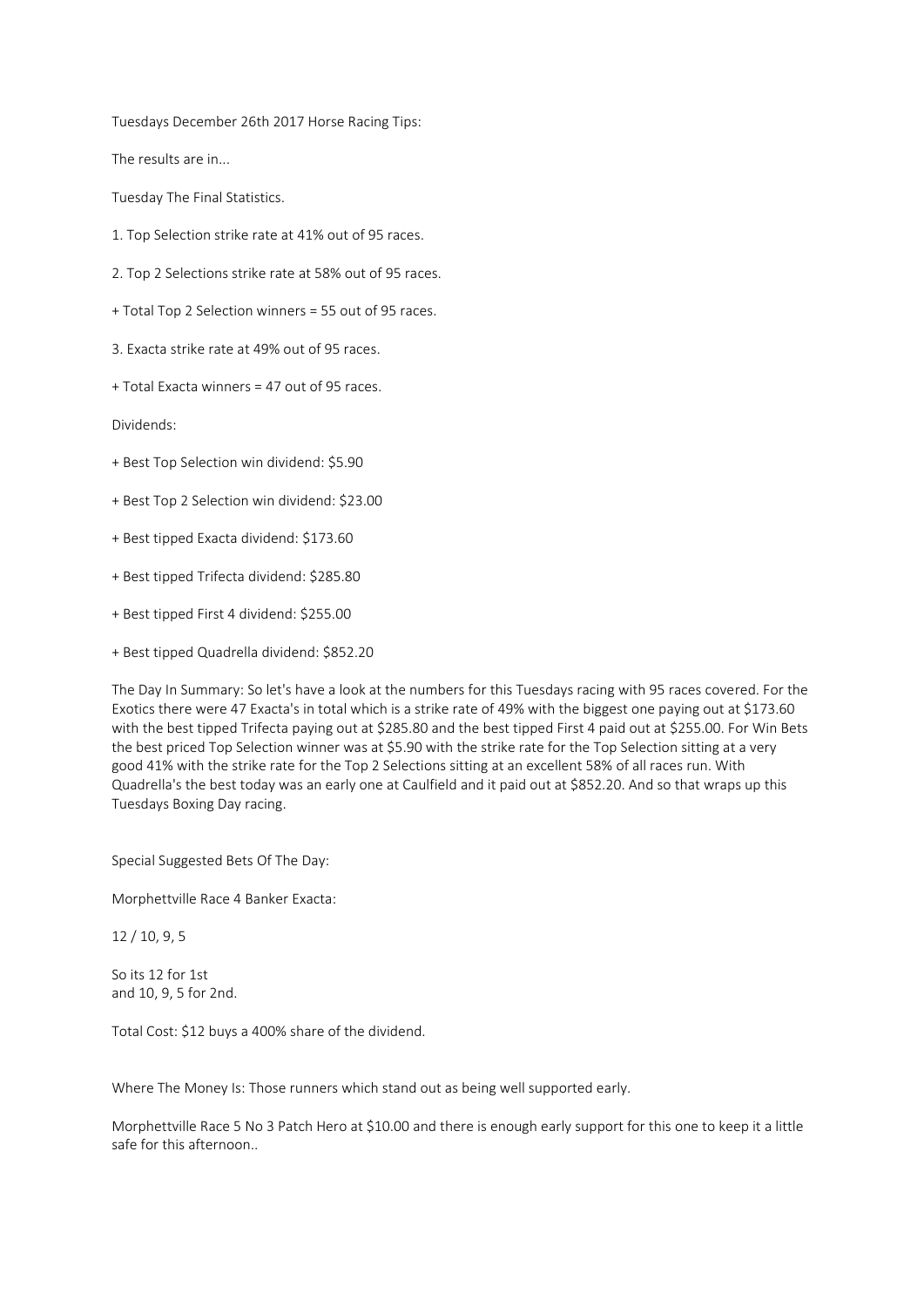Best Longshot's Of The Day:

Geelong Race 7 No 2 Pedro Ximenez at \$17.00 might be worth an eachway ticket as there is support early at the long odds.

Best Quaddie Of The Day:

Randwick Quadrella:

Race 5: 4, 5, 6, 9 Race 6: 4, 9, 5, 3 Race 7: 4, 6, 2, 7 Race 8: 11, 8, 9, 5

Total Cost: \$13 buys a 5% share of the dividend.

Today's Race Tips:

Sunshine Coast Race Tips:

Race 1: 5, 10, 1, 7 - Winner (1) \$2.80 Race 2: 3, 5, 10, 9 - 2nd and 3rd - Loss Race 3: 3, 2, 4, 1 - Winner (1) \$2.00 Exacta \$2.70 Race 4: 11, 12, 9, 13 - Winner (1) \$5.60 Exacta \$28.80 Race 5: 1, 9, 3, 15 - Winner (4) \$13.50 Race 6: 4, 7, 3, 5 - Winner (2) \$2.00 Exacta \$4.40 Race 7: 7, 5, 10, 1 - Winner (2) \$9.40 Race 8: 1, 8, 5, 3 - Winner (1) \$1.50 Exacta \$20.10 Trifecta \$57.70 First 4 \$177.20 Race 9: 9, 7, 6, 3 - Winner (1) \$3.10 Exacta \$19.50 Trifecta \$45.00 Quadrella \$190.10

Randwick Race Tips:

Race 1: 7, 3, 8, 2 - 2nd, 3rd and 4th - Loss Race 2: 1, 6, 2, 4 - Winner (2) \$3.40 Exacta \$13.20 Trifecta \$38.60 Race 3: 8, 7, 1, 6 - Winner (3) \$5.20 Exacta \$60.40 Trifecta \$118.50 First 4 \$255.00 Race 4: 5, 4, 2, 6 - Winner (1) \$2.80 Exacta \$16.60 Trifecta \$52.10 Race 5: 4, 5, 6, 9 - 3rd and 4th - Loss Race 6: 4, 9, 5, 3 - Winner (2) \$10.40 Race 7: 4, 6, 2, 7 - Winner (1) \$1.80 Race 8: 11, 8, 9, 5 - 2nd and 4th - Loss

Caulfield Race Tips:

Race 1: 6, 4, 2, 5 - Winner (1) \$2.50 Exacta \$7.70 Trifecta \$24.40 Race 2: 3, 5, 4, 8 - Winner (3) \$7.60 Exacta \$22.00 Race 3: 13, 6, 8, 12 - Winner (2) \$6.90 Exacta \$32.80 Trifecta \$143.90 - L/S No 6 Race 4: 2, 4, 13, 3 - Winner (2) \$4.00 Exacta \$19.40 Early Quadrella \$852.20 Race 5: 13, 6, 12, 2 - Winner (1) \$3.00 Exacta \$46.70 Trifecta \$285.80 Race 6: 2, 5, 7, 6 - Winner (1) \$2.70 Exacta \$11.10 Trifecta \$36.30 Race 7: 7, 5, 1, 2 - 2nd, 3rd and 4th - Loss Race 8: 11, 19, 16, 10 - Winner (3) \$10.20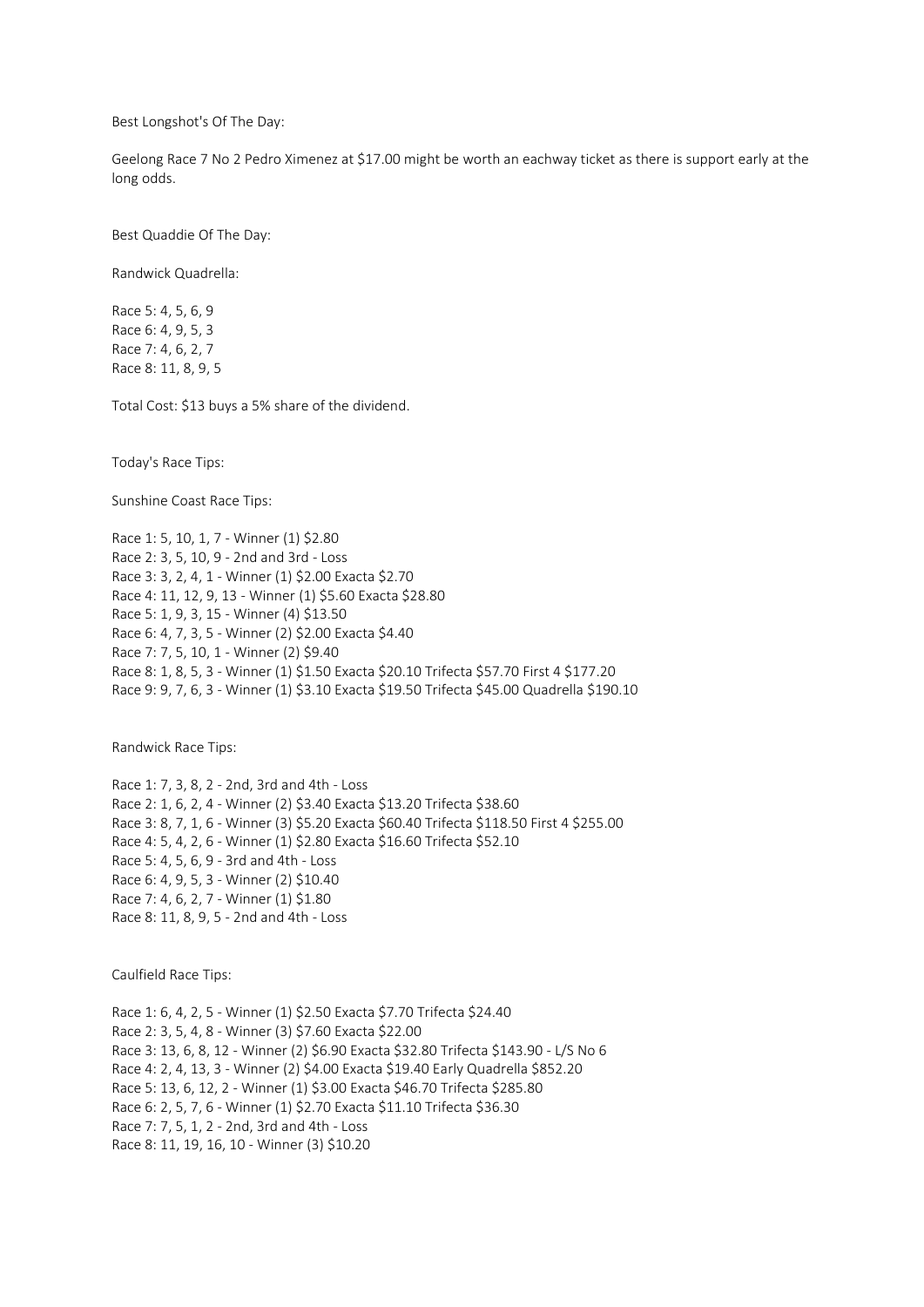Newcastle Race Tips:

Race 1: 6, 2, 5, 4 - Winner (2) \$4.60 Exacta \$10.30 Trifecta \$19.60 Race 2: 1, 6, 7, 3 - Winner (1) \$3.70 Exacta \$24.40 Trifecta \$63.30 Race 3: 2, 3, 8, 4 - 2nd, 3rd and 4th - Loss Race 4: 8, 5, 2, 6 - 2nd, 3rd and 4th - Loss Race 5: 3, 10, 7, 2 - Winner (4) 3.90 Exacta \$25.70 Trifecta \$46.80 Race 6: 7, 8, 10, 3 - 3rd and 4th - Loss Race 7: 11, 6, 9, 3 - Winner (2) \$7.00

Geelong Race Tips:

Race 1: 5, 7, 6, 9 - Winner (1) \$3.80 Race 2: 8, 4, 6, 2 - Winner (1) \$1.30 Exacta \$3.10 Trifecta \$6.00 Race 3: 9, 3, 8, 2 - Winner (1) \$3.20 Exacta \$24.80 Race 4: 2, 4, 1, 9 - Winner (1) \$2.50 Early Quadrella \$94.10 Race 5: 3, 1, 8, 6 - Winner (1) \$4.90 Exacta \$18.10 Race 6: 5, 8, 11, 2 - 2nd, 3rd and 4th - Loss Race 7: 2, 9, 10, 12 - 3rd - Loss

Morphettville Race Tips:

Race 1: 3, 4, 1, 7 - Winner (2) \$2.60 Exacta \$15.50 Race 2: 1, 4, 3, 7 - Winner (1) \$1.30 Exacta \$6.50 Race 3: 1, 4, 5, 3 - Winner (1) \$1.70 Exacta \$2.60 Trifecta \$6.70 First 4 \$6.00 Race 4: 12, 10, 9, 5 - Winner (1) \$1.20 Early Quadrella \$8.50 Race 5: 3, 6, 10, 7 - Winner (4) \$6.30 Race 6: 6, 12, 5, 4 - 2nd, 3rd and 4th - Loss Race 7: 4, 1, 2, 7 - Winner (2) \$4.30 Race 8: 10, 17, 8, 6 - Winner (4) \$5.00 Exacta \$56.40

Ballina Race Tips:

Race 1: 4, 9, 3, 12 - Winner (1) \$1.40 Race 2: 11, 6, 1, 5 - Winner (1) \$3.50 Exacta \$8.50 Race 3: 7, 4, 3, 6 - Winner (2) \$3.10 Exacta \$9.60 Trifecta \$30.80 Race 4: 3, 2, 8, 9 - Winner (1) \$2.90 Exacta \$6.80 Early Quadrella \$37.50 Race 5: 4, 5, 2, 6 - Winner (1) \$2.70 Race 6: 5, 4, 6, 12 - Winner (2) \$4.70 Quadrella \$165.30

Penshurst Race Tips:

Race 1: 5, 10, 9, 1 - 2nd and 4th - Loss Race 2: 2, 7, 4, 5 - 3rd and 4th - Loss Race 3: 3, 5, 6, 7 - 2nd and 3rd - Loss Race 4: 5, 4, 2, 10 - 3rd - Loss Race 5: 3, 7, 1, 10 - Winner (2) \$5.80 Exacta \$21.10 Trifecta \$56.30 Race 6: 3, 1, 7, 12 - 4th - Loss Race 7: 9, 6, 8, 3 - Winner (1) \$1.90 Exacta \$16.10

Devonport Race Tips: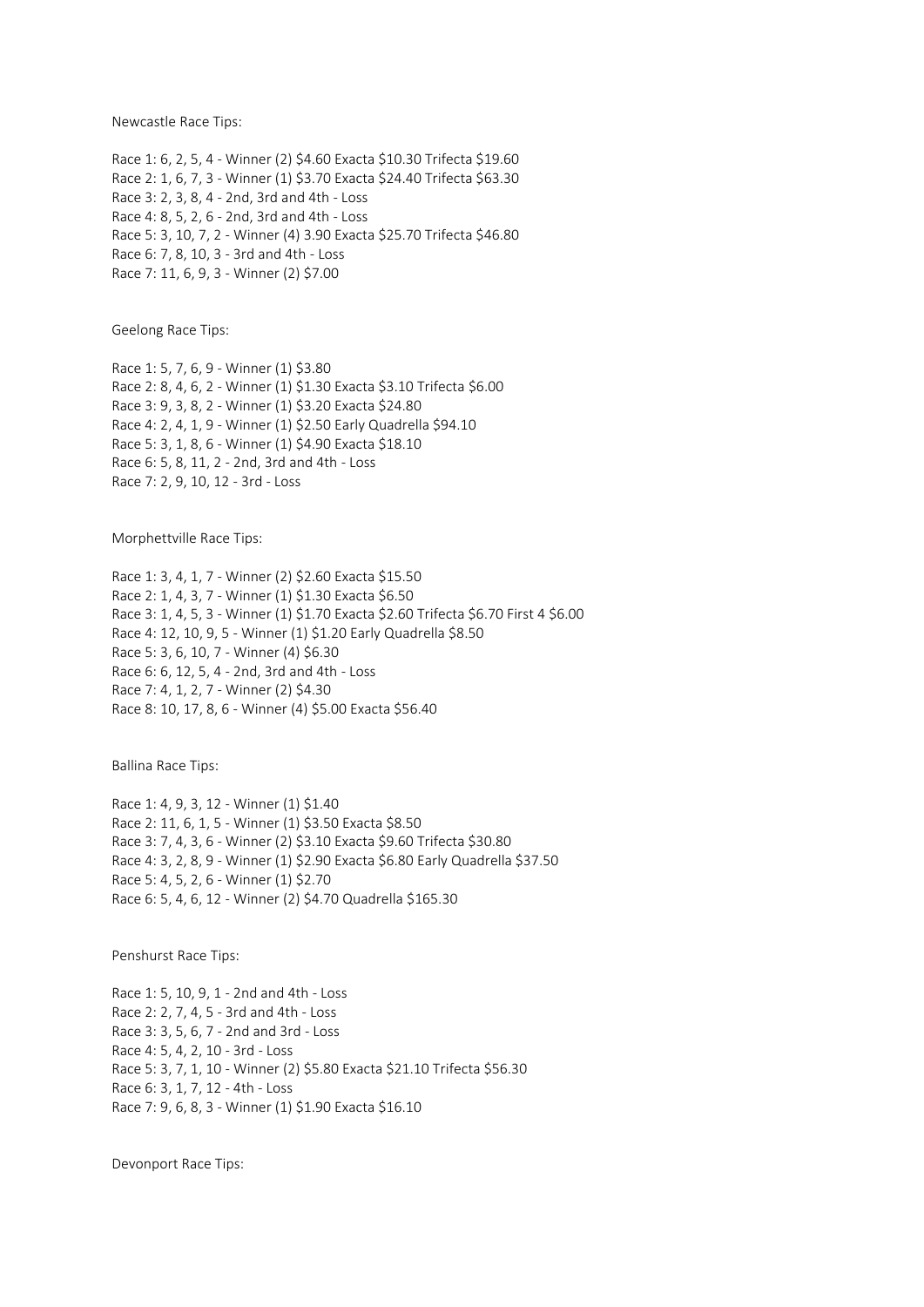Race 1: 1, 5, 4, 2 - Winner (2) \$3.70 Exacta \$16.40 Race 2: 8, 9, 1, 5 - Winner (1) \$2.60 Exacta \$15.80 Race 3: 1, 5, 4, 6 - Winner (1) \$1.30 Exacta \$6.80 Race 4: 11, 2, 3, 9 - 2nd and 4th - Loss Race 5: 2, 1, 13, 6 - 2nd and 4th - Loss Race 6: 3, 10, 4, 7 - Winner (1) \$2.20 Exacta \$4.00 Trifecta \$59.40 Race 7: 3, 2, 1, 8 - Winner (1) \$3.80 Exacta \$4.30

Warwick Race Tips:

Race 1: 2, 4, 6, 1 - 2nd, 3rd and 4th - Loss Race 2: 1, 2, 9, 11 - Winner (1) \$2.00 Exacta \$33.60 Race 3: 4, 1, 2, 6 - 2nd and 3rd - Loss Race 4: 9, 13, 11, 4 - Winner (1) \$2.20 Exacta \$40.20 Trifecta \$112.60 Race 5: 8, 4, 9, 10 - Winner (2) \$2.80 Exacta \$28.10 Race 6: 3, 2, 10, 6 - Winner (1) \$5.90 Exacta \$14.00 Trifecta \$95.70

Esperance Race Tips:

Race 1: 3, 2, 5, 1 - Winner (1) \$1.90 Race 2: 3, 5, 4, 2 - Winner (4) 8.60 Exacta \$85.70 Race 3: 1, 9, 6, 7 - 2nd and 3rd - Loss Race 4: 2, 7, 4, 3 - 4th - Loss Race 5: 5, 3, 7, 6 - Winner (1) \$5.90 Exacta \$40.30 Race 6: 3, 2, 4, 5 - Winner (1) \$4.60 Exacta \$86.90 Race 7: 1, 5, 9, 3

Albany Race Tips:

Race 1: 1, 6, 2, 5 - Winner (1) \$1.20 Exacta \$6.30 Trifecta \$13.00 Race 2: 9, 1, 3, 2 - 2nd, 3rd and 4th - Loss Race 3: 2, 5, 3, 9 - 2nd, 3rd and 4th - Loss Race 4: 1, 2, 5, 8 - Winner (1) \$3.60 Exacta \$11.70 Trifecta \$60.20 Race 5: 1, 2, 6, 9 - 2nd and 3rd - Loss Race 6: 2, 6, 1, 9 - 4th - Loss Race 7: 3, 2, 9, 8 - Winner (1) 2.20 Race 8: 2, 3, 4, 10 - 2nd, 3rd and 4th - Loss

Pinjarra Race Tips:

Race 1: 1, 5, 7, 3 - 2nd and 4th - Loss Race 2: 2, 9, 11, 3 - Winner (1) \$2.20 Race 3: 4, 6, 8, 2 - Winner (3) \$15.10 Exacta \$75.40 Trifecta \$179.10 Race 4: 3, 8, 7, 4 - 2nd - Loss Race 5: 7, 3, 2, 15 - Winner (2) \$23.00 Exacta \$173.60 Race 6: 1, 4, 5, 2 - Winner (1) \$3.60 Exacta \$14.50 Trifecta \$84.10 Race 7: 5, 12, 7, 10 - Winner (4) \$5.00

Tuesdays December 19th 2017 Horse Racing Tips:

The results are in...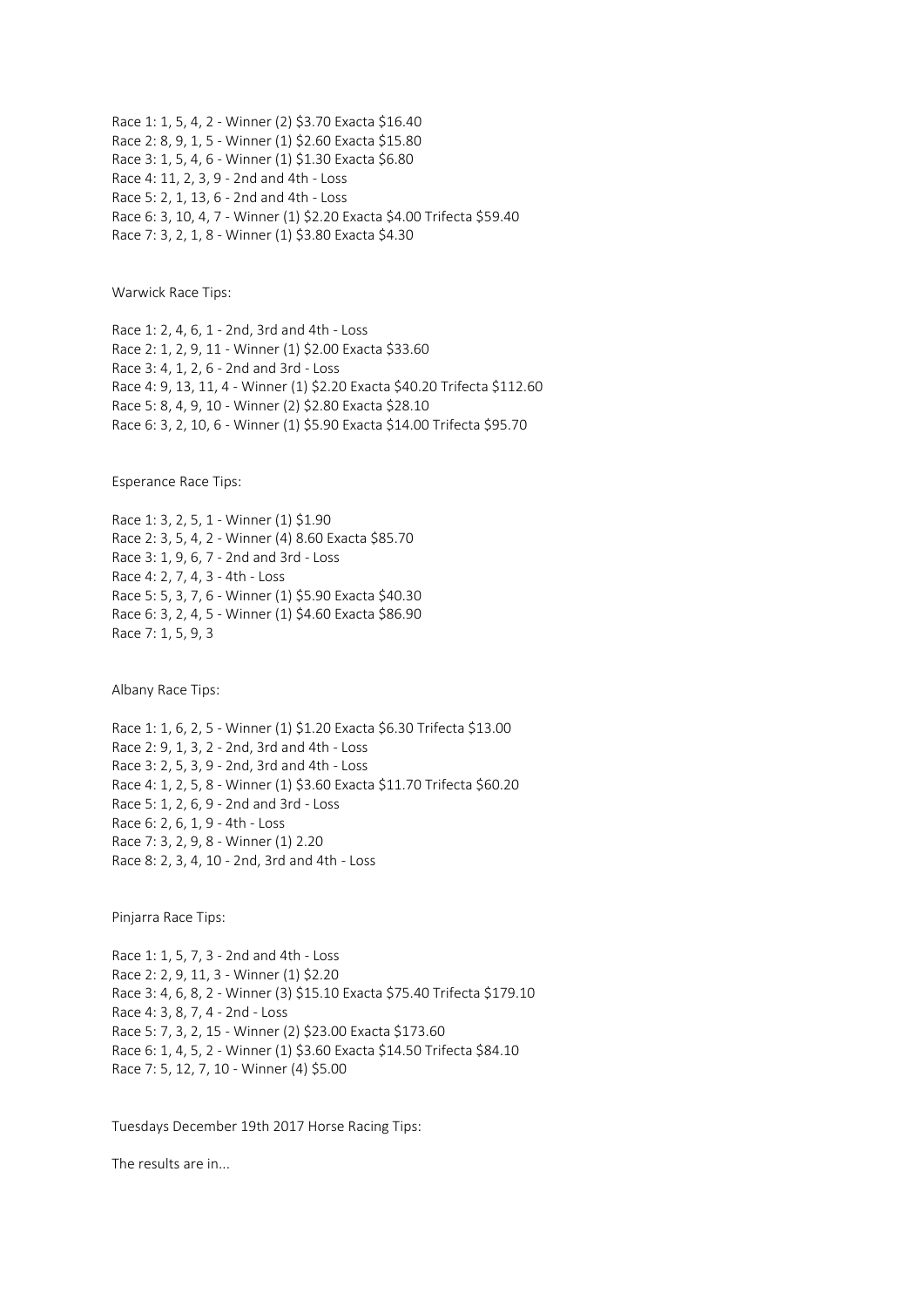Tuesday The Final Statistics.

- 1. Top Selection strike rate at 57% out of 23 races.
- 2. Top 2 Selections strike rate at 65% out of 23 races.
- + Total Top 2 Selection winners = 13 out of 23 races.
- 3. Exacta strike rate at 57% out of 23 races.
- + Total Exacta winners =13 out of 23 races.

Dividends:

- + Best Top Selection win dividend: \$4.70
- + Best Top 2 Selection win dividend: \$7.90
- + Best tipped Exacta dividend: \$49.50
- + Best tipped Trifecta dividend: \$93.00
- + Best tipped First 4 dividend: \$225.00
- + Best tipped Quadrella dividend: \$183.50

The Day In Summary: So let's have a look at the numbers for this Tuesdays racing with 23 races covered. For the Exotics there were 13 Exacta's in total which is a strike rate of 57% with the biggest one paying out at \$49.50 with the best tipped Trifecta paying out at \$93.00 and the best tipped First 4 paid out at \$225.00. For Win Bets the best priced Top Selection winner was at \$4.70 with the strike rate for the Top Selection sitting at a very good 57% with the strike rate for the Top 2 Selections sitting at an excellent 65% of all races run. With Quadrella's the best today was an early one at Armidale and it paid out at \$183.50. And so that wraps up this Tuesdays racing on what was an enjoyable afternoon.

Special Suggested Bets Of The Day:

Armidale Race 2 Banker Exacta:

10 / 8, 7, 12

So its 10 for 1st and 8, 7, 12 for 2nd.

Total Cost: \$12 buys a 400% share of the dividend.

Result - A win and paid out at \$26.80 for 400%

Where The Money Is: Those runners which stand out as being well supported early.

Nothing to report today.

Best Longshot's Of The Day: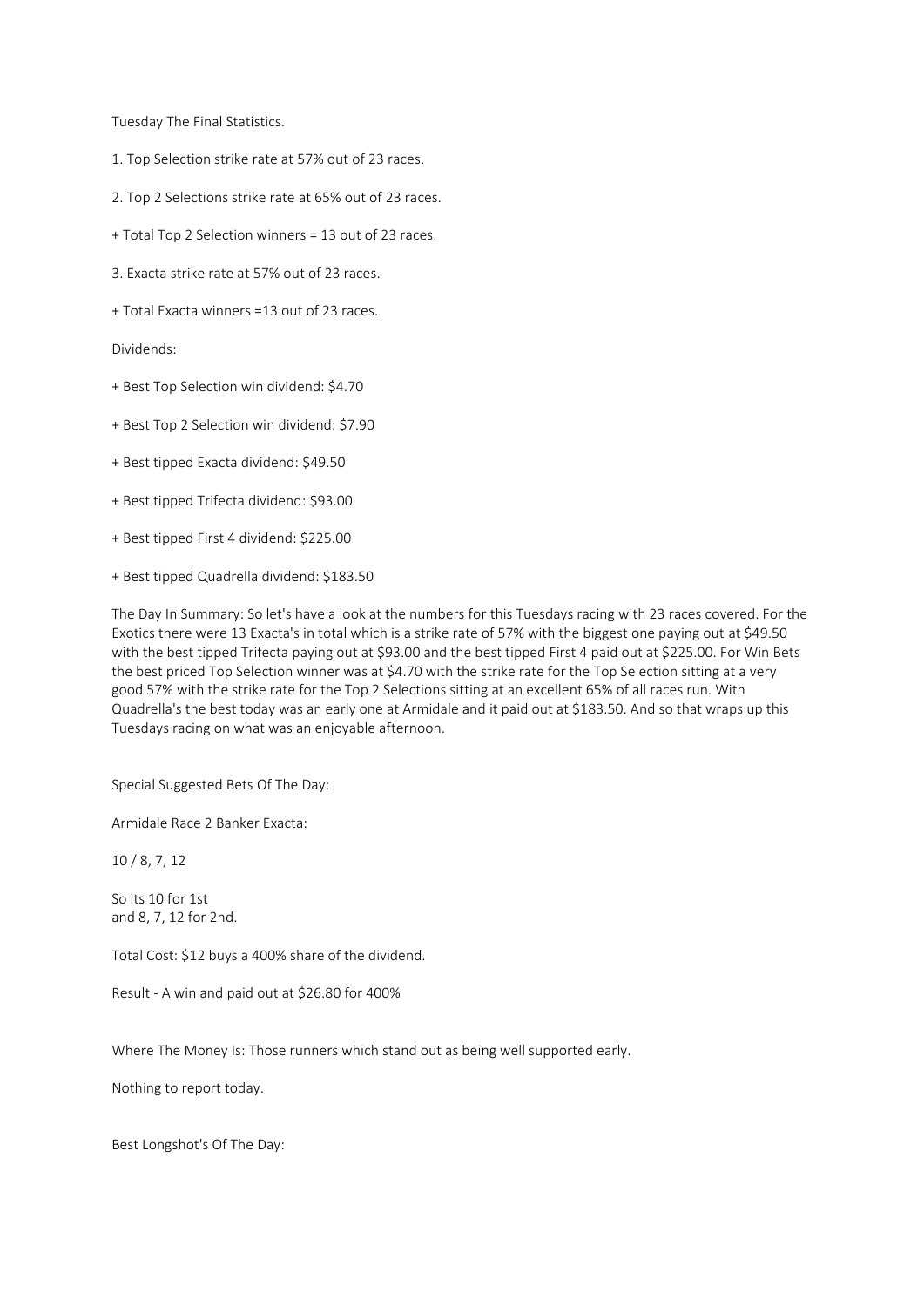Armidale Race 1 No 3 Pull Me Up at \$126.00 and there is some money around for this one and it is 1st up today. I would not be backing it for the win, but it might be worth a few dollars at place at the \$22.00 on offer and you never know it might sneak a place with a little luck.

Best Quaddie Of The Day:

Armidale Quadrella:

Race 5: 3, 8, 4, 10 Race 6: 10, 7, 5, 3 Race 7: 9, 6, 11, 12 Race 8: 5, 12, 6, 1

Total Cost: \$13 buys a 5% share of the dividend.

Today's Race Tips:

Kilmore Race Tips:

Race 1: 2, 3, 6, 7 - Winner (1) \$2.40 Exacta \$13.90 Race 2: 3, 1, 8, 2 - Winner (3) \$4.00 Exacta \$10.00 Trifecta \$22.60 Race 3: 8, 10, 1, 4 - Winner (1) \$3.00 Exacta \$12.50 Trifecta \$23.50 Race 4: 9, 10, 1, 4 - Winner (3) \$2.20 Exacta \$9.30 Early Quadrella \$60.80 Race 5: 9, 8, 6, 5 - Winner (1) \$1.70 Race 6: 4, 6, 3, 2 - Winner (1) \$1.70 Race 7: 2, 7, 1, 6 - Winner (1) \$2.80 Race 8: 9, 2, 4, 3 - Winner (1) \$1.40 Quadrella \$7.70

Armidale Race Tips:

Race 1: 5, 13, 2, 3 - Winner (1) \$2.90 Exacta \$13.60 Race 2: 10, 8, 7, 12 - Winner (1) \$1.40 Exacta \$6.70 Trifecta \$45.00 Race 3: 13, 3, 5, 7 - Winner (1) \$4.70 Race 4: 3, 4, 5, 2 - Winner (3) \$8.20 Exacta \$49.50 Early Quadrella \$183.50 Race 5: 3, 8, 4, 10 - Winner (2) \$7.90 Race 6: 10, 7, 5, 3 - Winner (4) \$3.20 Exacta \$18.30 Trifecta \$81.00 Race 7: 9, 6, 11, 12 - 3rd and 4th - Loss Race 8: 5, 12, 6, 1 - Winner (3) \$5.90 Exacta \$37.90

Rockhampton Race Tips:

Race 1: 2, 1, 3, 5 - Winner (1) \$2.00 Exacta \$6.80 Trifecta \$9.20 First 4 \$22.60 Race 2: 2, 6, 4, 5 - Winner (1) \$2.00 Exacta \$6.30 Trifecta \$9.70 First 4 \$28.20 Race 3: 3, 6, 5, 14 - Winner (3) \$3.10 Exacta \$6.00 Race 4: 1, 3, 9, 10 - Winner (1) \$3.30 Early Quadrella \$73.40 Race 5: 9, 8, 7, 1 - Winner (2) \$7.80 Exacta \$30.80 Trifecta \$93.00 First 4 \$225.00 Race 6: 1, 2, 9, 4 - 2nd and 4th - Loss Race 7: 4, 7, 2, 6 - Winner (1) \$2.00

Tuesdays December 12th 2017 Horse Racing Tips:

The results are in...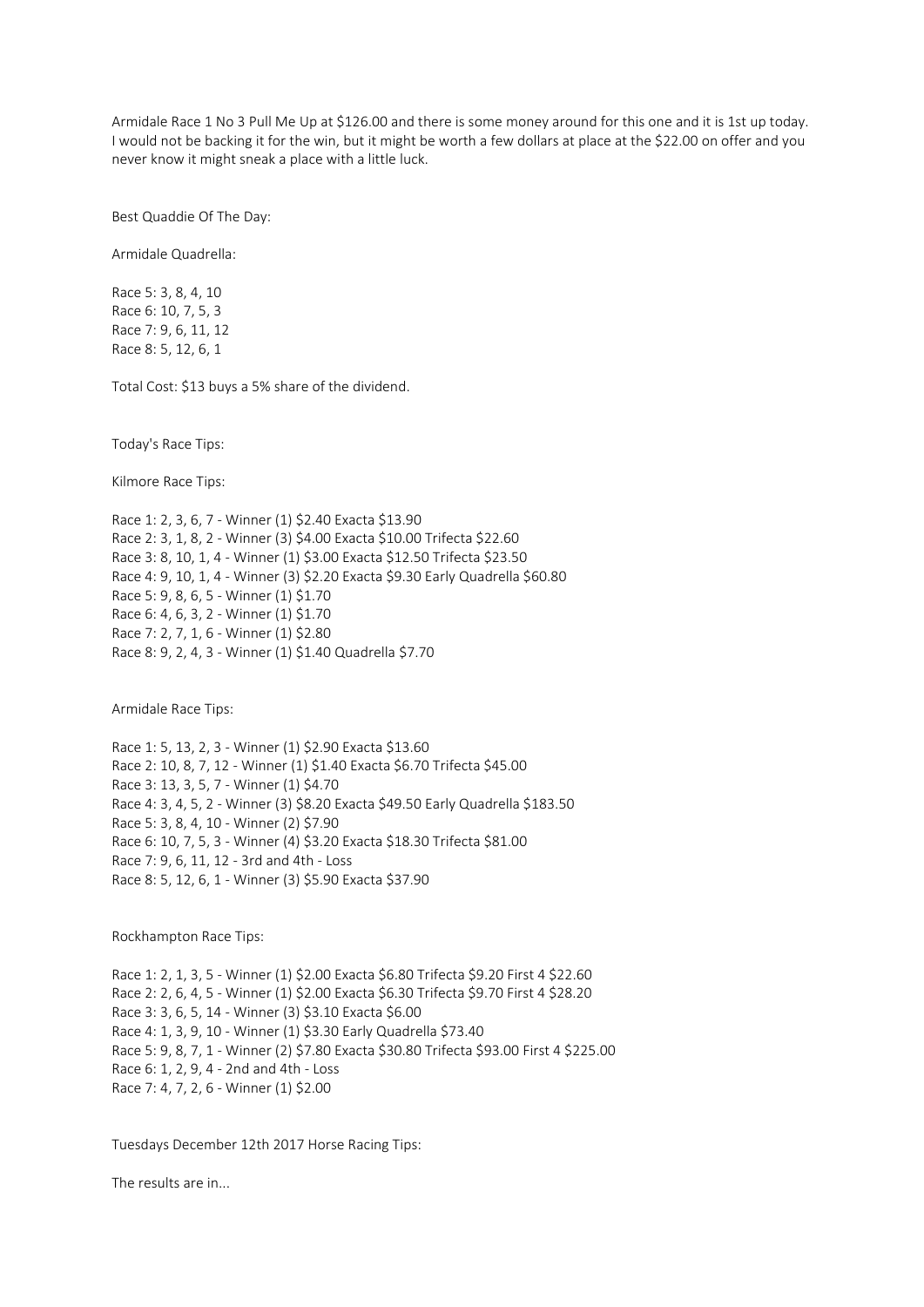Tuesday The Final Statistics.

- 1. Top Selection strike rate at 26% out of 23 races.
- 2. Top 2 Selections strike rate at 57% out of 23 races.
- + Total Top 2 Selection winners = 13 out of 23 races.
- 3. Exacta strike rate at 52% out of 23 races.
- + Total Exacta winners =12 out of 23 races.

Dividends:

- + Best Top Selection win dividend: \$3.00
- + Best Top 2 Selection win dividend: \$8.10
- + Best tipped Exacta dividend: \$64.10
- + Best tipped Trifecta dividend: \$354.10
- + Best tipped First 4 dividend: \$64.40
- + Best tipped Quadrella dividend: \$3340.10

The Day In Summary: So let's have a look at the numbers for this Tuesdays racing with 23 races covered. For the Exotics there were 12 Exacta's in total which is a strike rate of 52% with the biggest one paying out at \$64.10 with the best tipped Trifecta paying out at \$354.10 and the best tipped First 4 paid out at \$64.40. For Win Bets the best priced Top Selection winner was at \$3.00 with the strike rate for the Top Selection sitting at an OK 26% with the strike rate for the Top 2 Selections sitting at a respectable 57% of all races run. With Quadrella's the best today was a main one at Dalby and it paid out at \$3340.10. And so that wraps up this Tuesdays racing on what was an interesting and OK day.

Special Suggested Bets Of The Day:

Orange Race 5 Multi Trifecta:

2 / 6, 4, 7 / Field

So its 2 for 1st and 6, 4, 7 for 2nd and the Field for 3rd.

Total Cost: \$12 buys a 50% share of the dividend.

Where The Money Is: Those runners which stand out as being well supported early.

Orange Race 8 No 3 Living Choice at \$7.00 and there is enough early money support to keep this one a little safer than usual.

Best Longshot's Of The Day: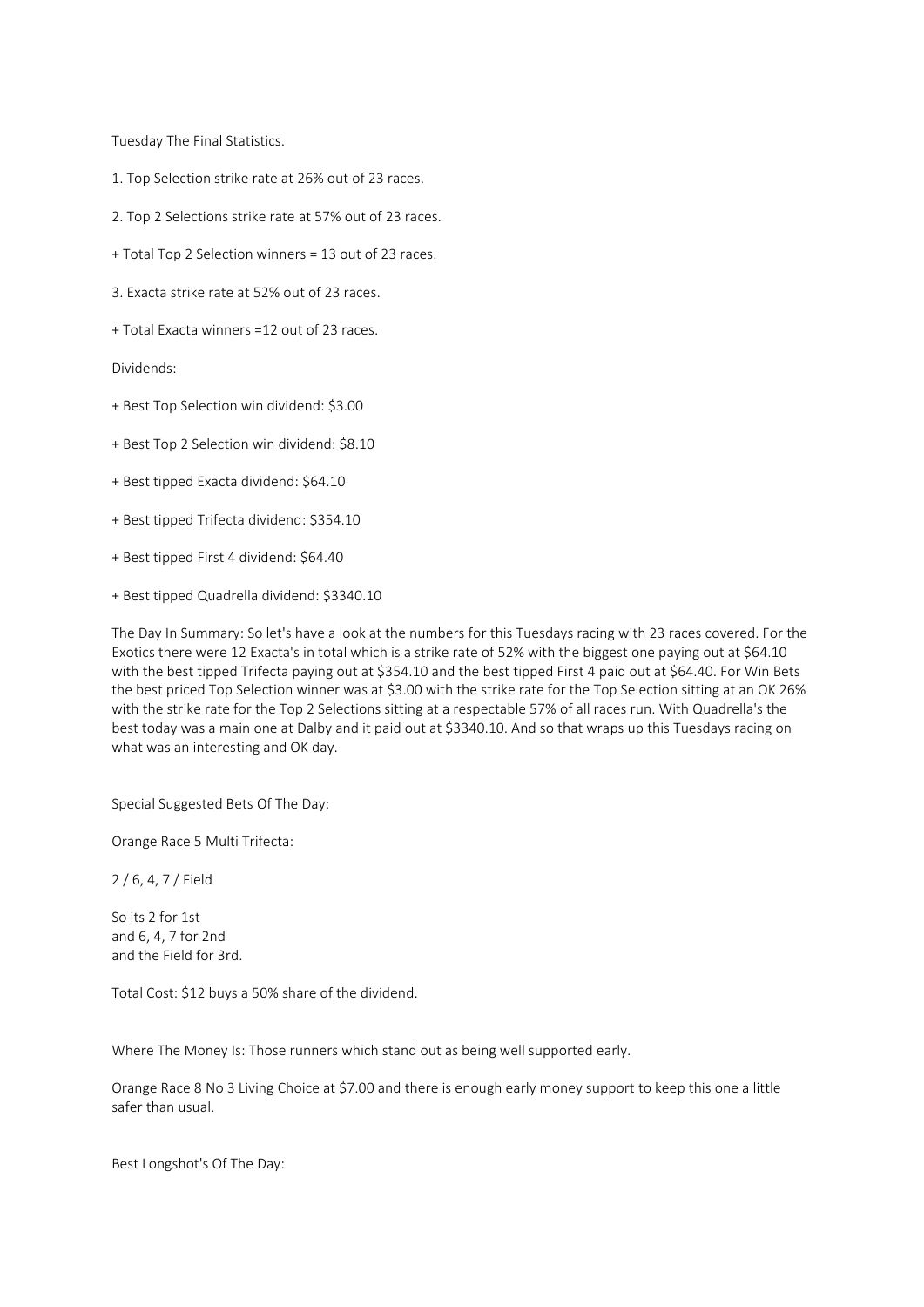Orange Race 6 No No 9 Bee Plus at \$41.00 and there is significant money early for this one and I don't know exactly why, but it may be worth keeping this one in the back of your mind.

Best Quaddie Of The Day:

Warrnambool Quadrella:

Race 5: 2, 1, 10, 4 Race 6: 5, 7, 8, 3 Race 7: 4, 6, 5, 13 Race 8: 3, 4, 1, 13

Total Cost: \$13 buys a 5% share of the dividend.

Today's Race Tips:

Dalby Race Tips:

Race 1: 3, 1, 4, 7 - Winner (2) \$3.50 Exacta \$7.90 Trifecta \$21.10 Race 2: 4, 5, 3, 6 - Winner (1) \$3.00 Exacta \$7.80 Race 3: 3, 11, 10, 13 - 4th - Loss Race 4: 2, 7, 4, 5 - Winner (2) \$5.90 Race 5: 3, 2, 7, 1 - Winner (3) \$15.00 Exacta \$64.10 Trifecta \$354.10 Race 6: 6, 4, 1, 5 - Winner (3) \$5.70 Exacta \$44.30 Race 7: 2, 6, 7, 13 - Winner (3) \$10.20 Quadrella \$3340.10

Orange Race Tips:

Race 1: 7, 4, 8, 5 - Winner (2) \$8.10 Exacta \$17.00 Trifecta \$156.60 Race 2: 1, 5, 8, 3 - Winner (1) \$1.70 Exacta \$17.70 Race 3: 6, 9, 5, 4 - Winner (1) \$2.60 Exacta \$23.80 Trifecta \$22.10 Race 4: 4, 1, 6, 2 - Winner (2) \$3.10 Exacta \$10.70 Trifecta \$35.10 First 4 \$64.40 Early Quadrella \$234.70 Race 5: 2, 6, 4, 7 - Winner (1) \$1.10 Race 6: 4, 9, 2, 6 - Winner (3) \$8.20 Race 7: 6, 11, 10, 4 - Winner (2) \$3.50 Exacta \$40.20 Race 8: 3, 2, 8, 10 - Winner (2) \$5.80 Exacta \$27.50 Quadrella \$262.40

Warrnambool Race Tips:

Race 1: 4, 10, 8, 1 - 2nd, 3rd and 4th - Loss Race 2: 8, 9, 4, 10 - 2nd and 3rd - Loss Race 3: 1, 4, 13, 12 - 2nd and 4th - Loss Race 4: 8, 3, 9, 10 - Winner (1) \$1.80 Exacta \$8.30 Race 5: 2, 1, 10, 4 - Winner (2) \$2.60 Exacta \$9.50 Race 6: 5, 7, 8, 3 - Winner (2) \$4.90 Race 7: 4, 6, 5, 13 - 4th - Loss Race 8: 3, 4, 1, 13 - Winner (1) \$2.10

Tuesdays December 5th 2017 Horse Racing Tips:

The results are in...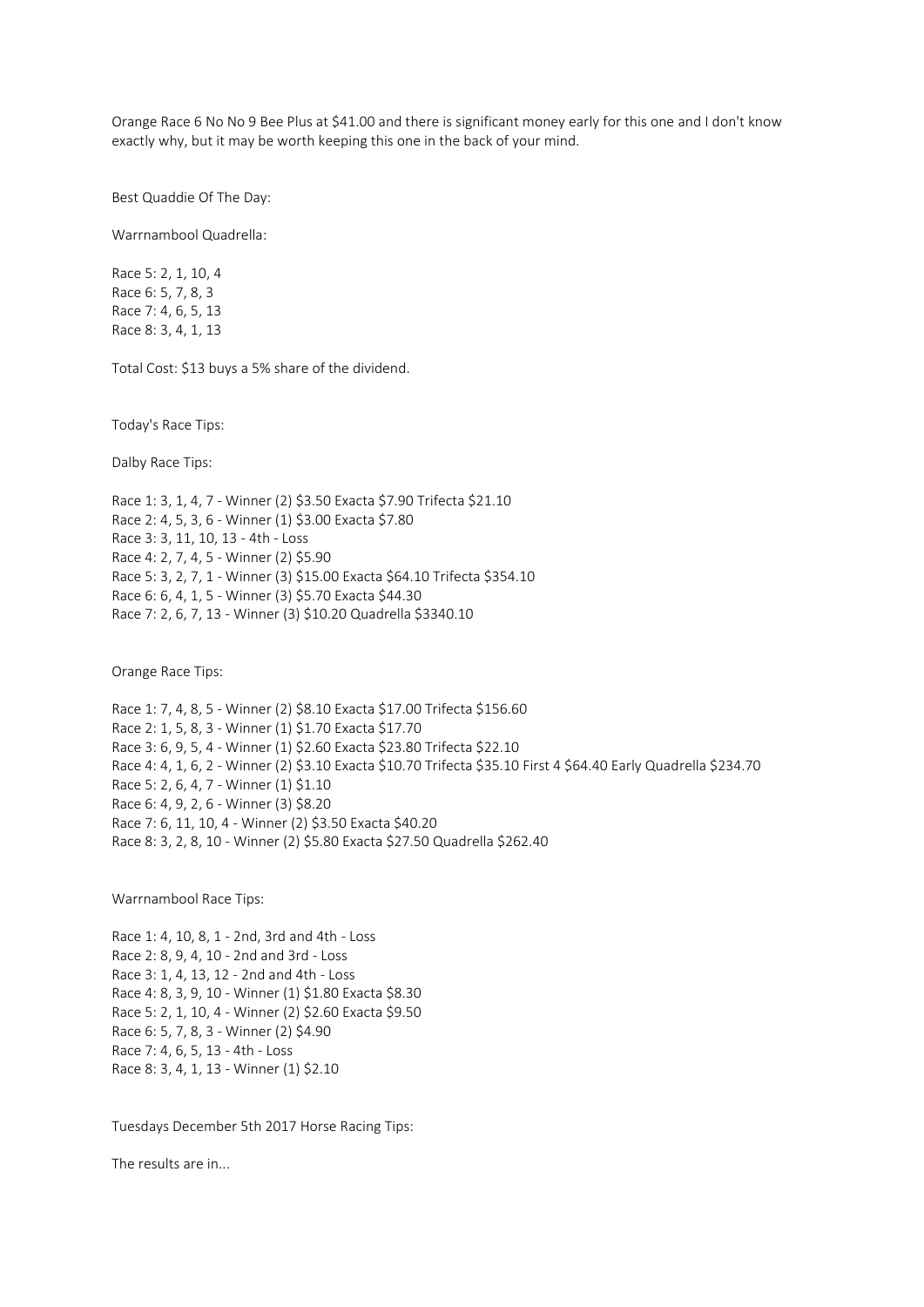Tuesday The Final Statistics.

- 1. Top Selection strike rate at 31% out of 29 races.
- 2. Top 2 Selections strike rate at 45% out of 29 races.
- + Total Top 2 Selection winners = 13 out of 29 races.
- 3. Exacta strike rate at 48% out of 29 races.
- + Total Exacta winners =14 out of 29 races.

Dividends:

- + Best Top Selection win dividend: \$3.40
- + Best Top 2 Selection win dividend: \$3.70
- + Best tipped Exacta dividend: \$85.20
- + Best tipped Trifecta dividend: \$114.00
- + Best tipped First 4 dividend: \$375.60
- + Best tipped Quadrella dividend: \$706.50

The Day In Summary: So let's have a look at the numbes for this Tuesdays racing with 29 races covered. For the Exotics there were 14 Exacta's in total which is a strike rate of 48% with the biggest one paying out at \$85.20 with the best tipped Trifecta paying out at \$114.00 and the best tipped First 4 paid out at \$375.60. For Win Bets the best priced Top Selection winner was at \$3.40 with the strike rate for the Top Selection sitting at a reasonable 31% with the strike rate for the Top 2 Selections sitting art a respectable 45% of all races run. With Quadrella's the best today was a main one at Beaudesert and it paid out at \$706.50. And so that wraps up this Tuesdays racing and it was just an OK day with not a huge amount of money flowing through the betting pools today.

Special Suggested Bets Of The Day:

Taree Race 3 Banker Exacta:

3 / 11, 1. 10

So its 3 for 1st and 11, 1, 10 for 2nd.

Total Cost: \$12 buys a 400% share of the dividend.

Result - A winner and paid out at \$26.00 for 400%

Where The Money Is: Those runners which stand out as being well supported early.

Taree Race 6 No 7 Forever Alone at \$10.00 some money for this one, not a huge lot but enough to remember this horses name for later in the day.

Best Longshot's Of The Day: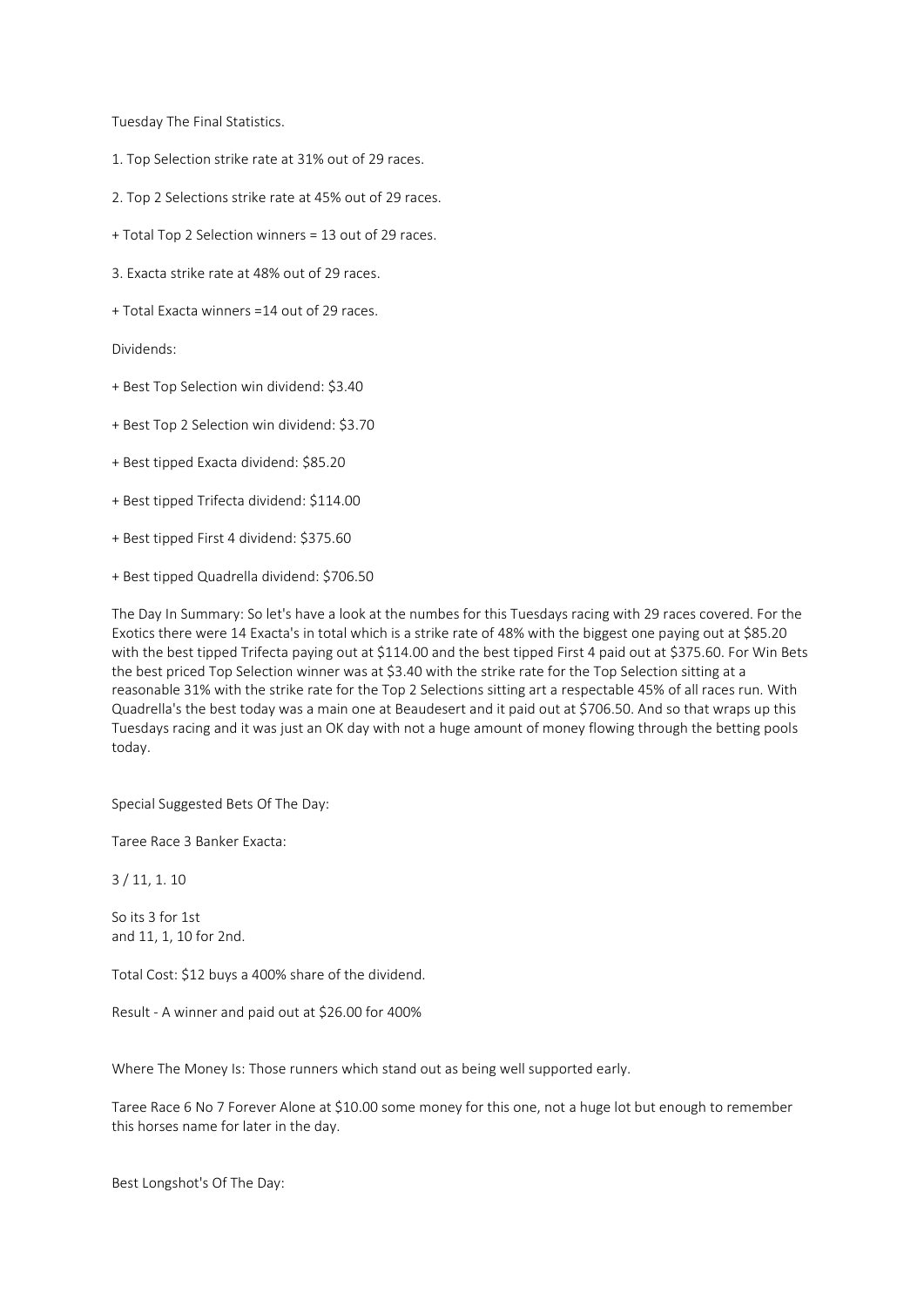Wanagaratta Race 7 No 4 Bellboy Express at \$19.00 and there is some money for this one early which is worth noting.

Best Quaddie Of The Day:

Taree Quadrella:

Race 4: 13, 6, 4, 1 Race 5: 9, 10, 13, 2 Race 6: 7, 3, 9, 10 Race 7: 4, 3, 5, 2

Total Cost: \$13 buys a 5% share of the dividend.

Today's Race Tips:

Beaudesert Race Tips:

Race 1: 2, 1, 3, 5 - Winner (3) \$3.20 Exacta \$3.70 Trifecta \$19.70 First 4 \$35.20 Race 2: 2, 1, 11, 4 - Winner (1) \$1.70 Exacta \$17.40 Trifecta \$30.90 First 4 \$38.60 Race 3: 3, 11, 10, 5 - 2nd, 3rd and 4th - Loss Race 4: 4, 5, 12, 11 - Winner (2) \$3.70 Exacta \$21.20 Trifecta \$46.10 Race 5: 2, 5, 6, 1 - Winner (1) \$2.20 Race 6: 3, 4, 6, 8 - Winner (4) \$9.60 Exacta \$85.20 Trifecta \$114.00 First 4 \$375.60 Race 7: 3, 11, 12, 7 - Winner (1) \$3.40 Quadrella \$706.50

Orange Race Tips:

Race 1: 1, 5, 6, 4 - Winner (2) \$2.90 Exacta \$7.20 Race 2: 9, 1, 8, 5 - Winner (1) \$1.50 Exacta \$2.90 Race 3: 5, 1, 4, 3 - Winner (1) \$2.70 Exacta \$7.20 Trifecta \$26.70 Race 4: 7, 4, 11, 12 - Winner (4) \$6.60 Early Quadrella \$116.20 Race 5: 6, 4, 8, 9 - Winner (2) \$3.40 Exacta \$7.30 Race 6: 5, 4, 9, 8 - 2nd and 4th - Loss Race 7: 8, 1, 2, 7 - 2nd - Loss

Wangaratta Race Tips:

Race 1: 9, 7, 3, 5 - Winner (1) \$3.30 Race 2: 10, 11, 12, 14 - Winner (4) \$6.30 Exacta \$29.40 Trifecta \$63.40 Race 3: 4, 7, 8, 6 - Winner (3) \$4.40 Exacta \$23.50 Race 4: 7, 11, 12, 14 - Winner (1) \$2.80 Exacta \$5.40 Trifecta \$29.10 Early Quadrella \$334.30 Race 5: 12, 1, 3, 6 - 2nd and 4th - Loss Race 6: 2, 7, 3, 9 - DH - Winner (2) \$2.90 & (3) \$2.20 Exacta \$14.40 & \$15.40 Race 7: 11, 4, 1, 7 - 2nd and 3rd - Loss Race 8: 2, 14, 4, 7 - Winner (3) \$6.50

Taree Race Tips:

Race 1: 2, 7, 6, 9 - 2nd and 3rd - Loss Race 2: 1, 2, 4, 3 - Winner (3) \$4.90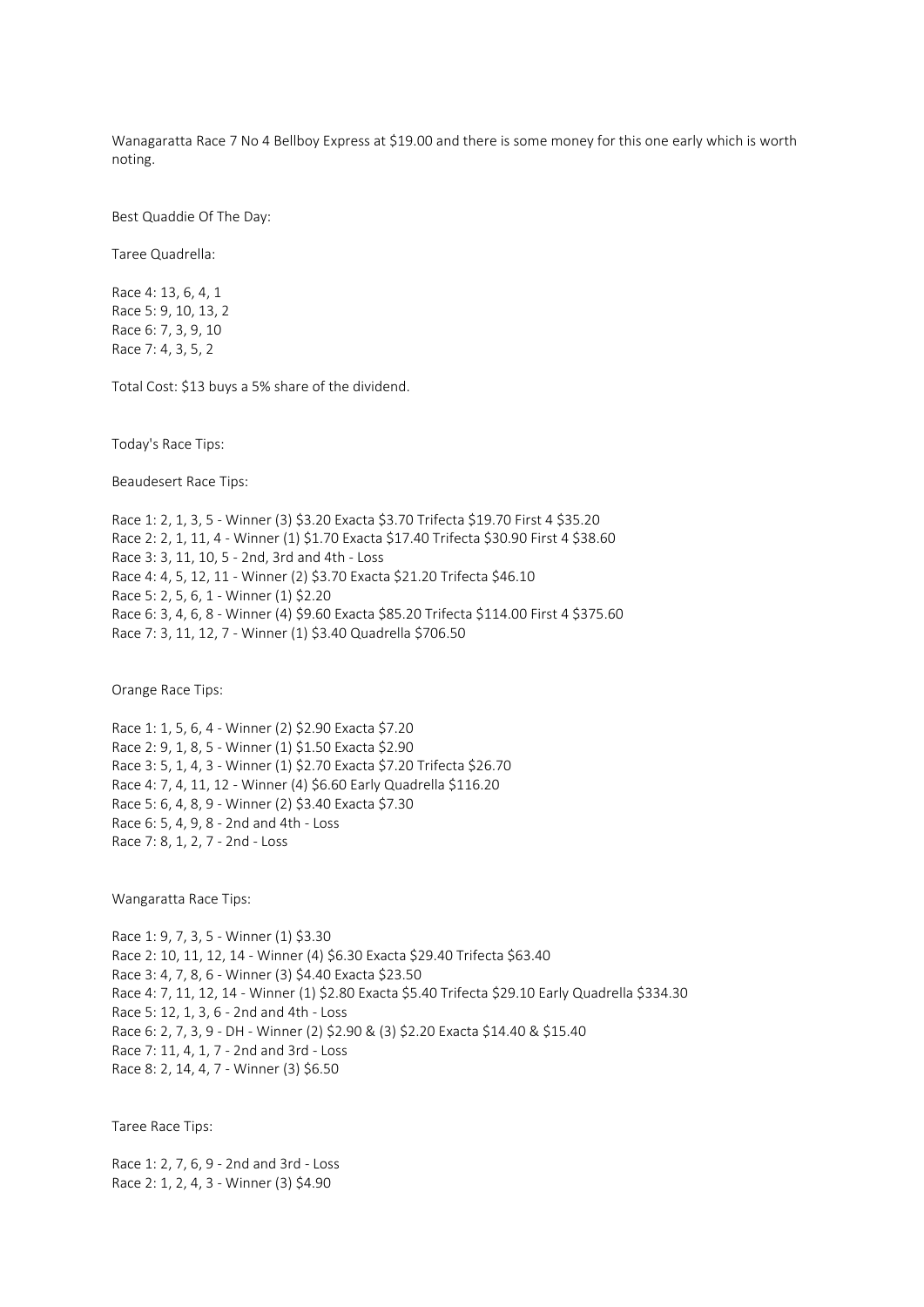Race 3: 3, 11, 1, 10 - Winner (1) \$1.80 Exacta \$6.50 Race 4: 13, 6, 4, 1 - Winner (3) \$2.60 Exacta \$6.90 Trifecta \$13.60 Race 5: 9, 10, 13, 2 - Winner (1) \$2.70 Race 6: 7, 3, 9, 10 - 2nd and 4th - Loss Race 7: 4, 3, 5, 2 - 2nd, 3rd and 4th - Loss

Tuesdays November 28th 2017 Horse Racing Tips:

The results are in...

Tuesday The Final Statistics.

1. Top Selection strike rate at 26% out of 23 races.

2. Top 2 Selections strike rate at 43% out of 23 races.

+ Total Top 2 Selection winners = 10 out of 23 races.

3. Exacta strike rate at 57% out of 23 races.

+ Total Exacta winners =13 out of 23 races.

Dividends:

- + Best Top Selection win dividend: \$5.60
- + Best Top 2 Selection win dividend: \$5.60
- + Best tipped Exacta dividend: \$41.10
- + Best tipped Trifecta dividend: \$94.30
- + Best tipped First 4 dividend: \$188.80
- + Best tipped Quadrella dividend: \$46.10

The Day In Summary: So let's have a look at the numbers for this Tuesdays racing with 23 races covered. For the Exotics there were 13 Exacta's in total which is a strike rate of 57% with the biggest one paying out at \$41.10 with the best tipped Trifecta paying out at \$94.30 and the best tipped First 4 paid out at \$188.80. For Win Bets the best priced Top Selection winner was at \$5.60 with the strike rate for the Top Selection sitting sat 26% with the strike rate for the Top 2 Selection sitting at a reasonable 43% of all races run. With Quadrella's the best today paid out at \$46.10. And so that wraps up this Tuesdays racing on what was a reasonably quite day very early in another racing week.

Special Suggested Bets Of The Day:

Rockhampton Race 3 Banker Exacta:

3 / 1, 6, 4

So its 3 for 1st and 1, 6, 4 for 2nd.

Total Cost: \$12 buys a 400% share of the dividend.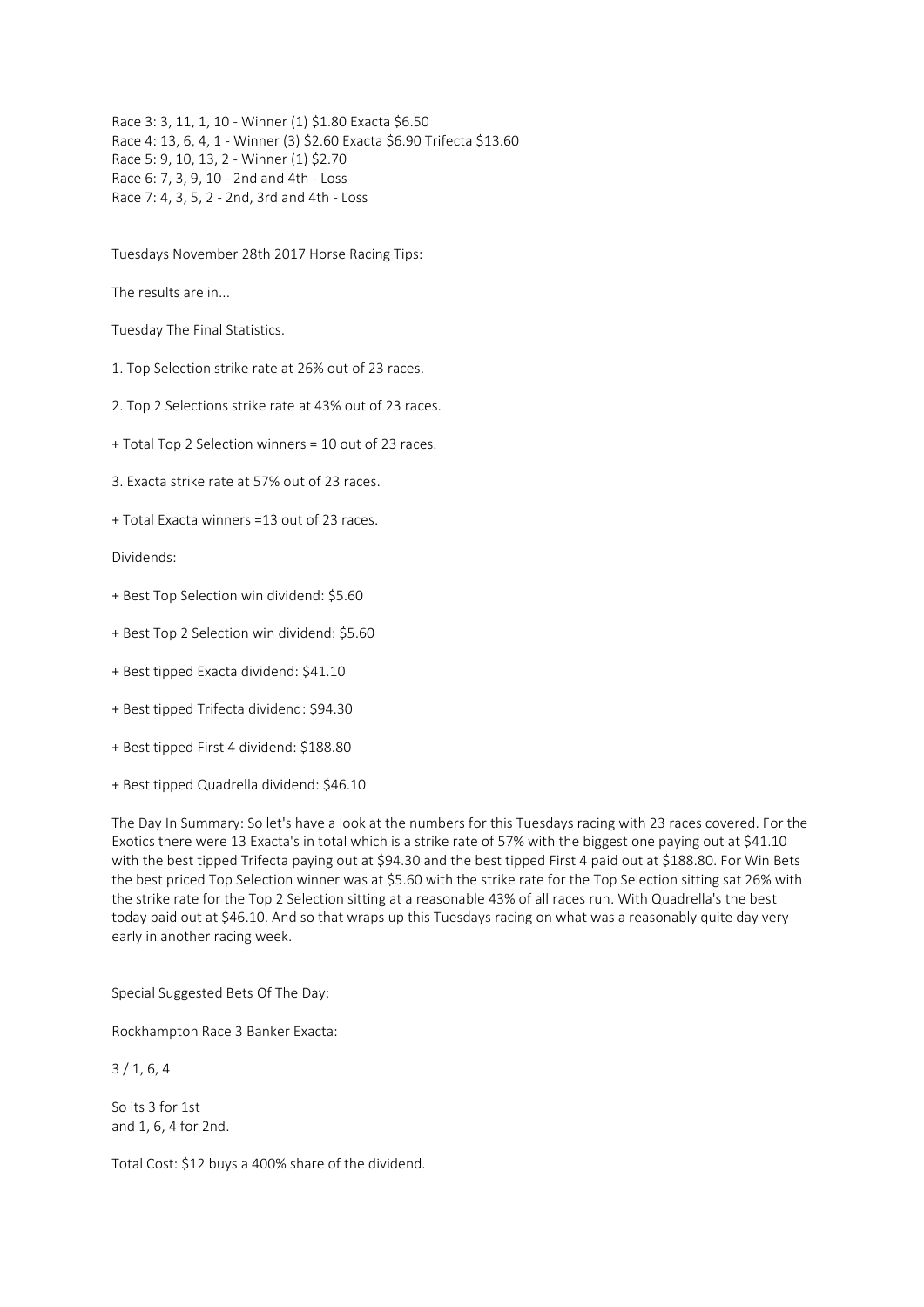Where The Money Is: Those runners which stand out as being well supported early.

Nothing to really report today.

Best Longshot's Of The Day:

Ballarat Race 3 No 8 Raparee at \$101.00 and there is a little money around for this one so might be worth a small place bet at the \$17.00 odds on offer.

Best Quaddie Of The Day:

Ballarat Quadrella:

Race 5: 1, 5, 7, 9 Race 6: 1, 7, 3, 2 Race 7: 2, 5, 1, 7 Race 8: 4, 1, 6, 5

Total Cost: \$13 buys a 5% share of the dividend.

Today's Race Tips:

Rockhampton Race Tips:

Race 1: 3, 1, 8, 9 - Winner (2) \$3.40 Exacta \$9.50 Race 2: 11, 1, 7, 10 - Winner (2) \$2.90 Exacta \$19.90 Trifecta \$94.30 First 4 \$188.80 Race 3: 3, 1, 6, 4 - Winner (4) \$15.60 Exacta \$39.50 Race 4: 1, 4, 6, 5 - Winner (1) \$1.20 Exacta \$6.70 Race 5: 4, 10, 9, 2 - Winner (1) \$3.60 Exacta \$23.30 Race 6: 8, 6, 5, 3 - Loss Race 7: 2, 3, 6, 12 - Loss- L/S No 3

Pt Macquarie Race Tips:

Race 1: 6, 9, 7, 2 - Winner (4) \$4.70 Exacta \$37.80 Race 2: 11, 8, 7, 4 - 2nd, 3rd and 4th - Loss Race 3: 5, 4, 8, 7 - 3rd - Loss Race 4: 4, 1, 3, 7 - 2nd and 4th - Loss Race 5: 2, 8, 10, 7 - 2nd and 3rd - Loss Race 6: 4, 11, 7, 5 - Winner (1) \$5.60 Exacta \$41.10 Race 7: 7, 2, 6, 3 - Winner (3) \$6.50 Race 8: 6, 9, 1, 4 - Winner (4) \$3.60 Exacta \$16.10 Trifecta \$88.40

Ballarat Race Tips:

Race 1: 2, 3, 4, 5 - Winner (1) \$1.50 Exacta \$1.40 Trifecta \$1.90 First 4 \$1.80 Race 2: 3, 5, 9, 2 - Winner (2) \$2.70 Race 3: 15, 10, 9, 8 - 3rd and 4th - Loss Race 4: 2, 4, 1, 7 - Winner (3) \$4.80 Race 5: 1, 5, 7, 9 - Winner (2) \$1.50 Exacta \$7.90 Trifecta \$15.70 Race 6: 1, 7, 3, 2 - Winner (1) \$3.00 Exacta \$19.30 Trifecta \$56.50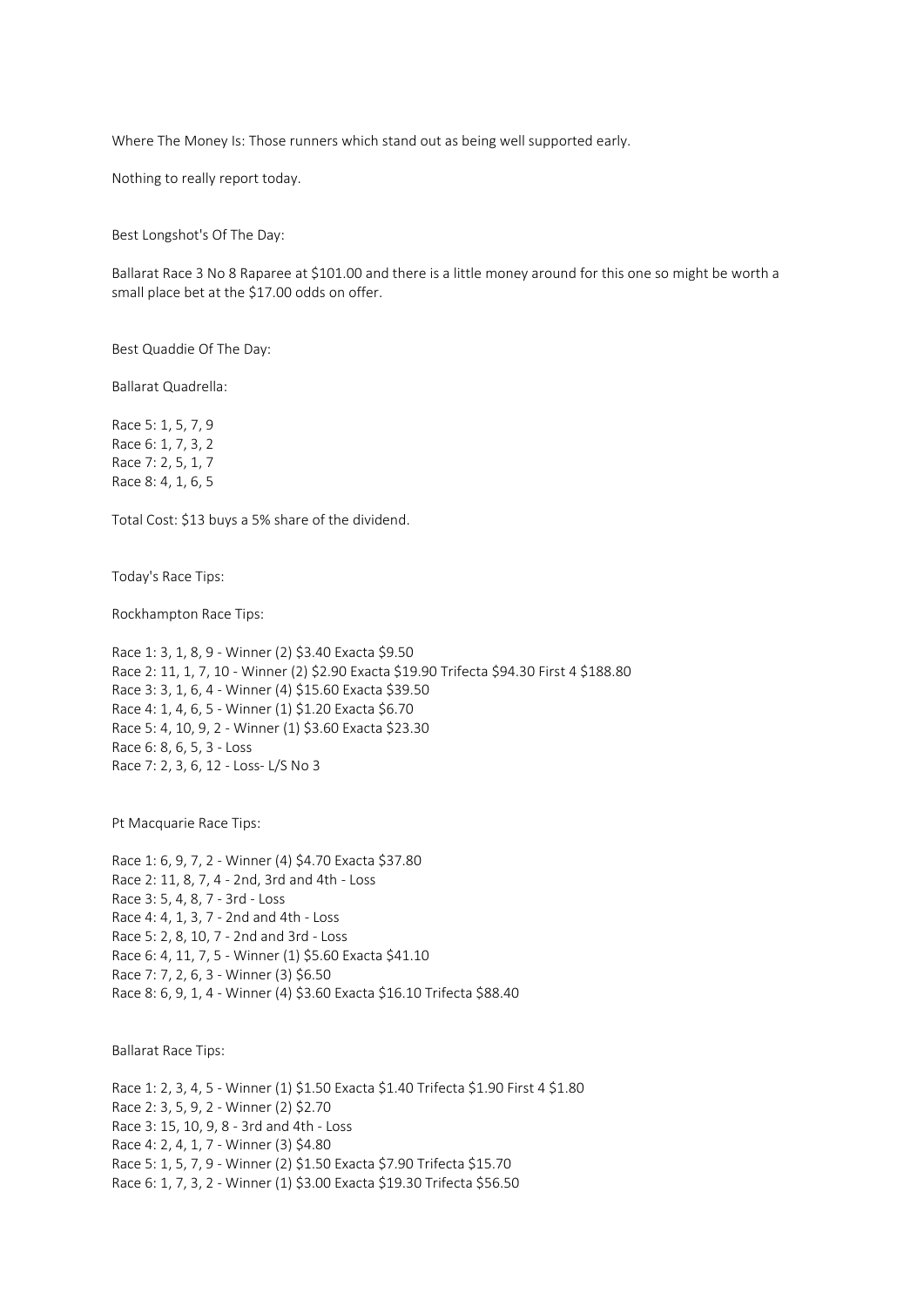Race 7: 2, 5, 1, 7 - Winner (1) \$2.30 Exacta \$18.30 Race 8: 4, 1, 6, 5 - Winner (3) \$2.90 Exacta \$23.90 Trifecta \$86.50 Quadrella \$46.10

Tuesdays November 21st 2017 Horse Racing Tips:

The results are in...

Tuesday The Final Statistics.

- 1. Top Selection strike rate at 32% out of 22 races.
- 2. Top 2 Selections strike rate at 41% out of 22 races.
- + Total Top 2 Selection winners = 9 out of 22 races.
- 3. Exacta strike rate at 55% out of 22 races.
- + Total Exacta winners =12 out of 22 races.

Dividends:

- + Best Top Selection win dividend: \$10.90
- + Best Top 2 Selection win dividend: \$10.90
- + Best tipped Exacta dividend: \$89.20
- + Best tipped Trifecta dividend: \$750.90
- + Best tipped First 4 dividend: \$239.20
- + Best tipped Quadrella dividend: \$5198.00

The Day In Summary: So let's have a look at the numbers for this Tuesdays racing with 22 races covered. For the Exotics there were 12 Exacta's in total which is a strike rate of 55% with the biggest one paying out at \$89.20 with the best tipped Trifecta paying out at \$750.90 and the best tipped First 4 paid out at \$239.20. For Win Bets the best priced Top Selection winner was at \$10.90 with the strike rate for the Top Selection sitting well today at 32% with the strike rate for the Top 2 Selection sitting at an OK level of 41% of all races run. With Quadrella's the best today was an early one and it paid out really well at \$5198.00. And so that wraps up this Tuesdays racing and there were just the 3 meeting held today and things went as well as can be expected for really early in the week.

Special Suggested Bets Of The Day:

Grafton Race 6 Banker Exacta:

8 / 9, 5, 11

So its 8 for 1st and 9, 5, 11 for 2nd.

Total Cost: \$12 buys a 400% share of the dividend.

Where The Money Is: Those runners which stand out as being well supported early.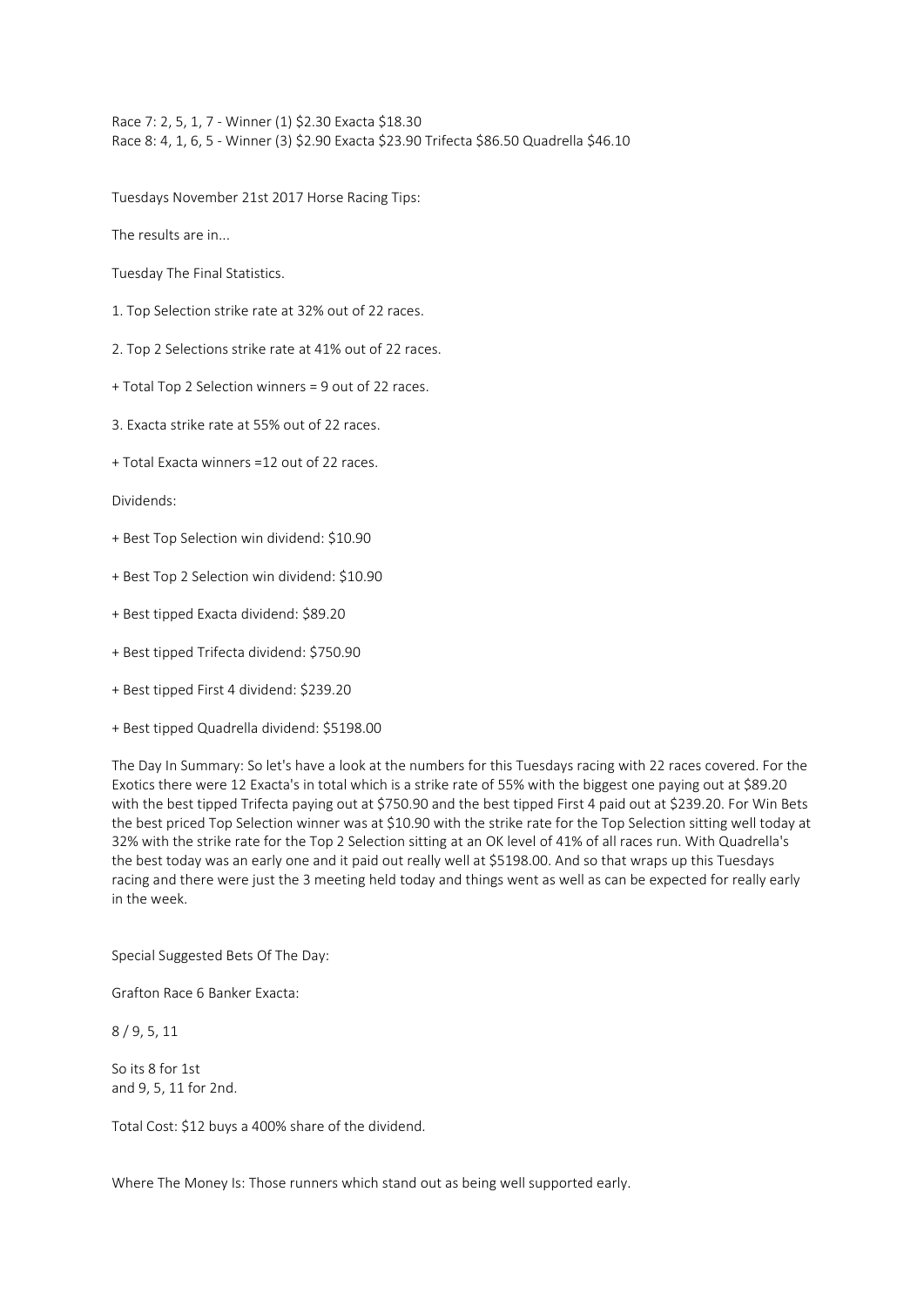Moruya Race 6 No 2 Onemore Warrior at \$10.00 some interest early so might be worth keeping a little safe in an open race.

Best Longshot's Of The Day:

Grafton Race 5 No 11 My Boy Louis at \$14.00 and there is nice interest early so is not the roughest.

Best Quaddie Of The Day:

Moruya Quadrella:

Race 4: 4, 6, 5, 7 Race 5: 7, 4, 6, 2 Race 6: 2, 9, 7, 4 Race 7: 2, 3, 1, 7

Total Cost: \$13 buys a 5% share of the dividend.

Today's Race Tips:

Moruya Race Tips:

Race 1: 2, 8, 6, 7 - Winner (1) \$2.50 Race 2: 1, 4, 2, 7 - Winner (3) \$14.70 Exacta \$26.00 Trifecta \$129.40 Race 3: 3, 1, 7, 6 - 2nd, 3rd and 4th - Loss Race 4: 4, 6, 5, 7 - Winner (1) \$3.40 Exacta \$8.30 Trifecta \$35.10 First 4 \$66.00 Race 5: 7, 4, 6, 2 - Winner (4) \$3.10 Race 6: 2, 9, 7, 4 - 2nd - Loss Race 7: 2, 3, 1, 7 - Winner (1) \$10.90 Exacta \$89.20

Moe Race Tips:

Race 1: 2, 1, 4, 5 - Winner (1) \$2.50 Exacta \$7.70 Trifecta \$21.90 Race 2: 1, 2, 6, 5 - Winner (3) \$3.80 Exacta \$43.20 Trifecta \$101.40 First 4 \$239.20 Race 3: 10, 4, 9, 8 - 2nd - Loss Race 4: 8, 9, 10, 6 - Winner (1) \$1.20 Exacta \$5.30 Race 5: 7, 10, 8, 9 - Unplaced - Loss Race 6: 3, 1, 6, 5 - Winner (2) \$4.70 Exacta \$13.30 Race 7: 2, 9, 4, 1 - Winner (1) \$2.00 Exacta \$5.20 Race 8: 1, 10, 7, 8 - 2nd and 4th - Loss

Grafton Race Tips:

Race 1: 8, 5, 4, 17 - Winner (4) \$15.90 Exacta \$53.60 Trifecta \$750.90 Race 2: 1, 2, 3, 6 - Winner (2) \$3.10 Exacta \$6.80 Trifecta \$24.40 Race 3: 2, 8, 9, 3 - Winner (4) \$8.10 Race 4: 11, 13, 12, 8 - Winner (1) \$5.00 Exacta \$33.30 Trifecta \$114.80 Early Quadrella \$5198.00 Race 5: 11, 7, 4, 2 - 2nd and 4th - Loss Race 6: 8, 9, 5, 11 - Winner (3) \$5.90 Exacta \$19.20 Trifecta \$45.60 Race 7: 13, 8, 2, 15 - 2nd and 3rd - Loss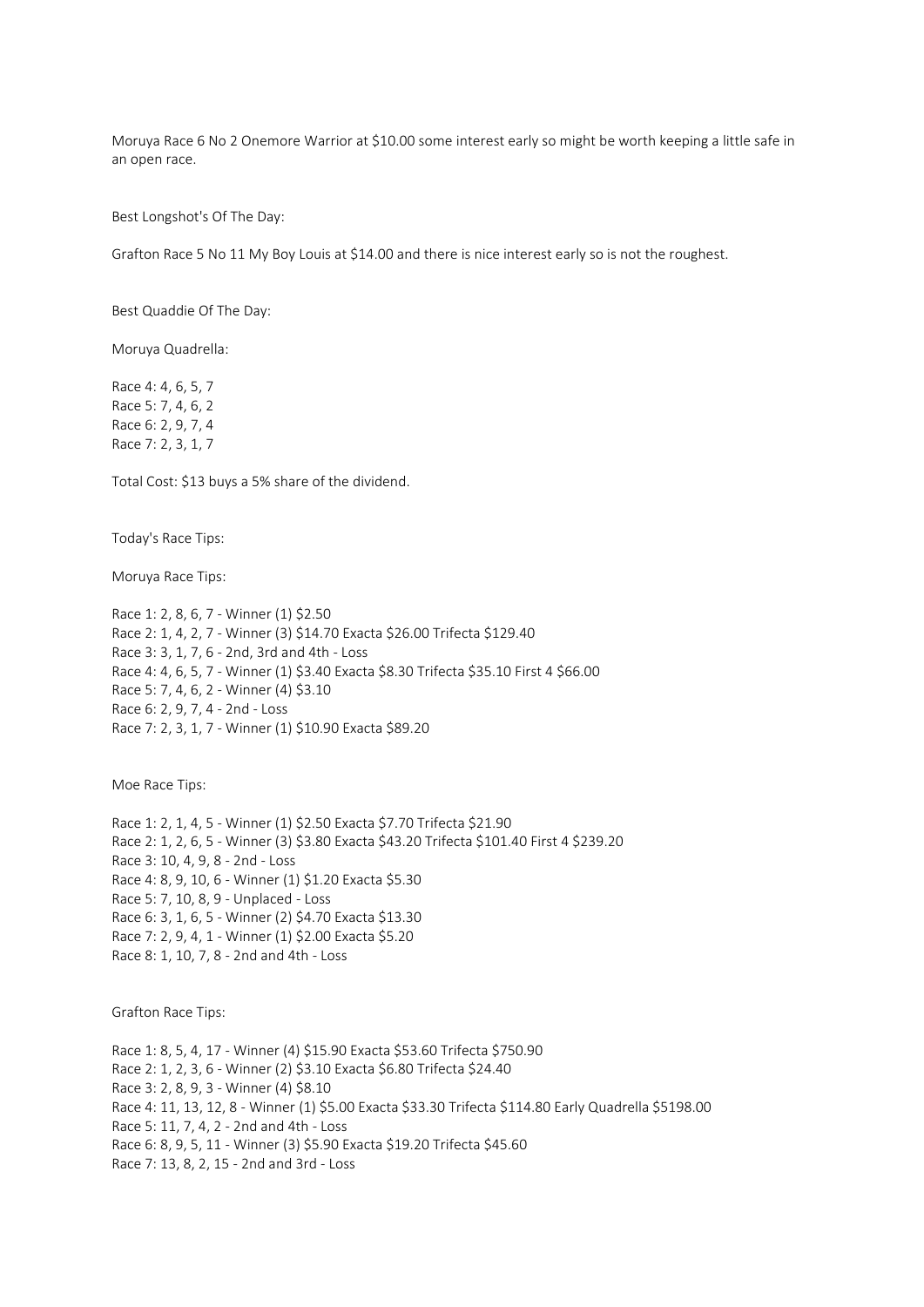Tuesdays November 14th 2017 Horse Racing Tips:

The results are in...

Tuesday The Final Statistics.

- 1. Top Selection strike rate at 38% out of 16 races.
- 2. Top 2 Selections strike rate at 44% out of 16 races.
- + Total Top 2 Selection winners = 7 out of 16 races.
- 3. Exacta strike rate at 44% out of 16 races.
- + Total Exacta winners =7 out of 16 races.

Dividends:

- + Best Top Selection win dividend: \$4.60
- + Best Top 2 Selection win dividend: \$6.40
- + Best tipped Exacta dividend: \$67.60
- + Best tipped Trifecta dividend: \$332.20
- + Best tipped First 4 dividend: \$194.40
- + Best tipped Quadrella dividend: \$255.20

The Day In Summary: So let's have a look at the numbers for this Tuesday with 16 races covered. For the Exotics there were 6 Exacta's in total which is a strike rate of 38% with the biggest one paying out at \$67.60 with the best tipped Trifecta paying out at \$332.20 and the best tipped First 4 paid out at \$194.40. For Win Bets the best priced Top Selection winner was at \$4.60 with the strike rate for the Top Selection sitting at 38% with the strike rate for the Top 2 Selections sitting at 44% of all races run. With Quadrella's the best today paid out at \$255.20. And so that wraps up this Tuesdays racing on what was a great day at Gosford and a just can't take a trick day at Bendigo.

Special Suggested Bets Of The Day:

Gosford Race 8 Banker Exacta:

 $6/7, 2, 3$ 

So its 6 for 1st and 7, 2, 3 for 2nd.

Total Cost: \$12 buys a 400% share of the dividend.

Where The Money Is: Those runners which stand out as being well supported early.

Gosford Race 1 No 3 Americana Magic at \$8.50 and well someone really likes this one early and is first up today so there might be something there we shall wait and see.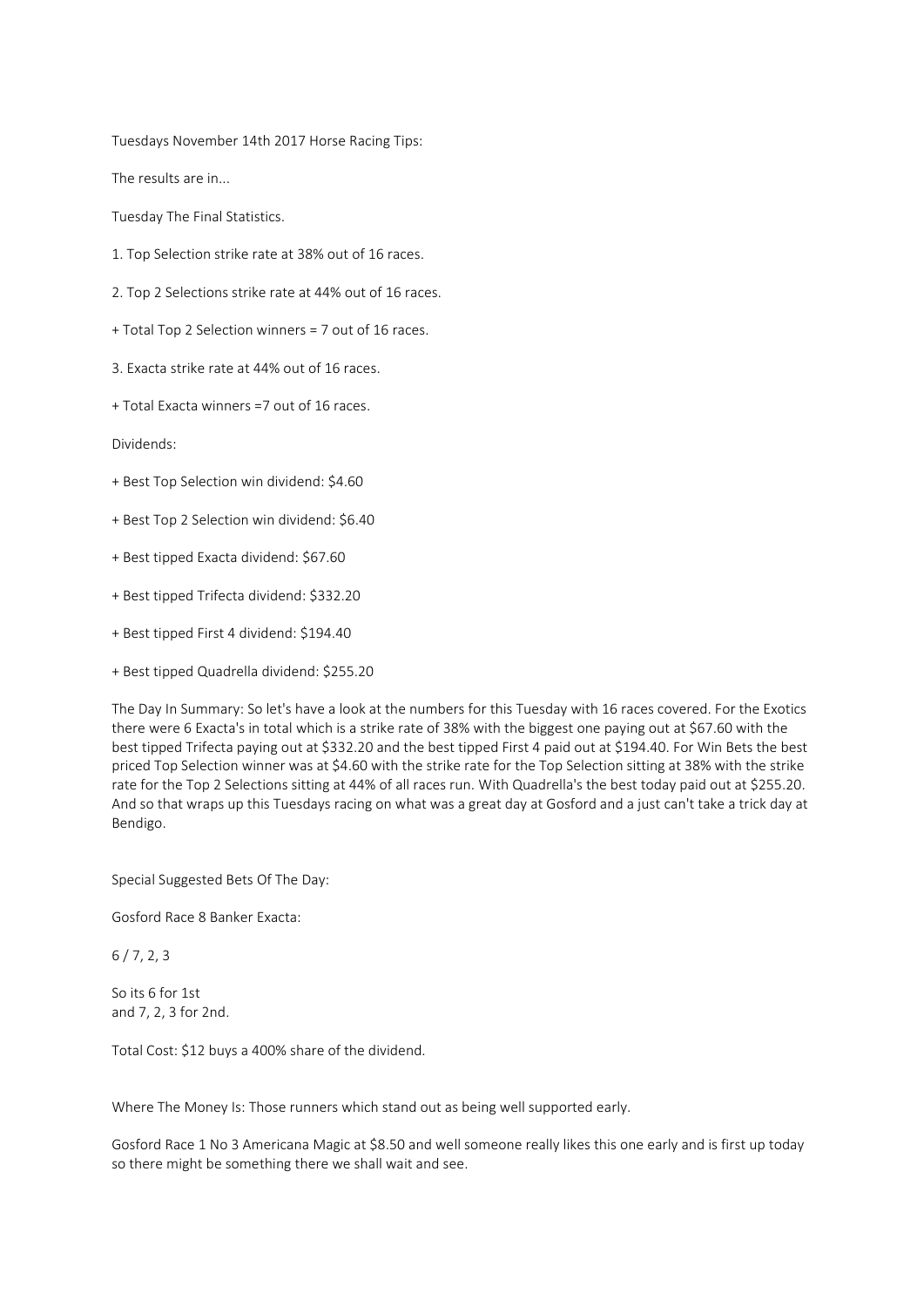Result - Finished 1st

Best Longshot's Of The Day:

Nothing to report today.

Best Quaddie Of The Day:

Bendigo Quadrella:

Race 5: 6, 4, 5, 2 Race 6: 1, 6, 3, 5 Race 7: 5, 2, 7, 3 Race 8: 4, 8, 6, 7

Total Cost: \$13 buys a 5% share of the dividend.

Today's Race Tips:

Gosford Race Tips:

Race 1: 3. 1. 6. 4 - Winner (1) \$4.60 Race 2: 2, 8, 5, 3 - 2nd and 4th - Loss Race 3: 1, 4, 6, 8 - Winner (1) \$2.60 Exacta \$9.00 Trifecta \$77.40 Race 4: 7, 3, 6, 2 - Winner (1) \$2.00 Exacta \$8.60 Trifecta \$27.40 Race 5: 5, 3, 12, 9 - Winner (1) \$2.70 Exacta \$6.10 Trifecta \$26.90 First 4 \$79.00 Race 6: 3, 5, 6, 7 - Winner (4) \$7.60 Exacta \$67.60 Trifecta \$332.20 Race 7: 6, 5, 7, 9 - Winner (1) \$1.30 Race 8: 6, 7, 2, 3 - Winner (3) \$4.10 Exacta \$14.00 Trifecta \$42.30 First 4 \$194.40 Quadrella \$255.20

Bendigo Race Tips:

Race 1: 1, 7, 5, 3 - Winner (2) \$6.40 Exacta \$40.30 Race 2: 6, 5, 2, 3 - 2nd and 3rd - Loss Race 3: 9, 3, 6, 4 - 3rd - Loss Race 4: 12, 11, 10, 1 - Winner (1) \$3.00 Exacta \$11.30 Trifecta \$21.70 Race 5: 6, 4, 5, 2 - 2nd, 3rd and 4th - Loss Race 6: 1, 6, 3, 5 - 2nd and 3rd - Loss Race 7: 5, 2, 7, 3 - 2nd, 3rd and 4th - Loss Race 8: 4, 8, 6, 7 - 2nd, 3rd and 4th - Loss

Tuesdays November 7th 2017 Horse Racing Tips:

The results are in...

Tuesday The Final Statistics.

1. Top Selection strike rate at 27% out of 113 races.

2. Top 2 Selections strike rate at 47% out of 113 races.

+ Total Top 2 Selection winners = 53 out of 113 races.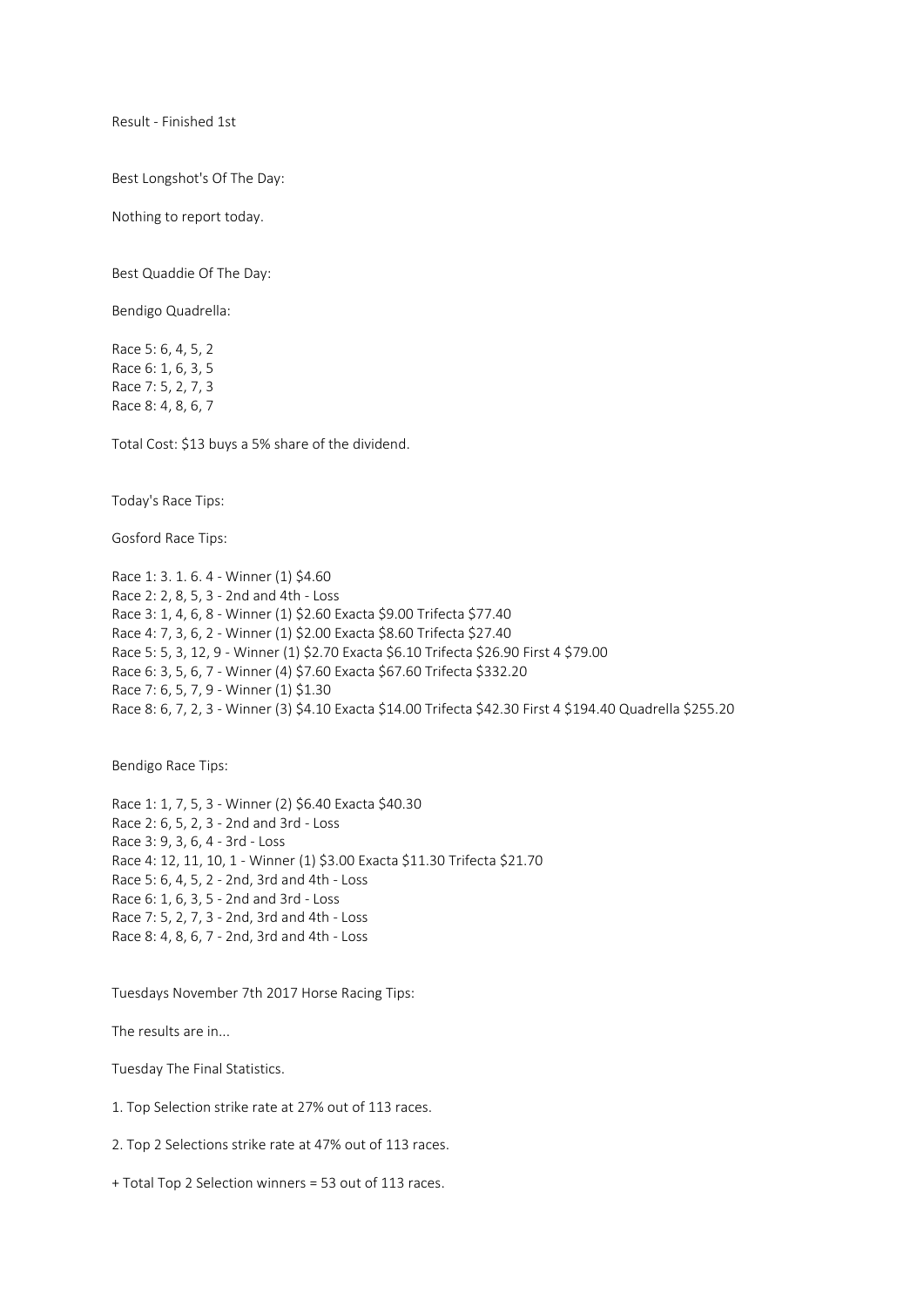3. Exacta strike rate at 44% out of 113 races.

+ Total Exacta winners = 50 out of 113 races.

Dividends:

- + Best Top Selection win dividend: \$5.50
- + Best Top 2 Selection win dividend: \$12.10
- + Best tipped Exacta dividend: \$170.80
- + Best tipped Trifecta dividend: \$229.80
- + Best tipped First 4 dividend: \$252.40
- + Best tipped Quadrella dividend: \$1231.10

The Day In Summary: So let's have a look at the numbers for this Tuesdays racing with 113 races covered. For the Exotics there were 50 Exacta's in total which is a strike rate of 44% with the biggest one paying out at \$170.80 with the best tipped Trifecta paying out at \$229.80 and the best tipped First 4 paid out at \$252.40. For Win Bets the best priced Top Selection winner was at \$5.50 with the strike rate for the Top Selection sitting at 27% with the strike rate for the Top 2 Selections sitting at 47% of all races run. With Quadrella's the best today paid out at \$1231.10. And so that wraps up this Tuesdays Melbourne Cup and I hope everyone had a little fun and found a winner among all of today's racing.

Special Suggested Bets Of The Day:

Ascot Race 3 Banker Exacta:

11 / 7, 9, 13

So its 11 for 1st and 7, 9, 13 for 2nd.

Total Cost: \$12 buys a 400% share of the dividend.

Result - A win and paid out at \$56.80 for 400%

Where The Money Is: Those runners which stand out as being well supported early.

Morphettville Race 4 No 6 Dr Dependable at \$13.00 and there is very good support early for this one so worth a look.

Best Longshot's Of The Day:

Flemington Race 8 No 9 Tashbeeh at \$26.00 and there is enough early betting support to warrant keeping this one a little safe today.

Best Quaddie Of The Day:

Morphettville Quadrella: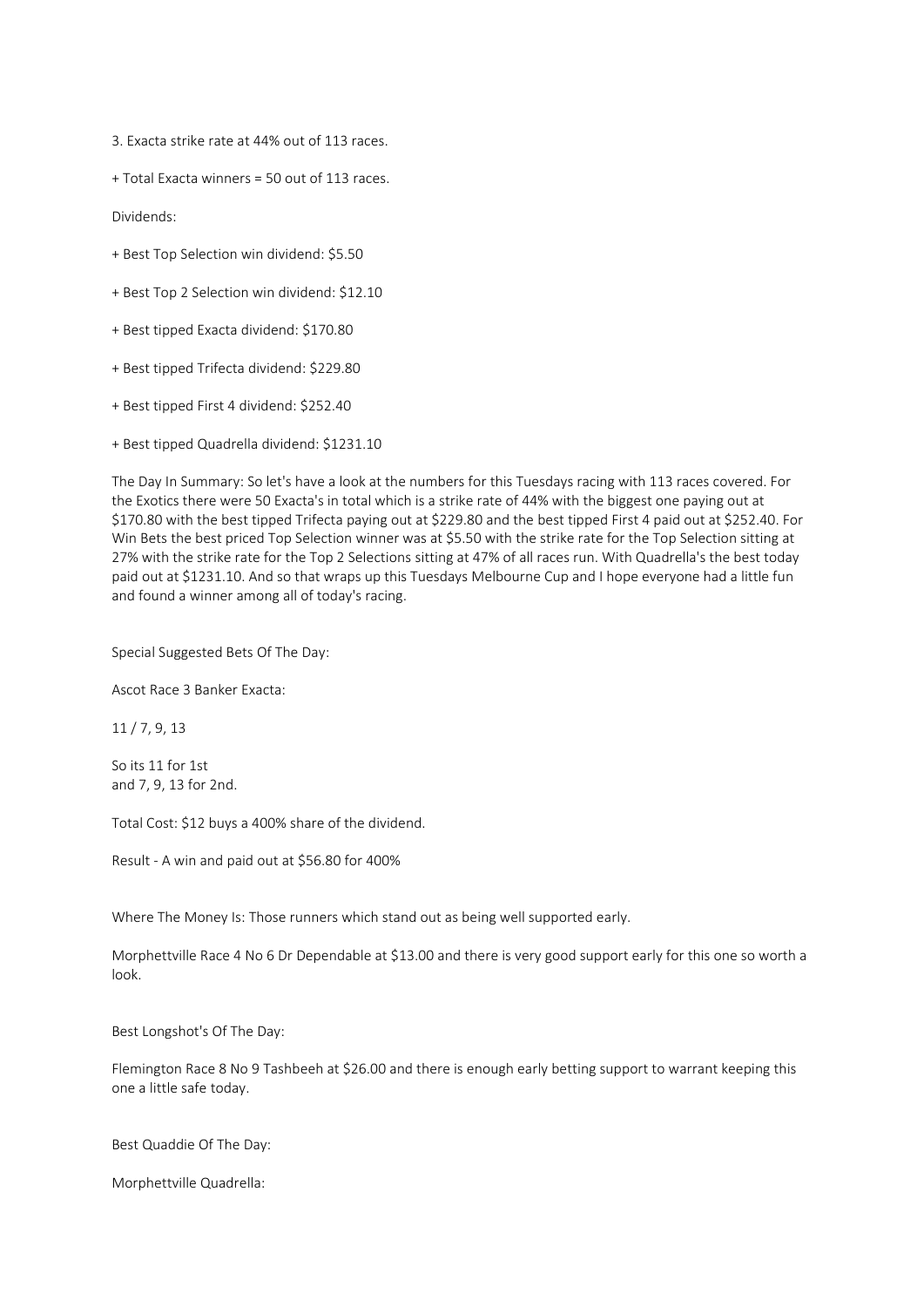Race 6: 2, 4, 5, 1 Race 7: 4, 1, 7, 5 Race 8: 3, 9, 8, 11 Race 9: 7, 3, 9, 6

Total Cost: \$13 buys a 5% share of the dividend.

Today's Race Tips:

Doomben Race Tips:

Race 1: 3, 5, 4, 2 - Winner (2) \$4.00 Exacta \$10.20 Trifecta \$22.60 Race 2: 9, 12, 2, 5 - 2nd and 4th - Loss Race 3: 1, 9, 3, 10 - 3rd - Loss Race 4: 4, 5, 1, 2 - 2nd, 3rd and 4th - Loss Race 5: 6, 9, 8, 1 - Winner (1) \$4.20 Exacta \$41.10 Trifecta \$226.50 Race 6: 2, 1, 3, 4 - Winner (2) 4.30 Exacta \$14.40 Trifecta \$36.90 Race 7: 1, 6, 8, 4 - Winner (1) \$1.60 Race 8: 4, 3, 2, 6 - 2nd, 3rd and 4th - Loss

Randwick Race Tips:

Race 1: 8, 7, 11, 9 - Winner (1) \$2.70 Race 2: 10, 6, 11, 1 - Winner (1) \$3.30 Exacta \$10.20 Trifecta \$58.80 First 4 \$151.40 Race 3: 1, 5, 7, 4 - Winner (2) \$12.10 Race 4: 9, 8, 4, 3 - 2nd - Loss Race 5: 4, 6, 5, 9 - Winner (1) \$3.40 Exacta \$12.90 Trifecta \$41.40 Race 6: 1, 11, 5, 6 - Winner (2) \$4.50 Exacta \$22.40 Trifecta \$115.60 First 4 \$252.40 Race 7: 11, 2, 12, 4 - Winner (1) \$5.00 Exacta \$6.80 Trifecta \$34.20 First 4 \$57.80 Race 8: 12, 6, 5, 2 - Winner (2) \$2.80 Race 9: 4, 3, 14, 7 - Winner (1) \$2.20 Exacta \$10.70 Quadrella \$229.50

Flemington Race Tips:

Race 1: 2, 1, 11, 7 - Winner (2) \$4.40 Exacta \$40.80 Race 2: 3, 5, 1, 8 - Winner (2) \$7.80 Exacta \$18.20 Race 3: 4, 3, 6, 9 - Winner (1) \$5.50 Exacta \$34.60 Trifecta \$154.20 Race 4: 3, 6, 16, 15 - 2nd and 4th - Loss Race 5: 1, 5, 9, 4 - 4th - Loss Race 6: 2, 6, 3, 7 - Winner (1) \$2.50 Exacta \$31.60 Trifecta \$229.80 Race 7: 5, 3, 2, 7 - 2nd - Loss Race 8: 9, 11, 4, 15 - Loss Race 9: 3, 12, 15, 6 - 2nd, 3rd and 4th - Loss Race 10: 5, 1, 6, 11 - 3rd - Loss

Morphettville Race Tips:

Race 1: 12, 3, 5, 6 - Winner (1) \$1.90 Race 2: 9, 14, 12, 7 - 3rd and 4th - Loss Race 3: 6, 8, 7, 3 - Winner (1) \$3.70 Exacta \$12.40 Race 4: 6, 8, 3, 12 - 4th - Loss Race 5: 1, 14, 9, 3 - 2nd - Loss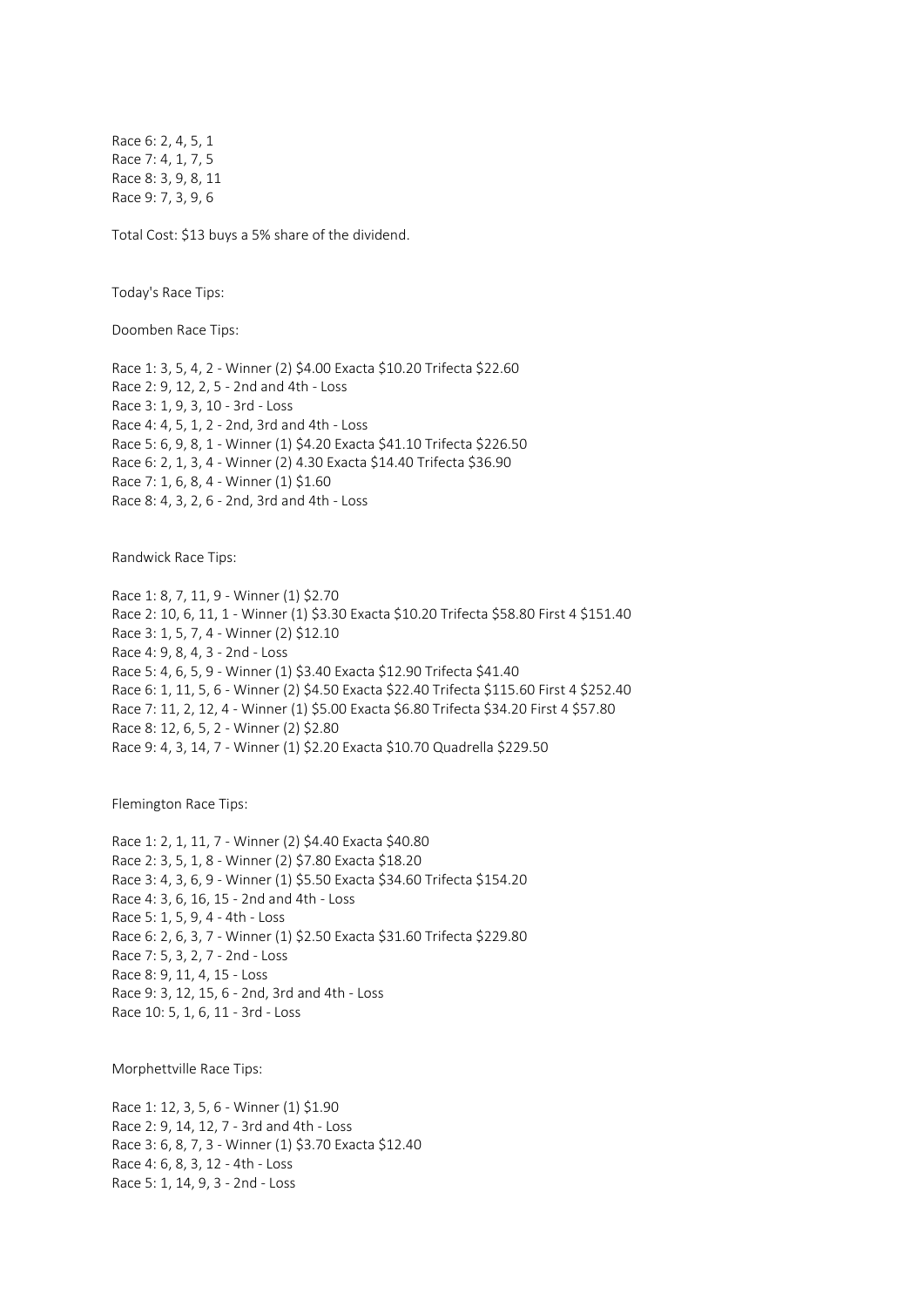Race 6: 2, 4, 5, 1 - Winner (4) \$6.70 Exacta \$82.90 Race 7: 4, 1, 7, 5 - Winner (2) \$5.40 Exacta \$15.60 Trifecta \$103.40 Race 8: 3, 9, 8, 11 - Loss Race 9: 7, 3, 9, 6 - Winner (1) \$3.40 Exacta \$18.10

Gold Coast Race Tips:

Race 1: 1, 3, 2, 6 - Winner (1) \$4.20 Exacta \$31.20 Trifecta \$24.60 Race 2: 1, 4, 5, 3 - Winner (3) \$7.70 Exacta \$8.20 Trifecta \$9.10 - L/S No5 Race 3: 3, 2, 4, 1 - Winner (3) \$4.20 Exacta \$13.20 Race 4: 3, 1, 2, 6 - Winner (1) \$1.70 Exacta \$3.60 Trifecta \$10.10 Race 5: 7, 2, 8, 10 - Winner (2) \$2.60 Exacta \$16.40 Trifecta \$50.10 Race 6: 1, 4, 8, 9 - 3rd and 4th - Loss Race 7: 1, 8, 9, 11 - Winner (3) \$6.70 Exacta \$40.70 - L/S No 1

Kembla Grange Race Tips:

Race 1: 3, 1, 5, 6 - Winner (2) \$2.50 Race 2: 9, 5, 6, 1 - Winner (1) \$1.40 Exacta \$3.20 Trifecta \$12.50 First 4 \$22.80 Race 3: 1, 2, 4, 3 - 2nd and 3rd - Loss Race 4: 3, 4, 8, 5 - Winner (3) \$12.70 Exacta \$54.30 Trifecta \$117.60 Race 5: 3, 2, 4, 6 - 3rd - Loss Race 6: 9, 2, 8, 6 - 2nd - Loss Race 7: 9, 2, 7, 5 - Winner (3) \$23.10 Exacta \$170.80 Race 8: 2, 9, 7, 8 - 2nd, 3rd and 4th - Loss

Echuca Race Tips:

Race 1: 10, 3, 2, 7 - Winner (1) \$2.40 Exacta \$11.60 Race 2: 6, 5, 2, 4 - Winner (3) \$3.00 Race 3: 8, 3, 2, 12 - Winner (2) \$6.30 Exacta \$19.40 Trifecta \$55.80 Race 4: 2, 9, 4, 7 - Winner (4) \$3.70 Exacta \$71.10 Early Quadrella \$640.00 Race 5: 1, 8, 2, 5 - Winner (4) \$5.40 Exacta \$10.10 Race 6: 1, 2, 5, 7 - Winner (4) \$5.50 Exacta \$53.40 Race 7: 2, 9, 5, 6 - Winner (3) \$3.80 Exacta \$16.60 Quadrella \$1231.10

Canberra Race Tips:

Race 1: 9, 6, 4, 7 - Winner (1) \$1.60 Race 2: 4, 8, 6, 5 - Winner (4) \$5.70 Exacta \$24.90 Trifecta \$88.70 Race 3: 5, 7, 4, 2 - 2nd, 3rd and 4th - Loss Race 4: 1, 2, 5, 6 - Winner (2) \$1.80 Exacta \$12.50 Trifecta \$104.00 First 4 \$236.40 Race 5: 2, 8, 6, 9 - 4th - Loss Race 6: 4, 6, 5, 11 - 3rd and 4th - Loss Race 7: 1, 7, 5, 8 - Winner (4) \$3.70 Exacta \$15.30 Race 8: 4, 2, 6, 9 - Winner (1) \$4.30

Muswellbrook Race Tips:

Race 1: 5, 3, 1, 6 - Winner (1) \$3.80 Exacta \$37.70 Trifecta \$124.80 Race 2: 1, 3, 2, 5 - Winner (4) \$3.10 Exacta \$13.20 Race 3: 2, 7, 6, 5 - Winner (1) \$3.00 Exacta \$8.90 Trifecta \$23.20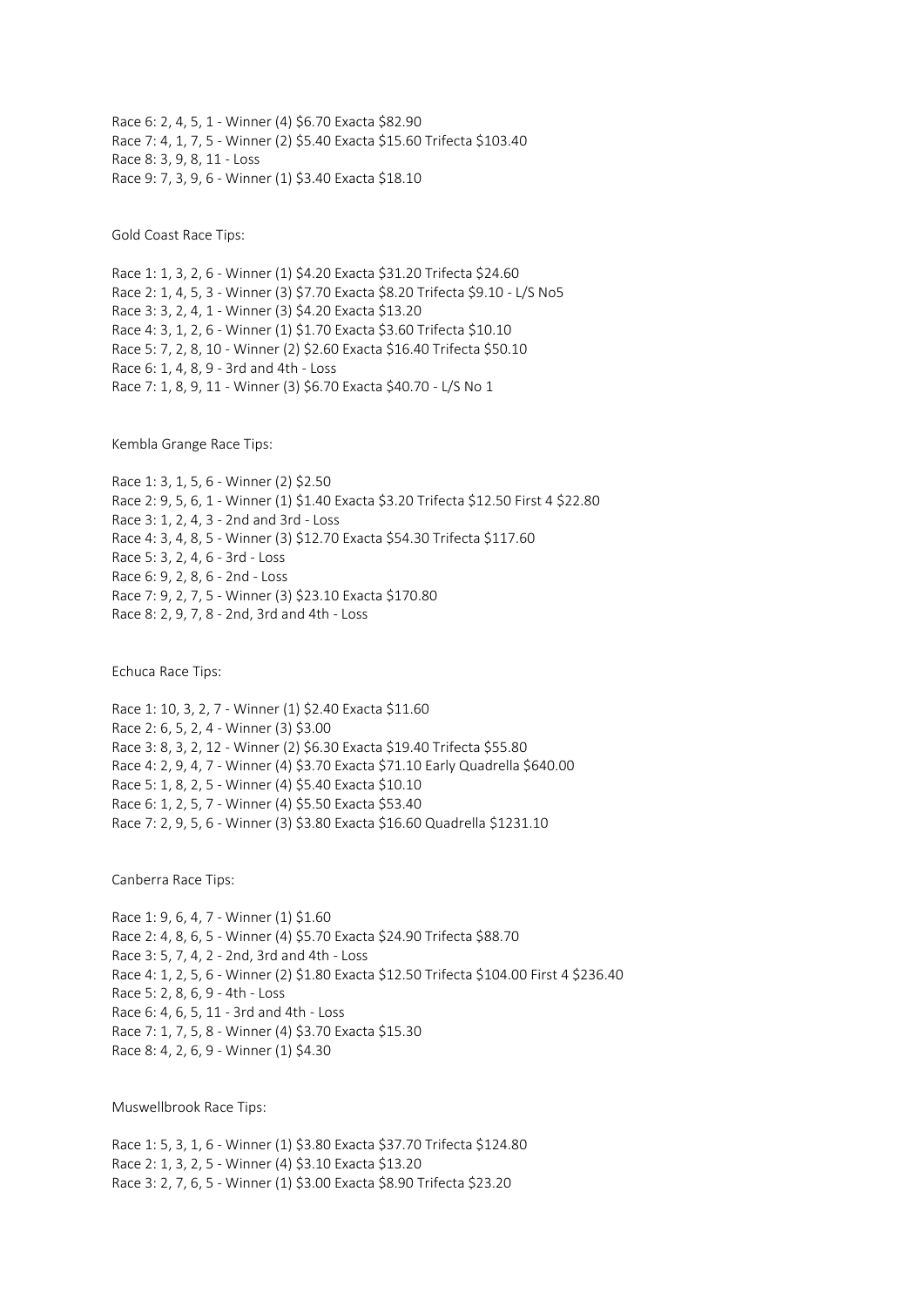Race 4: 3, 5, 4, 2 - 2nd - Loss Race 5: 1, 7, 5, 8 - Winner (1) \$2.40 Race 6: 5, 8, 9, 4 - Winner (2) \$2.70 Race 7: 1, 3, 2, 5 - Winner (4) \$7.10 Exacta \$38.50

Hobart Race Tips:

Race 1: 1, 10, 6, 7 - Winner (1) \$1.60 Race 2: 1, 14, 8, 5 - Winner (1) \$1.90 Race 3: 11, 7, 12, 3 - 4th - Loss Race 4: 2, 3, 4, 5 - Winner (2) \$2.20 Exacta \$7.10 Trifecta \$14.30 Race 5: 4, 5, 8, 6 - Winner (2) \$3.30 Exacta \$12.40 Trifecta \$48.80 Race 6: 6, 12, 11, 3 - 4th - Loss Race 7: 7, 1, 4, 8 - Winner (2) \$3.10 Exacta \$21.90

Sunshine Coast Race Tips:

Race 1: 1, 4, 3, 2 - Winner (3) \$5.00 Exacta \$30.40 Race 2: 1, 5, 4, 3 - Winner (4) \$3.70 Exacta \$17.60 Trifecta \$37.40 Race 3: 3, 2, 6, 1 - Winner (1) \$1.60 Exacta \$3.30 Trifecta \$5.30 First 4 \$3.60 Race 4: 7, 8, 9, 1 - Winner (1) \$2.40 Race 5: 6, 4, 8, 2 - Winner (2) \$2.60 Race 6: 11, 1, 8, 6 - Winner (2) \$6.00 Exacta \$18.40 Quadrella \$72.60

Alice Springs Race Tips:

Race 1: 5, 1, 2, 7 - Winner (2) \$2.30 Race 2: 1, 5, 3, 2 - Winner (3) \$4.00 Exacta \$18.80 Trifecta \$21.60 Race 3: 5, 2, 3, 6 - 2nd, 3rd and 4th - Loss Race 4: 1, 4, 3, 2 - Winner (2) \$5.30 Exacta \$41.20 Trifecta \$101.70 First 4 \$232.80

Darwin Race Tips:

Race 1: 1, 11, 4, 6 - 2nd and 3rd - Loss Race 2: 7, 2, 1, 4 - 4th - Loss Race 3: 5, 3, 4, 2 - 3rd - Loss Race 4: 1, 4, 3, 2 - 2nd, 3rd and 4th - Loss Race 5: 3, 5, 1, 4 - 2nd, 3rd and 4th - Loss Race 6: 5, 4, 8, 7 - 3rd and 4th - Loss

Bunbury Race Tips:

Race 1: 1, 5, 6, 2 - Winner (2) \$2.70 Race 2: 4, 6, 9, 5 - Winner (4) \$13.20 Race 3: 11, 10, 6, 7 - Winner (1) \$2.80 Exacta \$13.50 Trifecta \$28.50 Race 4: 8, 7, 4, 9 - Winner (2) \$2.90 Exacta \$24.00 Trifecta \$53.40 Race 5: 12, 1, 10, 9 - 2nd - Loss Race 6: 1, 3, 6, 4 - 3rd - Loss Race 7: 4, 5, 2, 3 - 2nd - Loss Race 8: 4, 11, 3, 10 - Winner (1) \$3.10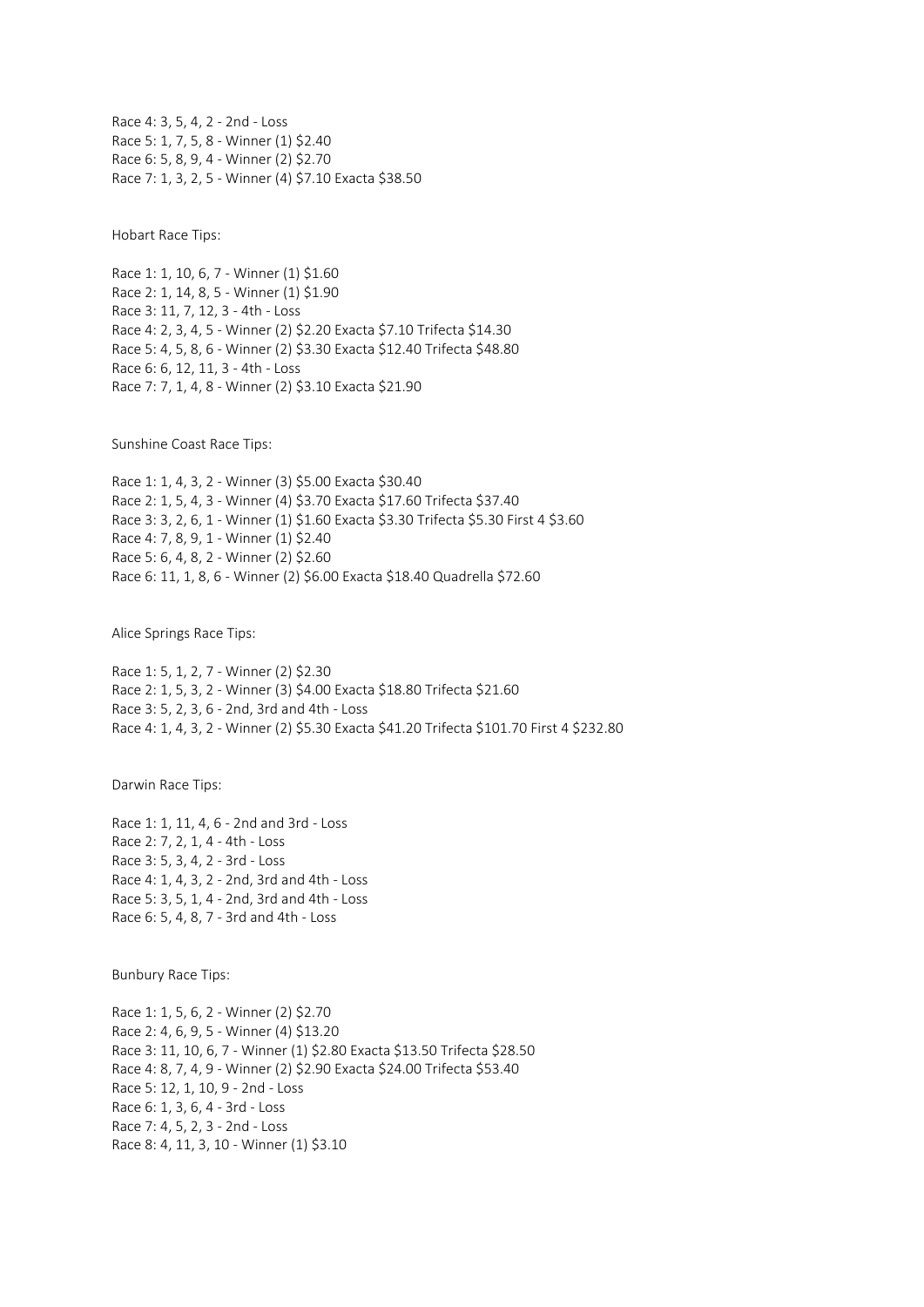Ascot Race Tips:

Race 1: 2, 1, 6, 7 - 2nd, 3rd and 4th - Loss Race 2: 8, 6, 2, 7 - Winner (3) \$8.30 Race 3: 11, 7, 9, 13 - Winner (1) \$1.60 Exacta \$14.20 Race 4: 7, 2, 3, 9 - 2nd, 3rd and 4th - Loss Race 5: 3, 4, 6, 10 - 4th - Loss Race 6: 4, 8, 2, 7 - 3rd and 4th - Loss Race 7: 5, 9, 4, 7 - Winner (1) \$3.10 Race 8: 8, 6, 1, 9 - Winner (1) \$2.90 Race 9: 13, 4, 12, 5 - Winner (2) \$3.70

Tuesdays October 31st 2017 Horse Racing Tips:

The results are in...

Tuesday The Final Statistics.

1. Top Selection strike rate at 23% out of 22 races.

2. Top 2 Selections strike rate at 36% out of 22 races.

+ Total Top 2 Selection winners = 8 out of 22 races.

3. Exacta strike rate at 41% out of 22 races.

+ Total Exacta winners = 9 out of 22 races.

Dividends:

- + Best Top Selection win dividend: \$8.30
- + Best Top 2 Selection win dividend: \$8.30
- + Best tipped Exacta dividend: \$34.70
- + Best tipped Trifecta dividend: \$87.60
- + Best tipped First 4 dividend: \$434.20
- + Best tipped Quadrella dividend: \$77.70

The Day In Summary: So let's have a look at the numbers for this Tuesdays racing with 22 races covered. For the Exotics there were 9 Exacta's in total which is a strike rate of 41% with the biggest one paying out at \$34.70 with the best tipped Trifecta paying out at \$87.60 and the best tipped First 4 paid out at \$434.20. For Win Bets the best priced Top Selection winner was at \$8.30 with the strike rate for the Top Selection sitting at 23% with the strike rate for the Top 2 Selections sitting at 36% of all races run. With Quadrella's the best today paid out at \$77.70. And so that wraps up this Tuesdays racing and it was just an OK day with it being a bit of a day for horses with no name.

Special Suggested Bets Of The Day:

Cairns Race 6 Multi Exacta:

4, 7 / 4, 7, 11, 12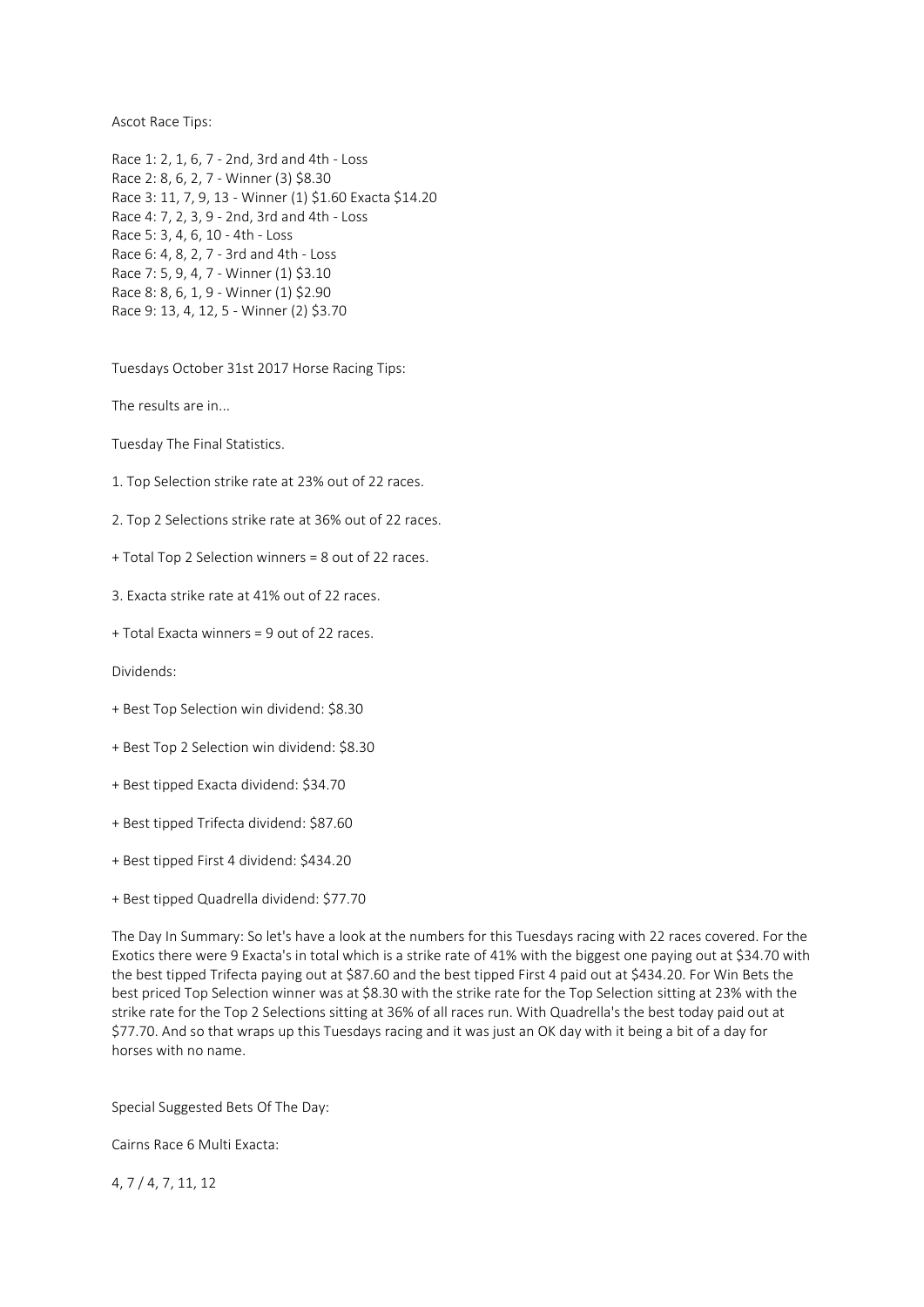So its 4 and 7 for 1st and 4, 7, 11, 12 for 2nd.

Total Cost \$12 buys a 200% share of the dividend.

Where The Money Is: Those runners which stand out as being well supported early.

Nothing to report today.

Best Longshot's Of The Day:

Nothing to report today.

Best Quaddie Of The Day:

Benalla Quadrella:

Race 5: 9, 3, 2, 5 Race 6: 3, 5, 4, 1 Race 7: 7, 9, 6, 11 Race 8: 5, 7, 3, 4

Total Cost: \$13 buys a 5% share of the dividend.

Today's Race Tips:

Cairns Race Tips:

Race 1: 1, 3, 5, 4 - Winner (1) \$1.70 Exacta \$2.70 Trifecta \$5.00 First 4 \$9.00 Race 2: 3, 7, 6, 5 - Winner (1) \$2.80 Exacta \$8.10 Race 3: 2, 9, 7, 3 - Winner (1) \$3.00 Exacta \$14.20 Trifecta \$80.40 First 4 \$434.20 Race 4: 7, 4, 3, 10 - Winner (2) \$6.40 Exacta \$34.70 Trifecta \$87.60 Quadrella \$77.70 Race 5: 2, 10, 9, 12 - 3rd - Loss Race 6: 4, 7, 11, 12 - 2nd - Loss

Grafton Race Tips:

Race 1: 2, 7, 10, 15 - Winner (2) \$3.50 Exacta \$9.00 Race 2: 13, 17, 12, 14 - Winner (4) \$8.40 Exacta \$19.40 Race 3: 4, 7, 11, 9 - 2nd and 3rd - Loss Race 4: 11, 7, 3, 6 - 2nd and 3rd - Loss Race 5: 7, 9, 14, 16 - Winner (4) \$22.00 Race 6: 12, 15, 11, 16 - 3rd and 4th - Loss Race 7: 11, 14, 13, 15 - Loss Race 8: 3, 6, 7, 9 - Winner (4) \$15.70

Benalla Race Tips:

Race 1: 2, 10, 5, 4 - Winner DH (2) \$1.80 & (3) \$2.10 Exacta \$8.40 & \$7.10 Race 2: 7, 1, 9, 8 - 3rd and 4th - Loss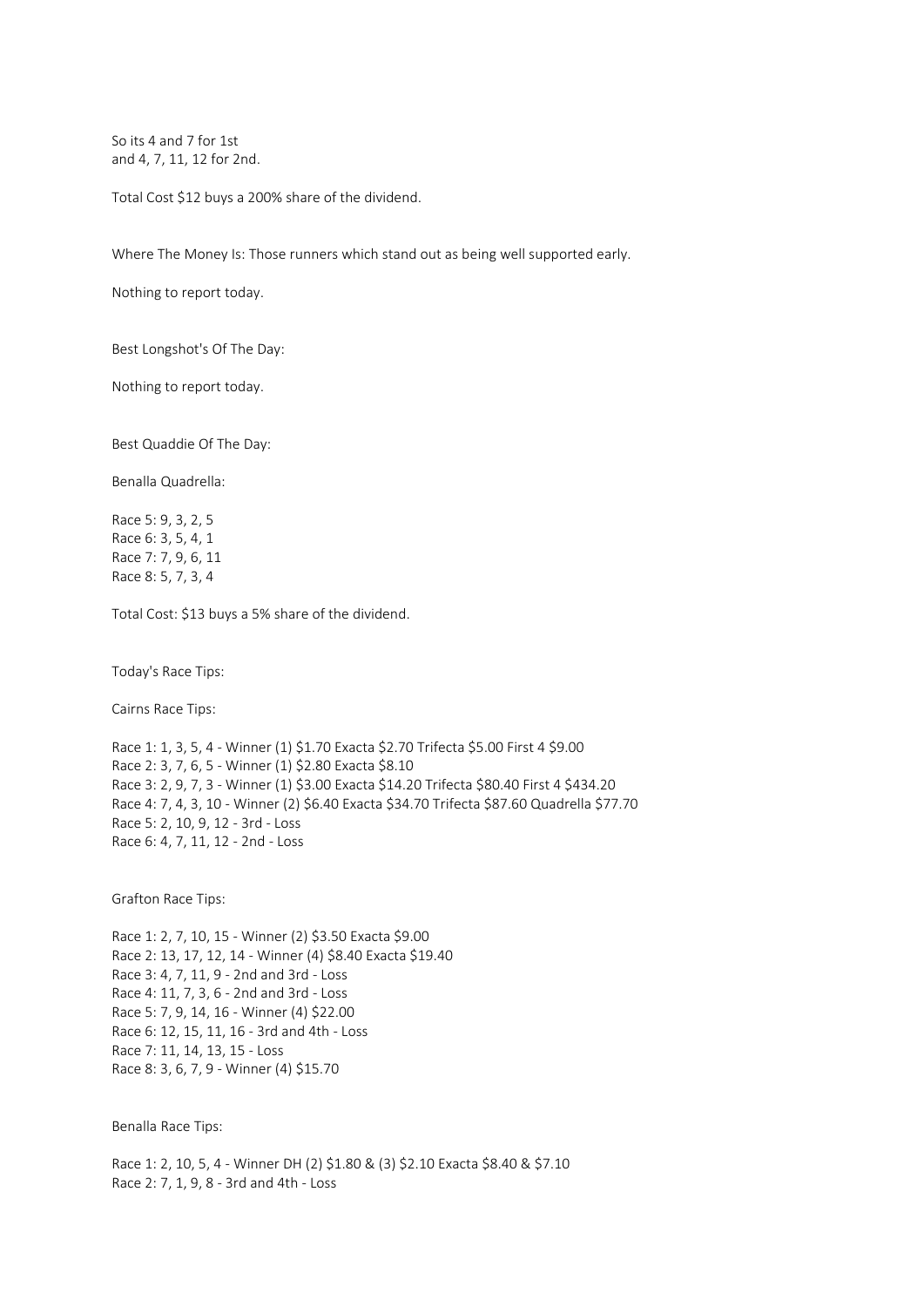Race 3: 12, 10, 8, 2 - Winner (1) \$2.40 Exacta \$13.00 Trifecta \$27.20 Race 4: 8, 9, 11, 1 - Winner (1) \$8.30 Race 5: 9, 3, 2, 5 - 2nd and 3rd - Loss Race 6: 3, 5, 4, 1 - 2nd, 3rd and 4th - Loss Race 7: 7, 9, 6, 11 - 2nd - Loss Race 8: 5, 7, 3, 4 - Winner (3) \$4.80 Exacta \$24.10

Tuesdays October 24th 2017 Horse Racing Tips:

The results are in...

Tuesday The Final Statistics.

1. Top Selection strike rate at 31% out of 16 races.

2. Top 2 Selections strike rate at 38% out of 16 races.

+ Total Top 2 Selection winners = 6 out of 16 races.

3. Exacta strike rate at 44% out of 16 races.

+ Total Exacta winners = 7 out of 16 races.

Dividends:

+ Best Top Selection win dividend: \$3.30

+ Best Top 2 Selection win dividend: \$4.90

+ Best tipped Exacta dividend: \$38.20

+ Best tipped Trifecta dividend: \$154.20

+ Best tipped First 4 dividend: \$252.60

+ Best tipped Quadrella dividend: n/a

The Day In Summary: So let's have a look at the numbers for this Tuesdays racing with 16 races covered. For the Exotics there were 7 Exacta's in total which is a strike rate of 44% with the biggest one paying out at \$38.20 with the best tipped Trifecta paying out at \$154.20 and the best tipped First 4 paid out at \$252.60. For Win Bets the best priced Top Selection winner was at \$3.30 with the strike rate for the Top Selection sitting at 31% with the strike rate for the Top 2 Selection sitting at 38% of all races run. With Quadrella's none were successfully tipped today. And so that wraps up this Tuesdays racing and the day did have some nice moments included at different stages during the afternoon, but it could have always been a bit kinder and more in our favor.

Special Suggested Bets Of The Day:

Muswellbrook Race 2 Banker Exacta:

2 / 7, 9, 8

So its 2 for 1st and 7, 9, 8 for 2nd.

Total Cost: \$12 buys a 400% share of the dividend.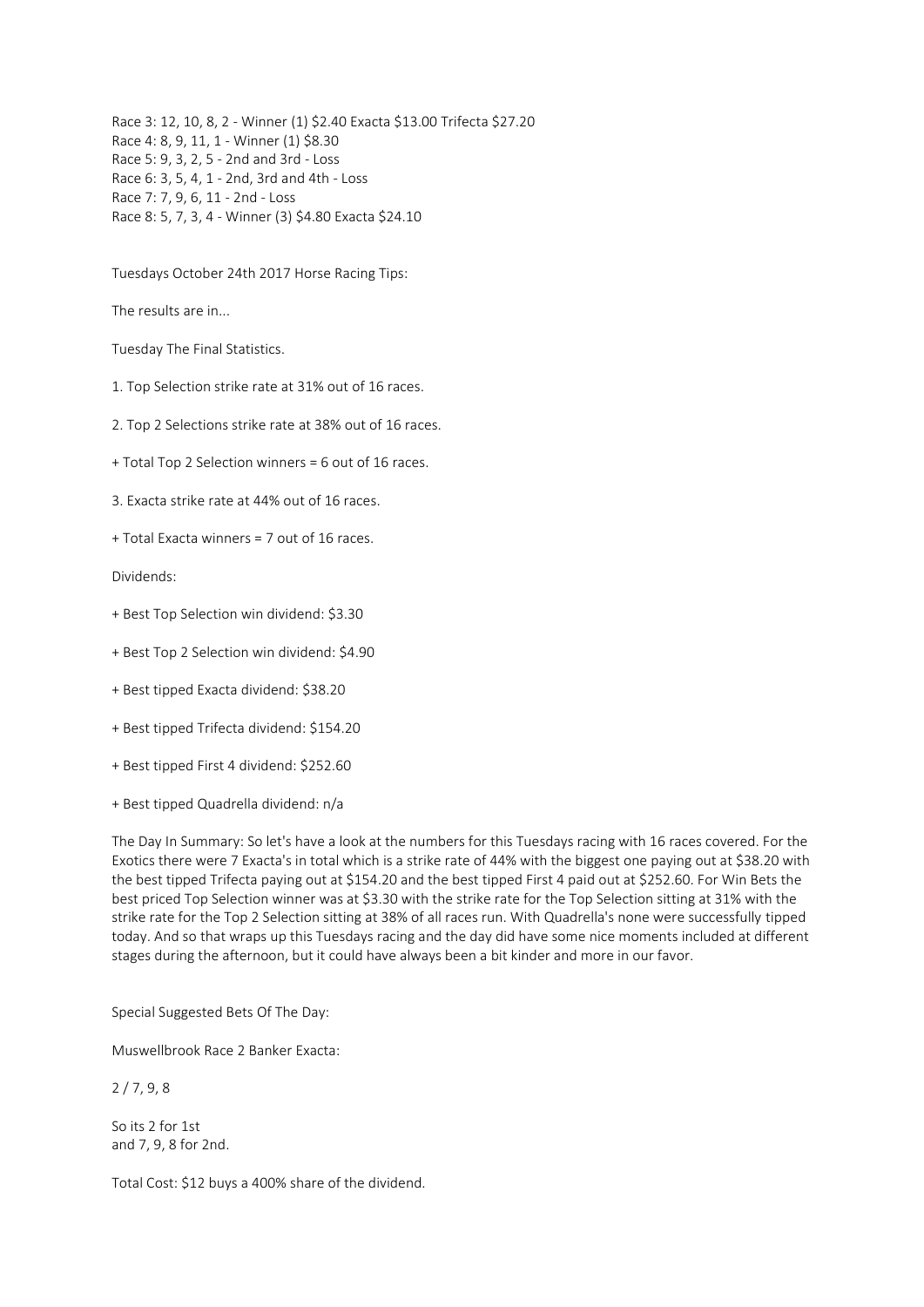Result - A win and paid out at \$33.60 for 400%

Muswellbrook Race 6 Banker Exacta:

4 / 2, 11, 7

So its 4 for 1st and 2, 11, 7 for 2nd.

Total Cost: \$12 buys a 400% share of the dividend.

Result - Loss in wrong order

Where The Money Is: Those runners which stand out as being well supported early.

Kilmore Race 2 No 3 Toffiato at \$8.50 some nice money has flowed for this one early so might be worth a little watch today.

Result - Finished unplaced and did not show much at all.

Muswellbrook Race 5 No 2 Next Level at \$7.50 and this is another one today with some nice support early.

Result - Finished 3rd and paid \$3.10 for the place.

Best Longshot's Of The Day:

Nothing to report today.

Best Quaddie Of The Day:

Kilmore Quadrella:

Race 5: 3, 4, 7, 5 Race 6: 6, 1, 5, 9 Race 7: 1, 9, 7, 3 Race 8: 12, 1, 4, 6

Total Cost: \$13 buys a 5% share of the dividend.

Result - Loss as finished 1st | 1st | 1st | 2nd and 3rd

Today's Race Tips:

Kilmore Race Tips:

Race 1: 8, 9, 2, 4 - Winner (1) \$2.30 Race 2: 3, 8, 7, 5 - 3rd and 4th - Loss Race 3: 13, 14, 11, 8 - Winner (2) \$4.90 Exacta \$11.60 Trifecta \$33.70 Race 4: 6, 4, 8, 7 - Winner (1) \$1.60 Exacta \$11.80 Race 5: 3, 4, 7, 5 - Winner (1) \$1.90 Race 6: 6, 1, 5, 9 - Winner (4) \$5.20 Exacta \$38.20 Trifecta \$154.20 First 4 \$252.60 Race 7: 1, 9, 7, 3 - Winner (1) \$3.30 Exacta \$12.00 Trifecta \$60.00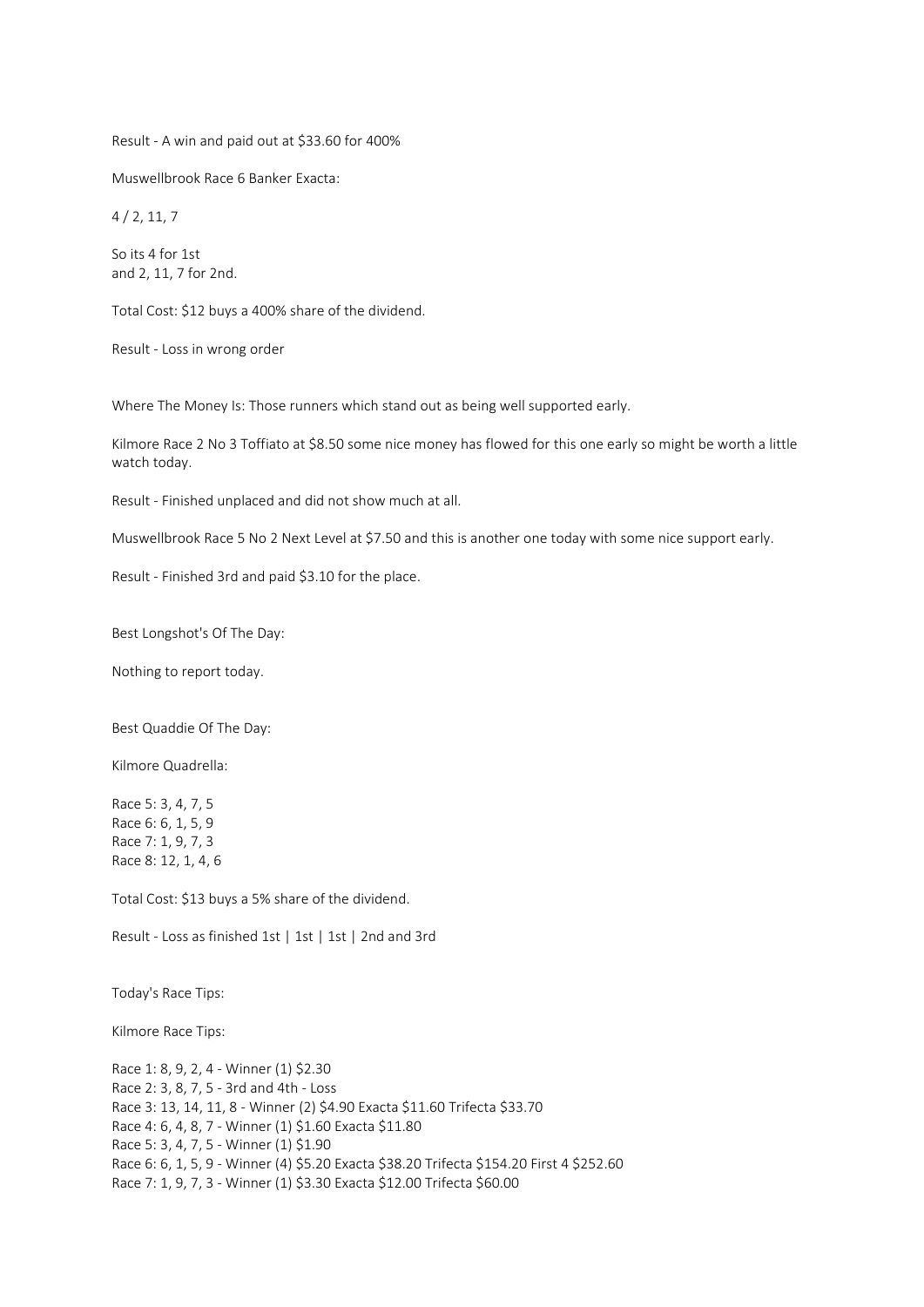Race 8: 12, 1, 4, 6 - 2nd and 3rd - Loss

Muswellbrook Race Tips:

Race 1: 9, 12, 14, 2 - 3rd - Loss Race 2: 2, 7, 9, 8 - Winner (1) \$2.50 Exacta \$8.40 Trifecta \$31.00 Race 3: 11, 13, 12, 4 - 2nd, 3rd and 4th - Loss Race 4: 5, 6, 7, 8 - 2nd, 3rd and 4th - Loss Race 5: 2, 5, 1, 3 - Winner (3) \$2.10 Exacta \$14.80 Trifecta \$67.90 Race 6: 4, 2, 11, 7 - Winner (4) \$11.60 Race 7: 8, 4, 3, 1 - Winner (3) \$3.40 Exacta \$27.60 Race 8: 11, 8, 7, 6 - 3rd and 4th - Loss

Tuesdays October 17th 2017 Horse Racing Tips:

The results are in...

Tuesday The Final Statistics.

1. Top Selection strike rate at 22% out of 18 races.

2. Top 2 Selections strike rate at 33% out of 18 races.

+ Total Top 2 Selection winners = 6 out of 18 races.

3. Exacta strike rate at 44% out of 18 races.

+ Total Exacta winners = 8 out of 18 races.

Dividends:

+ Best Top Selection win dividend: \$4.00

+ Best Top 2 Selection win dividend: \$4.00

+ Best tipped Exacta dividend: \$49.90

+ Best tipped Trifecta dividend: \$272.00

+ Best tipped First 4 dividend: n/a

+ Best tipped Quadrella dividend: \$432.00

The Day In Summary: So let's have a look at the numbers for this Tuesdays racing with 18 races covered. For the Exotics there were 8 Exacta's in total which is a strike rate of 44% with the biggest one paying out at \$49.90 with the best tipped Trifecta paying out at \$272.00 and there were no tipped First 4's today. For Win Bets the best priced Top Selection winner was at \$4.00 with the strike rate for the Top Selection sitting at 22% with the strike rate for the Top 2 Selections sitting at 33% of all races run. With Quadrella's the best today paid out at \$432.00. And so that wraps up this Tuesdays racing and again it was a quite betting day just like Monday with virtually no action to report.

Special Suggested Bets Of The Day:

Kyneton Race 9 Banker Exacta: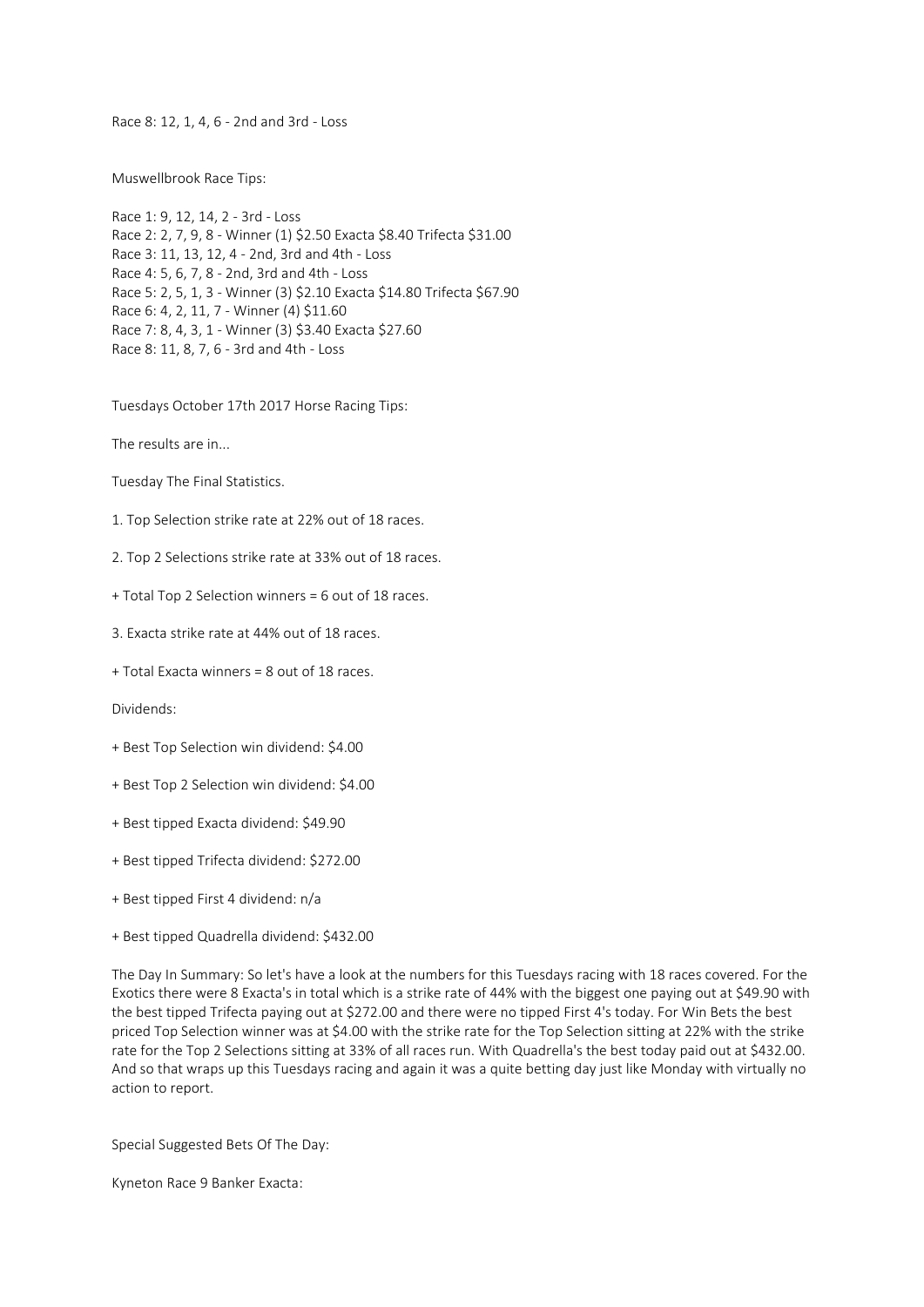9 / 1, 2, 7

So its 9 for 1st and 1, 2, 7 for 2nd.

Total Cost: \$12 buys a 400% share of the dividend.

Grafton Race 3 Banker Exacta:

7 / 8, 10, 12

So its 7 for 1st and 8, 10, 12 for 2nd.

Total Cost: \$12 buys a 400% share of the dividend.

Where The Money Is: Those runners which stand out as being well supported early.

Nothing to really report today.

Best Longshot's Of The Day:

Nothing to really report today.

Best Quaddie Of The Day:

Kyneton Quadrella:

Race 7: 6, 7, 1, 3 Race 8: 1, 2, 6, 5 Race 9: 9, 1, 2, 7 Race 10: 5, 10, 4, 7

Total Cost: \$13 buys a 5% share of the dividend.

Today's Race Tips:

Kyneton Race Tips:

Race 1: 1, 5, 6, 2 - Winner (2) \$3.50 Race 2: 7, 12, 3, 11 - Winner (1) \$2.20 Exacta \$16.10 Race 3: 2, 1, 11, 12 - Winner (1) \$4.00 Exacta \$10.40 Race 4: 14, 10, 13, 6 - Winner (2) \$3.30 Race 5: 7, 2, 4, 6 - Winner (4) \$7.00 Race 6: 6, 10, 9, 3 - Winner (1) \$3.20 Exacta \$12.20 Early Quadrella \$432.00 Race 7: 6, 7, 1, 3 - 2nd, 3rd and 4th - Loss Race 8: 1, 2, 6, 5 - Winner (4) \$16.40 Exacta \$49.90 Trifecta \$272.00 Race 9: 9, 1, 2, 7 - Winner (3) \$6.30 Exacta \$16.40 Race 10: 5, 10, 4, 7 - 3rd - Loss

Grafton Race Tips: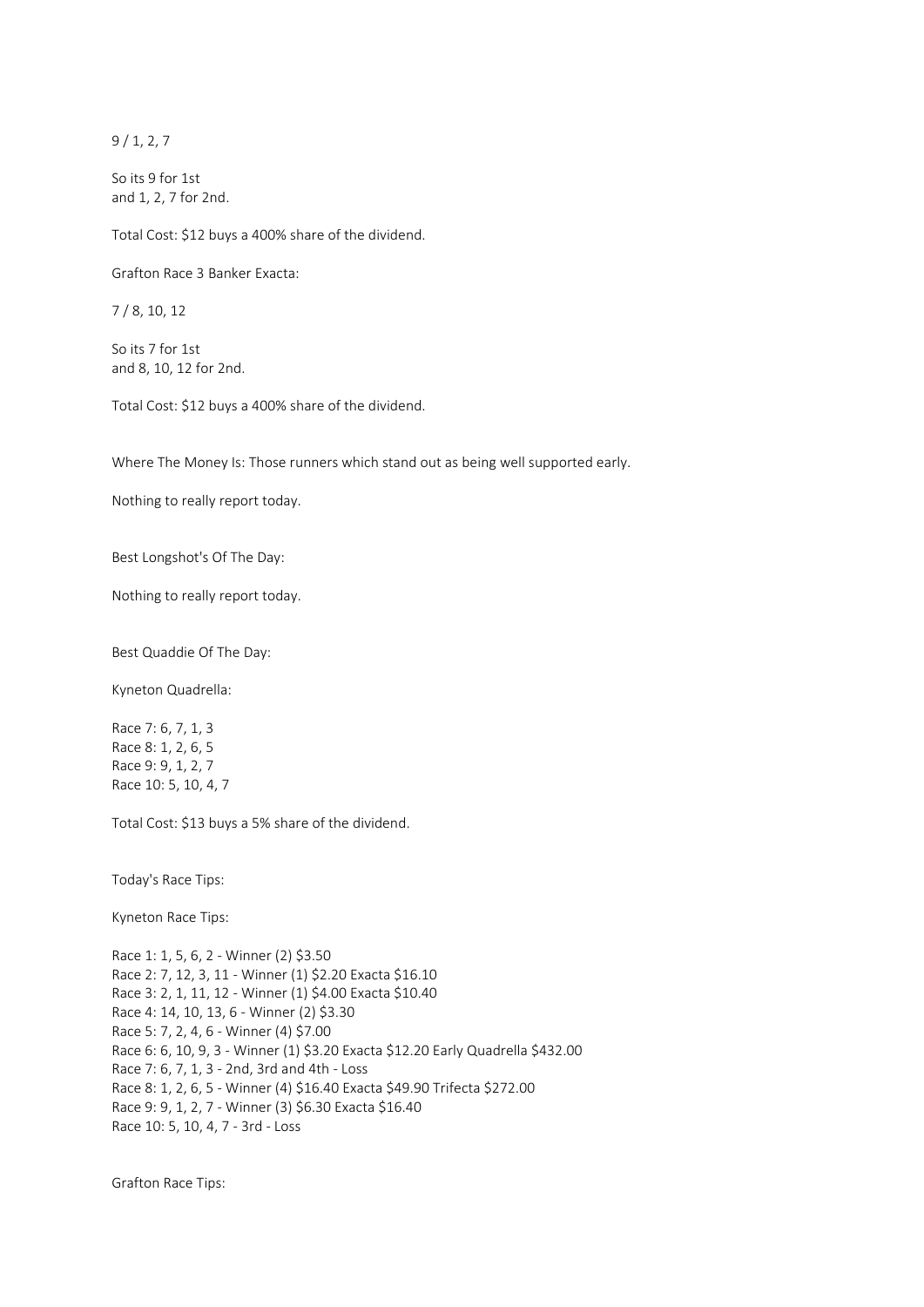Race 1: 6, 4, 8, 9 - Winner (3) \$7.20 Exacta \$13.70 Race 2: 6, 4, 10, 7 - 2nd, 3rd and 4th - Loss Race 3: 7, 8, 10, 12 - Winner (4) \$2.70 Exacta \$7.60 Trifecta \$37.70 Race 4: 7, 2, 4, 5 - 2nd and 3rd - Loss Race 5: 1, 10, 6, 9 - Winner (1) \$2.90 Exacta \$12.40 Race 6: 12, 14, 4, 7 - 2nd and 3rd - Loss Race 7: 11, 9, 2, 14 - Winner (4) \$8.50 Race 8: 9, 3, 5, 13 - Winner (3) \$4.70

Tuesdays October 10th 2017 Horse Racing Tips:

The results are in...

Tuesday The Final Statistics.

1. Top Selection strike rate at 30% out of 23 races.

2. Top 2 Selections strike rate at 48% out of 23 races.

+ Total Top 2 Selection winners = 11 out of 23 races.

3. Exacta strike rate at 43% out of 23 races.

+ Total Exacta winners = 10 out of 23 races.

Dividends:

- + Best Top Selection win dividend: \$3.10
- + Best Top 2 Selection win dividend: \$6.60
- + Best tipped Exacta dividend: \$36.90
- + Best tipped Trifecta dividend: \$81.90
- + Best tipped First 4 dividend: n/a
- + Best tipped Quadrella dividend: \$734.60

The Day In Summary: So let's have a look at the numbers for this Tuesdays racing with 23 races covered. For the Exotics there were 10 Exacta's in total which is a strike rate of 43% with the biggest one paying out at \$36.90 with the best tipped Trifecta paying out at \$81.90 and there were no tipped First 4's today. For Win Bets the best priced Top Selection winner was at \$3.10 with the strike rate for the Top Selection sitting at 30% (there were 7 Top Selection winners out of the 23 races run) with the strike rate for the Top 2 Selections sitting at 48% of all races run (there were 11 Top 2 Selection winners out of the 23 races run). With Quadrella's the best today paid out at \$734.60. And so that wraps up this Tuesdays racing and it was a sometimes interesting and intriguing day.

Special Suggested Bets Of The Day:

Mornington Race 2 Banker Exacta:

5 / 7, 3, 9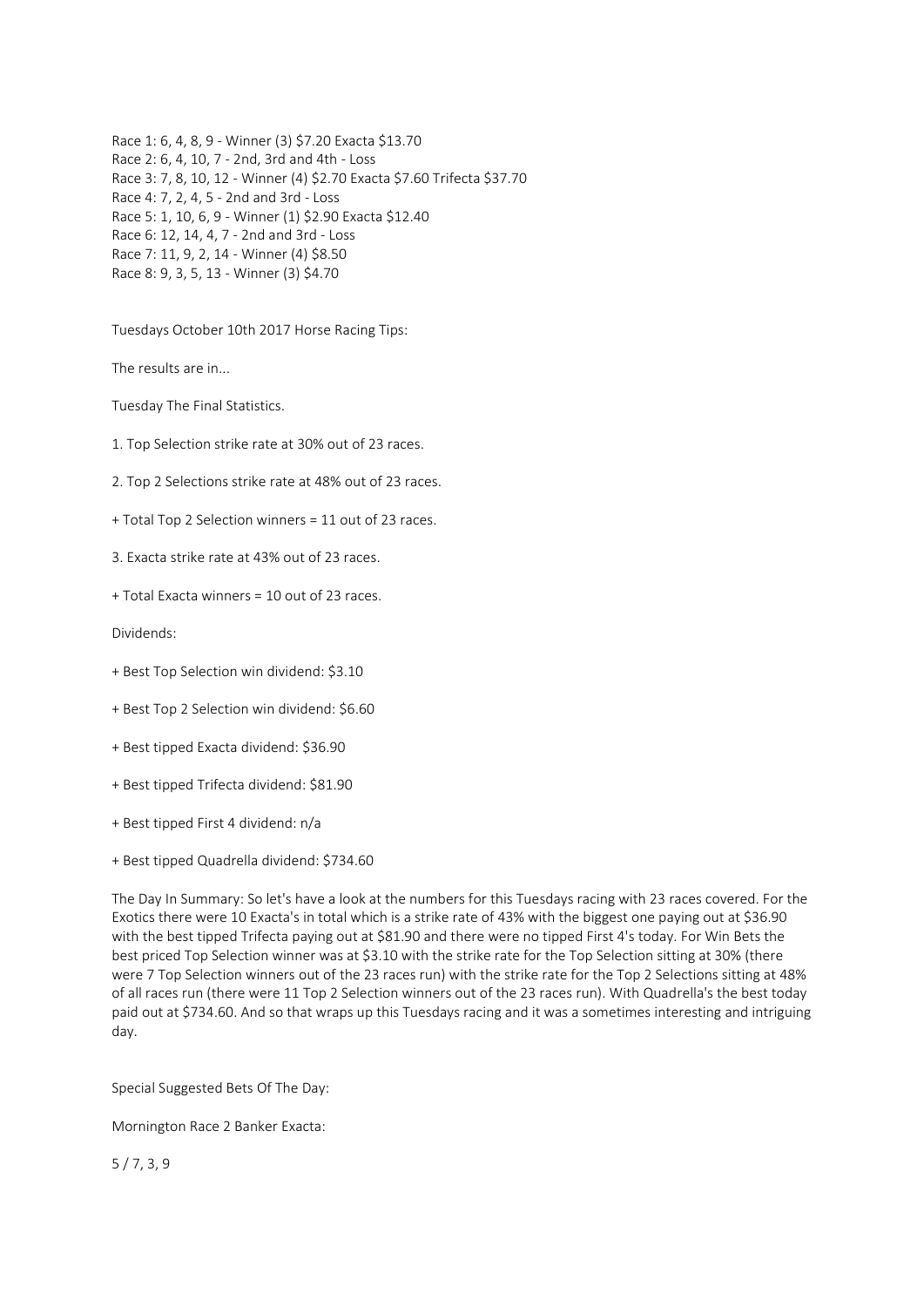So its 5 for 1st and 7, 3, 9 for 2nd.

Total Cost: \$12 buys a 400% share of the dividend.

Result - A win and paid out at \$26.00 for 400%

Murwillumbah Race 2 Banker Exacta:

11 / 1, 6, 15

So its 11 for 1st and 1, 6, 15 for 2nd.

Total Cost: \$12 buys a 400% share of the dividend.

Where The Money Is: Those runners which stand out as being well supported early.

Mornington Race 6 No 8 Vysotsky at \$7.00 and there is some support early for this one which is worth considering.

Best Longshot's Of The Day:

Murwillumbah Race 6 No 10 Veni Vidi Vici at \$41.00 and there is some money for this one at the long odds so may be worth a place ticket today.

Best Quaddie Of The Day:

Mornington Quadrella:

Race 6: 8, 7, 2, 3 Race 7: 10, 6, 8, 7 Race 8: 6, 4, 12, 11 Race 9: 2, 11, 9, 6

Total Cost: \$12 buys a 5% share of the dividend.

Today's Race Tips:

Queanbeyan Race Tips:

Race 1: 6, 2, 1, 3 - Winner (3) \$6.50 Exacta \$13.10 Trifecta \$48.70 Race 2: 5, 4, 3, 2 - Winner (1) \$3.10 Exacta \$9.20 Race 3: 10, 9, 7, 6 - Winner (2) \$4.30 Race 4: 1, 3, 9, 10 - Winner (2) \$6.60 Early Quadrella \$734.60 Race 5: 12, 2, 1, 10 - Winner (1) \$1.60 Race 6: 3, 2, 7, 12 - Winner (4) \$7.20 Race 7: 7, 4, 5, 2 - Winner (2) \$4.50 Exacta \$15.10 Quadrella \$697.40

Mornington Race Tips:

Race 1: 9, 7, 3, 4 - Winner (1) \$2.60 Exacta \$8.50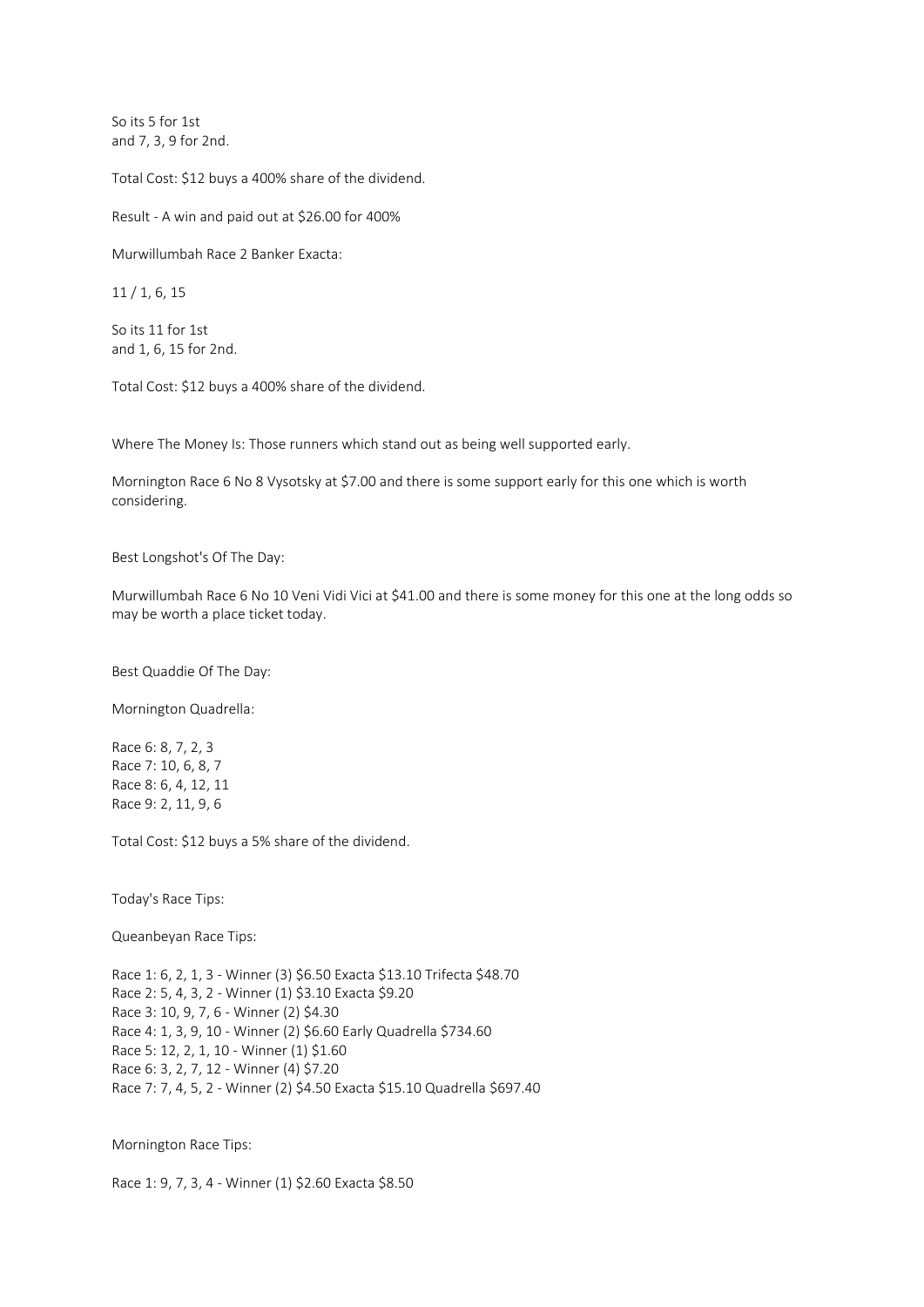Race 2: 5, 7, 3, 9 - Winner (1) \$1.60 Exacta \$6.50 Trifecta \$26.20 Race 3: 6, 7, 3, 2 - Winner (1) \$2.30 Exacta \$6.70 Race 4: 6, 8, 11, 3 - Winner (4) \$12.20 Race 5: 12, 15, 8, 9 - 2nd and 4th - Loss Race 6: 8, 7, 2, 3 - 3rd - Loss Race 7: 10, 6, 8, 7 - Winner (2) \$5.40 Exacta \$36.90 Trifecta \$81.90 Race 8: 6, 4, 12, 11 - Winner (4) \$16.00 Race 9: 2, 11, 9, 6 - 2nd and 3rd - Loss

Murwillumbah Race Tips:

Race 1: 9, 4, 3, 5 - Winner (1) \$1.60 Race 2: 11, 1, 6, 15 - Winner (3) \$6.90 Exacta \$18.70 Race 3: 4, 7, 2, 10 - 3rd and 4th - Loss Race 4: 3, 2, 5, 6 - Winner (1) \$2.60 Exacta \$10.10 Trifecta \$25.70 Race 5: 6, 1, 4, 7 - Loss Race 6: 2, 8, 4, 10 - Winner (3) \$4.00 Exacta \$15.40 Race 7: 7, 8, 12, 6 - 4th - Loss

Tuesdays October 3rd 2017 Horse Racing Tips:

The results are in...

Tuesday The Final Statistics.

1. Top Selection strike rate at 31% out of 16 races.

2. Top 2 Selections strike rate at 50% out of 16 races.

3. Exacta strike rate at 38% out of 16 races.

+ Best Top Selection win dividend: \$8.40

+ Best tipped Exacta dividend: \$42.20

+ Best Trifecta dividend: \$79.10

+ Best First 4 dividend: \$157.40

+ Best Quadrella dividend: n/a

The Day In Summary: So let's have a look at the numbers for this Tuesdays racing with 16 races covered. For the Exotics there were 6 Exacta's in total which is a strike rate of 38% with the biggest one paying out at \$42.20 with the best tipped Trifecta paying out at \$79.10 and the best tipped First 4 paid out at \$157.40. For Win Bets the best priced Top Selection winner was at \$8.40 with the strike rate for the Top Selection sitting at 31% with the strike rate for the Top 2 Selections sitting at 50% of all races run. With Quadrella's none were successfully tipped today. And so that wraps up this Tuesday racing and it was a quite Tuesday with just the 2 meetings taking place and there was not a whole lot of betting action to report.

Special Suggested Bet Of The Day:

Mildura Race 1 Banker Exacta:

1 / 2, 11, 6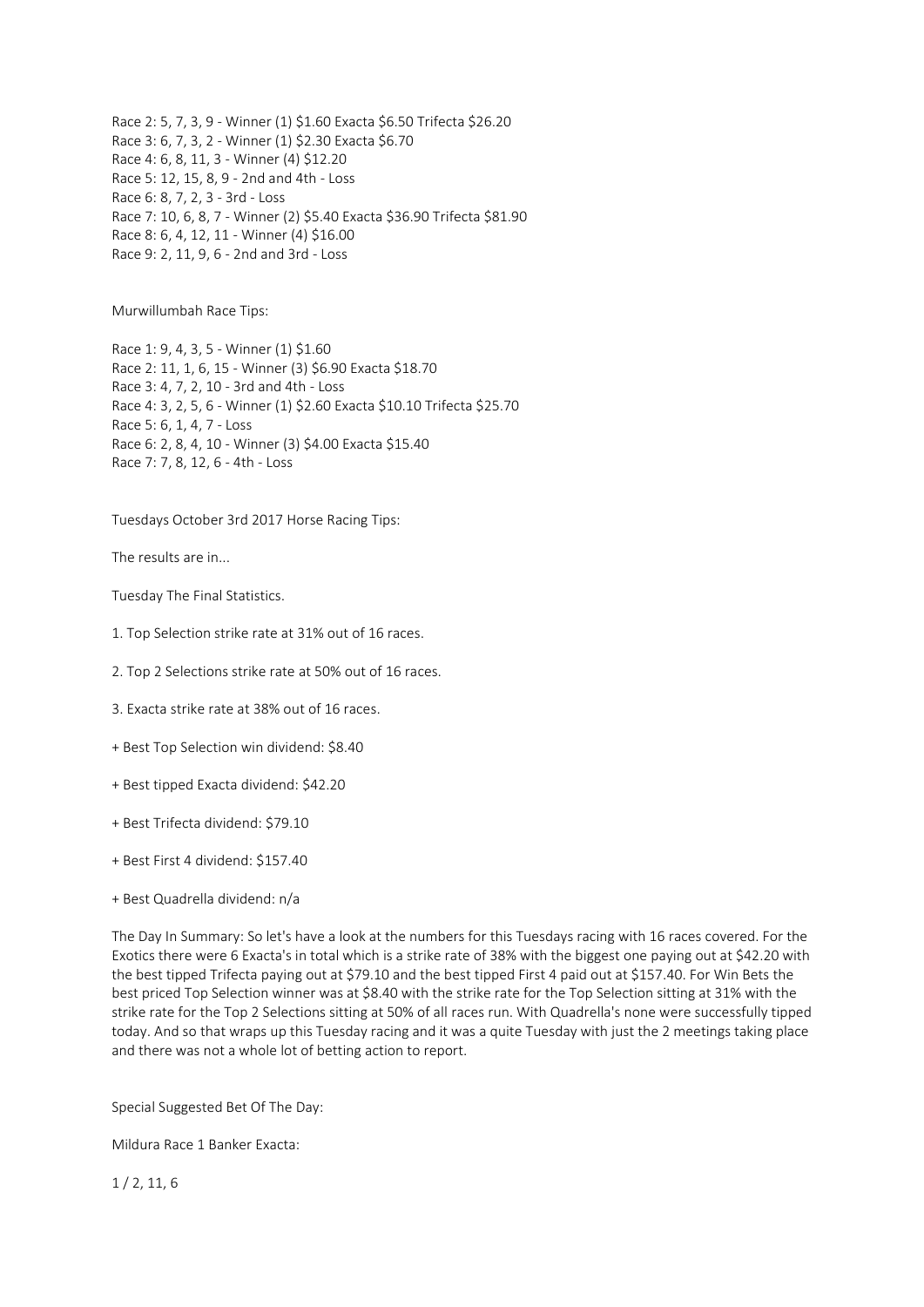So its 1 for 1st and 2, 11, 6 for 2nd.

Total Cost: \$12 buys a 400% share of the dividend.

Where The Money Is: Those runners which stand out as being well supported early.

Nowra Race 8 No 13 Cowboy Hour at \$8.50 and there is some nice support for this one early in betting.

Result - Finished 1st

Mildura Race 7 No 2 Reward With Return at \$8.50 and this is another one today which has gained some support early and may be worth watching a little more closely than usual.

Result - Finished 1st

Best Longshot's Of The Day:

Nothing to report today.

Best Quaddie Of The Day:

Nowra Quadrella:

Race 5: 6, 5, 1, 9 Race 6: 7, 3, 4, 6 Race 7: 7, 1, 6, 4 Race 8: 13, 4, 3, 12

Total Cost: \$13 buys a 5% share of the dividend.

Today's Race Tips:

Mildura Race Tips:

Race 1: 1, 2, 11, 6 - Winner (2) \$5.50 Race 2: 5, 8, 6, 1 - Winner (1) \$1.80 Exacta \$13.60 Trifecta \$45.60 First 4 \$157.40 Race 3: 7, 4, 9, 1 - 2nd, 3rd and 4th - Loss Race 4: 3, 10, 13, 11 - Winner (1) \$3.20 Race 5: 1, 3, 4, 7 - 2nd, 3rd and 4th - Loss Race 6: 3, 2, 6, 5 - Winner (4) \$5.70 Race 7: 2, 3, 1, 4 - Winner (1) \$5.70 Exacta \$30.30 Trifecta \$79.10 Race 8: 7, 8, 3, 2 - 3rd - Loss

Nowra Race Tips:

Race 1: 3, 1, 5, 2 - Winner (2) \$3.30 Exacta \$29.40 Race 2: 3, 6, 4, 8 - Winner (2) \$2.80 Exacta \$9.40 Trifecta \$10.90 First 4 \$32.20 Race 3: 2, 6, 3, 1 - Winner (1) \$1.70 Exacta \$7.60 Trifecta \$14.80 First 4 \$23.20 Race 4: 2, 11, 7, 6 - 2nd, 3rd and 4th - Loss Race 5: 6, 5, 1, 9 - 3rd and 4th - Loss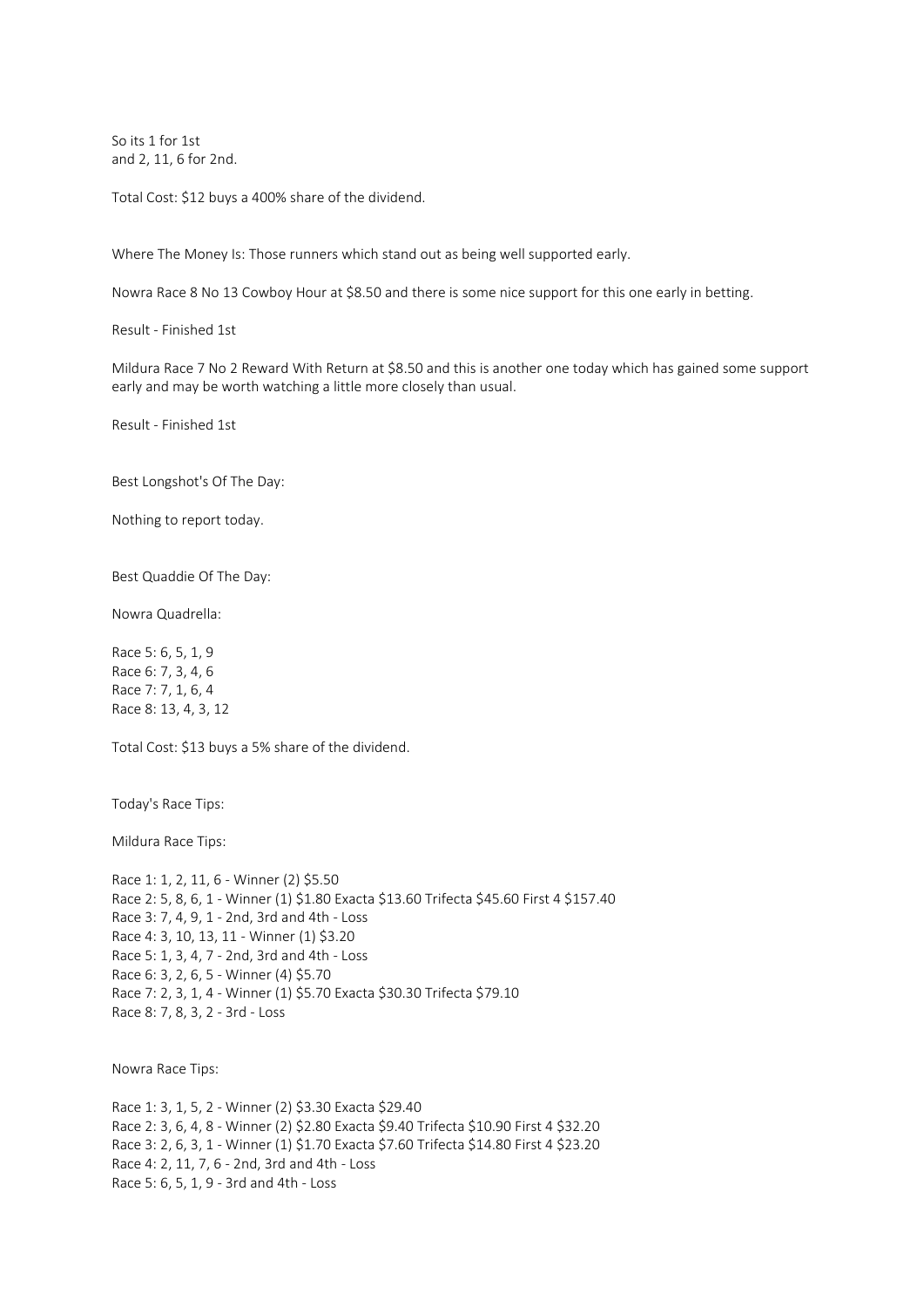Race 6: 7, 3, 4, 6 - Winner (4) \$5.60 Race 7: 7, 1, 6, 4 - 3rd and 4th - Loss Race 8: 13, 4, 3, 12 - Winner (1) \$8.40 Exacta \$42.20

Tuesdays September 26th 2017 Horse Racing Tips:

The results are in...

Tuesday The Final Statistics.

1. Top Selection strike rate at 39% out of 18 races.

2. Top 2 Selections strike rate at 39% out of 18 races.

3. Exacta strike rate at 33% out of 18 races.

+ Best Top Selection win dividend: \$3.80

+ Best tipped Exacta dividend: \$46.40

+ Best Trifecta dividend: \$183.40

+ Best First 4 dividend: \$59.00

+ Best Quadrella dividend: n/a

The Day In Summary: So let's have a look at the numbers for this Tuesdays racing with 18 races covered. For the Exotics there were 6 Exacta's in total which is a strike rate of 33% with the biggest one paying out at \$46.40 with the best tipped Trifecta paying out at \$183.40 and the best tipped First 4 paid out at \$59.00. For Win Bets the best priced Top Selection winner was at \$3.80 with the strike rate for the Top Selection sitting at 39% with the strike rate for the Top 2 Selections sitting also at \$39% of all races run. With Quadrella's none were successfully selected today. And so that wraps up this Tuesdays racing on what was just an OK day on a light racing Tuesday.

Special Suggested Bet Of The Day:

Grafton Race 7 Banker Exacta:

1 / 10, 4, 5

So its 1 for 1st and 10, 4, 5 for 2nd.

Total Cost: \$12 buys a 400% share of the dividend.

Where The Money Is: Those runners which stand out as being well supported early.

Ararat Race 8 No 12 Unicaja at 10.00 some nice early support around for this one.

Ararat Race 9 No 13 Grand Awakening at \$9.50 another one today with support early.

Best Longshot's Of The Day:

Nothing to report today.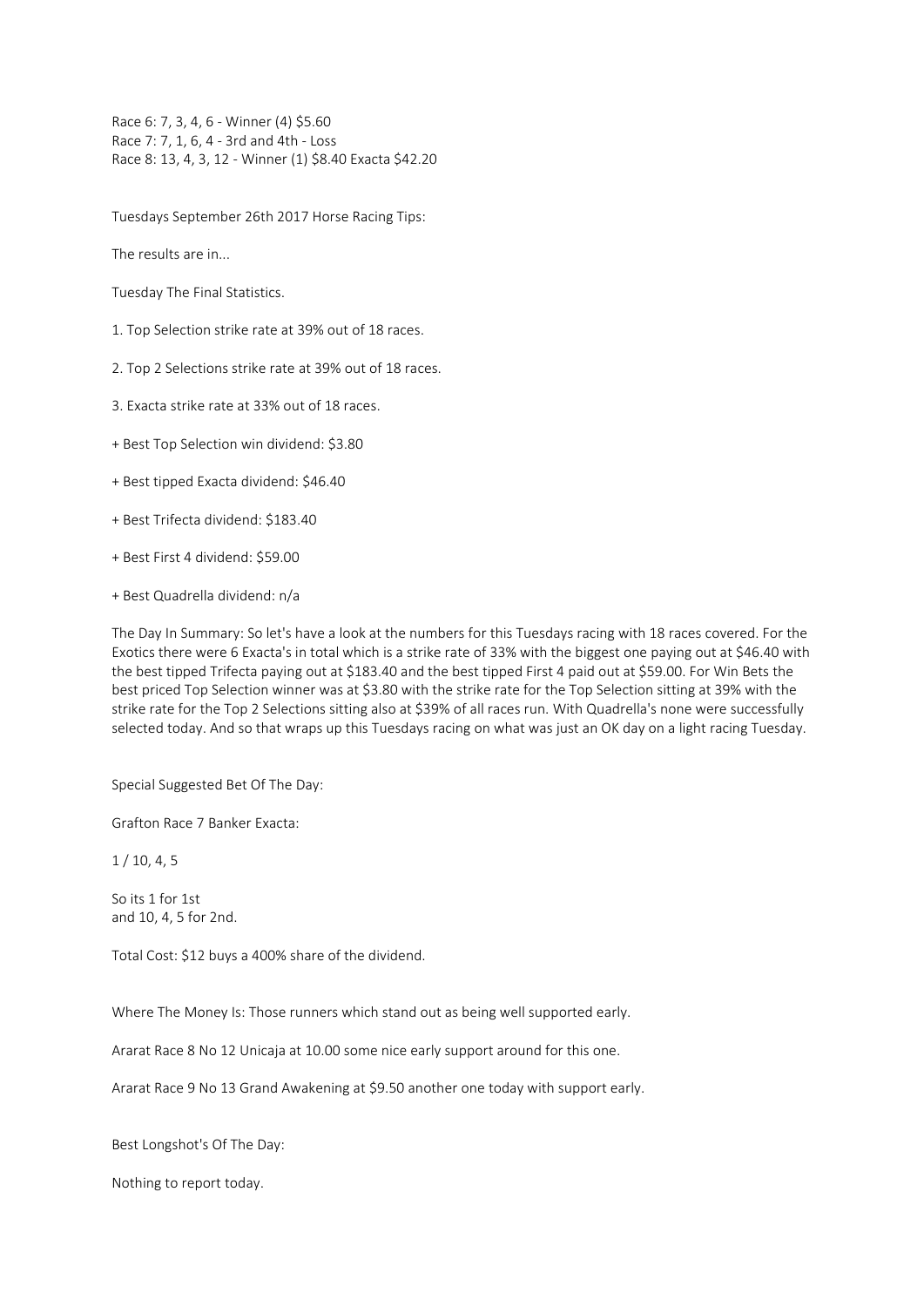Best Quaddie Of The Day:

Ararat Quadrella:

Race 7: 5, 1, 10, 6 Race 8: 12, 5, 6, 3 Race 9: 1, 7, 10, 8 Race 10: 13, 4, 10, 16

Total Cost: \$13 buys a 5% share of the dividend.

Today's Race Tips:

Grafton Race Tips:

Race 1: 3, 6, 4, 1 - Winner (1) \$3.80 Exacta \$15.50 Race 2: 5, 1, 3, 7 - 2nd, 3rd and 4th - Loss Race 3: 8, 5, 3, 1 - 2nd and 3rd - Loss Race 4: 9, 6, 10, 4 - Winner (1) \$1.90 Exacta \$3.60 Trifecta \$16.60 First 4 \$59.00 Race 5: 2, 3, 8, 9 - 2nd - Loss Race 6: 3, 15, 5, 7 - Winner (3) \$6.50 Exacta \$21.20 Trifecta \$88.40 Race 7: 1, 10, 4, 5 - Winner (1) \$1.50 Race 8: 15, 8, 10, 11 - Loss

Ararat Race Tips:

Race 1: 10, 7, 4, 11 - Winner (1) \$3.20 Exacta \$9.20 Trifecta \$22.30 Race 2: 14, 6, 11, 10 - Winner (1) \$1.40 Race 3: 13, 4, 11, 7 - Winner (1) \$2.20 Race 4: 13, 6, 5, 9 - Winner (4) \$15.50 Exacta \$46.40 Trifecta \$183.40 Race 5: 14, 10, 6, 4 - Winner (1) \$3.50 Exacta \$8.40 Race 6: 8, 3, 5, 1 - 2nd, 3rd and 4th - Loss Race 7: 5, 1, 10, 6 - 2nd, 3rd and 4th - Loss Race 8: 12, 5, 6, 3 - 3rd - Loss Race 9: 1, 7, 10, 8 - Winner (3) \$2.80 Race 10: 13, 4, 10, 16 - 2nd and 4th - Loss

Tuesdays September 19th 2017 Horse Racing Tips:

The results are in...

Tuesday The Final Statistics.

1. Top Selection strike rate at 44% out of 16 races.

2. Top 2 Selections strike rate at 44% out of 16 races.

3. Exacta strike rate at 50% out of 16 races.

+ Best Top Selection win dividend: \$4.30

+ Best tipped Exacta dividend: \$24.30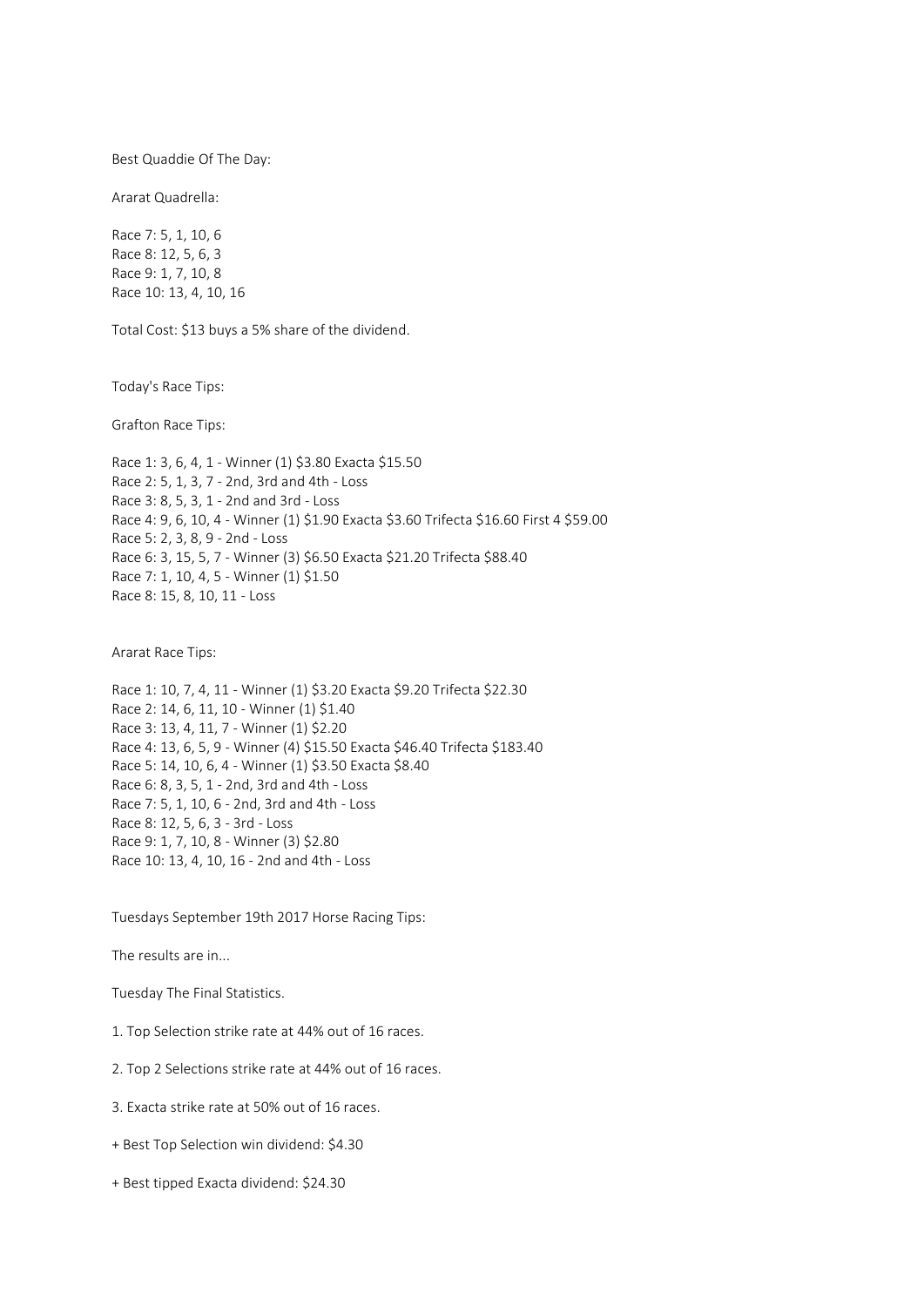+ Best Trifecta dividend: \$94.60

+ Best First 4 dividend: \$30.40

+ Best Quadrella dividend: \$218.50

The Day In Summary: So let's have a look at the numbers for this Tuesdays racing with 16 races covered. For the Exotics there were 8 Exacta's in total which is a strike rate for 50% with the biggest one paying out at \$24.30 with the best tipped Trifecta paying out at \$94.60 and the best tipped First 4 paid out at \$30.40. For Win Bets the best priced Top Selection winner was at \$4.30 with the strike rate for the Top Selection sitting at 44% with the strike rate for the Top 2 Selections sitting at 44% of all races run. With Quadrella's the best today paid out at \$218.50. And so that wraps up this Tuesdays racing and it was an OK day for a quiet Tuesday with 1 meeting set down abandoned.

Special Suggested Bet Of The Day:

Wangaratta Race 3 Banker Exacta:

14 / 9, 2, 13

So its 14 for 1st and 9, 2, 13 for 2nd.

Total Cost: \$12 buys a 400% share of the dividend.

Bathurst Race 5 Banker Exacta:

 $2/5, 1, 8$ 

So its 2 for 1st and 5, 1, 8 for 2nd.

Total Cost: \$12 buys a 400% share of the dividend.

Where The Money Is: Those runners which stand out as being well supported early.

Nothing to report today.

Best Longshot's Of The Day:

Nothing to report today.

Best Quaddie Of The Day:

Wangaratta Quadrella:

Race 6: 1, 8, 9, 11 Race 7: 9, 1, 3, 6 Race 8: 2, 8, 12, 9 Race 9: 2, 1, 12, 3

Total Cost: \$13 buys a 5% share the dividend.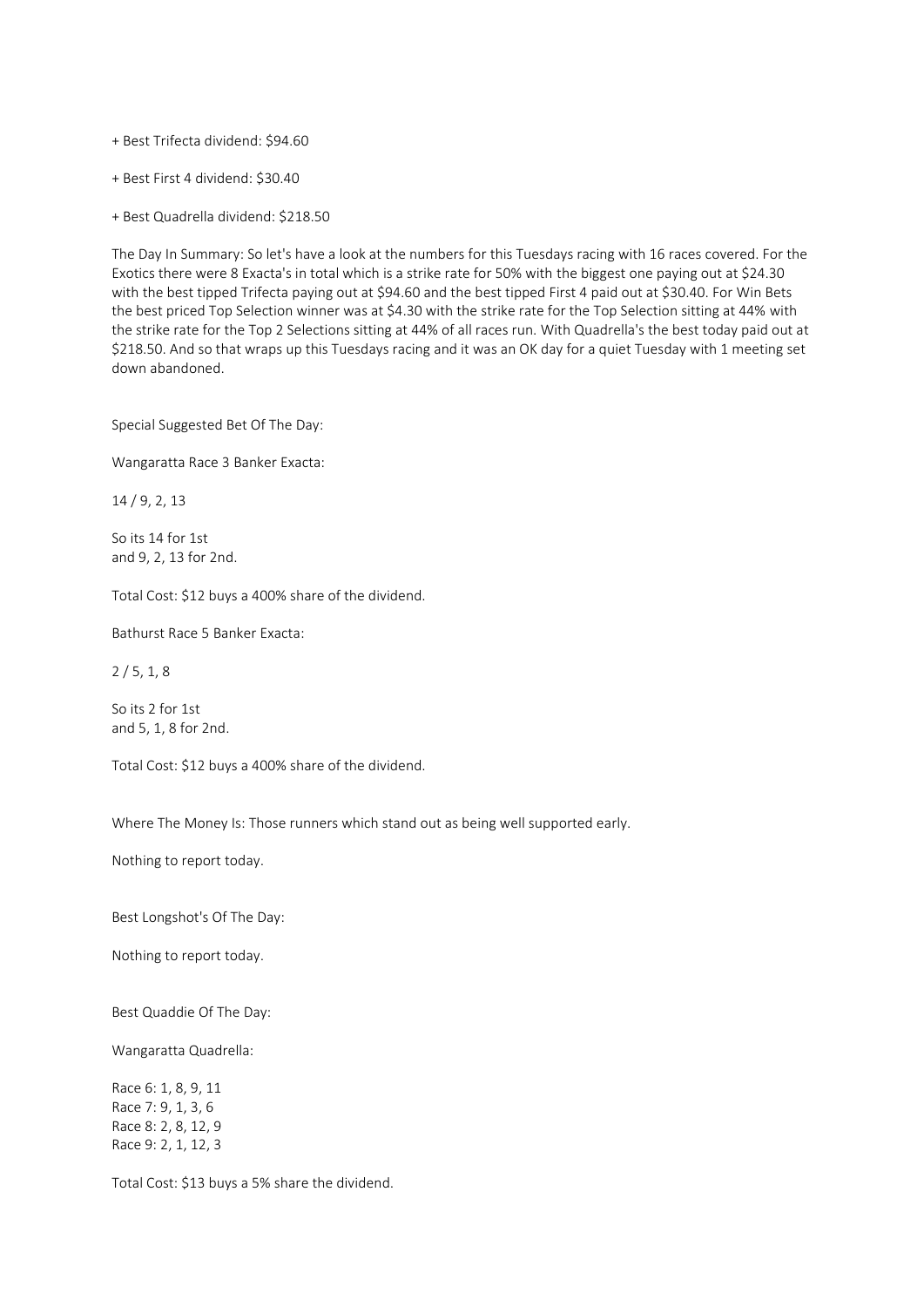Today's Race Tips:

Bathurst Race Tips:

Race 1: 1, 4, 5, 7 - Winner (1) \$1.90 Exacta \$5.60 Trifecta \$13.40 Race 2: 4, 6, 9, 1 - Winner (1) \$1.60 Exacta \$7.40 Trifecta \$19.50 First 4 \$30.40 Race 3: 7, 4, 1, 3 - Winner (3) \$5.40 Exacta \$15.40 Trifecta \$45.30 Race 4: 4, 3, 6, 5 - Winner (1) \$4.30 Exacta \$24.30 Early Quadrella \$218.50 Race 5: 2, 5, 1, 8 - Loss Race 6: 7, 9, 3, 12 - Winner (1) \$1.70 Exacta \$21.00 Race 7: 10, 11, 3, 6 - 2nd and 4th - Loss

Wangaratta Race Tips:

Race 1: 9, 7, 8, 11 - 2nd, 3rd and 4th - Loss Race 2: 10, 9, 8, 3 - Winner (1) \$1.40 Race 3: 14, 9, 2, 13 - Winner (1) \$2.10 Race 4: 13, 1, 3, 9 - Winner (3) \$4.00 Exacta \$12.10 Trifecta \$94.60 Race 5: 4, 3, 2, 6 - Winner (4) \$3.80 Exacta \$15.90 Trifecta \$73.30 Early Quadrella \$147.50 Race 6: 1, 8, 9, 11 - Winner (1) \$3.90 Exacta \$21.50 Trifecta \$87.00 Race 7: 9, 1, 3, 6 - Winner (3) \$4.80 Race 8: 2, 8, 12, 9 - 2nd, 3rd and 4th - Loss Race 9: 2, 1, 12, 3 - Winner (4) \$3.10

Armidale Race Tips:

Meeting abandoned.

Tuesdays September 12th 2017 Horse Racing Tips:

The results are in...

Tuesday The Final Statistics.

- 1. Top Selection strike rate at 19% out of 16 races.
- 2. Top 2 Selections strike rate at 44% out of 16 races.
- 3. Exacta strike rate at 31% out of 16 races.
- + Best Top Selection win dividend: \$4.40
- + Best tipped Exacta dividend: \$18.00
- + Best Trifecta dividend: \$76.30
- + Best First 4 dividend: n/a
- + Best Quadrella dividend: n/a

The Day In Summary: So let's have a look at the numbers for this Tuesdays racing with 16 races covered. For the Exotics there were 5 Exacta's in total which is a strike rate of 31% with the biggest one paying out at \$18.00 with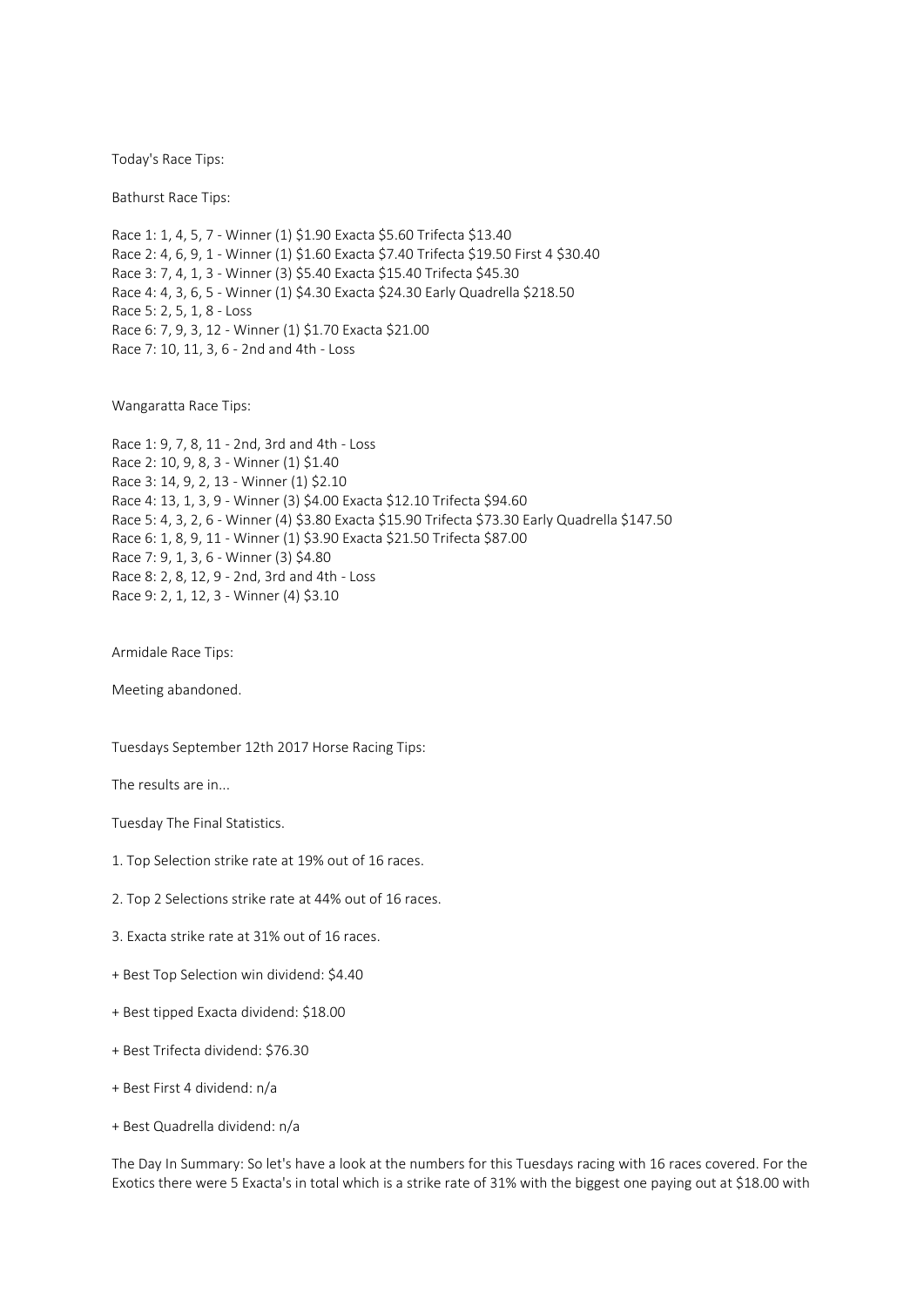the best tipped Trifecta paying out at \$76.30 and there were no tipped First 4's today. For Win Bets the best priced Top Selection winner was at \$4.40 with the strike rate for the Top Selection sitting at 19% with the strike rate for the Top 2 Selections sitting at 44% of all races run. With Quadrella's none were successfully tipped today. And so that wraps up this Tuesdays racing on what was a very quite betting day.

Special Suggested Bet Of The Day:

Tamworth Race 1 Banker Exacta:

2 / 3, 9, 5

So its 2 for 1st and 3, 9, 5 for 2nd.

Total Cost: \$12 buys a 400% share of the dividend.

Where The Money Is: Those runners which stand out as being well supported early.

Nothing to report today.

Best Longshot's Of The Day:

Nothing to report today.

Best Quaddie Of The Day:

Tamworth Quadrella:

Race 5: 2, 4, 6, 5 Race 6: 7, 10, 4, 3 Race 7: 10, 6, 2, 11 Race 8: 1, 3, 7, 2

Total Cost: \$13 buys a 5% share of the dividend.

Today's Race Tips:

Pakenham Race Tips:

Race 1: 3, 12, 6, 5 - 2nd, 3rd and 4th - Loss Race 2: 10, 11, 6, 9 - Winner (1) \$4.40 Exacta \$11.30 Race 3: 10, 11, 9, 8 - Winner (2) \$3.80 Exacta \$18.00 Trifecta \$76.30 Race 4: 10, 8, 15, 5 - Winner (2) \$2.10 Exacta \$4.60 Race 5: 1, 2, 6, 7 - Winner (1) \$2.20 Exacta \$10.10 Race 6: 7, 2, 1, 4 - Winner (3) \$3.90 Race 7: 2, 12, 6, 10 - 2nd and 3rd - Loss Race 8: 8, 2, 5, 7 - Winner (2) \$3.30

Tamworth Race Tips:

Race 1: 2, 3, 9, 5 - Winner (2) \$3.20 Exacta \$6.10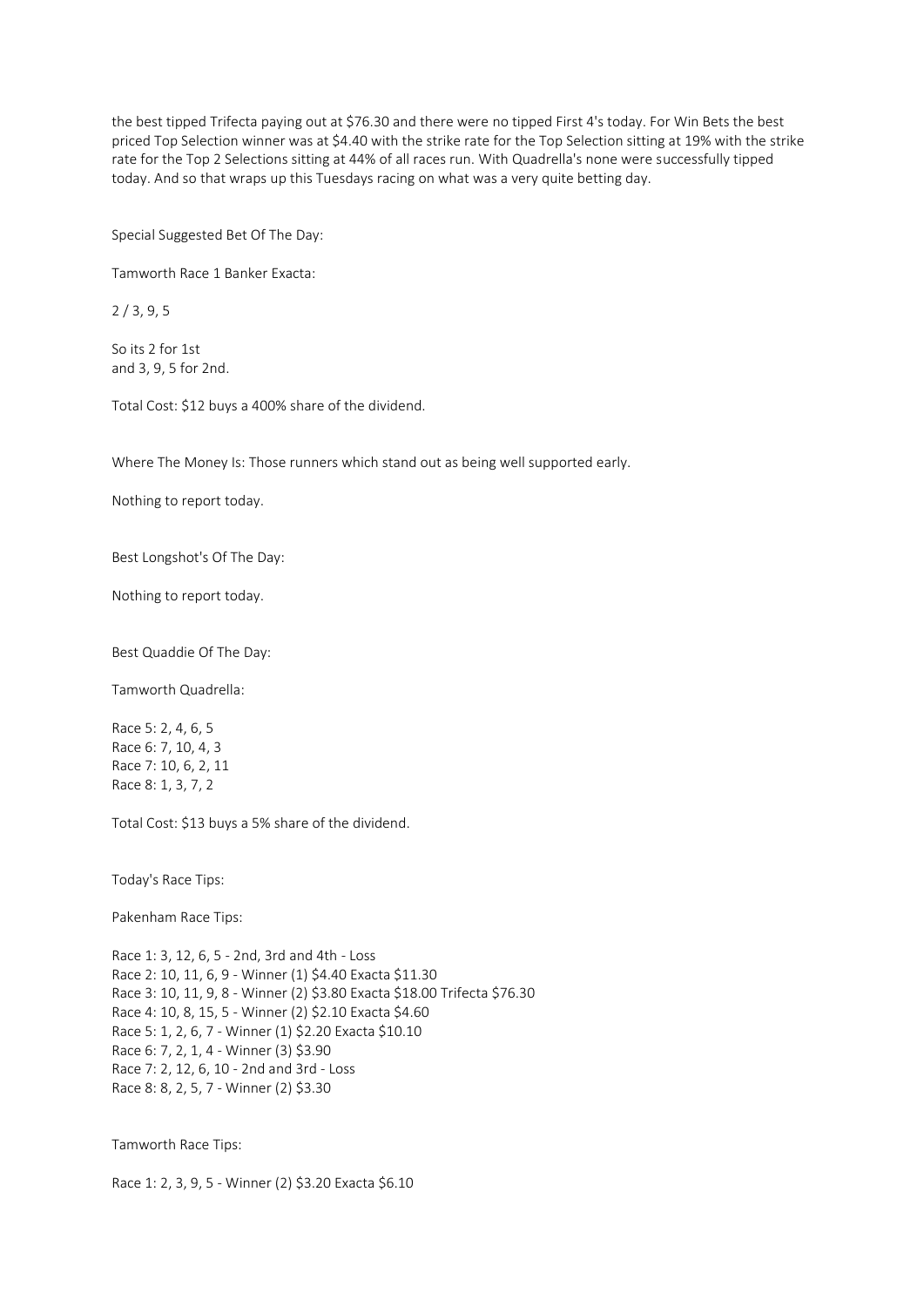Race 2: 9, 3, 2, 5 - 2nd and 4th - Loss Race 3: 14, 2, 10, 4 - Winner (4) \$5.70 Race 4: 10, 9, 2, 3 - Winner (3) \$5.50 Race 5: 2, 4, 6, 5 - 2nd and 3rd - Loss Race 6: 7, 10, 4, 3 - Winner (4) \$15.50 Race 7: 10, 6, 2, 11 - Winner (3) \$8.40 Race 8: 1, 3, 7, 2 - Winner (1) \$3.70

Tuesdays September 5th 2017 Horse Racing Tips:

The results are in...

Tuesday The Final Statistics.

1. Top Selection strike rate at 24% out of 25 races.

2. Top 2 Selections strike rate at 36% out of 25 races.

3. Exacta strike rate at 48% out of 25 races.

+ Best Top Selection win dividend: \$4.20

- + Best tipped Exacta dividend: \$47.00
- + Best Trifecta dividend: \$136.70
- + Best First 4 dividend: \$344.40
- + Best Quadrella dividend: \$363.00

The Day In Summary: So let's have a look at the numbers for this Tuesday with 25 races covered. For the Exotics there were 12 Exacta's in total which is a strike rate of 48% with the biggest one paying out at \$47.00 with the best tipped Trifecta paying out at \$136.70 and the best tipped First 4 paid out at \$344.40. For Win Bets the best priced Top Selection winner was at \$4.20 with the strike rate for the Top Selection sitting at 24% with the strike rate for the Top 2 Selections sitting at 36% of all races run. With Quadrella's the best today paid out at \$363.00. And so that wraps up this Tuesdays racing and it did turn into a pretty good day for a quite days racing.

Special Suggested Bet Of The Day:

Mackay Race 3 Banker Exacta:

 $1/9, 7, 8$ 

So its 1 for 1st and 9, 7, 8 for 2nd.

Total Cost: \$12 buy 400% share of the dividend.

Where The Money Is: Those runners which stand out as being well supported early.

Pakenham Race 8 No 11 Amthall at \$6.00 and there is a solid amount of early betting support for this one.

Best Longshot's Of The Day: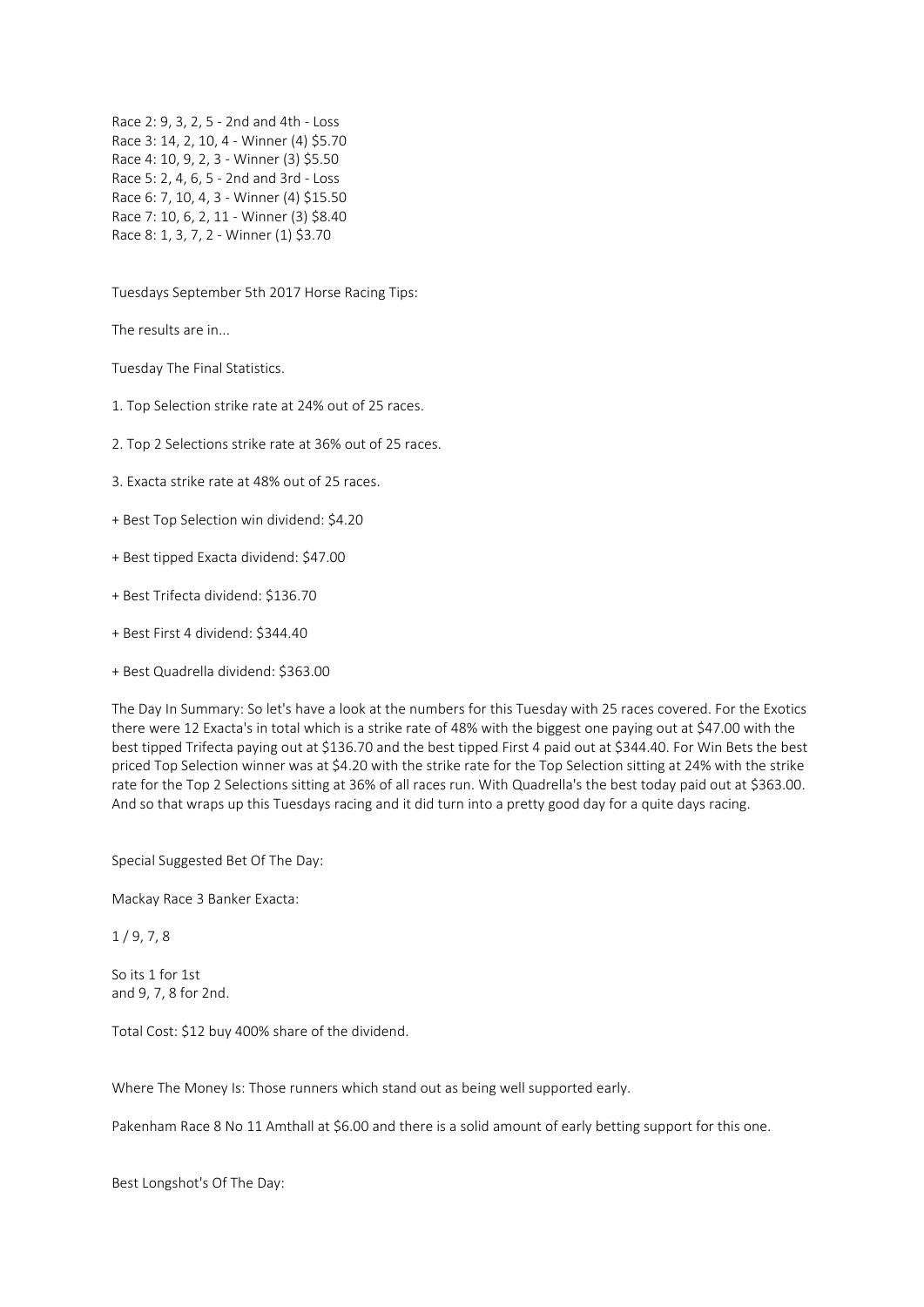Nothing to report today.

Best Quaddie Of The Day:

Mackay Quadrella:

Race 6: 1, 2, 4, 5 Race 7: 2, 6, 7, 4 Race 8: 8, 3, 5, 4 Race 9: 6, 3, 9, 10

Total Cost: \$13 buys a 5% share of the dividend.

Today's Race Tips:

Mackay Race Tips:

Race 1: 1, 2, 5, 4 - Winner (3) \$6.60 Exacta \$47.00 Race 2: 7, 4, 9, 8 - Winner (1) \$2.00 Race 3: 1, 9, 7, 8 - 2nd, 3rd and 4th - Loss Race 4: 1, 4, 2, 6 - Winner (3) \$4.70 Exacta \$10.80 Trifecta \$52.60 First 4 \$78.80 Race 5: 5, 3, 4, 2 - 2nd, 3rd and 4th - Loss Race 6: 1, 2, 4, 5 - Winner (3) \$4.00 Race 7: 2, 6, 7, 4 - Winner (3) \$5.50 Exacta \$19.10 Trifecta \$42.80 First 4 \$134.00 Race 8: 8, 3, 5, 4 - Winner (1) \$3.60 Exacta \$9.40 Trifecta \$101.20 First 4 \$259.60 Race 9: 6, 3, 9, 10 - 2nd and 4th - Loss

Newcastle Race Tips:

Race 1: 1, 3, 2, 4 - Winner (1) \$2.90 Exacta \$10.40 Trifecta \$31.40 Race 2: 3, 6, 4, 8 - Winner (2) \$4.40 Exacta \$9.70 Trifecta \$80.20 First 4 \$111.80 Race 3: 5, 7, 1, 3 - Winner (4) \$6.70 Exacta \$24.50 Race 4: 4, 5, 1, 2 - Winner (1) \$4.20 Early Quadrella \$363.00 Race 5: 11, 5, 4, 8 - Winner (1) \$1.80 Exacta \$5.70 Trifecta \$30.60 Race 6: 9, 12, 11, 5 - 3rd - Loss Race 7: 2, 4, 10, 9 - Winner (2) \$3.60 Exacta \$8.10 Trifecta \$19.90 Race 8: 8, 4, 6, 12 - 2nd and 3rd - Loss

Pakenham Race Tips:

Race 1: 9, 7, 8, 3 - Winner (4) \$8.50 Exacta \$34.50 Race 2: 1, 2, 5, 6 - Winner (3) \$8.80 Exacta \$46.40 Trifecta \$136.70 First 4 \$344.40 Race 3: 5, 3, 4, 6 - Winner (2) \$2.00 Exacta \$5.40 Race 4: 11, 5, 6, 10 - 2nd, 3rd and 4th - Loss Race 5: 6, 4, 5, 10 - Winner (3) \$6.90 Race 6: 3, 7, 4, 6 - 3rd and 4th - Loss Race 7: 1, 7, 2, 5 - Winner (1) \$2.00 Race 8: 11, 10, 5, 9 - 3rd - Loss

Tuesdays August 29th 2017 Horse Racing Tips: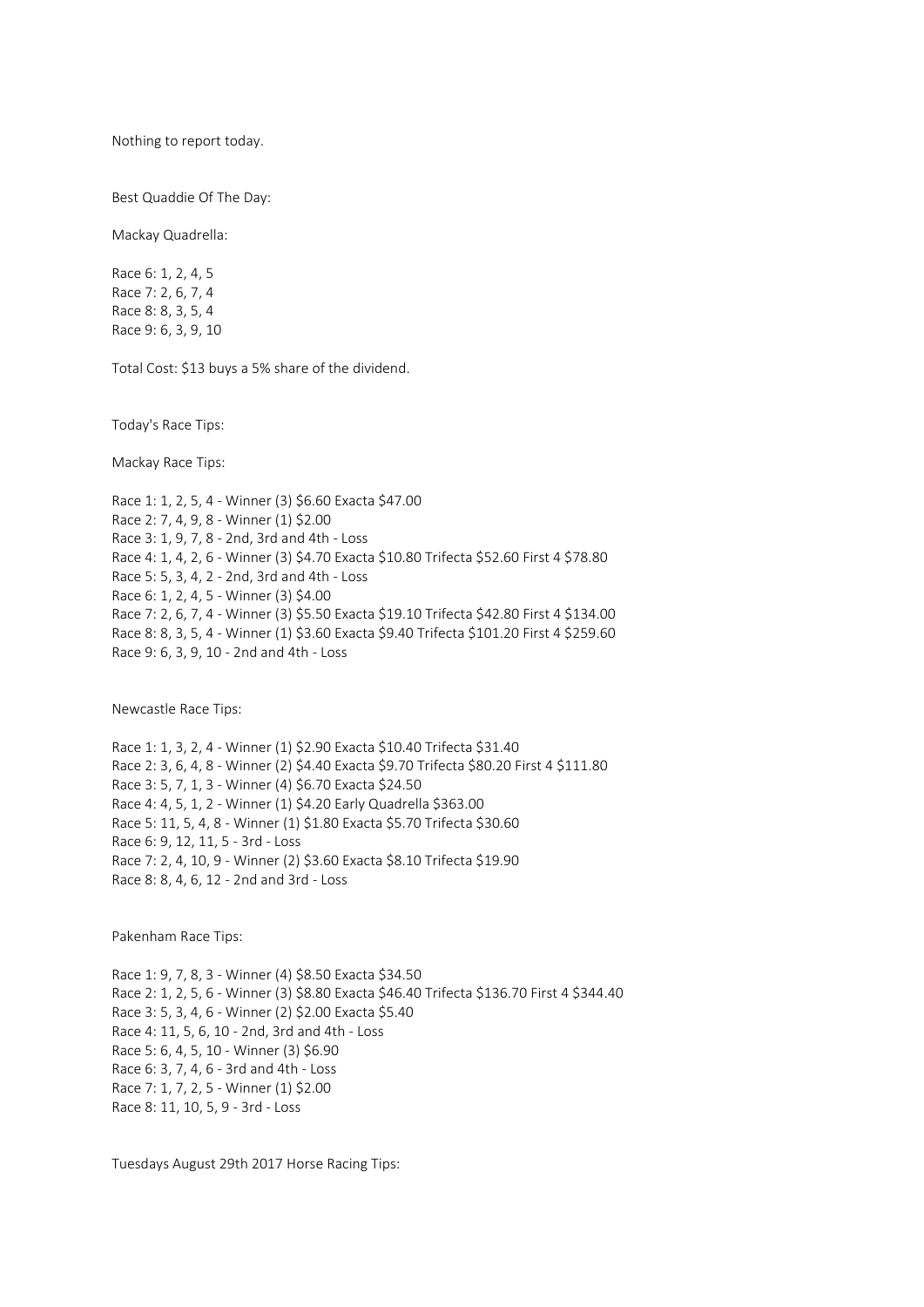The results are in...

Tuesday The Final Statistics.

- 1. Top Selection strike rate at 18% out of 17 races.
- 2. Top 2 Selections strike rate at 24% out of 17 races.
- 3. Exacta strike rate at 47% out of 17 races.
- + Best Top Selection win dividend: \$3.00
- + Best tipped Exacta dividend: \$46.00
- + Best Trifecta dividend: \$92.30
- + Best First 4 dividend: \$262.20
- + Best Quadrella dividend: \$881.30

The Day In Summary: So let's have a look at the numbers for this Tuesdays racing with 17 races covered. For the Exotics there were 8 Exacta's in total which is a strike rate of 47% with the biggest one paying out at \$46.00 with the best tipped Trifecta paying out at \$92.30 and the best tipped First 4 paid out at \$262.20. For Win Bets the best priced Top Selection winner was at \$3.00 with the strike rate for the Top Selection sitting at 24% with the strike rate for the Top 2 Selections siting at 18%. With Quadrella's the best today paid out at \$881.30. And so that wraps up this Tuesdays racing on what was a quite day of racing with not much action to report.

Special Suggested Bet Of The Day:

Tamworth Race 1 Banker Exacta:

8 / 11, 6, 10

So its 8 for 1st and 11, 6, 10 for 2nd.

Total Cost: \$12 buys a 400% share of the dividend.

Where The Money Is: Those runners which stand out as being well supported early.

Tamworth Race 1 No 8 Eagleworks at \$1.75 and I never mention horses this short at all but this one has been pounded early so should be that good banker in a trifecta or first 4 as the money is just expecting it to win.

Best Longshot's Of The Day:

Nothing to report today.

Best Quaddie Of The Day:

Tamworth Quadrella:

Race 6: 4, 6, 1, 3 Race 7: 5, 9, 4, 7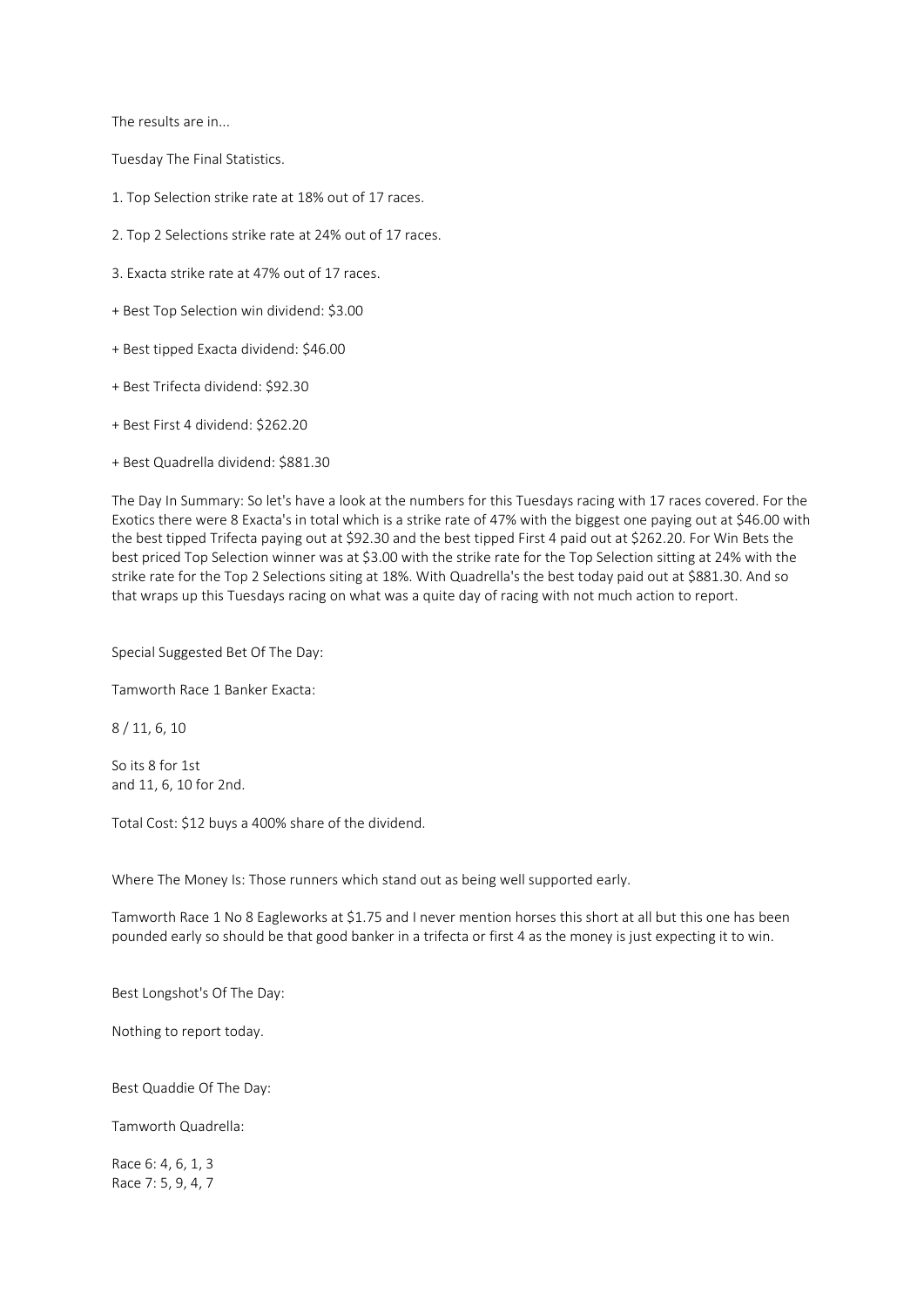Race 8: 6, 13, 9, 3 Race 9: 8, 1, 10, 5

Total Cost: \$13 buys a 5% share of the dividend.

Today's Race Tips:

Tamworth Race Tips:

Race 1: 8, 11, 6, 10 - 2nd, 3rd and 4th - Loss Race 2: 1, 6, 10, 2 - Winner (1) \$1.70 Race 3: 6, 9, 11, 10 - Winner (3) \$8.30 Exacta \$40.20 Race 4: 8, 1, 7, 9 - Winner (3) \$2.10 Exacta \$9.60 Trifecta \$13.30 First 4 \$22.40 Race 5: 5, 8, 7, 6 - Winner (4) \$12.20 Early Quadrella \$881.30 Race 6: 4, 6, 1, 3 - Winner (3) \$7.30 Exacta \$24.10 Trifecta \$92.30 Race 7: 5, 9, 4, 7 - Loss Race 8: 6, 13, 9, 3 - 3rd - Loss Race 9: 8, 1, 10, 5 - Winner (1) \$3.00 Exacta \$8.80 Trifecta \$21.00

Mildura Race Tips:

Race 1: 7, 3, 5, 9 - 2nd and 3rd - Loss Race 2: 12, 11, 4, 3 - 2nd, 3rd and 4th - Loss Race 3: 8, 5, 11, 10 - Winner (3) \$9.80 Exacta \$37.10 Race 4: 6, 5, 1, 9 - Winner (2) \$2.20 Exacta \$10.70 Trifecta \$30.60 Race 5: 4, 3, 8, 1 - Winner (4) \$5.00 Exacta \$20.10 Trifecta \$48.40 First 4 \$262.20 Race 6: 1, 2, 7, 4 - 2nd, 3rd and 4th - Loss Race 7: 4, 2, 3, 11 - Winner (1) \$3.00 Race 8: 6, 10, 4, 3 - Winner (4) \$6.50 Exacta \$46.00

Tuesdays August 22nd 2017 Horse Racing Tips:

The results are in...

Tuesday The Final Statistics.

- 1. Top Selection strike rate at 52% out of 29 races.
- 2. Top 2 Selections strike rate at 66% out of 29 races.
- 3. Exacta strike rate at 52% out of 29 races.
- + Best Top Selection win dividend: \$4.10
- + Best tipped Exacta dividend: \$89.00
- + Best Trifecta dividend: \$921.10
- + Best First 4 dividend: \$2899.80
- + Best Quadrella dividend: \$584.20

The Day In Summary: So let's have a look at the numbers for this Tuesdays racing with 29 races covered, For the Exotics there were 15 Exacta's in total which is a strike rate of 52% with the biggest one paying out at \$89.00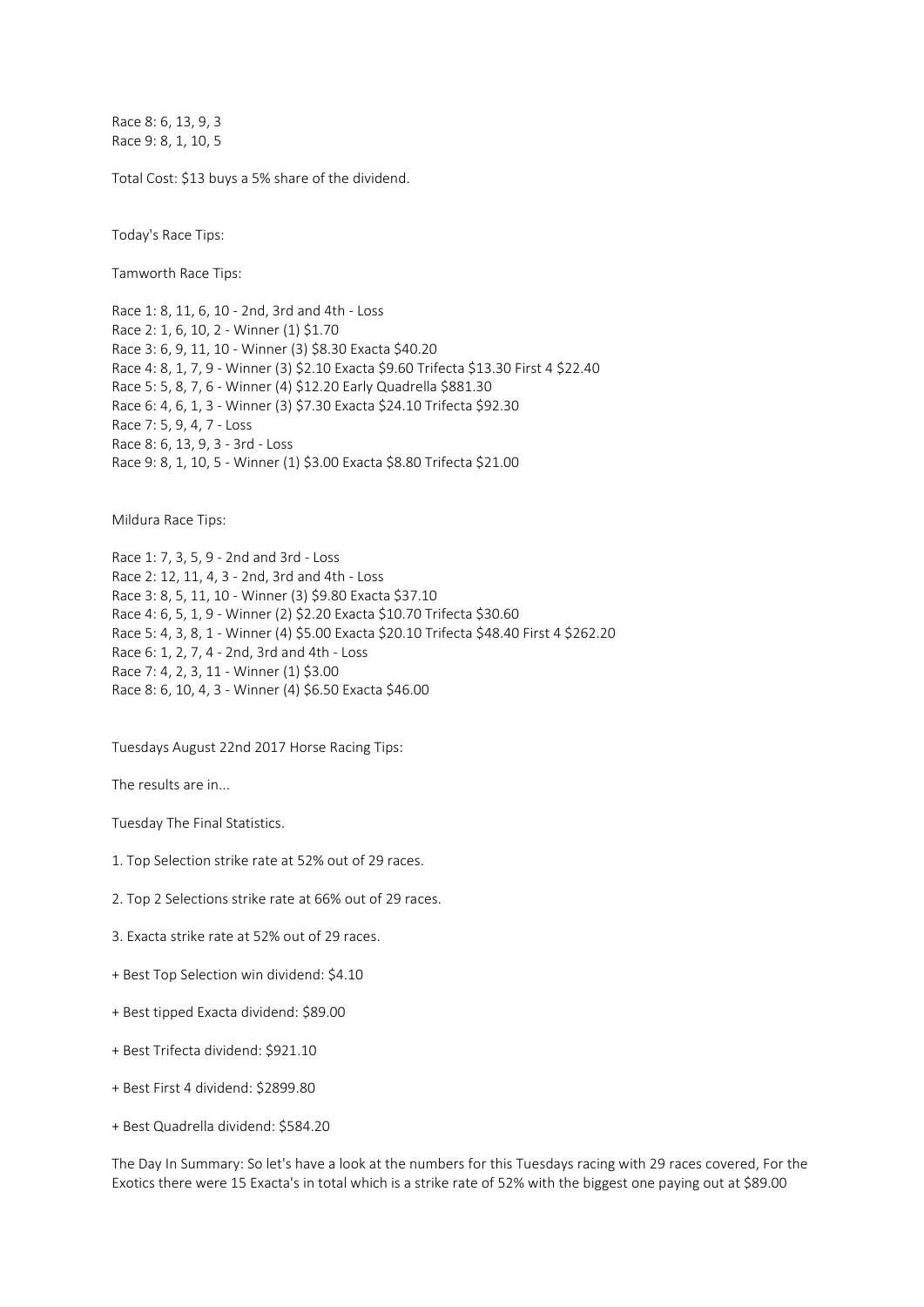with the best tipped Trifecta paying out at \$921.10 and the best tipped First 4 paid out at \$2899.80. For Win Bets the best priced Top Selection winner was at \$4.10 with the strike rate for the Top Selection sitting at 52% with the strike rate for the Top 2 Selections sitting at 66% of all races run. With Quadrella's the best today paid out at \$584.20. And so that wraps up this Tuesdays racing on what was an enjoyable and mostly fun kind of day.

Special Suggested Bet Of The Day:

Beaudesert Race 2 Banker Exacta:

2 / 6, 7, 1

So its 2 for 1st and 6, 7, 1 for 2nd.

Total Cost: \$12 buys a 400% share of the dividend.

Result - A very small win as paid out at \$13.60 for 400%

Where The Money Is: Those runners which stand out as being well supported early.

Nothing to report today.

Best Longshot's Of The Day:

Nothing to report today.

Best Quaddie Of The Day:

Beaudesert Quadrella:

Race 4: 4, 15, 8, 11 Race 5: 1, 6, 5, 8 Race 6: 7, 3, 5, 10 Race 7: 3, 8, 1, 10

Total Cost: \$13 buys a 5% share of the dividend.

Today's Race Tips:

Beaudesert Race Tips:

Race 1: 1, 7, 6, 8 - Winner (1) \$1.50 Exacta \$3.30 Race 2: 2, 6, 7, 1 - Winner (1) \$1.70 Exacta \$3.40 Trifecta \$19.20 First 4 \$42.80 Race 3: 3, 4, 2, 1 - Winner (4) \$7.90 Exacta \$16.40 Race 4: 4, 15, 8, 11 - Winner (1) \$1.30 Race 5: 1, 6, 5, 8 - 2nd, 3rd and 4th - Loss Race 6: 7, 3, 5, 10 - Winner (1) \$4.10 Exacta \$11.60 Race 7: 3, 8, 1, 10 - 3rd and 4th - Loss

Muswellbrook Race Tips: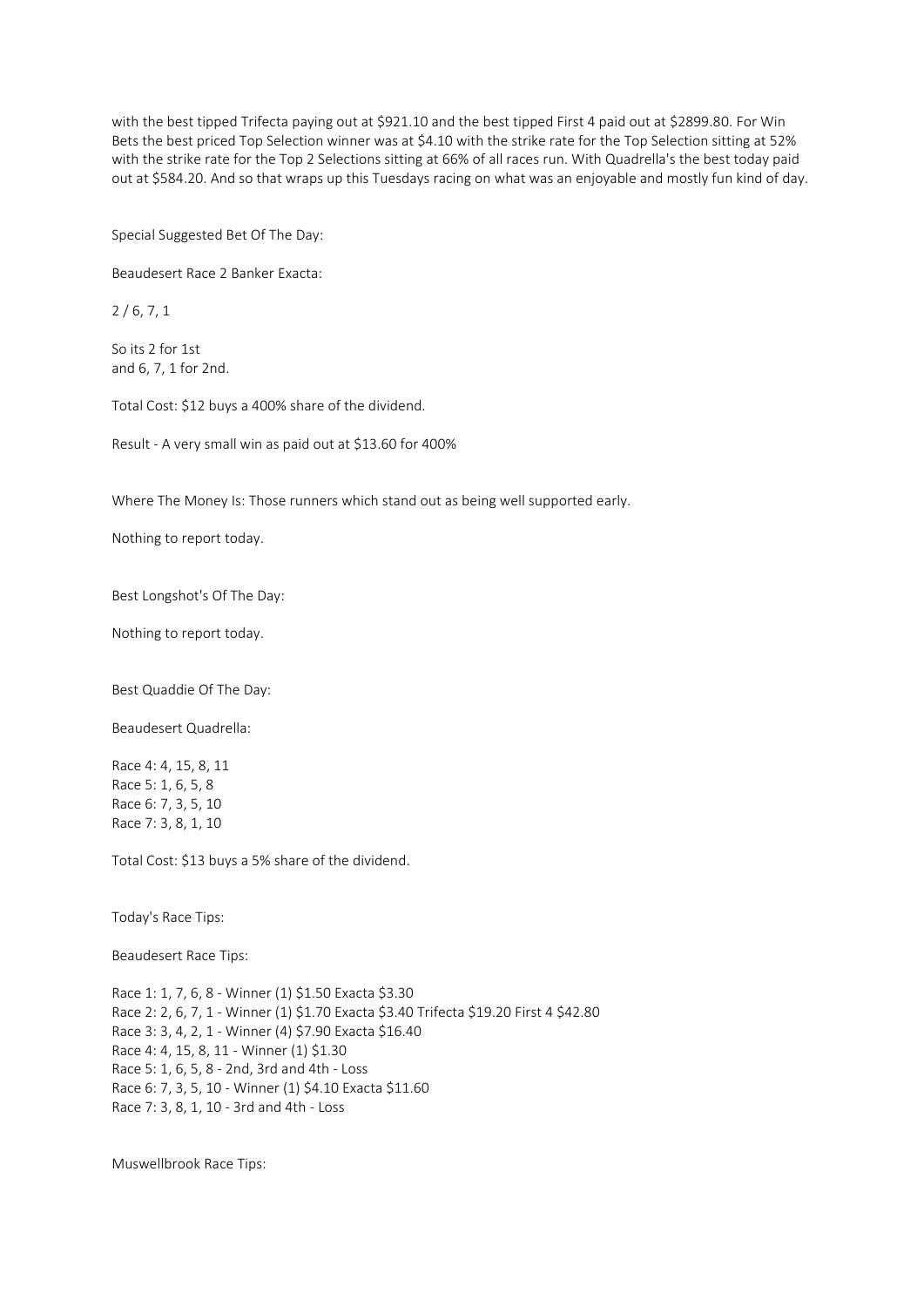Race 1: 4, 1, 2, 5 - Winner (1) \$1.70 Exacta \$3.30 Trifecta \$5.90 First 4 \$9.80 Race 2: 8, 7, 3, 11 - Winner (3) \$21.80 Exacta \$89.00 Trifecta \$921.10 First 4 \$2899.80 Race 3: 2, 1, 3, 6 - Winner (1) \$2.40 Exacta \$2.70 Trifecta \$11.80 First 4 \$27.80 Race 4: 3, 1, 2, 8 - Winner (1) \$2.80 Early Quadrella \$202.40 Race 5: 1, 3, 4, 9 - Winner (2) \$9.40 Exacta \$41.40 Trifecta \$41.70 Race 6: 4, 8, 5, 7 - Winner (1) \$2.50 Race 7: 4, 12, 10, 2 - Winner (1) \$3.90 Exacta \$41.80 Quadrella \$584.20

Pakenham Race Tips:

Race 1: 1, 11, 2, 5 - Winner (2) \$1.90 Exacta \$10.80 Race 2: 12, 9, 10, 3 - Winner (2) \$2.10 Race 3: 9, 10, 5, 4 - 2nd and 4th - Loss Race 4: 3, 1, 13, 9 - Winner (1) \$1.30 Exacta \$8.80 Race 5: 4, 5, 8, 6 - Winner (1) \$3.20 Race 6: 2, 1, 5, 6 - 2nd, 3rd and 4th - Loss Race 7: 1, 10, 2, 4 - 2nd - Loss Race 8: 3, 8, 5, 7 - Winner (2) \$5.50 Exacta \$19.90

Leeton Race Tips:

Race 1: 3, 1, 4, 5 - Winner(1) \$1.80 Exacta \$5.80 Race 2: 1, 6, 4, 5 - Winner (4) \$6.00 Exacta \$18.60 Trifecta \$29.30 First 4 \$25.40 Race 3: 5, 9, 7, 10 - 2nd and 3rd - Loss Race 4: 8, 1, 2, 5 - Winner (1) \$3.90 Exacta \$12.30 Trifecta \$38.20 Race 5: 1, 5, 8, 3 - Winner (1) \$3.00 Race 6: 1, 9, 8, 6 - Winner (1) \$4.00 Race 7: 3, 2, 4, 5 - 2nd and 4th - Loss

Tuesdays August 15th 2017 Horse Racing Tips:

The results are in...

Tuesday The Final Statistics.

- 1. Top Selection strike rate at 28% out of 29 races.
- 2. Top 2 Selections strike rate at 55% out of 29 races.
- 3. Exacta strike rate at 52% out of 29 races.
- + Best Top Selection win dividend: \$6.00
- + Best tipped Exacta dividend: \$54.60
- + Best Trifecta dividend: \$166.60
- + Best First 4 dividend: \$548.40
- + Best Quadrella dividend: \$320.90

The Day In Summary: So let's have a look at the numbers for this Tuesdays racing with 29 races covered. For the Exotics there were 15 Exacta's in total which is a strike rate of 52% with the biggest one paying out at \$54.60 with the best tipped Trifecta paying out at \$166.60 and the best tipped First 4 paid out at \$548.40. For Win Bets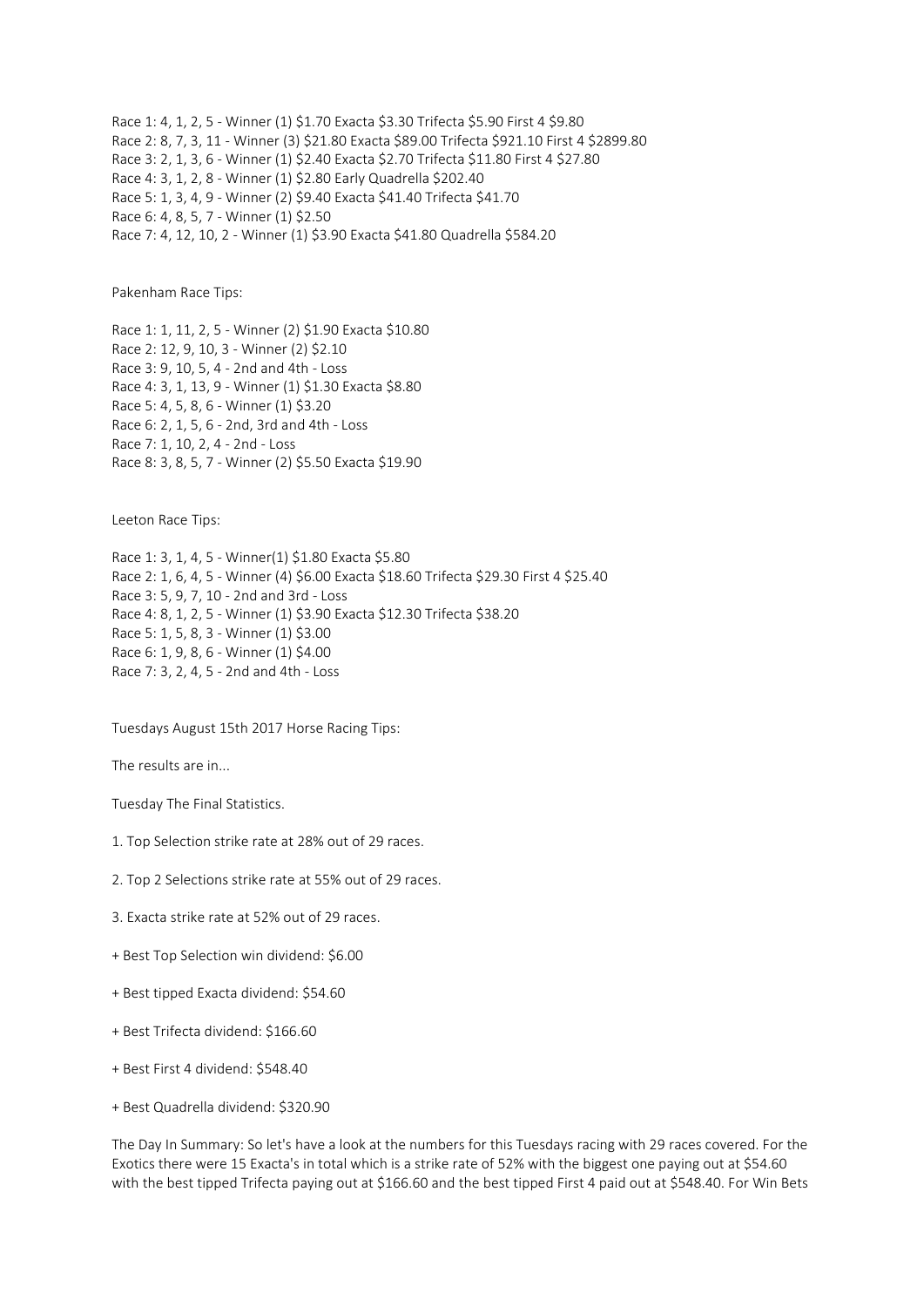the best priced Top Selection winner was at \$6.00 with the strike rate for the Top Selection sitting at 28% with the strike rate for the Top 2 Selections sitting at 55% of all races run. With Quadrella's the best today paid out at \$320.90. And so that wraps up this Tuesdays racing on what was an intriguing and interesting day.

Special Suggested Bet Of The Day:

Newcastle Race 3 Banker Exacta:

 $1/3.5$ 

So its 1 for 1st and 3 and 5 for 2nd.

Total Cost: \$12 buys a 600% share of the dividend.

Result - Loss finished 1st and 3rd.

Where The Money Is: Those runners which stand out as being well supported early.

Geelong Race 5 No 7 Riverina Bella at \$6.50 a good push for this one early.

Result - Finished 3rd

Geelong Race 8 No 9 French Skyline at \$4.50 another one with a very strong push early. Keep this one safe.

Best Longshot's Of The Day:

Lismore Race 7 No 11 Power Receiver at \$19.00 some support for this one at the odds.

Lismore Race 8 No 12 Zombie Queen at \$19.00 another one today with a little support happening early at the odds.

Best Quaddie Of The Day:

Lismore Quadrella:

Race 5: 5, 2, 7, 8 Race 6: 9, 3, 5, 8 Race 7: 2, 3, 8, 11 Race 8: 5, 6, 3, 12

Total Cost: \$13 buys a 5% share of the dividend.

Result - A small win as won and paid out at \$320.90

Today's Race Tips:

Newcastle Race Tips:

Race 1: 1, 5, 2, 3 - Winner (3) \$3.40 Exacta \$8.70 Trifecta \$36.70 First 4 \$46.60 Race 2: 7, 3, 4, 6 - Winner (1) \$2.40 Exacta \$6.30 Trifecta \$7.70 Race 3: 1, 2, 3, 5 - Winner (1) \$1.40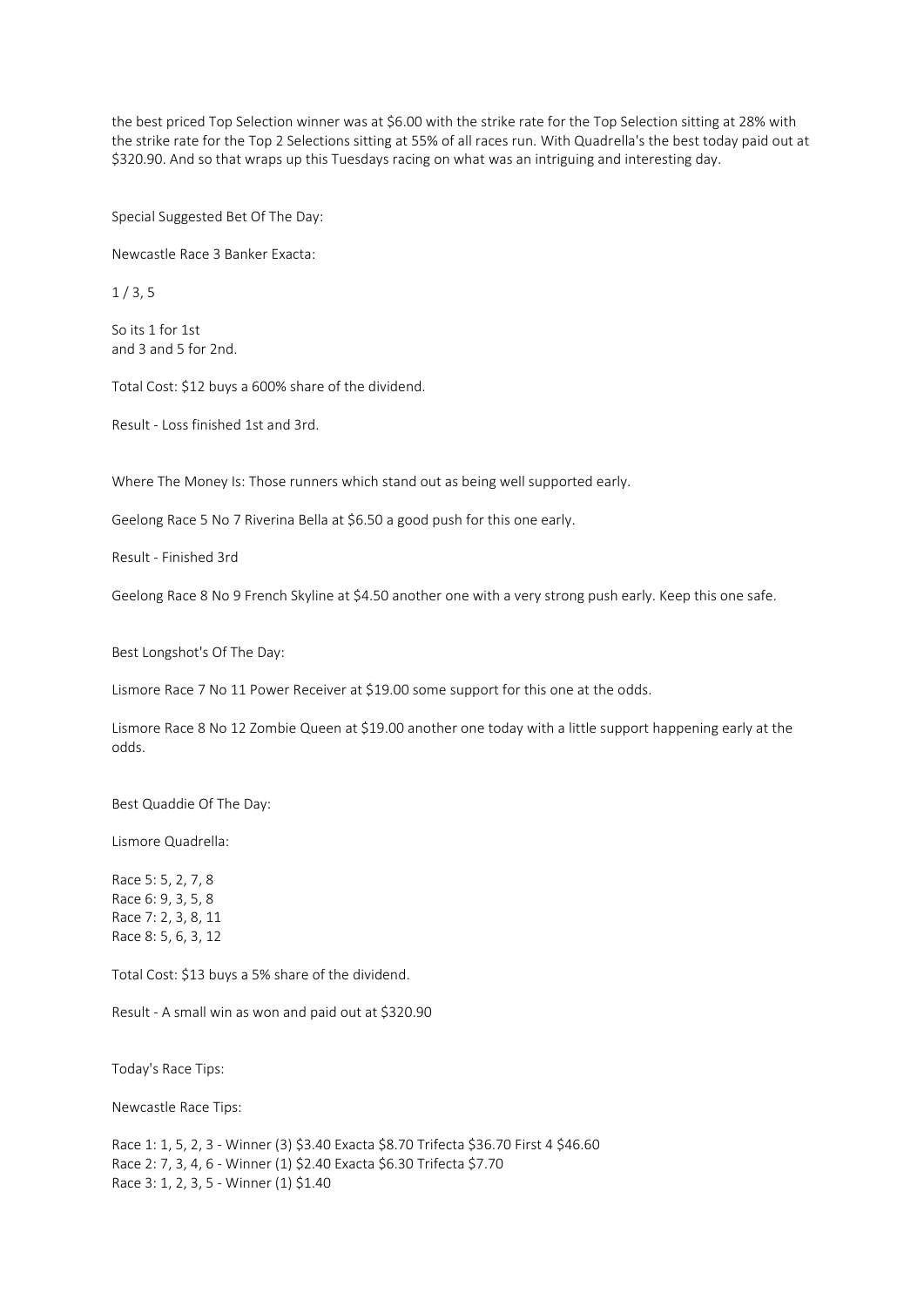Race 4: 8, 4, 6, 2 - 2nd and 3rd - Loss Race 5: 9, 2, 3, 8 - Winner (2) \$3.20 Exacta \$9.40 Trifecta \$31.50 Race 6: 1, 4, 3, 5 - 2nd, 3rd and 4th - Loss Race 7: 3, 8, 1, 9 - Winner (1) \$4.50

Geelong Race Tips:

Race 1: 4, 2, 1, 9 - Winner (2) \$2.60 Exacta \$12.20 Trifecta \$50.20 First 4 \$192.00 Race 2: 12, 6, 1, 4 - Winner (1) \$2.00 Race 3: 10, 3, 12, 1 - Winner (2) \$4.80 Race 4: 1, 8, 6, 11 - Winner (3) \$2.60 Exacta \$12.40 Trifecta \$73.90 First 4 \$199.60 Early Quadrella \$75.70 Race 5: 7, 3, 5, 4 - Winner (2) \$3.30 Exacta \$15.30 Trifecta \$92.80 Race 6: 3, 5, 4, 1 - 2nd, 3rd and 4th - Loss Race 7: 2, 10, 4, 3 - Winner (1) \$6.00 Exacta \$34.70 Trifecta \$59.10 First 4 \$248.20 Race 8: 9, 8, 5, 4 - Winner (3) \$3.50

Lismore Race Tips:

Race 1: 5, 6, 13, 2 - Winner (2) \$5.60 Exacta \$15.00 Race 2: 2, 7, 13, 5 - Winner (2) \$2.00 Exacta \$8.20 Race 3: 3, 8, 11, 7 - 2nd, 3rd and 4th - Loss Race 4: 1, 9, 13, 6 - Winner (3) \$10.50 Race 5: 5, 2, 7, 8 - Winner (2) \$2.70 Race 6: 9, 3, 5, 8 - Winner (3) \$2.70 Exacta \$13.40 Trifecta \$36.40 Race 7: 2, 3, 8, 11 - Winner (1) \$2.10 Race 8: 5, 6, 3, 12 - Winner (2) \$3.20 Exacta \$19.30 Quadrella \$320.90

Broome Race Tips:

Race 1: 6, 3, 4, 2 - Winner (4) \$3.20 Exacta \$13.00 Trifecta \$22.70 Race 2: 6, 4, 3, 5 - Winner (3) \$5.30 Exacta \$21.00 Race 3: 1, 8, 3, 4 - Winner (1) \$1.50 Exacta \$5.50 Trifecta \$11.40 Race 4: 1, 5, 3, 4 - Winner (3) \$4.10 Race 5: 1, 7, 9, 10 - Winner (1) \$2.20 Exacta \$54.60 Trifecta \$166.60 First 4 \$548.40 Race 6: 1, 6, 4, 3 - Winner (4) \$1.10 Quadrella \$37.80

Tuesdays August 8th 2017 Horse Racing Tips:

The results are in...

Tuesday The Final Statistics.

1. Top Selection strike rate at 39% out of 28 races.

2. Top 2 Selections strike rate at 57% out of 28 races.

3. Exacta strike rate at 54% out of 28 races.

+ Best Top Selection win dividend: \$8.40

+ Best tipped Exacta dividend: \$266.30

+ Best Trifecta dividend: \$1067.60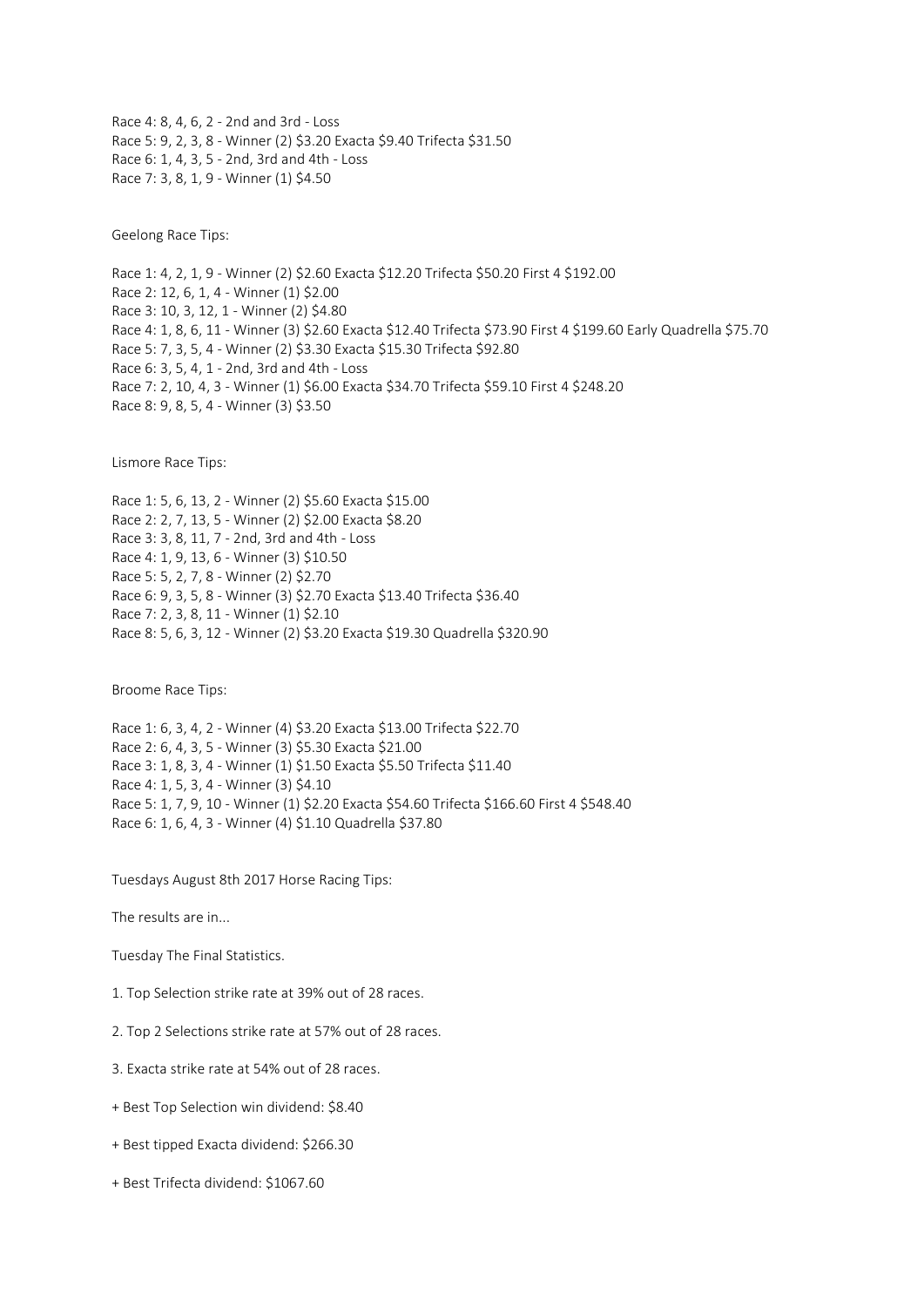+ Best First 4 dividend: \$7256.00

+ Best Quadrella dividend: \$1213.20

The Day In Summary: So let's have a look at the numbers for this Tuesdays racing with 28 races covered. For the Exotics there were 15 Exacta's in total which is a strike rate of 54% with the biggest one paying out at \$266.30 with the best tipped Trifecta paying out at \$1067.60 and the best tipped First 4 paid out at \$7256.00. For Win Bets the best priced Top Selection winner was at \$8.40 with the strike rate for the Top Selection sitting at 39% with the strike rate for the Top 2 Selections sitting at 57% of all races run. With Quadrella's the best today paid out at \$1213.20. And so that wraps up this Tuesdays racing on what was a really excellent and most enjoyable day.

Special Suggested Bet Of The Day:

Dalby Race 2 Banker Exacta:

8 / 6, 13, 9

So its 8 for 1st and 6, 13, 9 for 2nd.

Total Cost: \$12 buys a 400% share of the dividend.

Where The Money Is: Those runners which stand out as being well supported early.

Dalby Race 3 No 6 Perfect Rain at \$2.30 and I don't normally mention runners this short but this one has been well backed so may prove a good banker in a trifecta or first 4.

Best Longshot's Of The Day:

Moruya Race 4 No 9 Patee Cat at \$31.00 some money around for this one at the long odds but is up against an odds-on favorite in this race but may be worth a place ticket.

Best Quaddie Of The Day:

Scone Quadrella:

Race 4: 8, 9, 7, 12 Race 5: 6, 12, 2, 4 Race 6: 2, 9, 5, 3 Race 7: 1, 3, 5, 7

Total Cost: \$13 buys a 5% share of the dividend.

Today's Race Tips:

Dalby Race Tips:

Race 1: 1, 2, 3, 6 - 2nd and 3rd - Loss Race 2: 8, 6, 13, 9 - Winner (2) \$4.10 Race 3: 6, 3, 4, 7 - Winner (1) \$3.00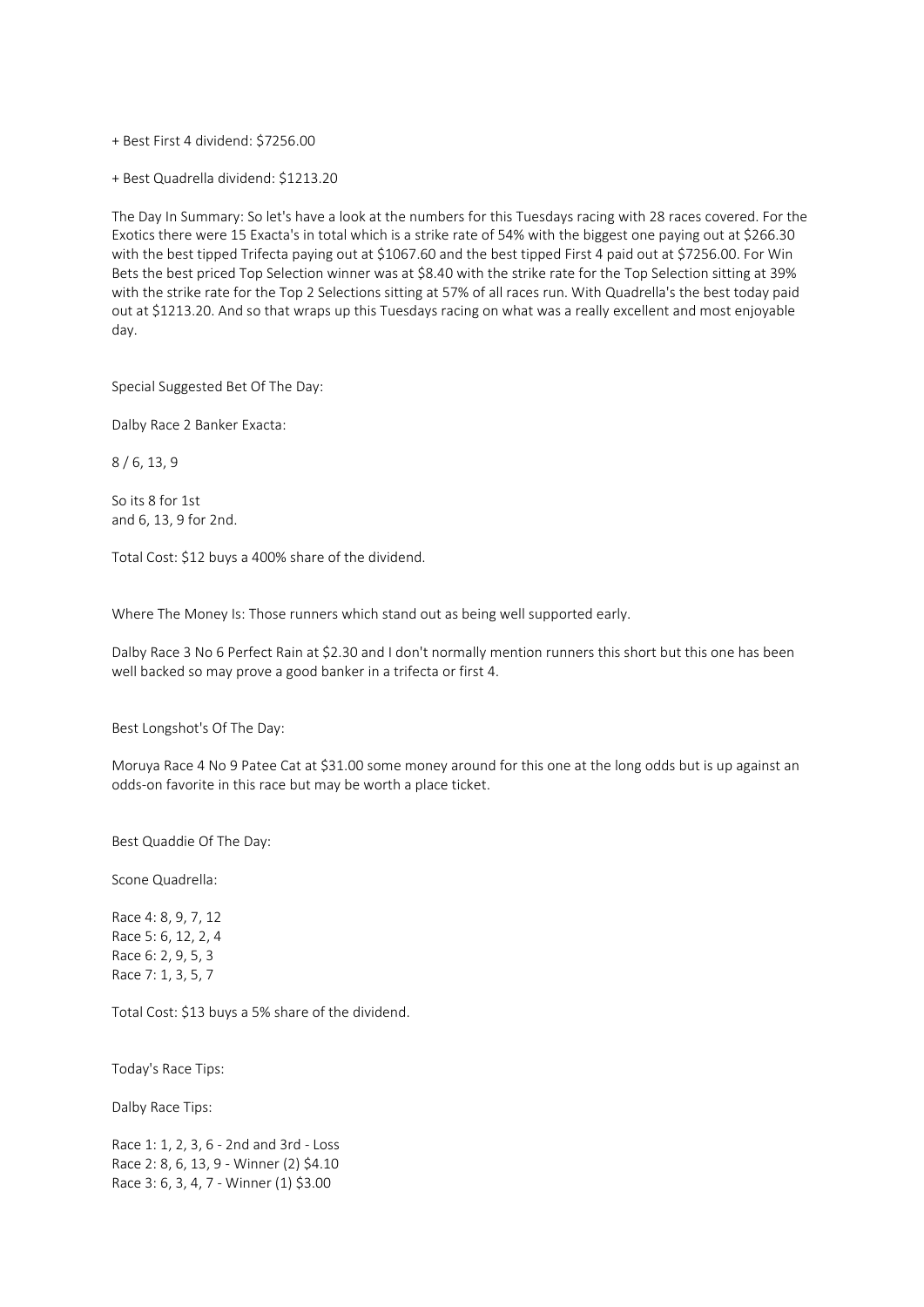Race 4: 5, 7, 9, 1 - Winner (2) \$12.80 Exacta \$78.80 Race 5: 5, 4, 8, 6 - Winner (1) \$3.30 Race 6: 8, 3, 4, 2 - Winner (2) \$6.60 Exacta \$27.60 Quadrella \$1213.20

Scone Race Tips:

Race 1: 2, 1, 3, 4 - Winner (1) \$3.20 Exacta \$10.10 Trifecta \$22.80 Race 2: 13, 5, 11, 6 - 2nd and 3rd - Loss Race 3: 11, 2, 7, 9 - 2nd and 4th - Loss Race 4: 8, 9, 7, 12 - 2nd - Loss Race 5: 6, 12, 2, 4 - Winner (1) \$2.40 Exacta \$11.80 Race 6: 2, 9, 5, 3 - Winner (1) \$2.00 Race 7: 1, 3, 5, 7 - 3rd and 4th - Loss

Pakenham Race Tips:

Race 1: 10, 6, 12, 3 - Winner (2) \$3.30 Exacta \$10.40 Race 2: 8, 10, 2, 5 - Winner (1) \$4.80 Exacta \$11.90 Trifecta \$62.80 Race 3: 12, 11, 10, 3 - Winner (3) \$7.90 Exacta \$36.70 Race 4: 11, 12, 5, 9 - Winner (4) \$6.30 Exacta \$38.20 Trifecta \$48.60 Early Quadrella \$488.50 Race 5: 3, 1, 4, 2 - Winner (2) \$2.90 Exacta \$7.20 Race 6: 6, 5, 8, 1 - Winner (1) \$3.50 Race 7: 10, 7, 6, 2 - Winner (3) \$3.40 Exacta \$18.80 Race 8: 3, 2, 4, 9 - Winner (1) \$2.20 Exacta \$12.00 Quadrella \$137.90

Moruya Race Tips:

Race 1: 7, 2, 4, 8 - Winner (1) \$8.40 Exacta \$41.70 Race 2: 6, 8, 2, 4 - Winner (1) \$2.60 Exacta \$10.10 Race 3: 7, 4, 3, 2 - Winner (3) \$4.30 Race 4: 3, 9, 5, 4 - Winner (1) \$1.80 Early Quadrella \$232.40 Race 5: 2, 1, 4, 10 - 2nd and 3rd - Loss Race 6: 2, 1, 4, 8 - Winner (3) \$4.40 Exacta \$23.50 Race 7: 2, 8, 1, 11 - Winner (3) \$5.70 Exacta \$266.30 Trifecta \$1067.60 First 4 \$7256.00

Tuesdays August 1st 2017 Horse Racing Tips:

The results are in...

- Tuesday The Final Statistics.
- 1. Top Selection strike rate at 20% out of 30 races.
- 2. Top 2 Selections strike rate at 40% out of 30 races.
- 3. Exacta strike rate at 40% out of 30 races.
- + Best Top Selection win dividend: \$5.10
- + Best tipped Exacta dividend: \$69.30
- + Best Trifecta dividend: \$219.90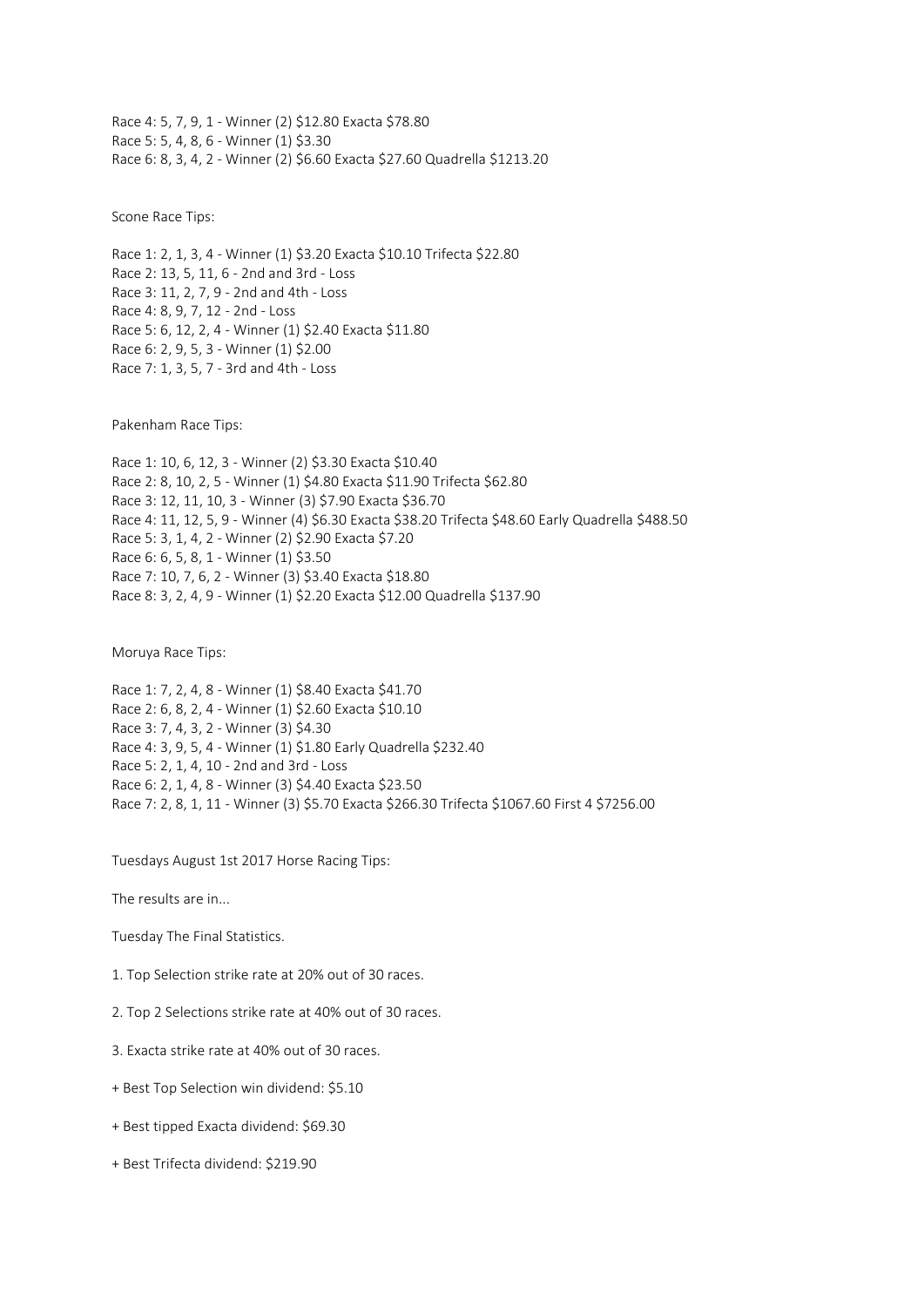+ Best First 4 dividend: \$109.80

+ Best Quadrella dividend: \$139.00

The Day In Summary: So let's have a look at the numbers for this Tuesdays racing with 30 races covered. For the Exotics there were 12 Exacta's in total which is a strike rate of 40% with the biggest one paying out at \$69.30 with the best tipped Trifecta paying out at \$219.90 and the best tipped First 4 paid out at \$109.80. For Win Bets the best priced Top Selection winner was at \$5.10 with the strike rate for the Top Selection sitting at 20% with the strike rate for the Top 2 Selections sitting at 40% of all races run. With Quadrella's the best today paid out at \$139.00. And so that wraps up this Tuesdays racing and it was an OK day but it all could have been just a little bit nicer.

Special Suggested Bet Of The Day:

Cessnock Race 1 Multi Exacta:

1, 4 / 1, 4, 9, 6

So its 1 and 4 for 1st and 1, 4, 9, 6 for 2nd.

Total Cost: \$12 buys a 200% share of the dividend.

Result - A small loss as won and paid out at \$8.80 for 200%

Where The Money Is: Those runners which stand out as being well supported early.

Mackay Race 5 No 3 Lokum at \$10.00 and there is very solid support for this one at the good odds.

Result - Finished unplaced

Best Longshot's Of The Day:

Cessnock Race 3 No 7 Blazon Spirit at \$26.00 and there is some money for this one so may be worth a small bet at the long eachway odds.

Result - Finished 4th

Best Quaddie Of The Day:

Cessnock Quadrella:

Race 4: 3, 5, 1, 4 Race 5: 4, 1, 6, 7 Race 6: 1, 5, 6, 3 Race 7: 2, 11, 8, 3

Total Cost: \$13 buys a 5% share of the dividend.

Result - A small loss as won but paid out at \$90.30 for 100%

Today's Race Tips: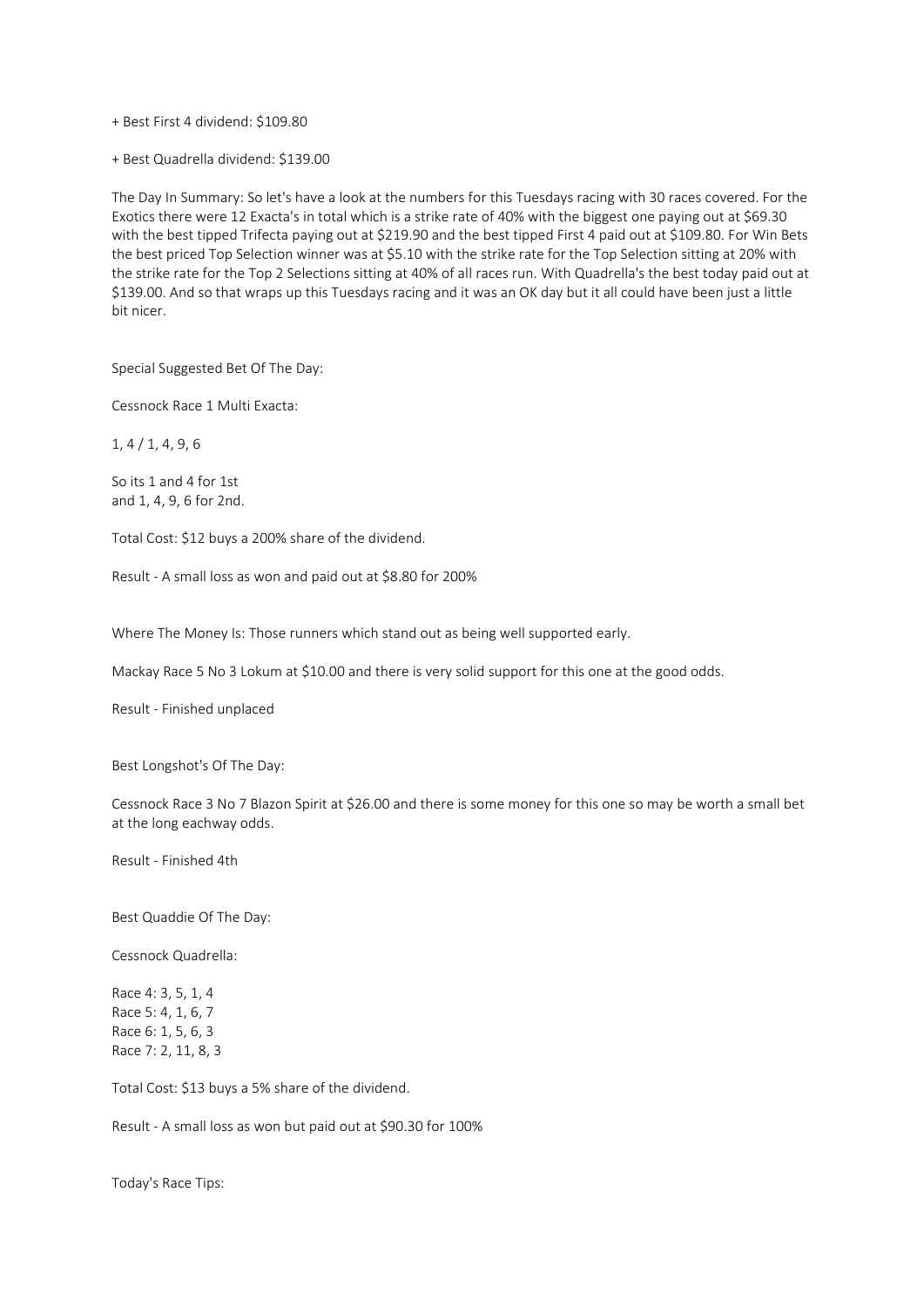Mackay Race Tips:

Race 1: 4, 9, 5, 7 - 2nd and 3rd - Loss Race 2: 6, 3, 1, 4 - Winner (1) \$3.30 Race 3: 2, 10, 9, 7 - Winner (4) \$16.30 Exacta \$28.10 Trifecta \$219.90 Race 4: 4, 8, 1, 5 - 2nd, 3rd and 4th - Loss Race 5: 3, 5, 2, 9 - 2nd and 4th - Loss Race 6: 9, 7, 12, 4 - Winner (3) \$7.30 Exacta \$21.30 Trifecta \$200.80 - L/S No 9 Race 7: 8, 3, 5, 7 - 2nd and 4th - Loss

Wagga Race Tips:

Race 1: 7, 10, 12, 3 - Winner (3) \$4.20 Exacta \$64.00 Trifecta \$150.30 Race 2: 6, 2, 1, 3 - 2nd - Loss Race 3: 3, 11, 5, 6 - 3rd and 4th - Loss Race 4: 5, 4, 11, 3 - Winner (2) \$5.30 Exacta \$25.30 Race 5: 7, 3, 1, 2 - 3rd - Loss Race 6: 7, 1, 5, 8 - Winner (3) \$3.90 Exacta \$18.00 Race 7: 6, 1, 7, 4 - Winner (2) \$4.90

Warrnambool Race Tips:

Race 1: 7, 4, 1, 8 - Winner (2) \$2.60 Race 2: 7, 4, 5, 10 - Winner (3) \$9.60 Race 3: 4, 7, 6, 1 - Winner (1) \$1.30 Exacta \$10.90 Trifecta \$27.90 Race 4: 4, 11, 10, 8 - Winner (1) \$2.20 Race 5: 12, 13, 9, 4 - Winner (3) \$4.80 Early Quadrella \$139.00 Race 6: 3, 6, 4, 1 - Winner (2) \$9.40 Exacta \$21.60 Race 7: 1, 2, 6, 4 - Winner (3) \$4.30 Race 8: 6, 7, 13, 1 - 2nd and 3rd - Loss Race 9: 6, 12, 14, 7 - Winner (4) \$10.10 Exacta \$69.30

Cessnock Race Tips:

Race 1: 1, 4, 9, 6 - Winner (1) \$2.60 Exacta \$4.40 Trifecta \$36.00 First 4 \$109.80 Race 2: 1, 11, 10, 9 - Winner (3) \$2.30 Exacta \$4.80 Race 3: 3, 6, 7, 12 - 4th - Loss Race 4: 3, 5, 1, 4 - Winner (2) \$1.90 Exacta \$4.70 Race 5: 4, 1, 6, 7 - Winner (1) \$5.10 Race 6: 1, 5, 6, 3 - Winner (2) \$3.80 Race 7: 2, 11, 8, 3 - Winner (1) \$2.20 Exacta \$13.70 Quadrella \$90.30

Tuesdays July 25th 2017 Horse Racing Tips:

The results are in...

Tuesday The Final Statistics.

1. Top Selection strike rate at 33% out of 24 races.

2. Top 2 Selections strike rate at 50% out of 24 races.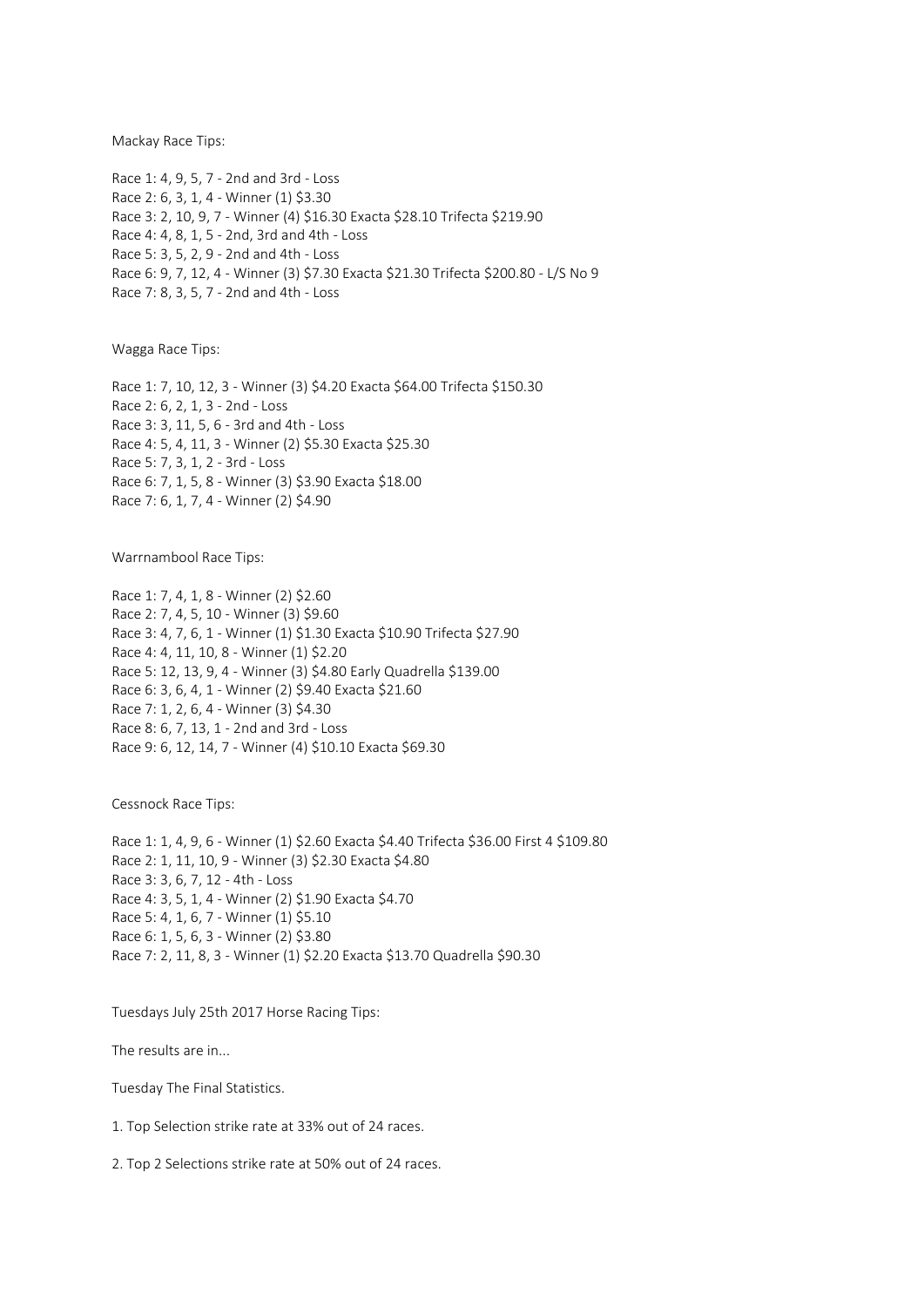- 3. Exacta strike rate at 38% out of 24 races.
- + Best Top Selection win dividend: \$7.60
- + Best tipped Exacta dividend: \$34.50
- + Best Trifecta dividend: \$170.50
- + Best First 4 dividend: \$84.80
- + Best Quadrella dividend: n/a

The Day In Summary: So let's have a look at the numbers for this Tuesday with 24 races covered. For the Exotics there were 9 Exacta's in total which is a strike rate of 38% with the biggest one paying out at \$34.50 with the best tipped Trifecta paying out at \$170.50 and the best tipped First 4 paid out at \$84.80. For Win Bets the best priced Top Selection winner was at \$7.60 with the strike rate for the Top Selection sitting at 33% with the strike rate for the Top 2 Selections sitting at 50% of all races run. With Quadrella's none were correctly tipped today. And so that wraps up this Tuesdays racing on what was a good day which was enjoyable at many moments across the day.

Special Suggested Bet Of The Day:

Warren Race 1 Banker Exacta:

1 / 8, 9, 11

So its 1 1st and 8, 9, 11 for 2nd.

Total Cost: \$12 buys a 400% share of the dividend.

Where The Money Is: Those runners which stand out as being well supported early.

Warren Race 1 No 1 Flux Capacitor at \$2.40 and the early money just continues to roll for this one and is first up from a spell today so a win would not surprise.

Best Longshot's Of The Day:

Nothing to really report today.

Best Quaddie Of The Day:

Bairnsdale Quadrella:

Race 5: 4, 7, 5, 2 Race 6: 1, 8, 10, 7 Race 7: 11, 10, 7, 3 Race 8: 3, 12, 7, 11

Total Cost: \$13 buys a 5% share of the dividend.

Today's Race Tips: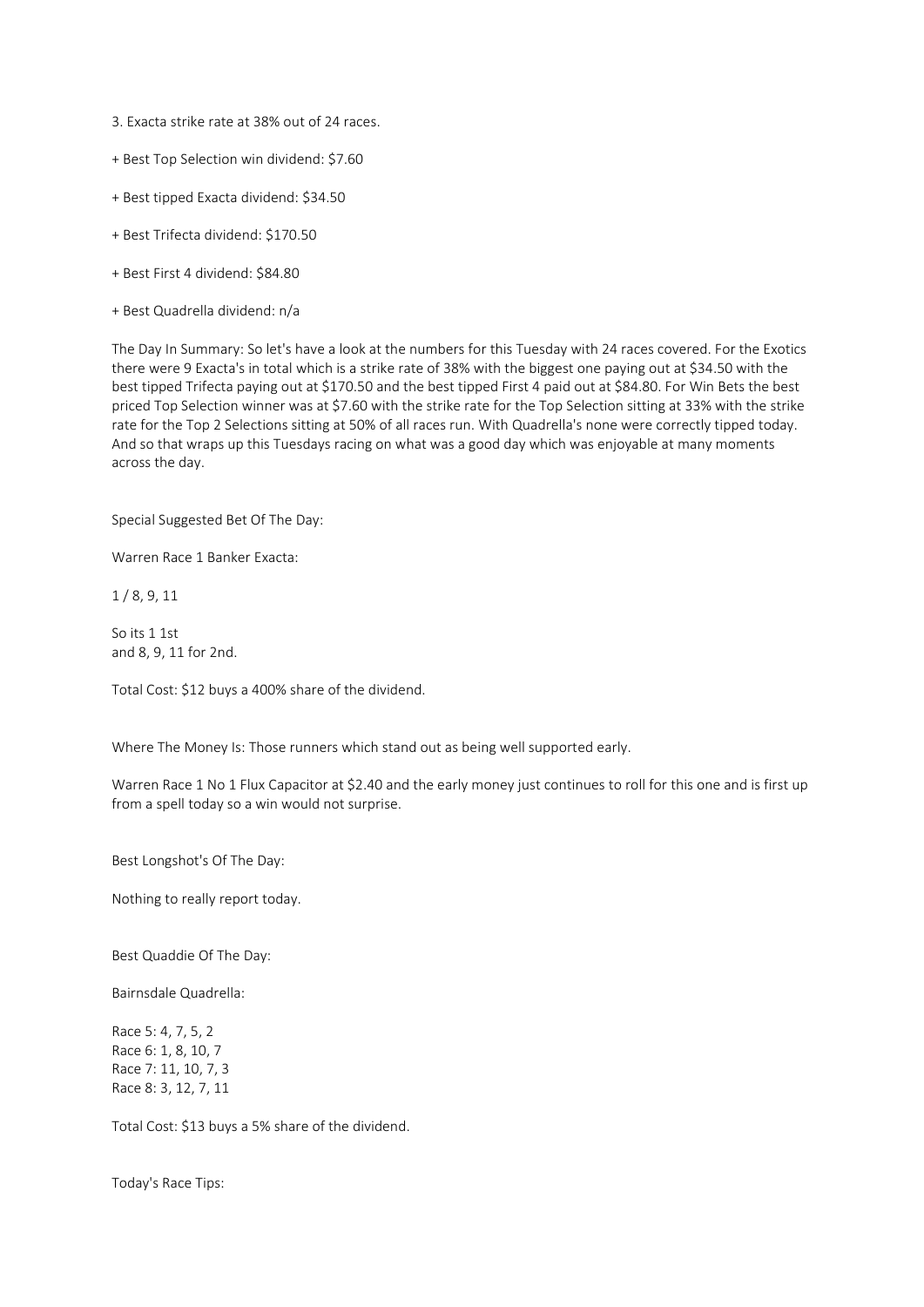Wyong Race Tips:

Race 1: 8, 9, 7, 2 - Winner (1) \$1.50 Exacta \$3.00 Trifecta \$13.00 First 4 \$57.00 Race 2: 4, 6, 7, 2 - Winner (1) \$2.10 Exacta \$4.60 Trifecta \$14.90 First 4 \$17.00 Race 3: 3, 6, 10, 8 - Winner (1) \$1.50 Exacta \$5.30 Trifecta \$20.70 Race 4: 13, 7, 11, 6 - 4th - Loss Race 5: 1, 8, 7, 3 - Winner (1) \$3.50 Race 6: 4, 1, 2, 5 - Winner (2) \$2.30 Exacta \$14.90 Race 7: 3, 4, 7, 5 - Winner (2) \$4.20 Exacta \$7.70 Trifecta \$25.20 First 4 \$84.80 Race 8: 5, 8, 3, 9 - 2nd and 3rd - Loss

Bairnsdale Race Tips:

Race 1: 4, 3, 7, 2 - Winner (1) \$2.70 Exacta \$10.00 Trifecta \$22.50 Race 2: 5, 13, 11, 3- Winner (3) \$4.40 Exacta \$34.50 Trifecta \$59.50 Race 3: 3, 7, 4, 6 - 2nd and 4th - Loss Race 4: 1, 9, 2, 13 - Winner (2) \$13.70 Race 5: 4, 7, 5, 2 - Winner (1) \$3.90 Race 6: 1, 8, 10, 7 - 3rd and 4th - Loss Race 7: 11, 10, 7, 3 - Winner (1) \$7.60 Race 8: 3, 12, 7, 11 - 3rd and 4th - Loss

Warren Race Tips:

Race 1: 1, 8, 9, 11 - Winner (2) \$2.40 Race 2: 1, 13, 5, 11 - Winner (1) \$2.30 Exacta \$6.20 Race 3: 4, 10, 14, 9 - 3rd - Loss Race 4: 1, 5, 3, 2 - Winner (4) \$7.70 Exacta \$29.20 Trifecta \$170.50 Race 5: 11, 12, 8, 9 - 3rd and 4th - Loss Race 6: 3, 10, 1, 4 - 2nd - Loss Race 7: 3, 1, 10, 2 - 2nd and 3rd - Loss Race 8: 2, 13, 1, 8 - Winner (3) \$9.10

Tuesdays July 18th 2017 Horse Racing Tips:

The results are in...

Tuesday The Final Statistics.

1. Top Selection strike rate at 26% out of 31 races.

2. Top 2 Selections strike rate at 32% out of 31 races.

3. Exacta strike rate at 29% out of 31 races.

+ Best Top Selection win dividend: \$7.80

- + Best tipped Exacta dividend: \$141.80
- + Best Trifecta dividend: \$729.50
- + Best First 4 dividend: n/a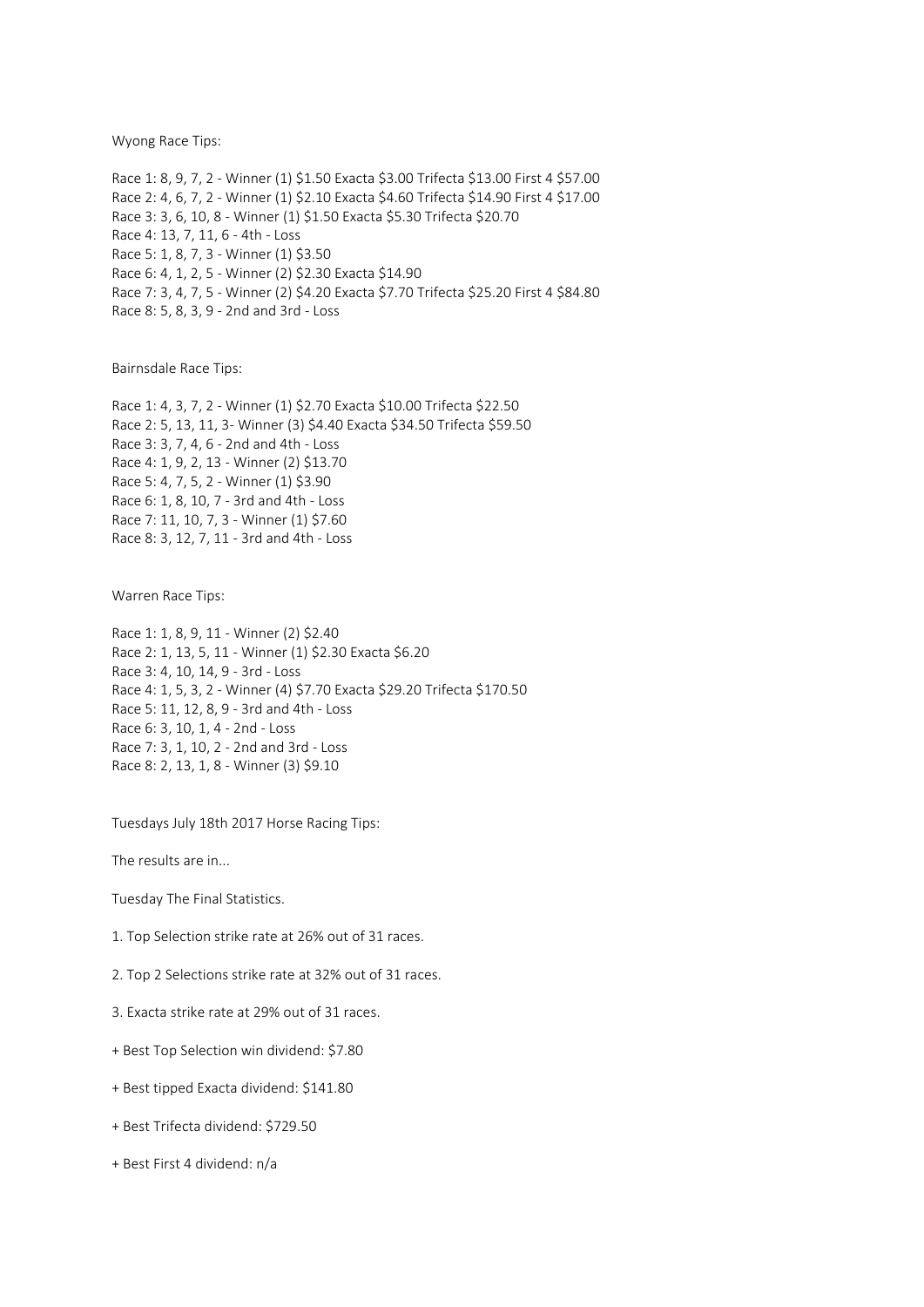## + Best Quadrella dividend: \$1509.90

The Day In Summary: So let's have a look at the numbers for this Tuesday with 31 races covered. For the Exotics there were 9 Exacta's in total which is a strike rate of 29% with the biggest one paying out at \$141.80 with the best tipped Trifecta paying out at \$729.50 and there were no tipped First 4's today. For Win Bets the best priced Top Selection winner was at \$7.80 with the strike rate for the Top Selection sitting at 26% with the strike rate for the Top 2 Selections sitting at 32% of all races run. With Quadrella's the best today on-site paid out at \$1509.90. And so that wraps up this Tuesday racing on what was an OK day but it was a day filled with some very unusual results.

Special Suggested Bet Of The Day:

Wagga Race 1 Multi Exacta:

1, 5 / 1, 5, 3, 6

So its 1 and 5 for 1st and 1, 5, 3, 6 for 2nd.

Total Cost: \$12 buys a 200% share of the dividend.

Where The Money Is: Those runners which stand out as being well supported early.

Ballina Race 3 No 11 Princess Devine at \$13.00 quite a good early money push for this one.

Best Longshot's Of The Day:

Geelong Race 5 No 8 Avalon Downs at \$26.00 and for some reason there is a push for this one at the odds.

Best Quaddie Of The Day:

Ballina Quadrella:

Race 4: 1, 6, 5, 2 Race 5: 2, 16, 9, 5 Race 6: 10, 12, 7, 2 Race 7: 9, 11, 10, 8

Total Cost: \$13 buys a 5% share of the dividend.

Result - A winner and paid out at \$1509.90 for 100%

Today's Race Tips:

Ballina Race Tips:

Race 1: 9, 10, 13, 5 - Winner (4) \$7.90 Exacta \$53.20 Trifecta \$336.60 Race 2: 1, 2, 5, 7 - Winner (1) \$1.50 Race 3: 11, 10, 13, 3 - Winner (2) \$2.00 Exacta \$4.80 Trifecta \$16.70 Race 4: 1, 6, 5, 2 - Winner (3) \$7.90 Early Quadrella \$331.70 Race 5: 2, 16, 9, 5 -Winner (2) \$5.40 Race 6: 10, 12, 7, 2 - Winner (1) \$4.30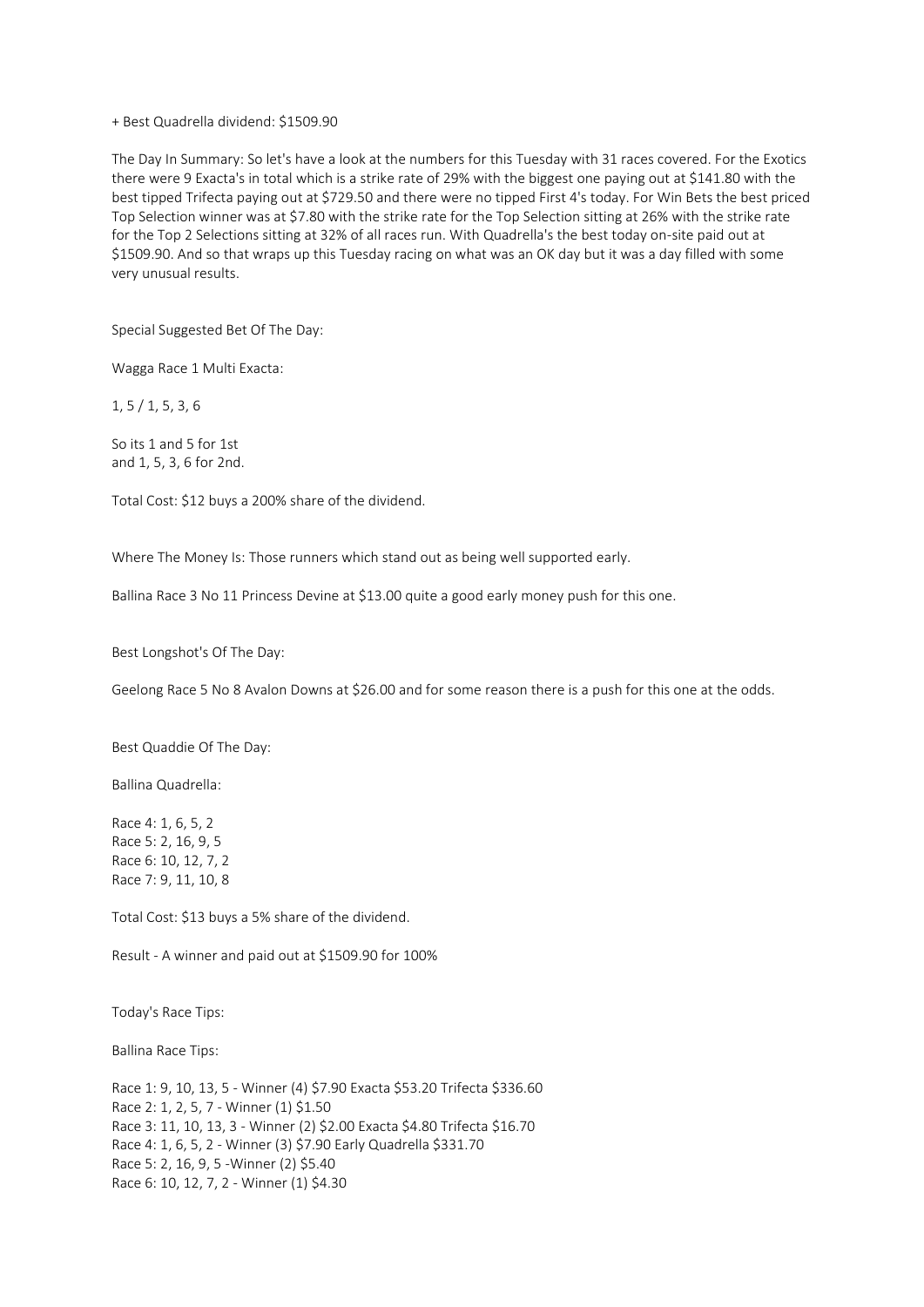Race 7: 9, 11, 10, 8 - Winner (4) \$5.40 Exacta \$31.30 Trifecta \$126.50 Quadrella \$1509.90

Wagga Race Tips:

Race 1: 1, 5, 3, 6 - Winner (4) \$25.70 Exacta \$141.80 Race 2: 3, 6, 8, 4 - 2nd - Loss Race 3: 2, 1, 3, 5 - Winner (1) \$2.70 Race 4: 1, 15, 3, 13 - 2nd - Loss Race 5: 1, 2, 4, 3 - 3rd and 4th - Loss Race 6: 8, 6, 11, 7 - Winner (1) \$7.80 Race 7: 3, 8, 2, 12 - Winner (1) \$5.10 Exacta \$109.00 Trifecta \$729.50 Race 8: 1, 5, 8, 3 - Winner (2) \$6.10 Exacta \$23.40

Geelong Race Tips:

Race 1: 6, 7, 13, 15 - 2nd and 3rd - Loss Race 2: 11, 3, 1, 12 - 4th - Loss Race 3: 10, 8, 15, 9 - Winner (1) \$4.90 Race 4: 7, 12, 6, 14 - 2nd, 3rd and 4th - Loss Race 5: 8, 3, 5, 2 - Winner (4) \$2.90 Race 6: 7, 4, 9, 1 - 2nd and 3rd - Loss Race 7: 1, 4, 3, 11 - Winner (4) \$20.00 Race 8: 14, 4, 6, 1 - Winner (1) \$4.00 Exacta \$19.70 Race 9: 11, 13, 10, 4 - Winner (3) \$5.50 Exacta \$27.90

Cairns Race Tips:

Race 1: 3, 5, 7, 1 - 2nd and 3rd - Loss Race 2: 5, 3, 1, 4 - 2nd and 4th - Loss Race 3: 1, 5, 9, 3 - Winner (1) \$3.80 Race 4: 7, 9, 8, 11 - Winner (4) \$12.20 Exacta \$84.40 Race 5: 5, 10, 6, 1 - 3rd and 4th - Loss Race 6: 1, 3, 8, 10 - Loss Race 7: 7, 10, 8, 5 - Winner (3) \$7.60

Tuesdays July 11th 2017 Horse Racing Tips:

The results are in...

Tuesday The Final Statistics.

1. Top Selection strike rate at 27% out of 30 races.

2. Top 2 Selections strike rate at 43% out of 30 races.

3. Exacta strike rate at 53% out of 30 races.

+ Best Top Selection win dividend: \$8.10

+ Best tipped Exacta dividend: \$178.20

+ Best Trifecta dividend: \$467.10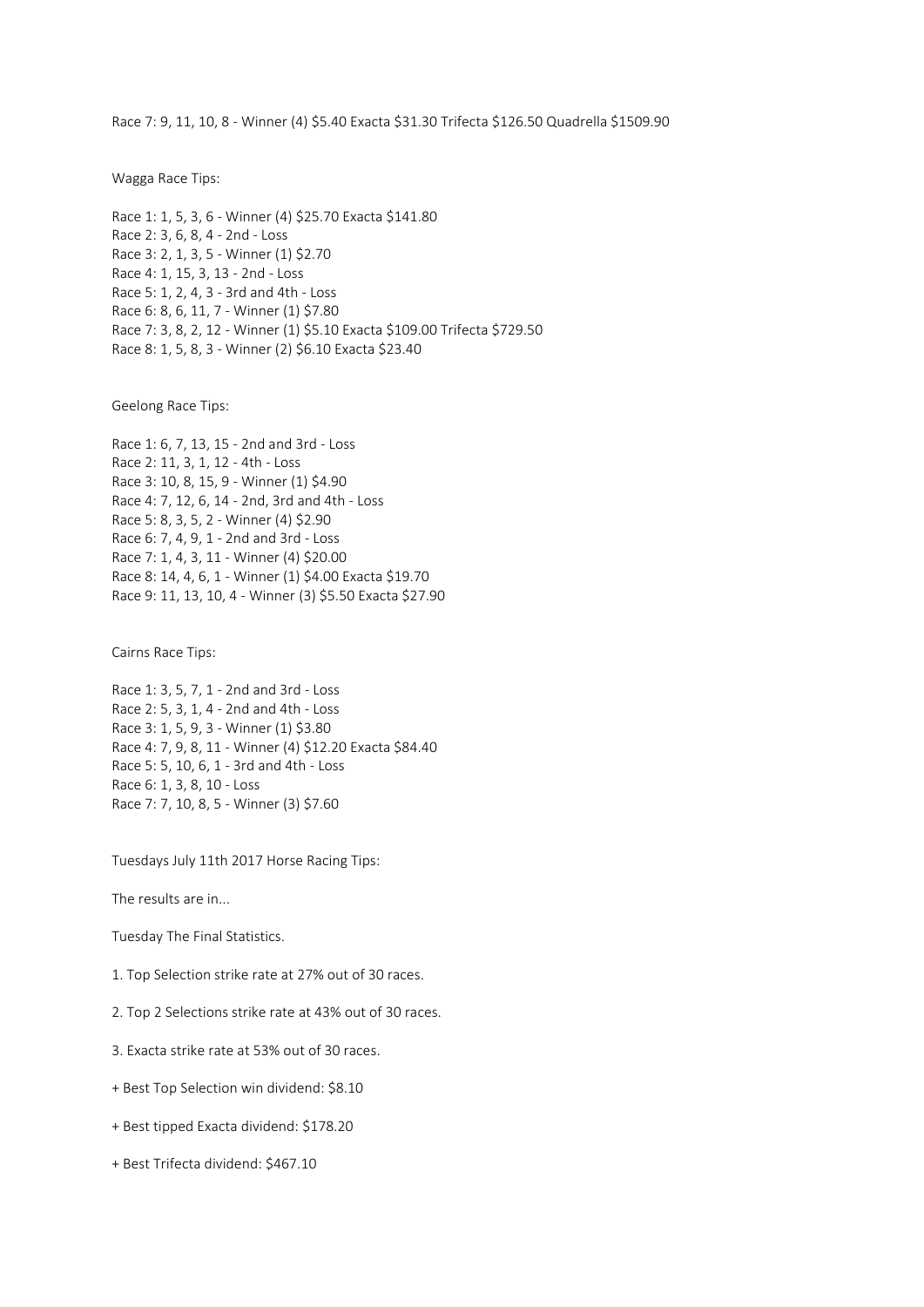+ Best First 4 dividend: \$468.40

+ Best Quadrella dividend: \$8716.90

The Day In Summary: So let's have a look at the numbers for this Tuesday with 30 races covered. For the Exotics there were 16 Exacta's in total which is a strike rate of 53% with the biggest one paying out at \$178.20 with the best tipped Trifecta paying out at \$467.10 and the best tipped First 4 paid out at \$468.40. For Win Bets the best priced Top Selection winner was at \$8.10 with the strike rate for the Top Selection sitting at 27% with the strike rate for the Top 2 Selections sitting at 43% of all races run. With Quadrella's the best today paid out at \$8716.90. And so that wraps up this Tuesdays racing on what was a good day and it was also quite a good deal of fun.

Special Suggested Bet Of The Day:

Geelong Race 3 Multi Exacta:

9, 4 / 9, 4, 5, 13

So its 9 and 4 for 1st and 9, 4, 5, 13 for 2nd.

Total Cost: \$12 buys a 200% share of the dividend.

Where The Money Is: Those runners which stand out as being well supported early.

Nothing really outstanding to report today.

Best Longshot's Of The Day:

Nothing of real interest to report today.

Best Quaddie Of The Day:

Dalby Quadrella:

Race 4: 5, 2, 4, 6 Race 5: 9, 1, 10, 6 Race 6: 1, 3, 8, 2 Race 7: 8, 5, 11, 7

Total Cost: \$13 buys a 5% share of the dividend.

Today's Race Tips:

Dalby Race Tips:

Race 1: 7, 5, 6, 12 - Winner (4) \$15.00 Exacta \$69.20 Trifecta \$216.40 First 4 \$468.40 Race 2: 7, 11, 12, 8 - Loss Race 3: 4, 8, 2, 1 - 2nd and 4th - Loss Race 4: 5, 2, 4, 6 - Winner (1) \$5.00 Exacta \$19.20 Trifecta \$49.10 First 4 \$150.00 Race 5: 9, 1, 10, 6 - Winner (1) \$8.10 Race 6: 1, 3, 8, 2 - Winner (1) \$5.60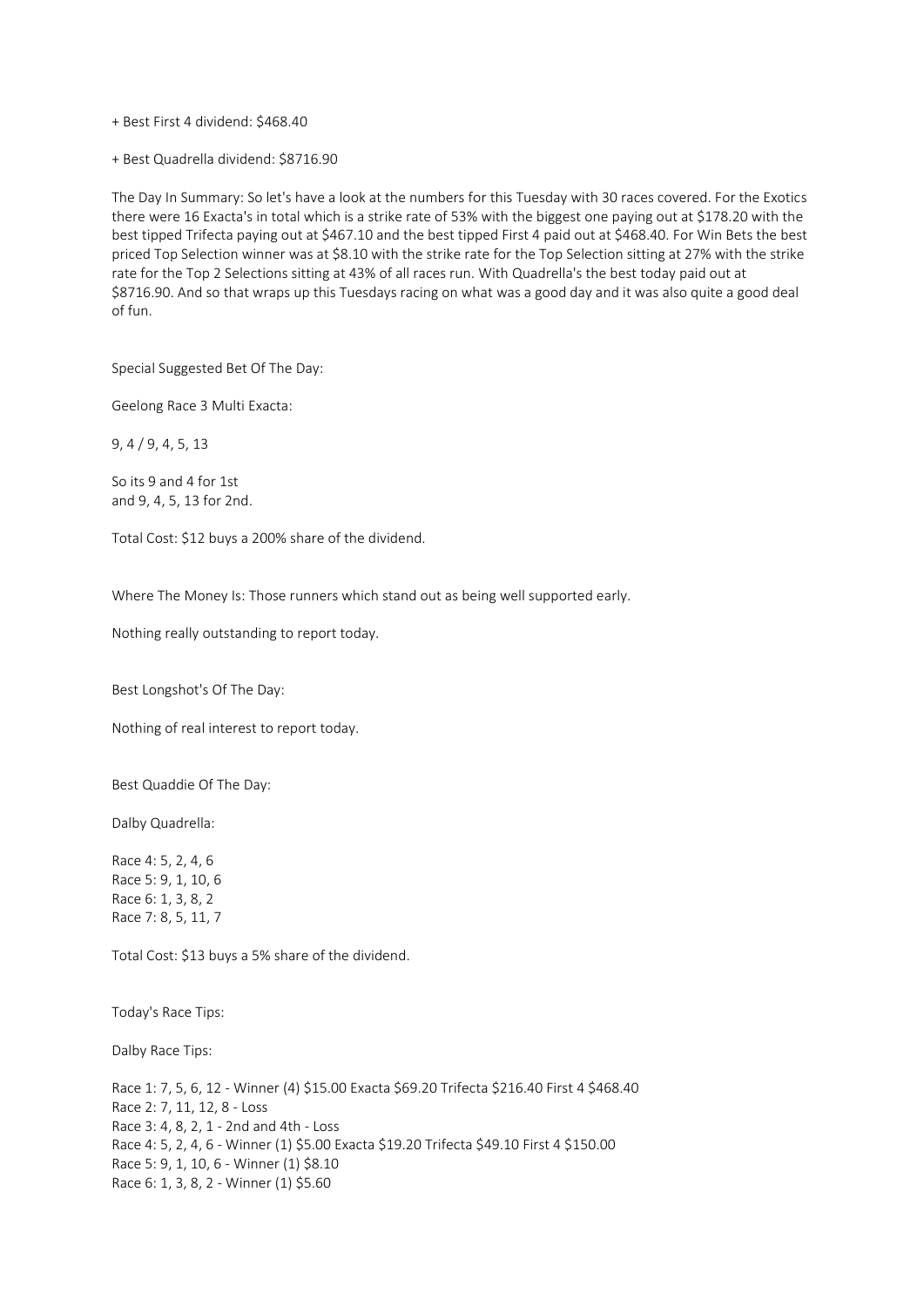Race 7: 8, 5, 11, 7 - Winner (2) \$2.70 Exacta \$19.20 Quadrella \$458.00

Gosford Race Tips:

Race 1: 3, 5, 2, 4 - Winner (1) \$2.70 Exacta \$4.20 Trifecta \$9.80 First 4 \$10.40 Race 2: 4, 3, 2, 6 - Winner (3) \$5.80 Exacta \$14.60 Trifecta \$32.00 First 4 \$53.80 Race 3: 2, 6, 5, 7 - Winner (4) \$4.40 Exacta \$18.60 Trifecta \$55.60 Race 4: 11, 7, 5, 6 - Winner (1) \$5.40 Exacta \$21.90 Early Quadrella \$349.30 Race 5: 1, 3, 6, 4 - 3rd and 4th - Loss Race 6: 2, 5, 6, 1 - Winner (2) \$6.00 Exacta \$31.10 Trifecta \$59.70 Race 7: 1, 4, 3, 6 - 2nd, 3rd and 4th - Loss Race 8: 11, 3, 9, 6 - Winner (3) \$3.30 Exacta \$14.20

Geelong Race Tips:

Race 1: 12, 6, 13, 10 - Winner (4) \$9.80 Race 2: 12, 5, 9, 7 - Winner (4) \$16.60 Exacta \$178.20 Trifecta \$467.10 Race 3: 9, 4, 5, 13 - Winner (3) \$8.50 Race 4: 7, 5, 14, 2 - Winner (2) \$4.80 Exacta \$44.70 Early Quadrella \$8716.90 Race 5: 2, 5, 4, 8 - Winner (2) \$3.40 Exacta \$12.00 Trifecta \$53.90 First 4 \$169.60 Race 6: 8, 4, 7, 3 - 2nd and 3rd - Loss Race 7: 5, 11, 3, 7 - Winner (4) \$4.20 Exacta \$10.40 Race 8: 1, 8, 9, 7 -2nd and 3rd - Loss

Wellington Race Tips:

Race 1: 1, 5, 2, 6 - Winner (1) \$1.50 Exacta \$2.70 Race 2: 6, 7, 1, 5 - Winner (1) \$4.00 Exacta \$15.30 Trifecta \$41.30 Race 3: 3, 2, 6, 4 - 2nd and 3rd - Loss Race 4: 11, 7, 9, 2 - 3rd - Loss Race 5: 12, 10, 6, 3 - Winner (4) \$3.00 Race 6: 4, 11, 2, 3 - Winner (2) \$3.50 Exacta \$17.90 Race 7: 5, 11, 10, 13 - Winner (1) \$1.90

Tuesdays July 4th 2017 Horse Racing Tips:

The results are in...

Tuesday The Final Statistics.

- 1. Top Selection strike rate at 17% out of 23 races.
- 2. Top 2 Selections strike rate at 35% out of 23 races.
- 3. Exacta strike rate at 26% out of 23 races.
- + Best Top Selection win dividend: \$3.20
- + Best tipped Exacta dividend: \$84.40
- + Best Trifecta dividend: \$106.10
- + Best First 4 dividend: n/a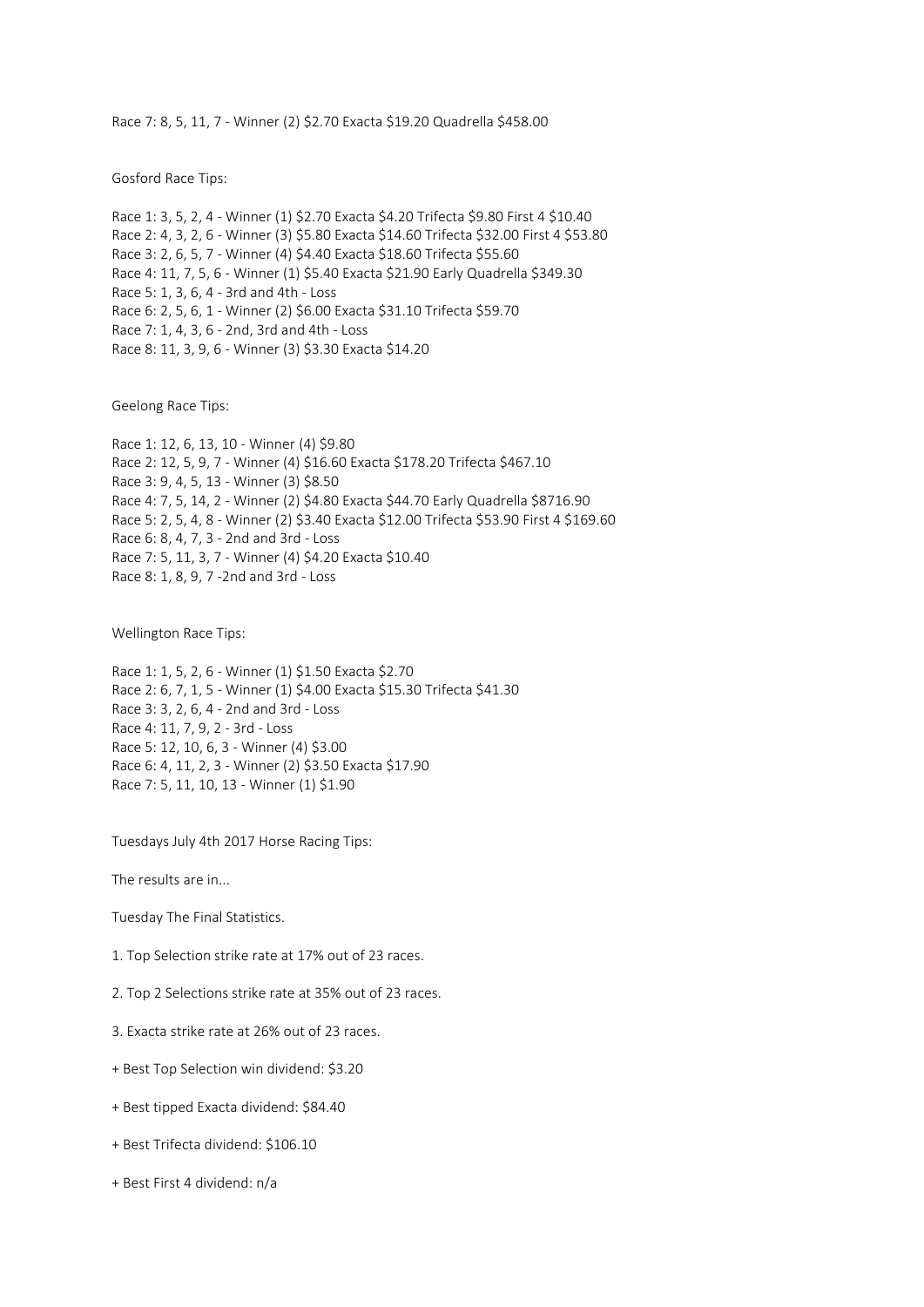+ Best Quadrella dividend: \$631.10

So let's have a look at the numbers for this Tuesday with 23 races covered. For the Exotics there were 6 Exacta's in total which is a strike rate of 26% with the best one paying out at \$84.40 with the best tipped Trifecta paying out at \$106.10 and there were no tipped First 4's today. For Win Bets the best priced Top Selection winner was at \$3.20 with the strike rate for the Top Selection sitting at 17% with the strike rate for the Top 2 Selections sitting at 35% of all races run. With Quadrella's the best today paid out at \$631.10. And so that wraps up this Tuesdays racing and it was a real bit of a sluggish day which is really unusual for a Tuesday.

Special Suggested Bet Of The Day:

Geelong Race 2 Multi Exacta:

10, 3 / 10, 3, 4, 7

So its 10 and 3 for 1st and 10, 3, 4, 7 for 2nd.

Total Cost: \$12 buys a 200% share of the dividend.

Where The Money Is: Those runners which stand out as being well supported early.

Geelong Race 6 No 4 Pieceofeight at \$6.00 a good strong early push for this one which is interesting.

Geelong Race 8 No 3 Iron Jake at \$8.00 another runner today which has had a strong betting push early.

Corowa Race 4 No 9 Tarot at \$8.00 well someone really likes this one in early betting. A bit of a watch.

Best Longshot's Of The Day:

No longshot's to report today at all.

Best Quaddie Of The Day:

Geelong Quadrella:

Race 5: 8, 4, 7, 3 Race 6: 4, 1, 6, 3 Race 7: 7, 6, 5, 9 Race 8: 3, 9, 1, 7

Total Cost: \$13 buys a 5% share of the dividend.

Today's Race Tips:

Muswellbrook Race Tips:

Race 1: 1, 4, 6, 7 - Winner (1) \$1.30 Exacta \$2.50 Trifecta \$12.20 Race 2: 8, 6, 11, 9 - 3rd and 4th - Loss Race 3: 4, 2, 11, 6 - Winner (1) \$1.30 Exacta \$8.60 Trifecta \$35.40 Race 4: 4, 3, 7, 8 - 2nd and 3rd - Loss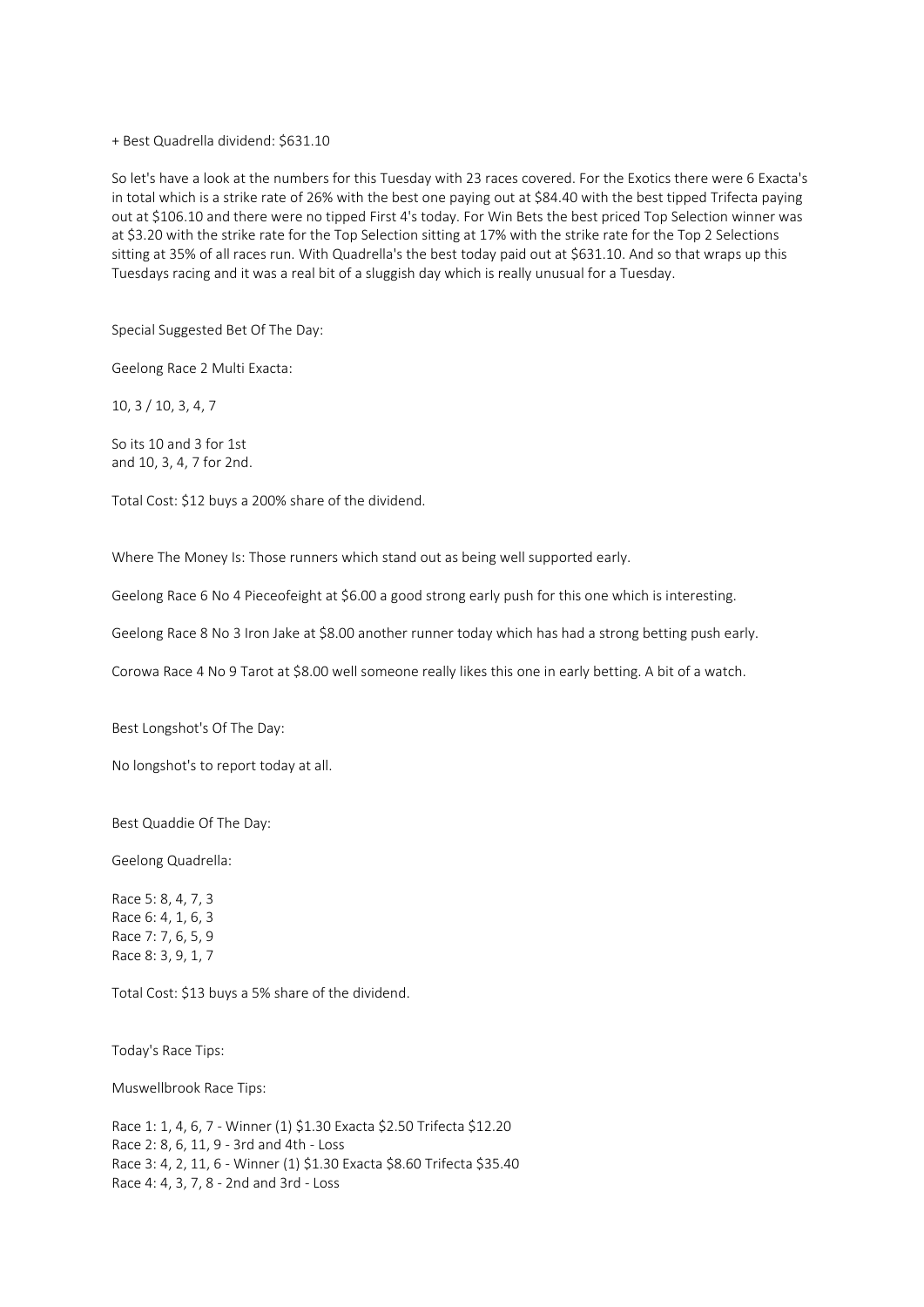Race 5: 9, 10, 2, 1 - Winner (2) \$4.60 Race 6: 7, 1, 2, 8 - Winner (2) \$3.30 Exacta \$29.20 Trifecta \$106.10 Race 7: 6, 3, 9, 13 - Winner (2) \$11.30

Geelong Race Tips:

Race 1: 6, 4, 3, 2 - Winner (1) \$1.50 Race 2: 10, 3, 4, 7 - Winner (3) \$4.80 Race 3: 6, 1, 9, 7 - Winner (3) \$4.90 Exacta \$32.50 Race 4: 1, 2, 6, 5 - Winner (4) \$10.10 Exacta \$84.40 Early Quadrella \$631.10 Race 5: 8, 4, 7, 3 - 2nd and 3rd - Loss Race 6: 4, 1, 6, 3 - 3rd - Loss Race 7: 7, 6, 5, 9 - Winner (1) \$3.20 Race 8: 3, 9, 1, 7 - Winner (3) \$5.70

Corowa Race Tips:

Race 1: 1, 10, 3, 7 - 2nd - Loss Race 2: 12, 8, 13, 7 - 3rd - Loss Race 3: 8, 2, 3, 11 - 2nd - Loss Race 4: 9, 5, 4, 10 - Winner (2) \$2.10 Race 5: 12, 5, 10, 7 - Winner (3) \$6.10 Exacta \$42.30 Race 6: 1, 7, 9, 3 - 2nd, 3rd and 4th - Loss Race 7: 2, 8, 7, 5 - 2nd and 3rd - Loss Race 8: 1, 12, 11, 4 - Winner (3) \$6.20

Tuesdays June 27th 2017 Horse Racing Tips:

The results are in...

Tuesday The Final Statistics.

- 1. Top Selection strike rate at 52% out of 25 races.
- 2. Top 2 Selections strike rate at 64% out of 25 races.
- 3. Exacta strike rate at 64% out of 25 races.
- + Best Top Selection win dividend: \$4.30
- + Best tipped Exacta dividend: \$62.20
- + Best Trifecta dividend: \$81.80
- + Best First 4 dividend: \$191.20
- + Best Quadrella dividend: \$6356.80

So let's have a look at the numbers for this Tuesdays racing with 25 races covered. For the Exotics there were 16 Exacta's in total which is a strike rate of 64% with the biggest one paying out at \$62.20 with the best tipped Trifecta paying out at \$81.80 and the best tipped First 4 paid out at \$191.20. For Win Bets the best priced Top Selection winner was at \$4.30 with the strike rate for the Top Selection sitting at 52% with the strike rate for the Top 2 Selections sitting at 64% of all races run. With Quadrella's the best today paid out at \$6356.80. And so that wraps up this Tuesdays racing on what was an absolutely great day.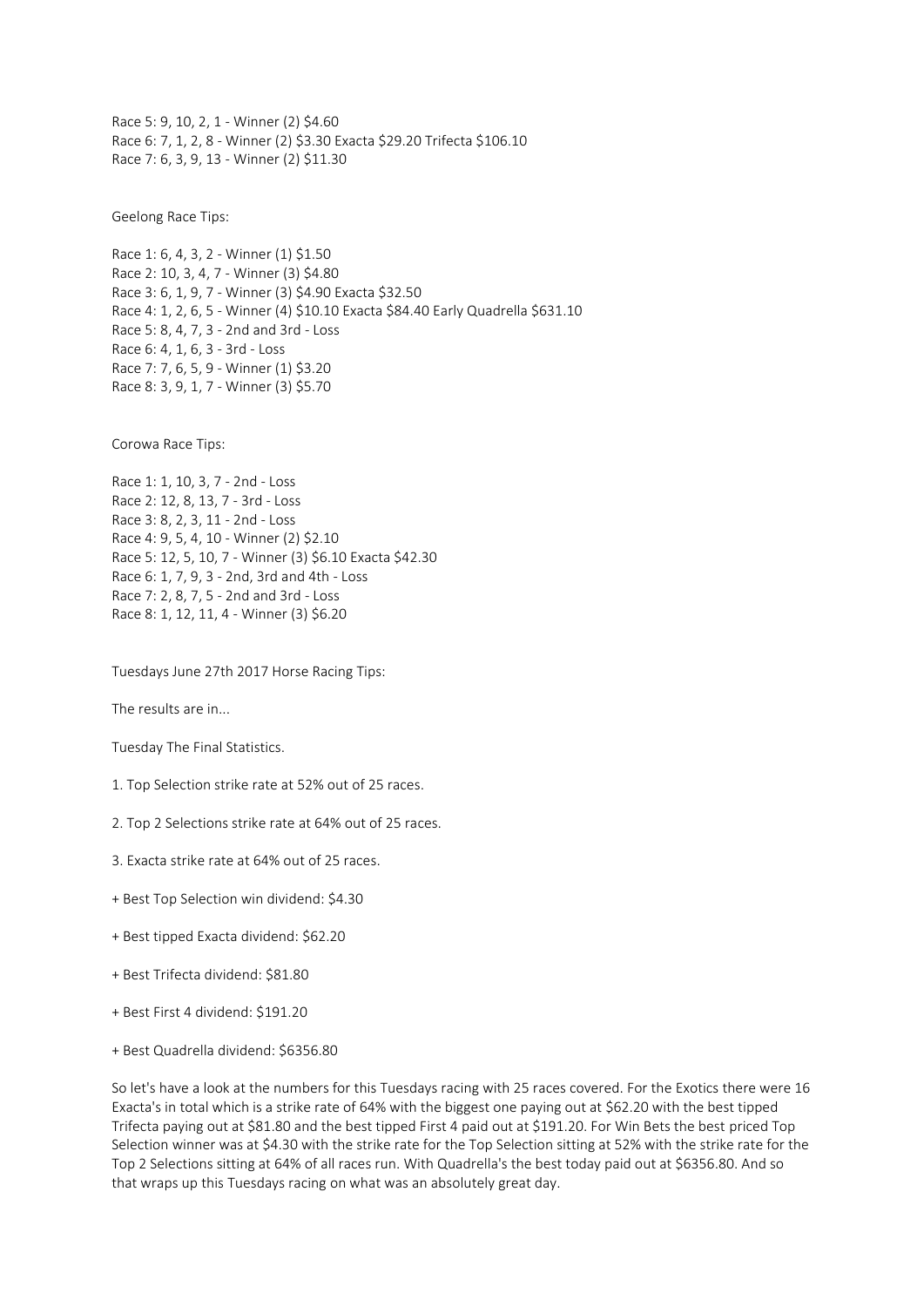## Special Suggested Bet Of The Day:

Murtoa Race 4 Multi Exacta:

3, 1 / 3, 1, 7, 12

So its 3 and 1 for 1st and 3, 1, 7, 12 for 2nd.

Total Cost: \$12 buys a 200% share of the dividend.

Result - A winner and paid out at \$29.20 for 200%

Where The Money Is: Those runners which stand out as being well supported early.

Murtoa Race 10 No 11 Sister Kitty Mac at \$5.00 and there is a very solid push for this one early. Watch.

Result - Finished 1st

Best Longshot's Of The Day:

Nothing to really report today.

Best Quaddie Of The Day:

Murtoa Quadrella:

Race 7: 2, 5, 7, 3 Race 8: 6, 12, 5, 14 Race 9: 11, 12, 8, 13 Race 10: 11, 6, 15, 10

Total Cost: \$13 buys a 5% share of the dividend.

Today's Race Tips:

Newcastle Race Tips:

Race 1: 10, 2, 3, 6 - Winner (1) \$1.60 Exacta \$3.00 Race 2: 7, 4, 5, 2 - Winner (1) \$2.60 Exacta \$11.40 Trifecta \$31.10 Race 3: 4, 1, 7, 6 - Winner (1) \$3.30 Exacta \$6.20 Race 4: 1, 2, 3, 4 - Winner (1) \$1.40 Exacta \$3.40 Trifecta \$10.70 First 4 \$32.20 Early Quadrella \$35.90 Race 5: 6, 11, 4, 12 - Winner (1) \$2.10 Exacta \$8.40 Race 6: 3, 4, 9, 8 - Winner (2) \$4.20 Exacta \$11.50 Race 7: 1, 4, 5, 3 - Winner (1) \$4.10 Race 8: 3, 5, 10, 8 - Winner (4) \$6.10 Exacta \$33.00 Quadrella \$337.40

Murtoa Race Tips:

Race 1: 11, 2, 5, 1 - 2nd and 4th - Loss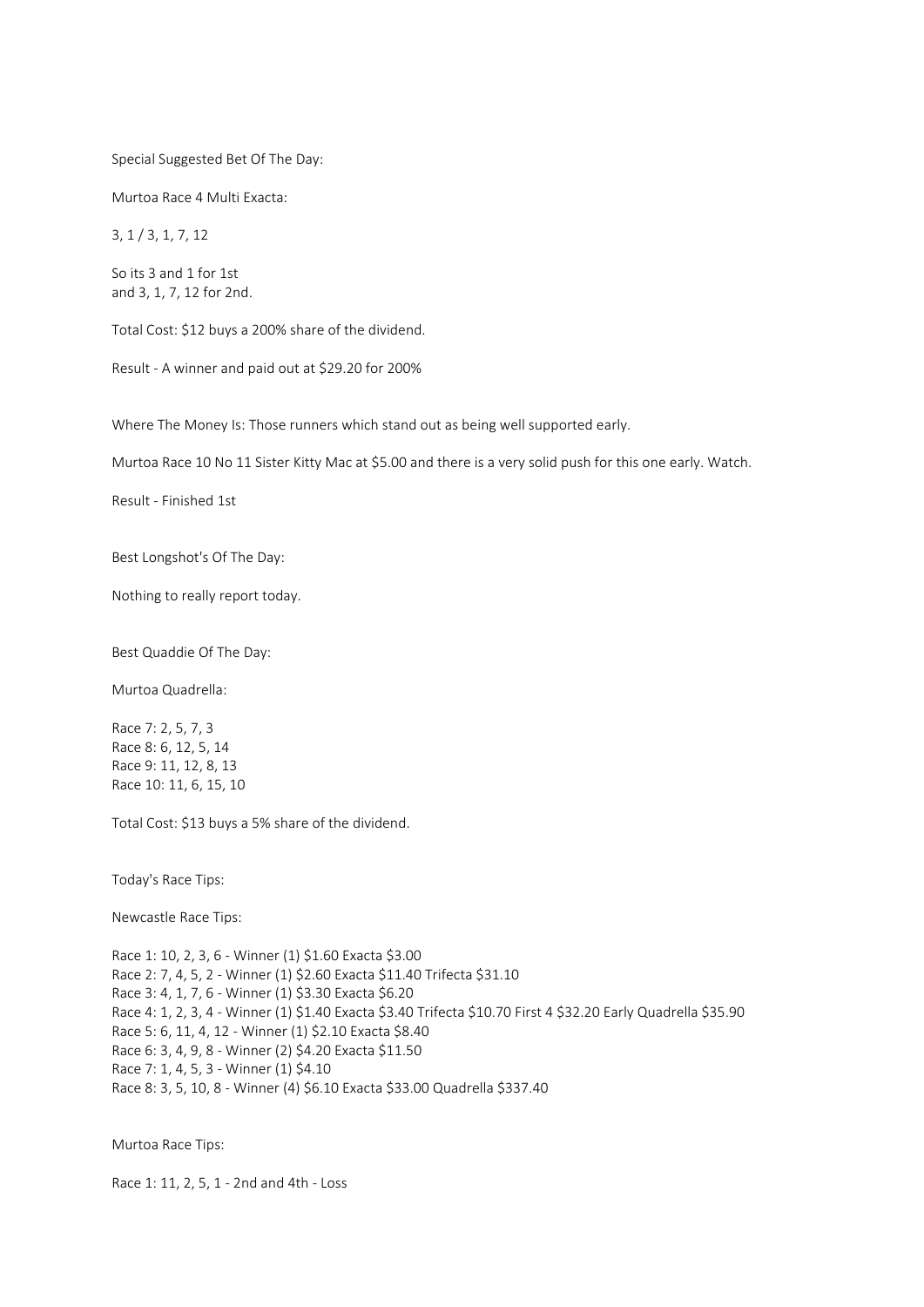Race 2: 9, 5, 1, 14 - 2nd and 4th - Loss Race 3: 5, 8, 11, 2 - 3rd and 4th - Loss Race 4: 3, 1, 7, 12 - Winner (1) \$2.20 Exacta \$14.60 Trifecta \$62.80 Race 5: 7, 11, 2, 12 - Winner (1) \$3.70 Exacta \$30.00 Race 6: 10, 4, 1, 3 - Winner (4) \$6.50 Exacta \$28.80 Race 7: 2, 5, 7, 3 - 3rd and 4th - Loss Race 8: 6, 12, 5, 14 - Winner (1) \$2.90 Exacta \$28.10 Trifecta \$63.70 Race 9: 11, 12, 8, 13 - Winner (1) \$4.10 Exacta \$18.90 Race 10: 11, 6, 15, 10 - Winner (1) \$4.30 Exacta \$13.30

Moruya Race Tips:

Race 1: 1, 6, 5, 3 - Winner (2) \$4.70 Exacta \$23.50 Trifecta \$81,80 First 4 \$191.20 Race 2: 1, 4, 3, 9 - Winner (4) \$9.60 Exacta \$62.20 Race 3: 2, 9, 5, 7 - Winner (1) \$3.30 Race 4: 9, 4, 3, 8 - Winner (2) \$8.80 Early Quadrella \$6356.80 Race 5: 5, 3, 10, 15 - Winner (1) \$1.50 Race 6: 7, 2, 6, 8 - Winner (4) \$6.10 Exacta \$32.70 Race 7: 8, 7, 2, 5 - 2nd and 4th - Loss

Tuesdays June 20th 2017 Horse Racing Tips:

The results are in...

Tuesday The Final Statistics.

- 1. Top Selection strike rate at 13% out of 15 races.
- 2. Top 2 Selections strike rate at 27% out of 15 races.
- 3. Exacta strike rate at 53% out of 15 races.
- + Best Top Selection win dividend: \$2.10
- + Best tipped Exacta dividend: \$31.70
- + Best Trifecta dividend: \$103.90
- + Best First 4 dividend: \$104.80
- + Best Quadrella dividend: \$596.50

So let's have a look at the numbers for this Tuesday with 15 races covered. For the Exotics there were 8 Exacta's in total which is a strike rate of 53% with the best one paying out at \$31.70 with the best tipped Trifecta paying out at \$103.90 and the best tipped First 4 paid out at \$104.80. For Win Bets the best priced Top Selection winner was at \$2.10 with the strike rate for the Top Selection sitting at 13% with the strike rate for the Top 2 Selections sitting at 27%. With Quadrella's the best today paid out at \$596.50. So that wraps up this Tuesday and it was a poor day for win bets but a fair day for exotics players.

Special Suggested Bet Of The Day:

Townsville Race 3 Boxed Exacta:

10, 11, 2, 4 - Boxed.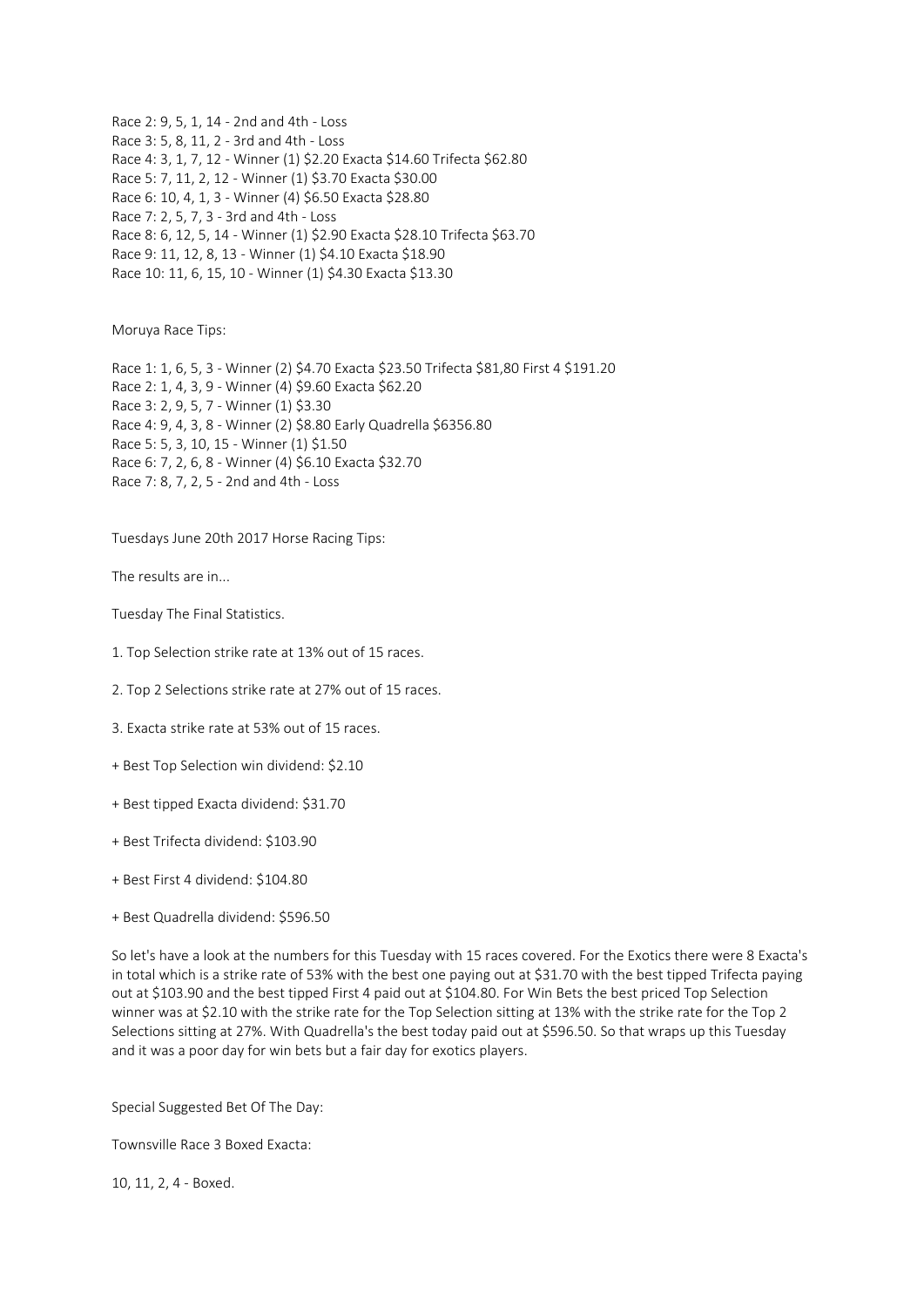Total Cost: \$12 buys a 100% share of the dividend.

Where The Money Is: Those runners which stand out as being well supported early.

Townsville Race 7 No 1 Chamarel at \$8.00 a very solid push for this one early in betting.

Best Longshot's Of The Day:

Nothing to report today.

Best Quaddie Of The Day:

Pakenham Quadrella:

Race 5: 6, 3, 2, 4 Race 6: 10, 3, 11, 7 Race 7: 6, 1, 2, 11 Race 8: 1, 2, 5, 10

Total Cost: \$13 buys a 5% share of the dividend.

Today's Race Tips:

Townsville Race Tips:

Race 1: 2, 3, 7, 1 - Winner (3) \$2.60 Exacta \$6.70 Race 2: 5, 6, 1, 4 - 2nd, 3rd and 4th - Loss Race 3: 10, 11, 2, 4 - 2nd and 4th - Loss Race 4: 1, 2, 3, 5 - Winner (1) \$1.70 Exacta \$8.20 Race 5: 7, 6, 4, 9 - Winner (3) \$10.60 Exacta \$31.70 Race 6: 3, 2, 1, 4 - 2nd, 3rd and 4th - Loss Race 7: 1, 7, 13, 11 - 2nd and 3rd - Loss

Pakenham Race Tips:

Race 1: 9, 10, 7, 11 - Winner (2) \$7.40 Exacta \$14.20 Race 2: 5, 10, 7, 12 - Winner (1) \$2.10 Exacta \$23.30 Trifecta \$42.70 First 4 \$104.80 Race 3: 3, 10, 1, 6 - Winner (3) \$4.80 Exacta \$21.30 Trifecta \$103.90 Race 4: 12, 2, 8, 5 - Winner (2) \$3.90 Exacta \$18.20 Trifecta \$25.40 First 4 \$87.40 Early Quadrella \$596.50 Race 5: 6, 3, 2, 4 - Winner (4) \$3.80 Exacta \$14.00 Trifecta \$21.20 First 4 \$17.00 Race 6: 10, 3, 11, 7 - 2nd - Loss Race 7: 6, 1, 2, 11 - 2nd, 3rd and 4th - Loss Race 8: 1, 2, 5, 10 - 2nd and 3rd - Loss

Tuesdays June 13th 2017 Horse Racing Tips:

The results are in...

Tuesday The Final Statistics.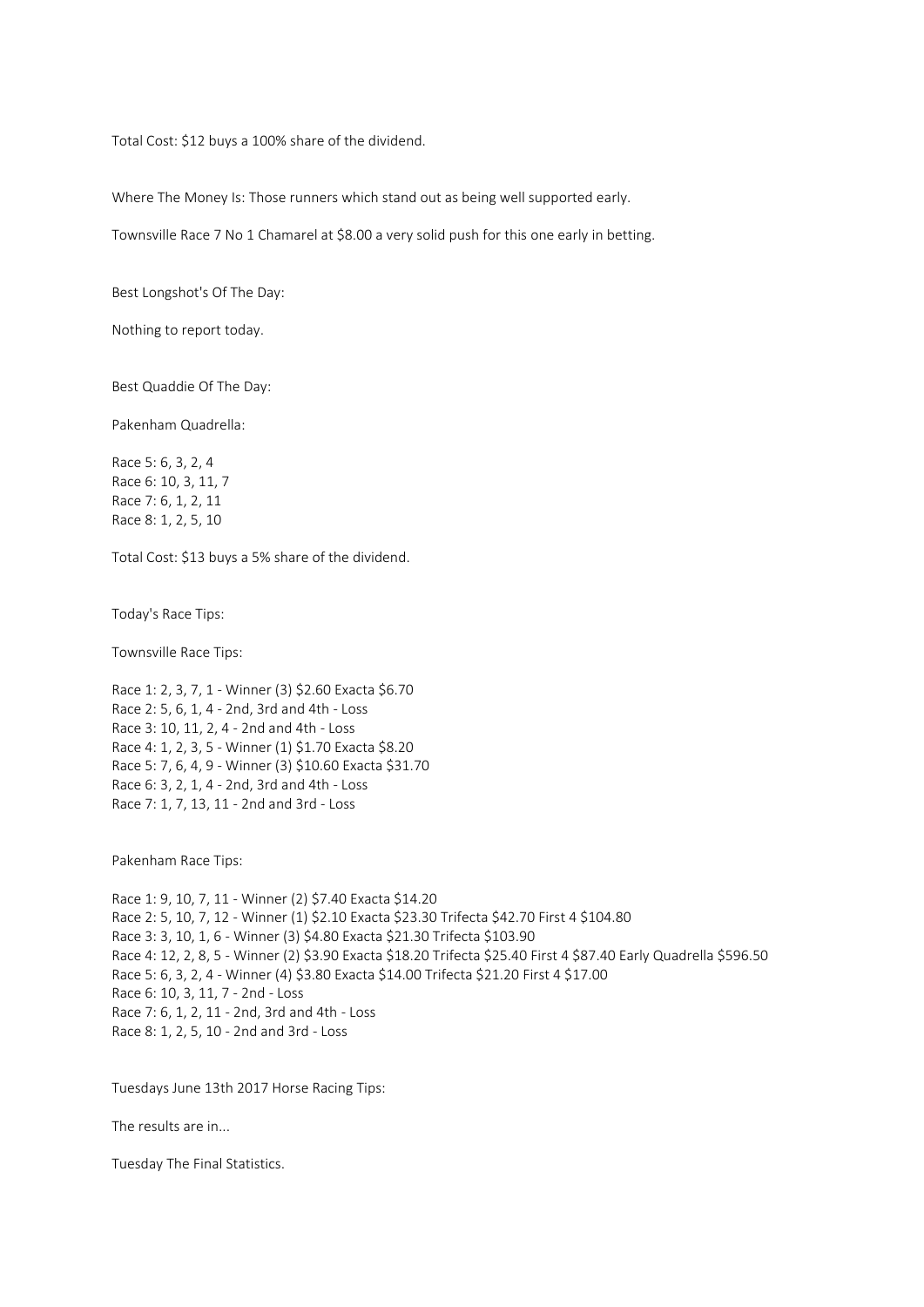- 1. Top Selection strike rate at 35% out of 23 races.
- 2. Top 2 Selections strike rate at 43% out of 23 races.
- 3. Exacta strike rate at 52% out of 23 races.
- + Best Top Selection win dividend: \$3.60
- + Best tipped Exacta dividend: \$27.30
- + Best Trifecta dividend: \$62.40
- + Best First 4 dividend: \$293.20
- + Best Quadrella dividend: \$128.60

So let's have a look at the numbers for this Tuesday with 23 races covered. For the Exotics there were 12 Exacta's in total which is a strike rate of 52% with the best one paying out at \$27.30 with the best tipped Trifecta paying out at \$62.40 and the best tipped First 4 paid out at \$293.20. For Win Bets the best priced Top Selection winner was at \$3.60 with the strike rate for the Top Selection sitting at 35% with the strike rate for the Top 2 Selections sitting at 43% of all races run. With Quadrella's the best today paid out at \$128.60. And so that wraps up this Tuesday on what was a good day but it was not a day of high dividends.

Special Suggested Bet Of The Day:

Pakenham Race 3 Multi Exacta:

8, 9 / 8, 9, 5, 12

So its 8 and 9 for 1st and 8, 9, 5, 12 for 2nd.

Total Cost: \$12 buys a 200% share of the dividend.

Result - A win and paid out at \$21.80 for 200%

Where The Money Is: Those runners which stand out as being well supported early.

Nothing to really report today.

Best Longshot's Of The Day:

Nothing to really report today.

Best Quaddie Of The Day:

Pakenham Quadrella:

Race 6: 4, 2, 1, 9 Race 7: 1, 7, 5, 9 Race 8: 3, 12, 6, 2 Race 9: 13, 2, 11, 4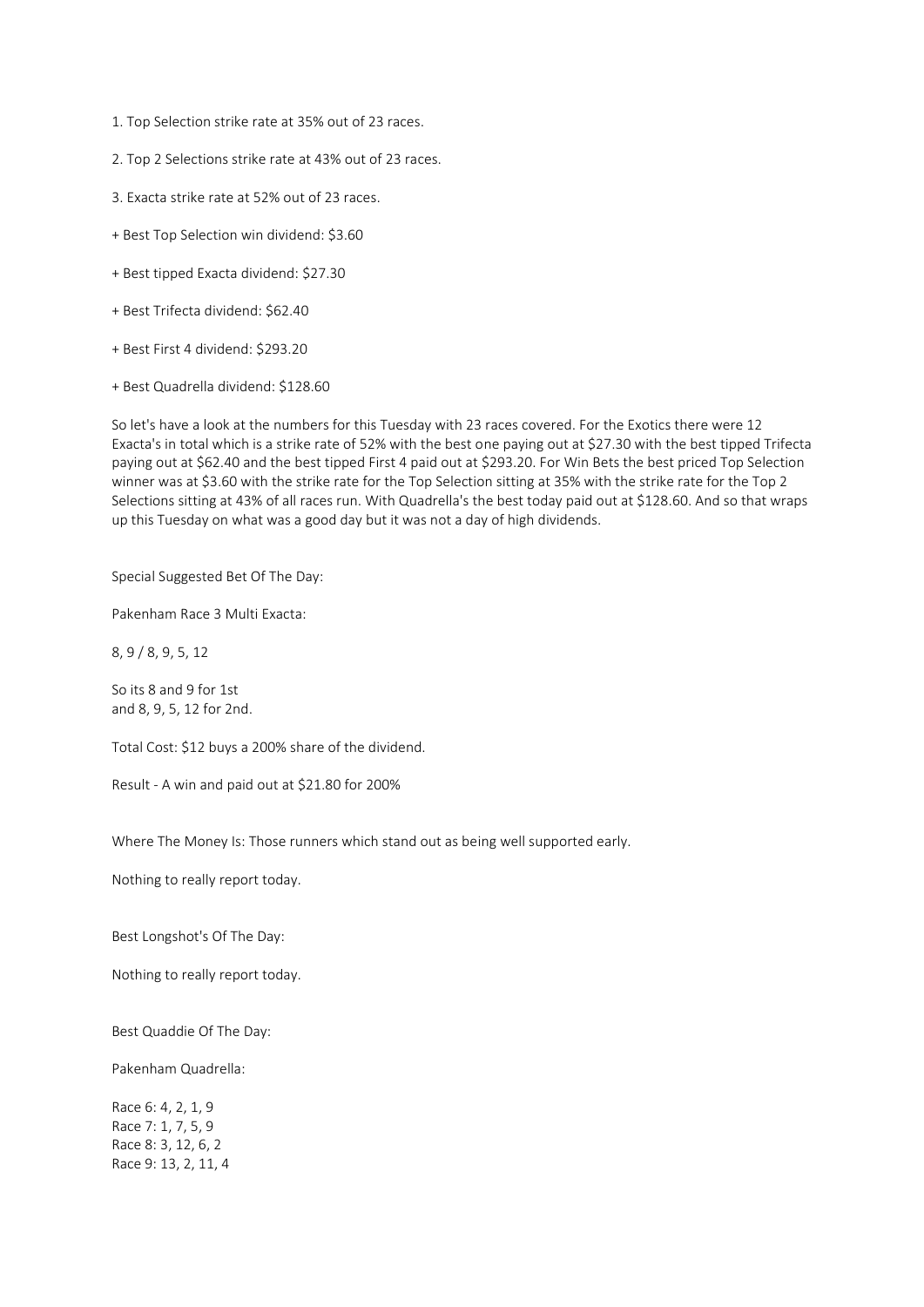Total Cost: \$13 buys a 5% share of the dividend.

Today's Race Tips:

Cessnock Race Tips:

Race 1: 1, 5, 2, 3 - Winner (1) \$2.40 Exacta \$5.40 Trifecta \$9.90 Race 2: 5, 2, 6, 9 - Winner (3) \$3.60 Exacta \$16.20 Trifecta \$23.80 First 4 \$28.00 Race 3: 5, 11, 4, 7 - Winner (2) \$2.10 Race 4: 5, 6, 3, 8 - Winner (2) \$2.60 Exacta \$7.20 Trifecta \$26.20 Early Quadrella \$128.60 Race 5: 3, 8, 7, 14 - Winner (3) \$5.30 Exacta \$15.10 Race 6: 3, 5, 6, 9 - 2nd - Loss Race 7: 3, 8, 10, 4 - Winner (3) \$6.10 Exacta \$21.10 Trifecta \$45.30

Pakenham Race Tips:

Race 1: 8, 11, 4, 2 - 3rd and 4th - Loss Race 2: 11, 4, 5, 13 - 2nd , 3rd and 4th - Loss Race 3: 8, 9, 5, 12 - Winner (1) \$3.50 Exacta \$10.90 Trifecta \$45.00 Race 4: 7, 12, 1, 3 - Winner (1) \$2.20 Exacta \$8.80 Trifecta \$38.00 Race 5: 2, 6, 12, 5 - Winner (4) \$14.20 Race 6: 4, 2, 1, 9 - Winner (3) \$4.50 Race 7: 1, 7, 5, 9 - 2nd - Loss Race 8: 3, 12, 6, 2 - Winner (1) \$3.60 Race 9: 13, 2, 11, 4 - Winner (3) \$5.70 Exacta \$16.10

Corowa Race Tips:

Race 1: 1, 5, 7, 14 - Winner (1) \$2.30 Exacta \$4.70 Race 2: 1, 2, 5, 6 - Winner (1) \$2.60 Exacta \$4.00 Trifecta \$44.40 First 4 \$293.20 Race 3: 2, 7, 14, 6 - 4th - Loss Race 4: 4, 5, 7, 3 - Winner (1) \$3.30 Exacta \$27.30 Race 5: 1, 6, 2, 5 - Winner (1) \$1.50 Exacta \$15.30 Trifecta \$62.40 Race 6: 6, 4, 8, 13 - 3rd and 4th - Loss Race 7: 9, 3, 6, 7 - 3rd - Loss

Tuesdays June 6th 2017 Horse Racing Tips:

The results are in...

Tuesday The Final Statistics.

1. Top Selection strike rate at 19% out of 32 races.

2. Top 2 Selections strike rate at 31% out of 32 races.

3. Exacta strike rate at 31% out of 32 races.

- + Best Top Selection win dividend: \$3.10
- + Best tipped Exacta dividend: \$43.90
- + Best Trifecta dividend: \$212.70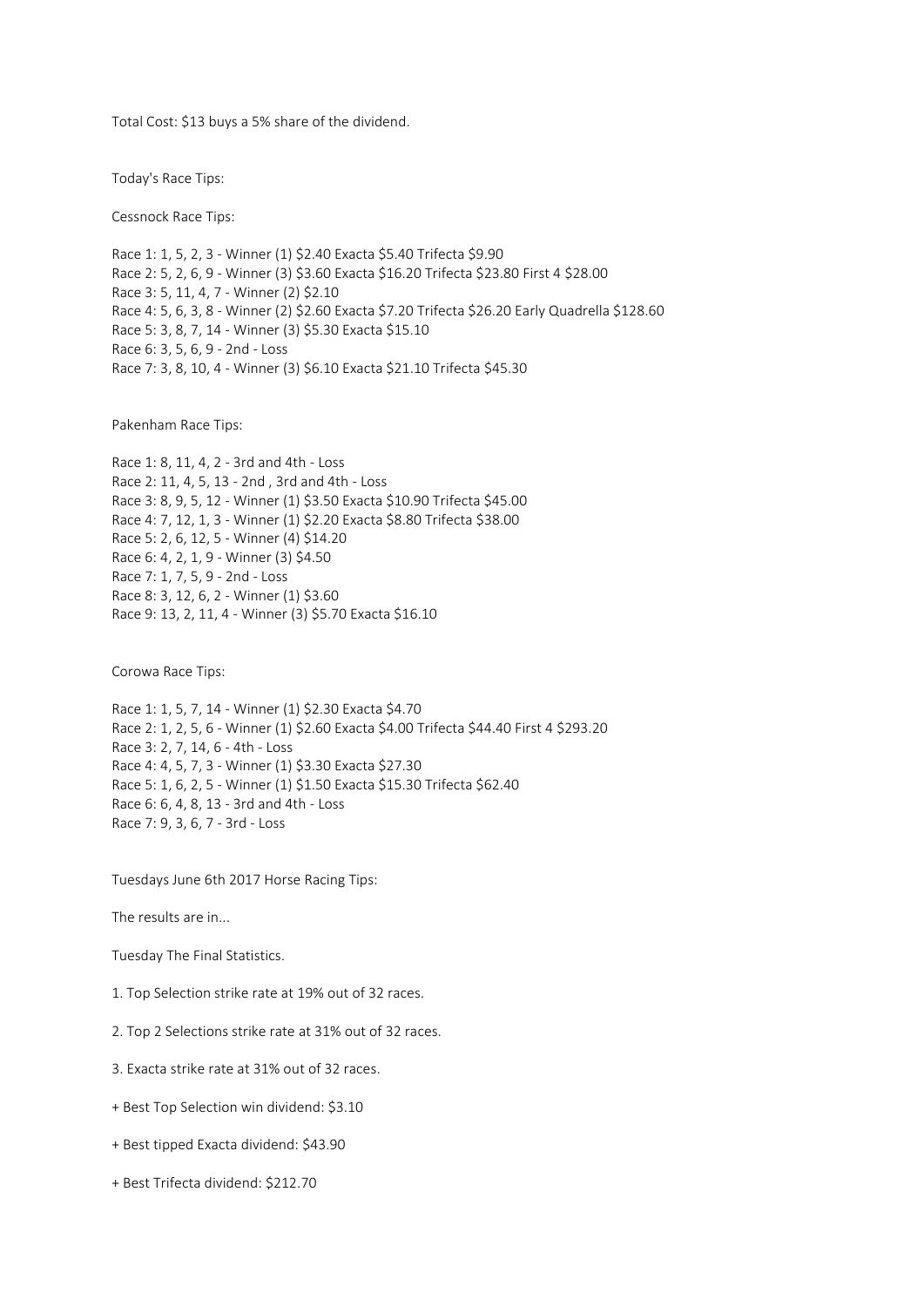+ Best First 4 dividend: \$154.40

+ Best Quadrella dividend: \$290.00

So let's have a look at the numbers for this Tuesday with 32 races covered. For the Exotics there were 10 Exacta's in total which is a strike rate of 31% with the best one paying out at \$43.90 with the best tipped Trifecta paying out at \$212.70 and the best tipped First 4 paid out at \$154.40. For Win Bets the best priced Top Selection winner was at \$3.10 with the strike rate for the Top Selection sitting at 19% with the strike rate for the Top 2 Selections sitting at 31% of all races run. With Quadrella's the best today paid out at \$290.00. And that wraps up this Tuesday racing on what was an OK day but it was a pretty toughish day to navigate.

Special Suggested Bet Of The Day:

Wangaratta Race 6 Banker Exacta:

7 / 5, 12, 10

So its 7 for 1st and 5, 12, 10 for 2nd.

Total Cost: \$12 buys a 400% share of the dividend.

Where The Money Is: Those runners which stand out as being well supported early.

Wangaratta Race 10 No 13 Fiano at \$9.00 a good early push for this one and is well ridden and positioned today.

Best Longshot's Of The Day:

Tamworth Race 6 No 8 Lucky Ima Cugat at \$34.00 and there is a strong push for this one early which makes things interesting.

Best Quaddie Of The Day:

Wangaratta Quadrella:

Race 7: 9, 5, 4, 8 Race 8: 1, 5, 12, 8 Race 9: 8, 7, 5, 11 Race 10: 13, 10, 6, 5

Total Cost: \$13 buys a 5% share of the dividend.

Today's Race Tips:

Warwick Race Tips:

Race 1: 1, 10, 3, 4 - Winner (4) \$3.10 Exacta \$43.90 Trifecta \$90.50 First 4 \$154.40 Race 2: 8, 11, 6, 5 - Winner (1) \$2.90 Race 3: 7, 8, 1, 5 - 2nd and 4th - Loss Race 4: 5, 1, 4, 3 - Winner (2) \$2.30 Race 5: 5, 7, 1, 8 - Winner (3) \$3.90 Exacta \$19.00 Trifecta \$212.70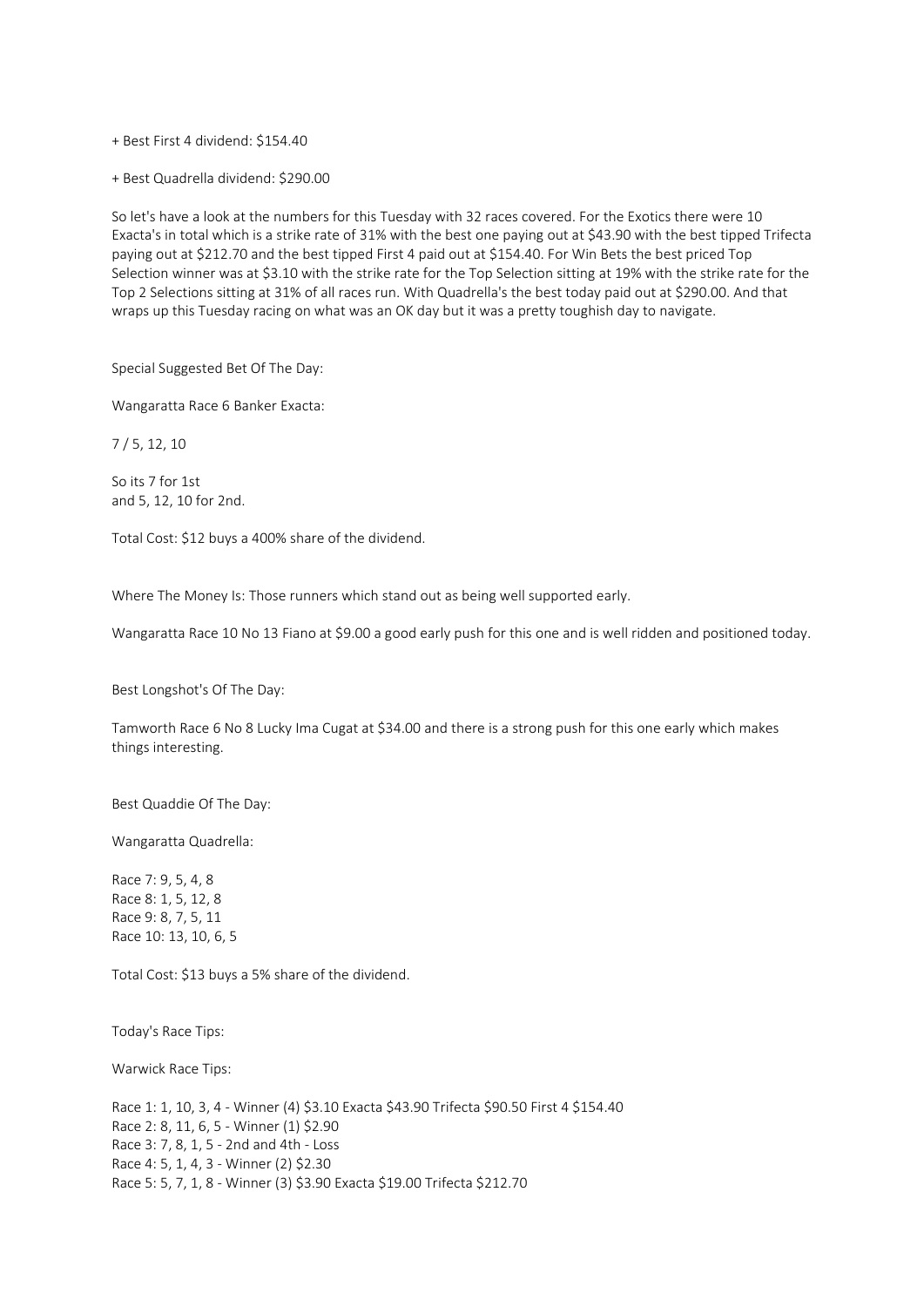Race 6: 6, 1, 9, 5 - Winner (2) \$2.10 Race 7: 4, 3, 9, 6 - 2nd and 3rd - Loss

Bathurst Race Tips:

Race 1: 4, 6, 7, 8 - Winner (1) \$2.20 Race 2: 4, 1, 2, 6 - Winner (4) \$12.20 Race 3: 3, 5, 1, 6 - 2nd, 3rd and 4th - Loss Race 4: 3, 7, 10, 1 - Winner (1) \$2.10 Exacta \$11.50 Race 5: 2, 3, 10, 8 - Winner (2) \$6.60 Exacta \$31.00 Trifecta \$95.40 Race 6: 1, 2, 10, 7 - Winner (2) \$3.40 Race 7: 5, 4, 11, 7 - Winner (1) \$2.60 Exacta \$18.70 Trifecta \$135.10 Quadrella \$290.00

Wangaratta Race Tips:

Race 1: 2, 12, 7, 5 - 3rd - Loss Race 2: 13, 6, 8, 2 - Winner (3) \$7.80 Race 3: 1, 10, 11, 3 - 2nd, 3rd and 4th - Loss Race 4: 5, 6, 10, 1 - Winner (4) \$4.20 Exacta \$19.70 Race 5: 8, 5, 12, 10 - 4th - Loss Race 6: 7, 12, 5, 10 - 2nd - Loss Race 7: 9, 5, 4, 8 - Winner (4) \$10.50 Race 8: 1, 5, 12, 8 - Loss Race 9: 8, 7, 5, 11 - Winner (3) \$7.40 Race 10: 13, 10, 6, 5 - Winner (3) \$4.00

Tamworth Race Tips:

Race 1: 4, 9, 14, 8 - Winner (4) \$6.70 Race 2: 14, 11, 3, 5 - Winner (1) \$3.10 Exacta \$26.80 Race 3: 7, 4, 11, 13 - 2nd and 3rd - Loss Race 4: 11, 6, 7, 10 - Winner (1) \$3.00 Exacta \$14.20 Race 5: 3, 1, 7, 9 - Winner (3) \$7.10 Exacta \$33.20 Race 6: 8, 9, 5, 4 - Winner (3) \$7.90 Race 7: 7, 2, 1, 6 - Winner (3) \$6.40 Exacta \$19.80 Race 8: 1, 14, 7, 12 - Loss

Tuesdays May 30th 2017 Horse Racing Tips:

The results are in...

Tuesday The Final Statistics.

- 1. Top Selection strike rate at 25% out of 32 races.
- 2. Top 2 Selections strike rate at 47% out of 32 races.
- 3. Exacta strike rate at 59% out of 32 races.
- + Best Top Selection win dividend: \$6.30
- + Best tipped Exacta dividend: \$35.70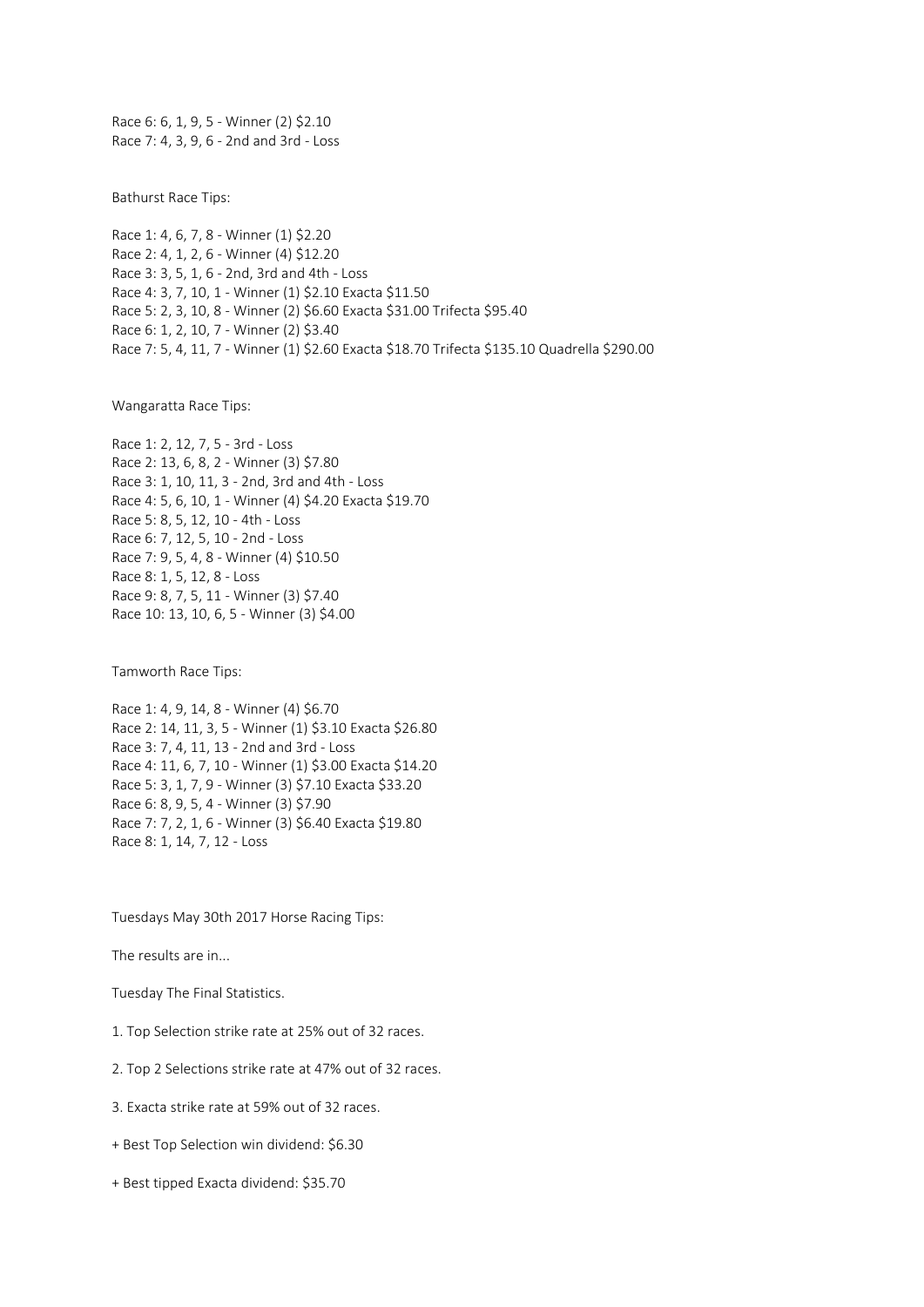+ Best Trifecta dividend: \$139.30

+ Best First 4 dividend: \$365.40

+ Best Quadrella dividend: n/a

So let's have a look at the numbers for this Tuesday with 32 races covered. For the Exotics there were 19 Exacta's in total which is a strike rate of 59% with the best one paying out at \$35.70 with the best tipped Trifecta paying out at \$139.30 with the best tipped First 4 paying out at \$365.40. For Win Bets the best priced Top Selection winner was at \$6.30 with the strike rate for the Top Selection sitting at 25% with the strike rate for the Top 2 Selections sitting at 47% of all races run. With Quadrella's none were successfully tipped today. And that wraps up this Tuesdays racing and it turned out the be a great day for exotics followers.

Special Suggested Bet Of The Day:

Hawkesbury Race 2 Multi Exacta:

5, 6 / 5, 6, 4, 8

So its 5 and 6 for 1st and 5, 6, 4, 8 for 2nd.

Total Cost: \$12 buys a 200% share of the dividend.

Result - A small win and paid out at \$16.60 for 200%

Where The Money Is: Those runners which stand out as being well supported early.

Armidale Race 9 No 11 Power Receiver at \$13.00 quite a bit of solid early money support for this one today.

Best Longshot's Of The Day:

Pakenham Race 8 No 9 Tigerdan at \$23.00 there is early betting interest in this one at the long odds today.

Rockhampton Race 6 No 11 Zaha Express at \$23.00 another one at the long odds gaining early money support.

Best Quaddie Of The Day:

Pakenham Quadrella:

Race 5: 5, 8, 1, 2 Race 6: 6, 7, 5, 11 Race 7: 1, 6, 3, 4 Race 8: 3, 2, 9, 4

Total Cost: \$13 buys a 5% share of the dividend.

Today's Race Tips:

Rockhampton Race Tips: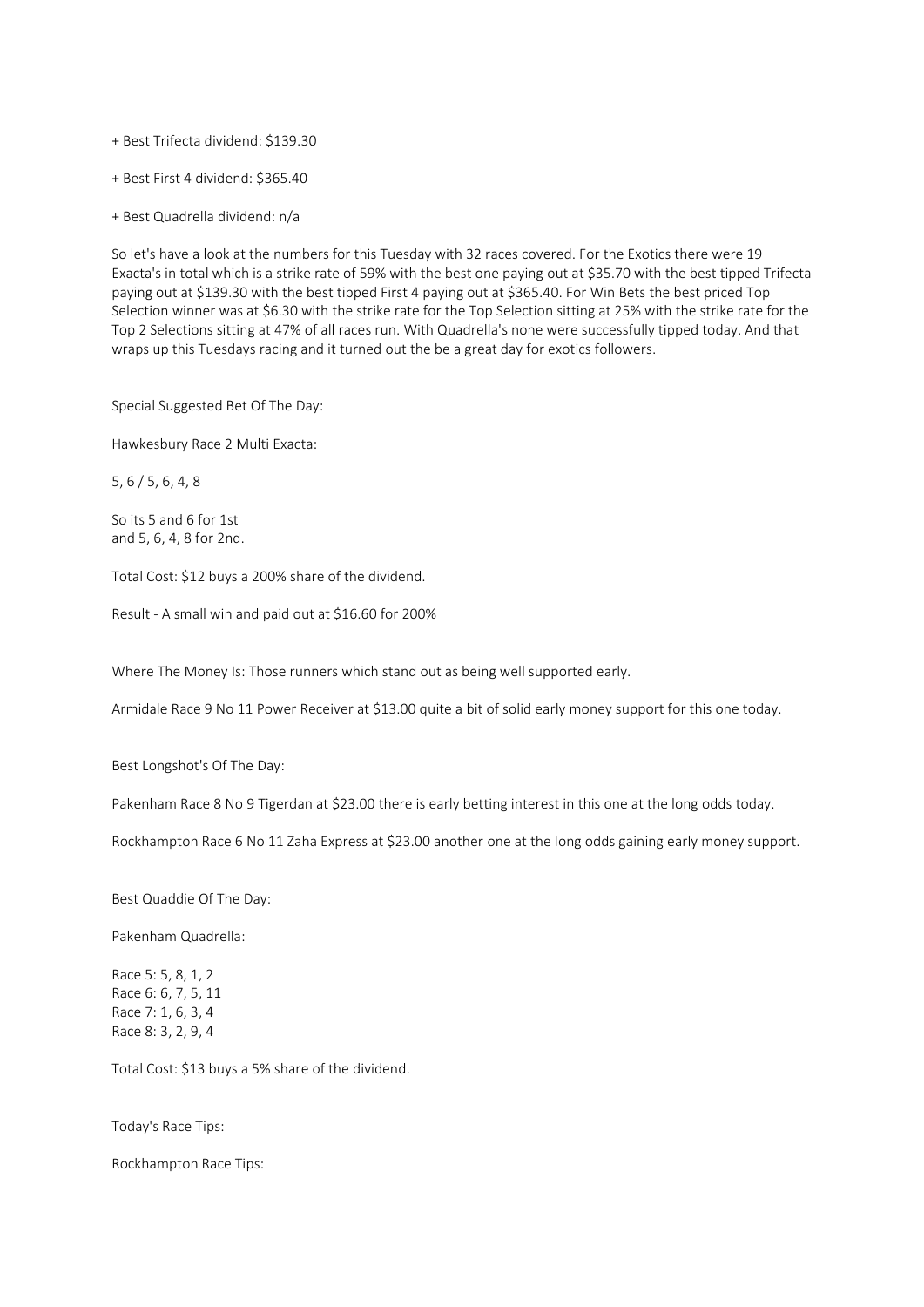Race 1: 9, 2, 8, 1 - Winner (1) \$2.20 Exacta \$7.70 Trifecta \$19.60 Race 2: 1, 3, 5, 2 - Winner (3) \$9.20 Exacta \$27.90 Race 3: 2, 4, 1, 3 - Winner (2) \$3.00 Exacta \$16.20 Trifecta \$40.20 Race 4: 1, 3, 2, 7 - Winner (2) \$2.50 Exacta \$20.40 Trifecta \$23.20 Race 5: 8, 6, 2, 9 - Winner (2) \$3.90 Exacta \$20.30 Race 6: 9, 4, 12, 11 - 2nd - Loss Race 7: 9, 3, 13, 6 - Winner (4) \$2.20 Exacta \$9.80 Trifecta \$45.30

Hawkesbury Race Tips:

Race 1: 11, 7, 5, 1 - Winner (4) \$3.50 Exacta \$26.70 Trifecta \$139.30 First 4 \$365.40 Race 2: 6, 5, 8, 4 - Winner (1) \$2.20 Exacta \$8.30 Trifecta \$24.80 Race 3: 3, 1, 4, 5 - 2nd, 3rd and 4th - Loss Race 4: 3, 1, 4, 2 - Winner (3) \$6.00 Exacta \$20.70 Race 5: 6, 2, 5, 3 - Winner (4) \$6.10 Race 6: 1, 7, 10, 3 - Winner (1) \$2.30 Exacta \$14.50 Trifecta \$79.50 Race 7: 7, 3, 9, 5 - 4th - Loss Race 8: 1, 2, 5, 3 - Winner (2) \$3.70 Exacta \$8.50

Pakenham Race Tips:

Race 1: 2, 1, 4, 3 - Winner (4) \$7.90 Exacta \$35.70 Trifecta \$35.60 Race 2: 9, 2, 7, 5 - 3rd and 4th - Loss Race 3: 9, 2, 1, 3 - Winner (1) \$2.70 Exacta \$34.20 Race 4: 8, 10, 9, 7 - Winner (3) \$2.60 Exacta \$9.30 Trifecta \$37.40 Race 5: 5, 8, 1, 2 - Winner (2) \$3.90 Exacta \$18.10 Trifecta \$50.10 First 4 \$108.80 Race 6: 6, 7, 5, 11 - 3rd - Loss Race 7: 1, 6, 3, 4 - Winner (1) \$2.50 Race 8: 3, 2, 9, 4 - Winner (2) \$3.70 Exacta \$27.90

Armidale Race Tips:

Race 1: 6, 2, 9, 4 - 2nd, 3rd and 4th - Loss Race 2: 2, 1, 5, 9 - Winner (2) \$2.00 Exacta \$18.60 Trifecta \$25.10 Race 3: 13, 11, 1, 9 - Winner (3) \$3.90 Race 4: 8, 14, 6, 10 - 3rd - Loss Race 5: 12, 9, 5, 3 - Winner (1) \$1.80 Exacta \$4.20 Race 6: 8, 10, 6, 13 - Winner (1) \$6.30 Race 7: 11, 7, 6, 17 - 2nd and 4th - Loss Race 8: 4, 13, 3, 15 - Winner (1) \$2.80 Exacta \$28.80 Trifecta \$58.40 Race 9: 11, 12, 9, 7 - 3rd - Loss

Tuesdays May 23rd 2017 Horse Racing Tips:

The results are in...

Tuesday The Final Statistics.

1. Top Selection strike rate at 31% out of 29 races.

2. Top 2 Selections strike rate at 55% out of 29 races.

3. Exacta strike rate at 38% out of 29 races.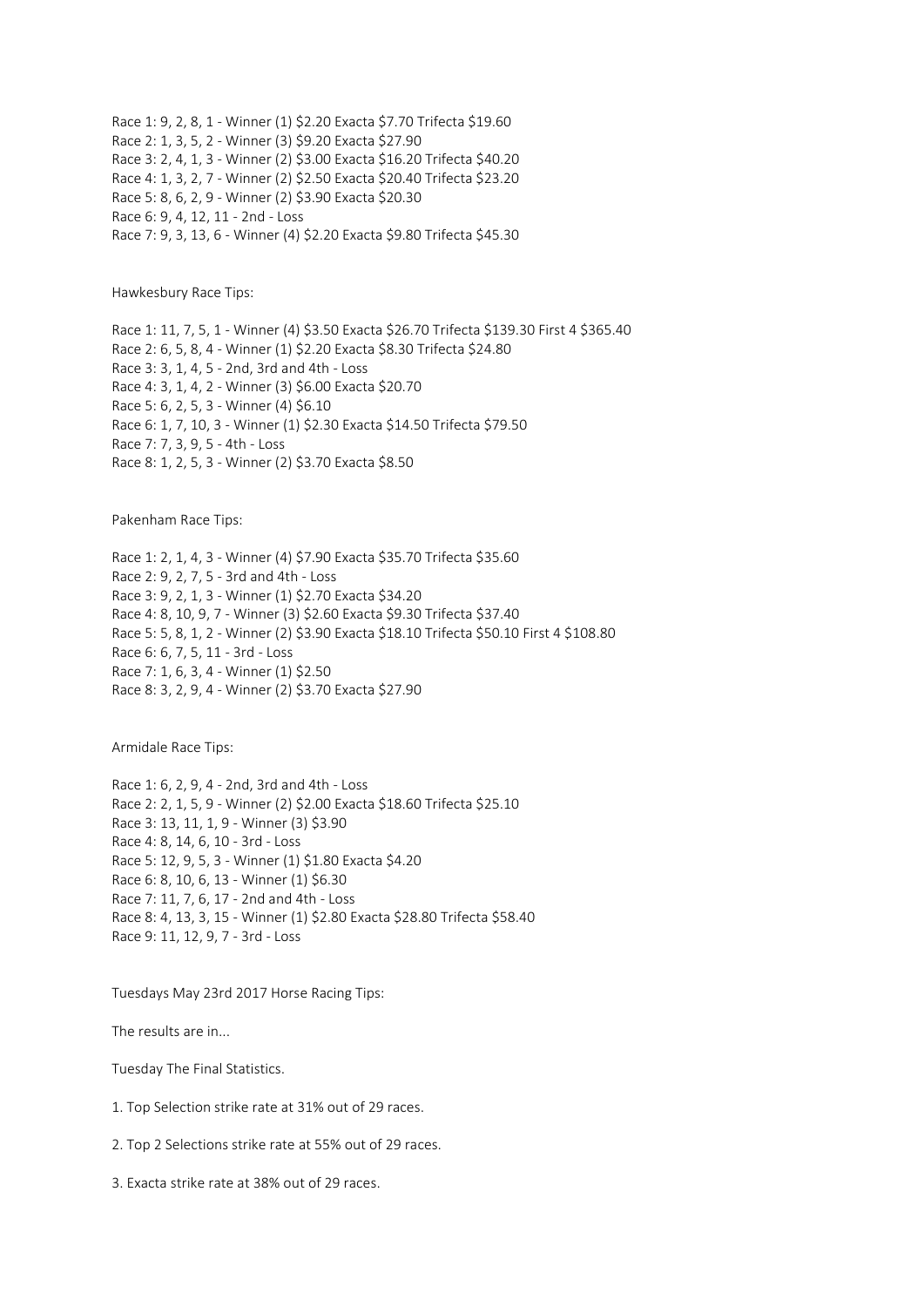- + Best Top Selection win dividend: \$4.90
- + Best tipped Exacta dividend: \$47.40
- + Best Trifecta dividend: \$139.80
- + Best First 4 dividend: \$73.60
- + Best Quadrella dividend: \$690.20

So let's have a look at the numbers for this Tuesday with 29 races covered. For the Exotics there were 11 Exacta's in total which is a strike rate of 38% with the best one paying out at \$47.40 with the best tipped Trifecta paying out at \$139.80 and the best tipped First 4 paid out at \$73.60. For Win Bets the best priced Top Selection winner was at \$4.90 with the strike rate for the Top Selection sitting at 31% with the strike rate for the Top 2 Selections sitting at 55% of all races run. With Quadrella's the best today paid out at \$690.20. And there was quite a bit of racing this Tuesday and it proved to be mostly enjoyable.

Special Suggested Bet Of The Day:

Kembla Grange Race 7 Multi Exacta:

10, 9 / 10, 9, 6, 7

So its 10 and 9 for 1st and 10, 9, 6, 7 for 2nd.

Total Cost: \$12 buys a 200% share of the dividend.

Where The Money Is: Those runners which stand out as being well supported early.

Kembla Grange Race 5 No 15 The Bar at \$7.00 solid early money support worth keeping safe on that.

Best Longshot's Of The Day:

Muswellbrook Race 4 No 13 Rembetica at \$51.00 some early money around for this one at very long odds.

Best Quaddie Of The Day:

Seymour Quadrella:

Race 6: 5, 12, 15, 1 Race 7: 5, 2, 8, 9 Race 8: 6, 5, 8, 13 Race 9: 6, 12, 8, 2

Total Cost: \$13 buys a 5% share of the dividend.

Today's Race Tips:

Rockhampton Race Tips: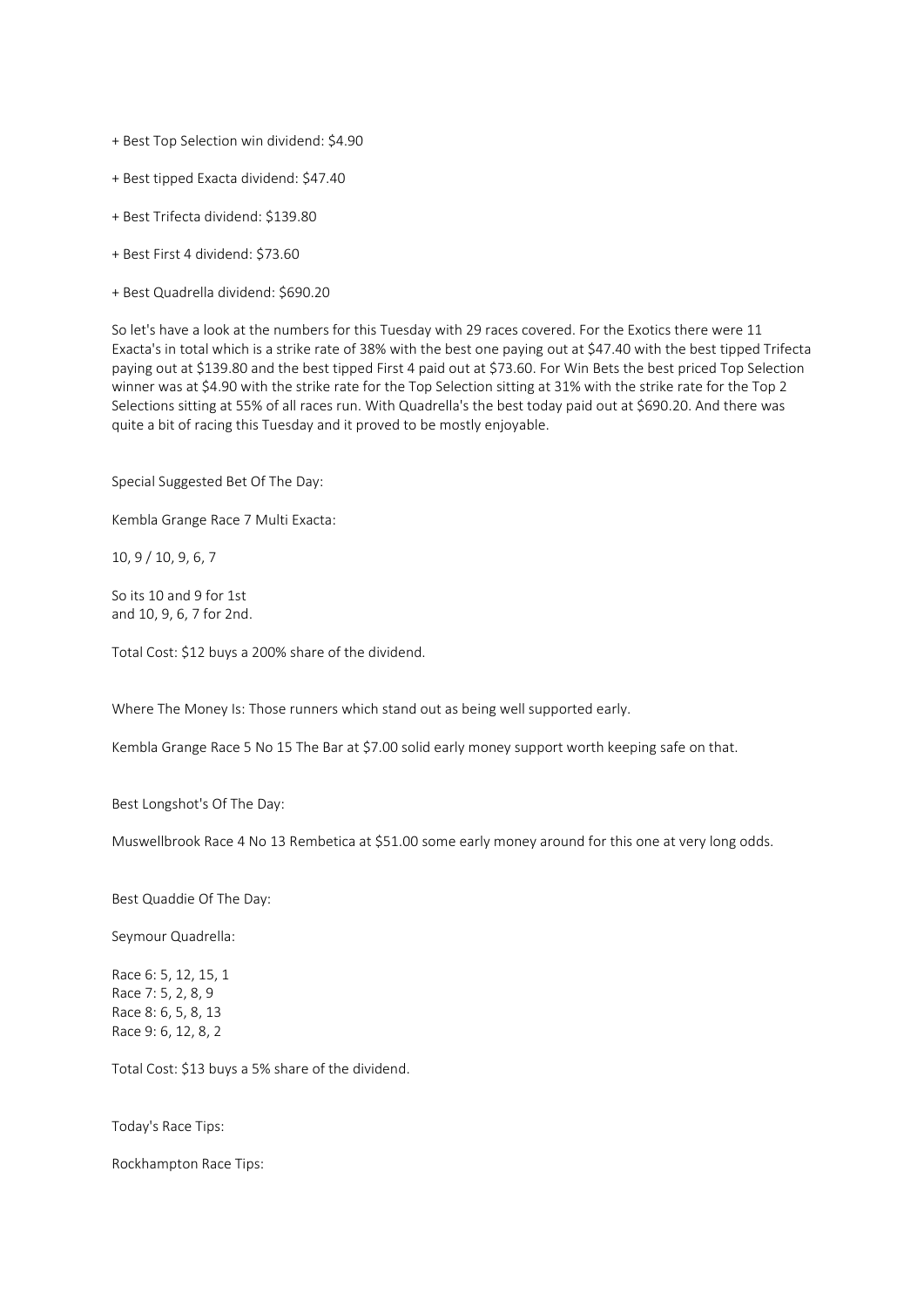Race 1: 1, 2, 3, 5 - Winner (4) \$4.30 Exacta \$16.40 Trifecta \$23.50 Race 2: 3, 4, 1, 5 - Winner (1) \$3.70 Exacta \$23.80 Trifecta \$47.20 Race 3: 5, 3, 1, 8 - Winner (1) \$3.50 Exacta \$28.40 Trifecta \$92.30 Race 4: 6, 4, 2, 1 - Winner (2) \$4.10 Race 5: 4, 6, 1, 2 - Winner (1) \$4.10 Race 6: 1, 3, 5, 8 - 3rd - Loss

Kembla Grange Race Tips:

Race 1: 3, 6, 2, 5 - Winner (1) \$2.30 Exacta \$6.60 Trifecta \$12.70 First 4 \$73.60 Race 2: 2, 4, 10, 9 - Winner (2) \$2.60 Exacta \$7.40 Race 3: 5, 3, 6, 9 - Winner (1) \$4.90 Race 4: 1, 4, 2, 7 - Winner (1) \$1.60 Exacta \$3.60 Early Quadrella \$53.00 Race 5: 15, 13, 4, 12 - Winner (3) \$18.00 Race 6: 1, 7, 5, 6 - Winner (3) \$3.00 Race 7: 10, 9, 6, 7 - Winner (1) \$2.70 Quadrella \$690.20

Seymour Race Tips:

Race 1: 8, 4, 2, 3 - Winner (4) \$16.20 Exacta \$44.60 Race 2: 10, 3, 12, 4 - Winner (3) \$2.80 Race 3: 3, 11, 6, 2 - Winner (1) \$1.30 Race 4: 7, 6, 5, 13 - Winner (2) \$2.40 Exacta \$5,20 Race 5: 3, 9, 8, 7 - 2nd and 3rd - Loss Race 6: 5, 12, 15, 1 - Winner (2) \$8.00 Exacta \$47.40 Trifecta \$139.80 Race 7: 5, 2, 8, 9 - Winner (2) \$2.70 Exacta \$7.00 Race 8: 6, 5, 8, 13 - Winner (2) \$5.60 Race 9: 6, 12, 8, 2 - 2nd - Loss

Muswellbrook Race Tips:

Race 1: 11, 8, 10, 9 - Winner (3) \$4.80 Exacta \$19.70 Race 2: 4, 14, 2, 7 - 2nd - Loss Race 3: 1, 5, 6, 8 - 2nd and 3rd - Loss Race 4: 5, 1, 13, 10 - 2nd and 3rd - Loss Race 5: 11, 8, 6, 1 - 2nd - Loss Race 6: 17, 3, 8, 4 - Winner (2) \$12.90 Race 7: 7, 9, 16, 6 - Winner (1) \$3.00

Tuesdays May 16th 2017 Horse Racing Tips:

The results are in...

Tuesday The Final Statistics.

1. Top Selection strike rate at 25% out of 24 races.

2. Top 2 Selections strike rate at 42% out of 24 races.

3. Exacta strike rate at 46% out of 24 races.

+ Best Top Selection win dividend: \$6.30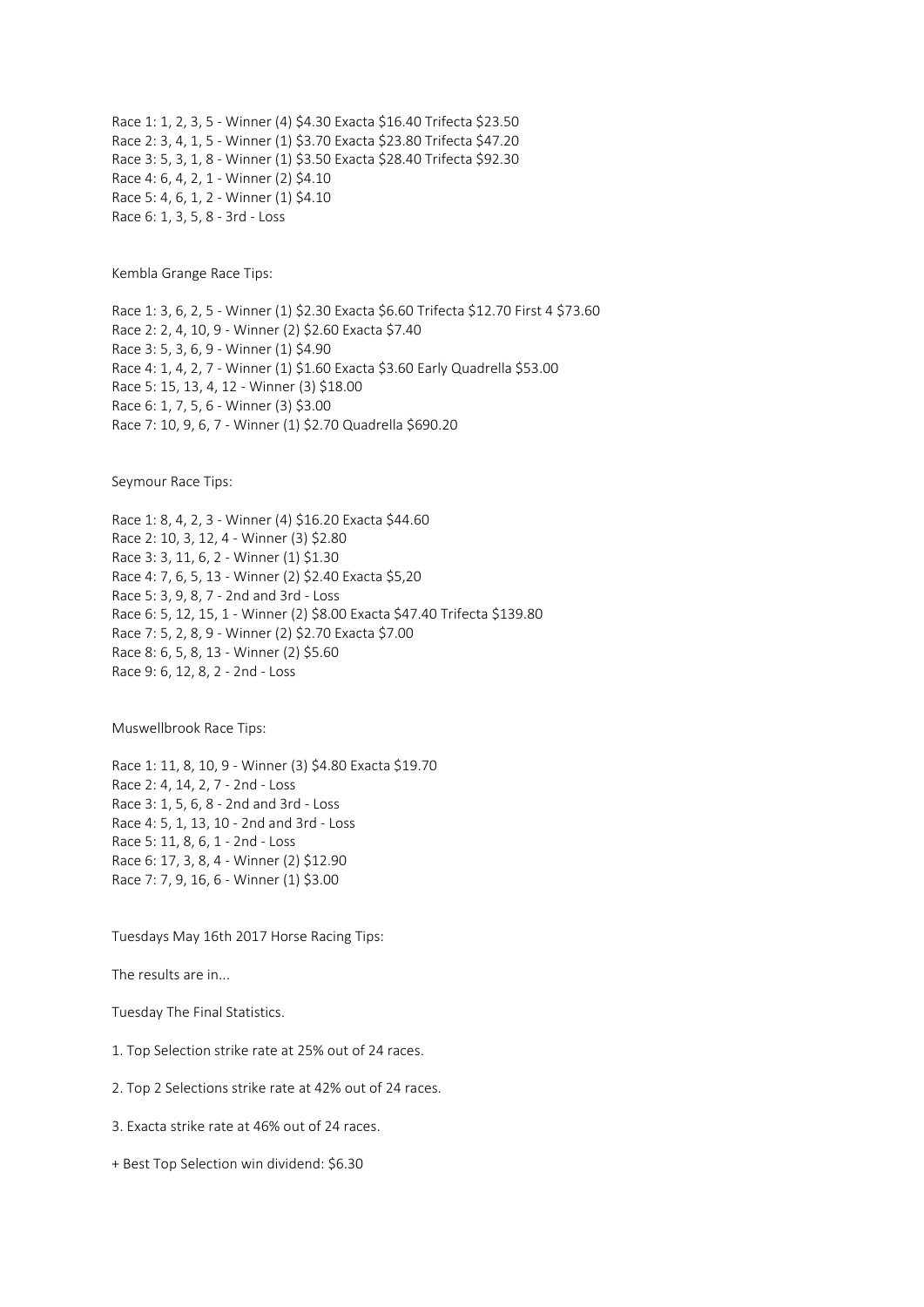+ Best tipped Exacta dividend: \$75.70

+ Best Trifecta dividend: \$106.50

+ Best First 4 dividend: \$37.80

+ Best Quadrella dividend: \$811.40

So let's have a look at the numbers for this Tuesday with 24 races covered. For the Exotics there were 11 Exacta's in total which is a strike rate of 46% with the best one paying out at \$75.70 with the best tipped Trifecta paying out at \$106.50 and the best tipped First 4 paid out at \$37.80. For Win Bets the best priced Top Selection winner was at \$6.30 with the strike rate for the Top Selection sitting at 25% with the strike rate for the Top 2 Selections sitting at 42% of all races run. With Quadrella's the best today paid out at \$811.40. And that's Tuesday all wrapped up and all went well but there was not a great deal of betting action to report.

Special Suggested Bet Of The Day:

Geelong Race 1 Multi Exacta:

7, 8 / 7, 8, 6, 3

Spo its 7 and 8 for 1st and 7, 8, 6, 3 for 2nd.

Total Cost: \$12 buys a 200% share of the dividend.

Where The Money Is: Those runners which stand out as being well supported early.

Nothing to report today.

Best Longshot's Of The Day:

Nothing to report today.

Best Quaddie Of The Day:

Mackay Quadrella:

Race 5: 7, 6, 5, 1 Race 6: 3, 1, 2, 5 Race 7: 2, 1, 7, 3 Race 8: 2, 8, 1, 6

Total Cost: \$13 buys a 5% share of the dividend.

Today's Race Tips:

Mackay Race Tips:

Race 1: 1, 5, 2, 3 - Winner (2) \$2.80 Exacta \$14.10 Race 2: 2, 10, 4, 1 - Winner (3) \$4.90 Exacta \$17.50 Race 3: 8, 4, 5, 2 - Winner (4) \$6.00 Exacta \$75.70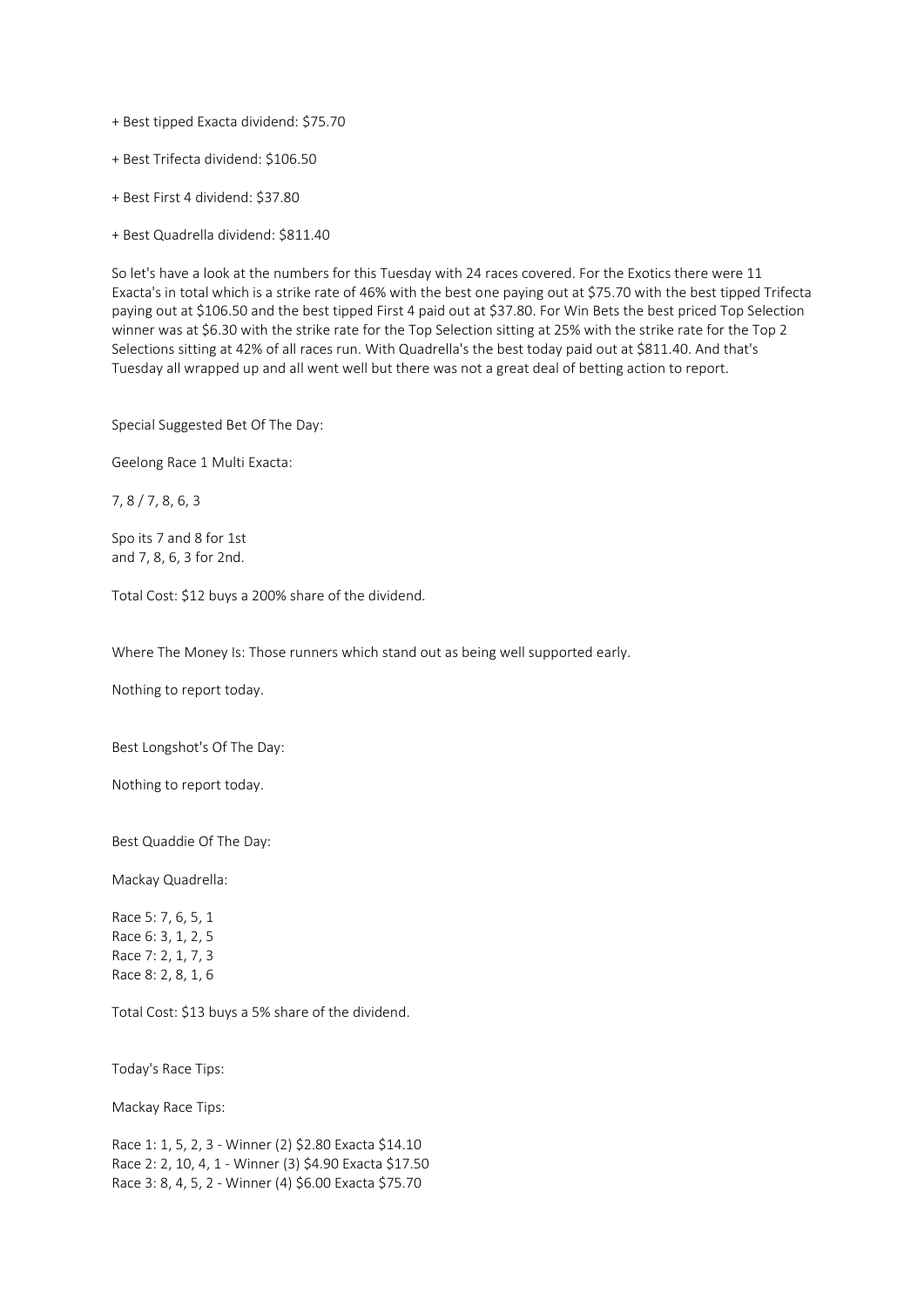Race 4: 4, 5, 6, 2 - Winner (1) \$6.30 Race 5: 7, 6, 5, 1 - 3rd - Loss Race 6: 3, 1, 2, 5 - Winner (3) \$4.30 Exacta \$20.20 Race 7: 2, 1, 7, 3 - 2nd and 3rd - Loss Race 8: 2, 8, 1, 6 - Winner (4) \$14.80

Wyong Race Tips:

Race 1: 3, 2, 8, 7 - Winner (2) \$3.00 Exacta \$4.90 Trifecta \$15.90 First 4 \$37.80 Race 2: 3, 2, 1 - Winner (3) \$3.80 Exacta \$11.20 Trifecta \$6.10 Race 3: 4, 8, 1, 3 - Winner (2) \$4.00 Race 4: 3, 8, 2, 4 - 2nd, 3rd and 4th - Loss Race 5: 2, 3, 7, 6 - Winner (1) \$1.60 Race 6: 1, 5, 8, 4 - Winner (2) \$2.30 Exacta \$4.00 Race 7: 9, 6, 1, 5 - Winner (4) \$7.80 Exacta \$67.50 Race 8: 2, 7, 3, 8 - 2nd, 3rd and 4th - Loss

Geelong Race Tips:

Race 1: 7, 8, 6, 3 - Winner (3) \$4.00 Exacta \$13.70 Trifecta \$57.00 Race 2: 8, 1, 6, 5 - Winner (1) \$1.30 Race 3: 7, 1, 2, 6 - Winner (2) \$2.50 Exacta \$15.00 Trifecta \$106.50 Race 4: 5, 4, 9, 1 - Winner (1) \$1.70 Quadrella \$54.00 Race 5: 6, 1, 5, 3 - Winner (4) \$7.80 Race 6: 3, 5, 6, 2 - Winner (4) \$5.90 Race 7: 5, 2, 8, 1 - Winner (1) \$1.70 Race 8: 4, 1, 5, 2 - Winner (1) \$2.90 Exacta \$11.40 Quadrella \$811.40

Tuesdays May 9th 2017 Horse Racing Tips:

The results are in...

Tuesday The Final Statistics.

- 1. Top Selection strike rate at 40% out of 15 races.
- 2. Top 2 Selections strike rate at 67% out of 15 races.
- 3. Exacta strike rate at 53% out of 15 races.
- + Best Top Selection win dividend: \$3.90
- + Best tipped Exacta dividend: \$39.20
- + Best Trifecta dividend: \$87.60
- + Best First 4 dividend: n/a
- + Best Quadrella dividend: \$364.70

So let's have a look at the numbers for this Tuesday with 15 races covered. For the Exotics there were 8 Exacta's in total which is a strike rate of 53% with the best one paying out at \$39.20 with the best tipped Trifecta paying out at \$87.60 and there were no tipped First 4's today. For Win Bets the best priced Top Selection winner was at \$3.90 with the strike rate for the Top Selection sitting at 40% with the strike rate for the Top 2 Selections sitting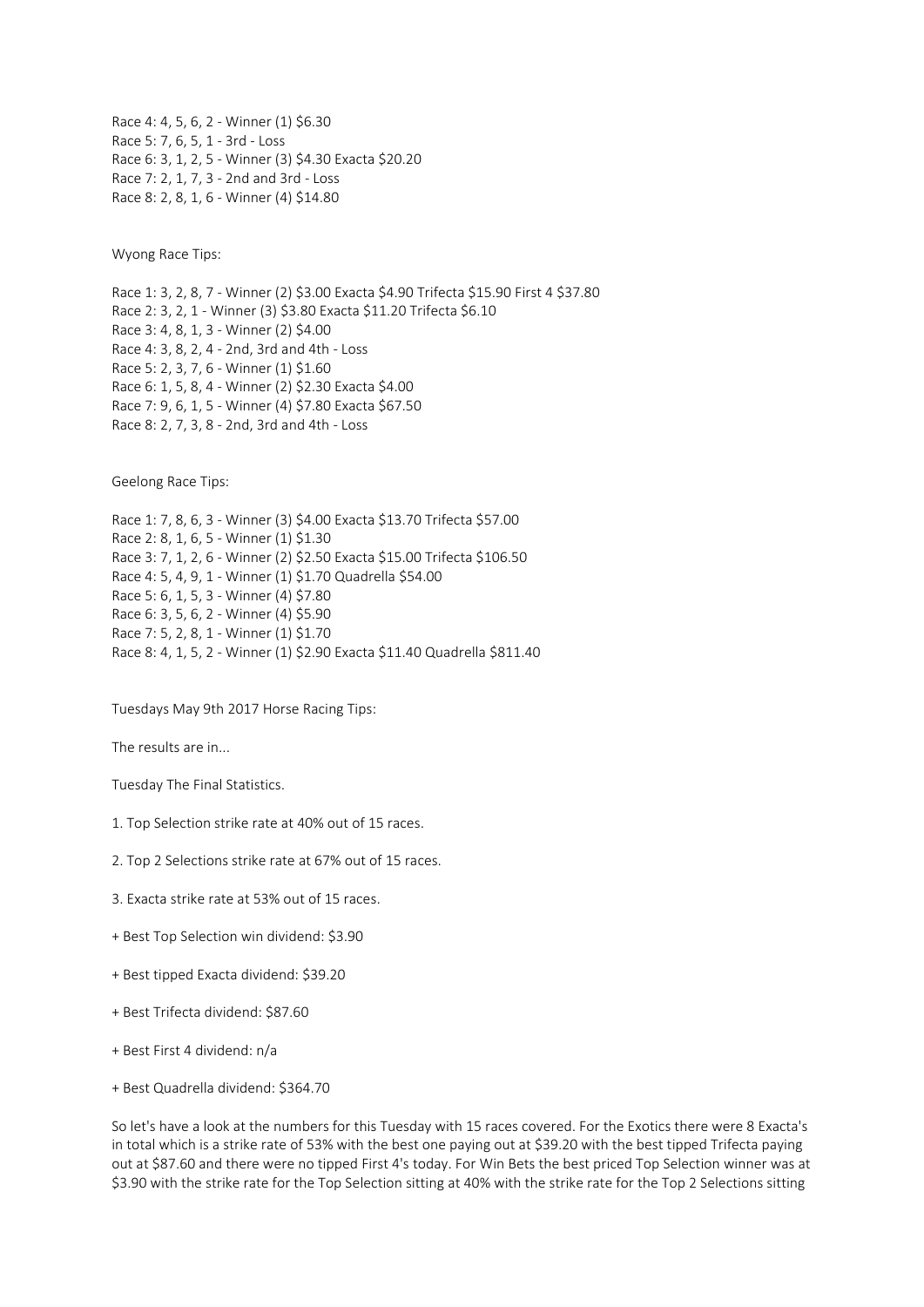at 67% of all races run. With Quadrella's the best today paid out at \$364.70. All in all a successful Tuesday of racing.

Special Suggested Bet Of The Day:

Geelong Race 1 Multi Exacta:

4, 5 / 4, 5, 8, 1

So its 4 and 5 for 1st and 4, 5, 8, 1 for 2nd.

Total Cost: \$12 buys a 200% share of the dividend.

Result - A win and paid out at \$26.60 for 200%

Hawkesbury Race 1 Banker Exacta:

5 / 2, 6, 3

So its 5 for 1st and 2, 6, 3 for 2nd.

Total Cost: \$12 buys a 400% share of the dividend.

Result - A win and paid out at \$19.20 for 400%

Where The Money Is: Those runners which stand out as being well supported early.

Hawkesbury Race 1 No 5 Memes at \$1.60 back as if unbeatable in early betting so may be an ideal banker for exacta's, trifecta's and first 4's.

Result - Finished 1st

Hawkesbury Race 7 No 7 Zijin Cheng at \$10.00 nice early money support floating for this one. Keep safe.

Best Longshot's Of The Day:

Hawkesbury Race 7 No 8 From Pentridge at \$26.00 again some good support early for this one at the odds.

Best Quaddie Of The Day:

Hawkesbury Quadrella:

Race 4: 5, 2, 6, 3 Race 5: 7, 8, 9, 5 Race 6: 7, 5, 4, 8 Race 7: 10, 8, 2, 7

Total Cost: \$13 buys a 5% share of the dividend.

Today's Race Tips: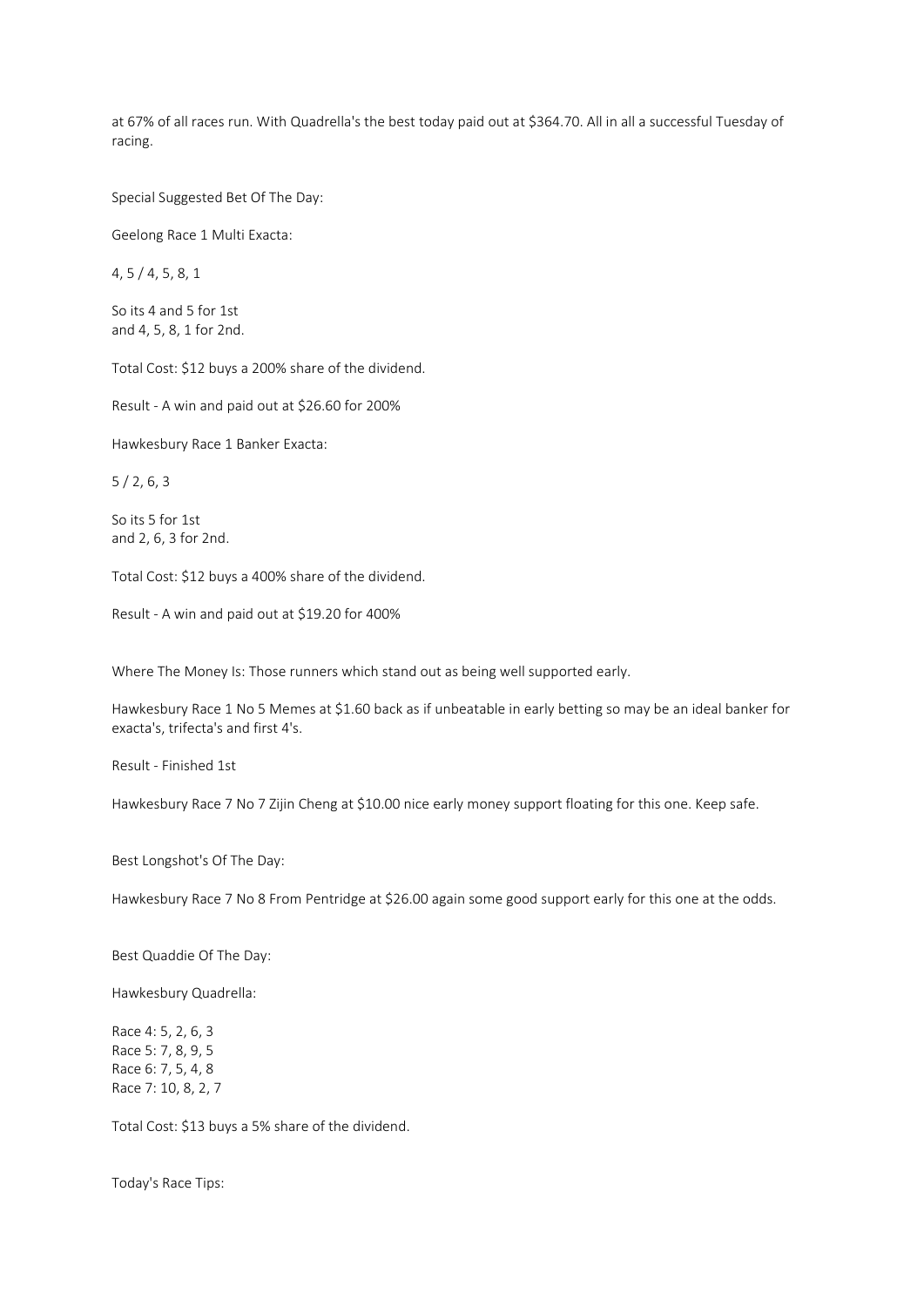Hawkesbury Race Tips:

Race 1: 5, 2, 6, 3 - Winner (1) \$1.40 Exacta \$4.80 Race 2: 6, 8, 3, 2 - Winner (1) \$1.90 Race 3: 8, 9, 10, 3 - 2nd, 3rd and 4th - Loss Race 4: 5, 2, 6, 3 - Winner (2) \$2.80 Exacta \$18.60 Race 5: 7, 8, 9, 5 - Winner (2) \$3.80 Race 6: 7, 5, 4, 8 - Winner (2) \$3.10 Race 7: 10, 8, 2, 7 - 3rd - Loss

Geelong Race Tips:

Race 1: 4, 5, 8, 1 - Winner (2) \$2.70 Exacta \$13.30 Race 2: 8, 4, 11, 2 - Winner (3) \$9.40 Race 3: 9, 12, 11, 2 - Winner (1) \$3.50 Exacta \$17.50 Race 4: 12, 8, 7, 10 - Winner (1) \$1.90 Exacta \$39.20 Trifecta \$87.60 Quadrella \$292.00 Race 5: 7, 2, 6, 1 - Winner (4) \$2.60 Race 6: 8, 4, 9, 6 - Winner (1) \$2.50 Exacta \$13.20 Trifecta \$60.80 Race 7: 4, 6, 3, 2 - Winner (1) \$3.90 Exacta \$13.90 Trifecta \$55.00 Race 8: 12, 3, 10, 1 - Winner (4) \$5.80 Exacta \$35.40 Quadrella \$364.70

Tuesdays May 2nd 2017 Horse Racing Tips:

The results are in...

Tuesday The Final Statistics.

- 1. Top Selection strike rate at 29% out of 24 races.
- 2. Top 2 Selections strike rate at 50% out of 24 races.
- 3. Exacta strike rate at 63% out of 24 races.
- + Best Top Selection win dividend: \$4.50
- + Best tipped Exacta dividend: \$43.40
- + Best Trifecta dividend: \$285.30
- + Best First 4 dividend: \$62.80
- + Best Quadrella dividend: \$1161.20

So let's have a look at the numbers for this Tuesdays racing with 24 races covered. For the Exotics there were 15 Exacta's in total which is a strike rate of 63% with the best one paying out at \$43.40 with the best tipped Trifecta paying out at \$285.30 and the best tipped First 4 paid out at \$62.80. For Win Bets the best priced Top Selection winner was at \$4.50 with the strike rate for the Top Selection sitting at 29% with the strike rate for the Top 2 Selections sitting at 50% of all races run. With Quadrella's the best today paid out at \$1161.20. All in all a successful Tuesday of racing.

Special Suggested Bet Of The Day:

Warrnambool Race 5 Multi Exacta: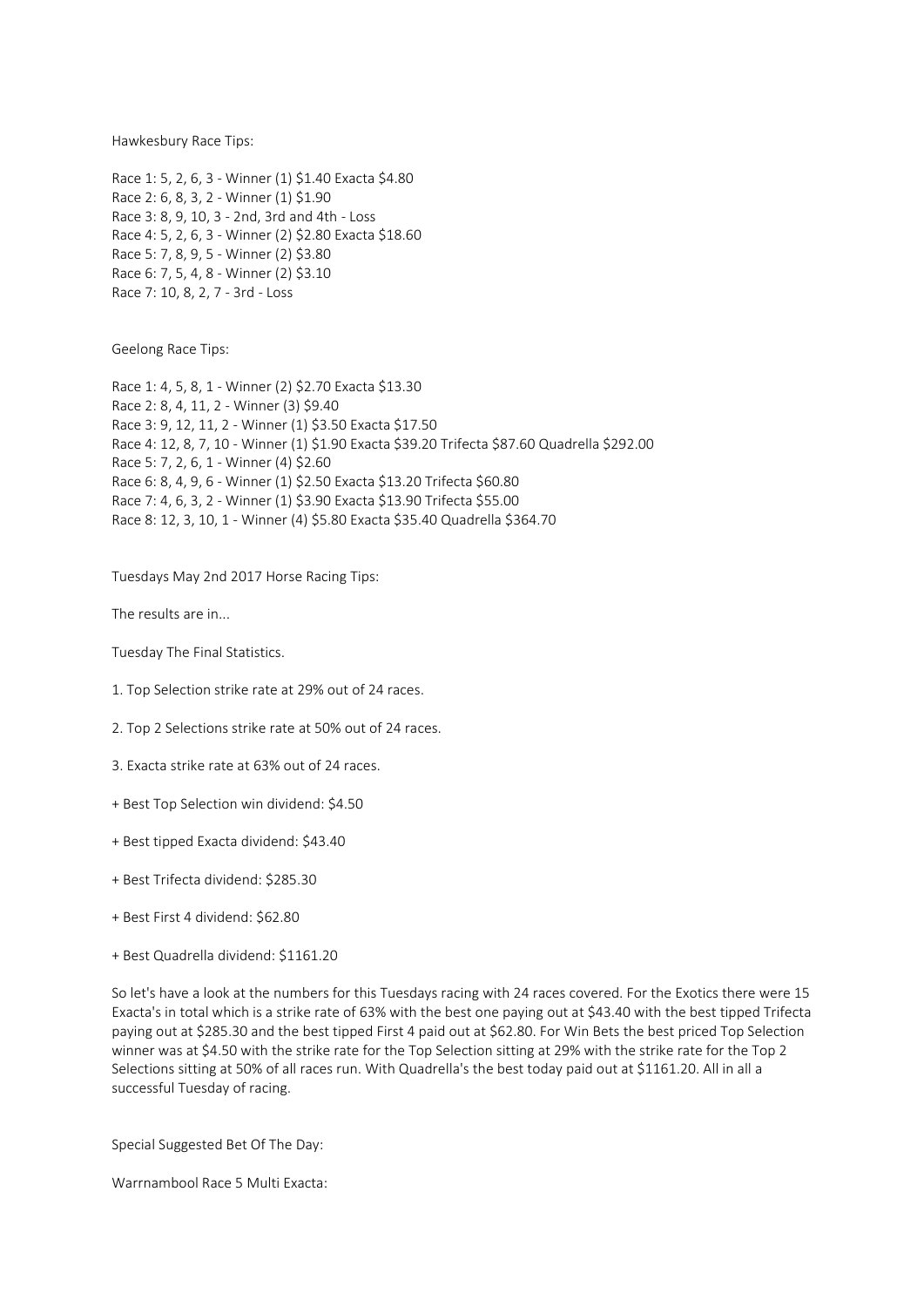1, 14 / 1, 14, 7, 3

So its 1 ans 14 for 1st and 1, 14, 7, 3 for 2nd.

Total Cost: \$12 buys a 200% share of the dividend.

Result - A win and paid out at \$49.00 for 200%

Where The Money Is: Those runners which stand out as being well supported early.

Nothing to report.

Best Longshot's Of The Day:

Nothing to report.

Best Quaddie Of The Day:

Warrnambool Quadrella:

Race 7: 7, 9, 6, 12 Race 8: 9, 5, 7, 6 Race 9: 11, 6, 9, 10 Race 10: 7, 2, 5, 11

Total Cost: \$13 buys a 5% share of the dividend.

Result - A win and paid out at \$1161.20 for 100%

Today's Race Tips:

Warrnambool Race Tips:

Race 1: N/A Race 2: 1, 4, 6, 10 - Winner (1) \$1.90 Exacta \$7.20 Trifecta \$28.20 First 4 \$62.80 Race 3: 6, 10, 13, 11 - 4th - Loss Race 4: 7, 5, 2, 1 - 4th - Loss Race 5: 1, 14, 7, 3 - Winner (1) \$2.90 Exacta \$24.50 Race 6: 1, 5, 3, 9 - Winner (1) \$3.10 Exacta \$14.90 Race 7: 7, 9, 6, 12 - Winner (1) \$2.70 Exacta \$12.70 Trifecta \$54.30 Race 8: 9, 5, 7, 6 - Winner (3) \$3.80 Race 9: 11, 6, 9, 10 - Winner (4) \$9.90 Race 10: 7, 2, 5, 11 - Winner (3) \$11.90 Quadrella \$1161.20

Kembla Grange Race Tips:

Race 1: 3, 6, 5, 4 - Winner (2) \$1.60 Exacta \$2.80 Trifecta \$3.80 First 4 \$5.20 Race 2: 4, 2, 5, 1 - Winner (3) \$5.00 Race 3: 2, 6, 5, 1 - Winner (2) \$5.90 Exacta \$19.00 Race 4: 9, 16, 2, 7 - Winner (3) \$5.90 Exacta \$30.70 Quadrella \$419.00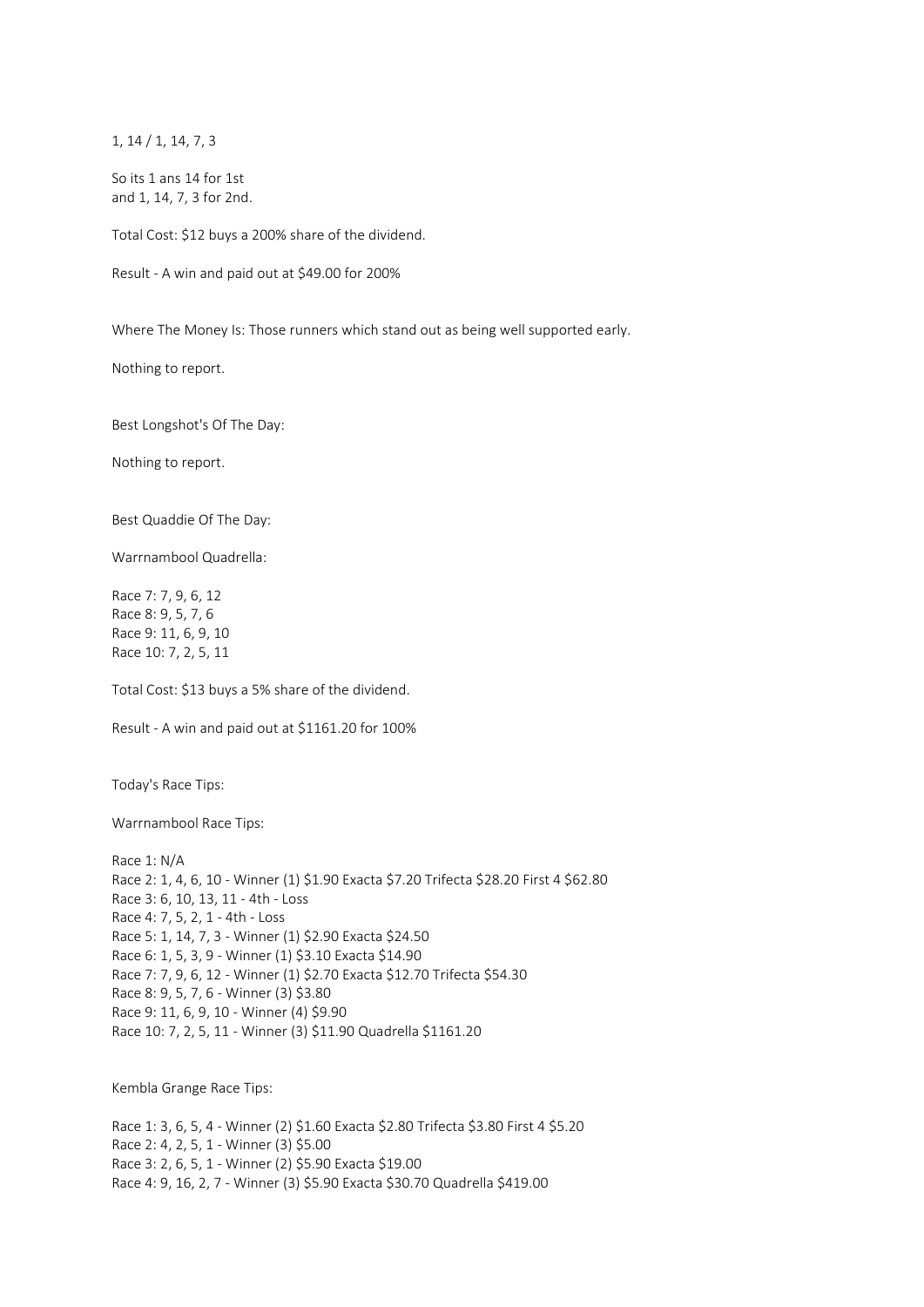Race 5: 8, 4, 6, 3 - 2nd and 4th - Loss Race 6: 1, 6, 7, 5 - Winner (4) \$9.80 Exacta \$31.90 Trifecta \$80.30 Race 7: 5, 9, 6, 3 - Winner (2) \$3.80 Exacta \$16.70

Cessnock Race Tips:

Race 1: 2, 5, 1, 4 - Winner (3) \$5.30 Exacta \$17.50 Race 2: 2, 1, 6, 3 - Winner (1) \$2.70 Exacta \$3.40 Trifecta \$16.10 Race 3: 5, 3, 2, 11 - Winner (1) \$4.50 Exacta \$14.40 Trifecta \$27.00 Race 4: 2, 1, 5, 9 - Winner (1) \$3.60 Quadrella \$184.00 Race 5: 11, 2, 7, 3 - Winner (2) \$3.50 Exacta \$6.90 Race 6: 6, 1, 3, 2 - Winner (2) \$2.90 Exacta \$13.90 Race 7: 5, 3, 10, 1 - Winner (3) \$7.00 Exacta \$43.40 Trifecta \$285.30 Quadrella \$394.40

Tuesdays April 25th 2017 Horse Racing Tips:

The results are in...

Tuesday The Final Statistics.

- 1. Top Selection strike rate at 32% out of 79 races.
- 2. Top 2 Selections strike rate at 46% out of 79 races.
- 3. Exacta strike rate at 41% out of 79 races.
- + Best Top Selection win dividend: \$5.60
- + Best tipped Exacta dividend: \$138.70
- + Best Trifecta dividend: \$512.60
- + Best First 4 dividend: \$1125.00
- + Best Quadrella dividend: \$4276.30

So let's have a look at the numbers for this Tuesdays racing with 79 races covered. For the Exotics there were 32 Exacta's in total which is a strike rate of 41% with the best one paying out at \$138.70 with the best tipped Trifecta paying out at \$512.60 and the best tipped First 4 paid out at \$1125.00. For Win Bets the best priced Top Selection winner was at \$5.60 with the strike rate for the Top Selection sitting at 32% with the strike rate for the Top 2 Selections sitting at 46% of all races run. With Quadrella's the best today paid out at \$4276.30

## Results:

Please note as of the 24th of May 2015 you will see a change in how the results are given on the website. After the winner result you will see a number for example Winner (1) \$5.30 the (1) represents the winner came from the first tip in the sequence. So (2) will represent tip 2, (3) tip 3 and (4) tip 4. This information is given to help people clearly see which horse in the tips sequence actually won and it is then followed by the exacta, trifecta, first 4 and quadrella results information if we have tipped it correctly within the selections given and the prices shown are from the QLD TAB.

Special Suggested Bet Of The Day: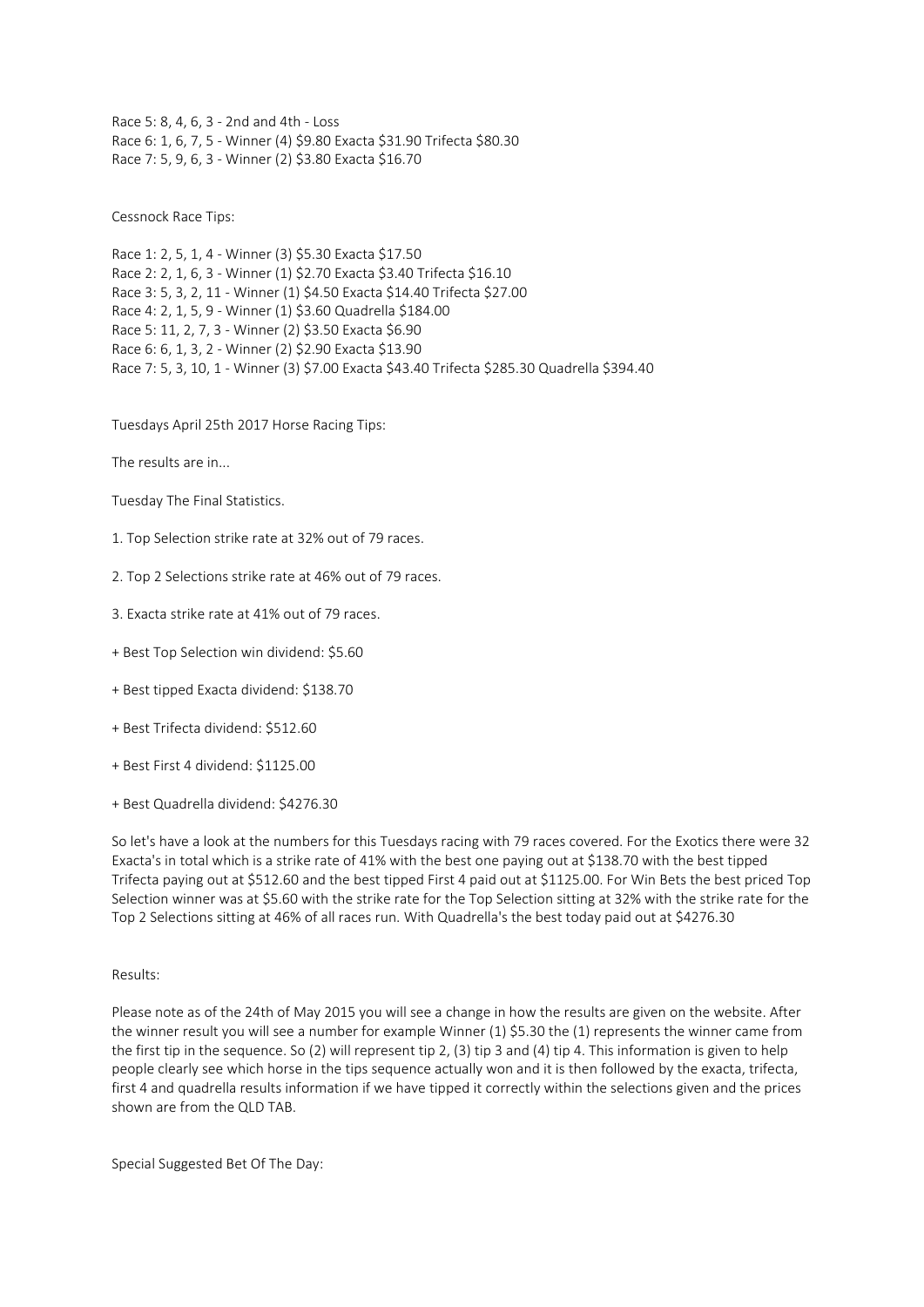Flemington Race 3 Banker Exacta:

 $4/9, 1, 8$ 

So its 4 for 1st and 9, 1, 8 for 2nd.

Total Cost: \$12 buys a 400% share of the dividend.

Result - A win and paid out at \$77.60 for 400%

Where The Money Is: Those runners which stand out as being well supported early.

Nothing to report.

Best Longshot's Of The Day:

Flemington Race 5 No 11 Phoenix Park at \$21.00 nice early support flowing for this one at the good odds.

Best Quaddie Of The Day:

Flemington Quadrella:

Race 5: 8, 11, 7, 6 Race 6: 11, 10, 3, 2 Race 7: 1, 2, 4, 10 Race 8: 4, 13, 7, 12

Total Cost: \$13 buys a 5% share of the dividend.

Today's Race Tips:

Randwick Race Tips:

Race 1: 7, 6, 3, 1 - 3rd and 4th - Loss Race 2: 8, 9, 14, 3 - Winner (3) \$12.80 Race 3: 1, 5, 8, 2 - 2nd and 3rd - Loss Race 4: 4, 2, 3, 5 - 2nd, 3rd and 4th - Loss Race 5: 5, 2, 7, 6 - Winner (2) \$6.20 Exacta \$23.20 Trifecta \$120.80 Race 6: 9, 6, 2, 7 - 2nd - Loss Race 7: 6, 2, 8, 3 - 2nd and 4th - Loss Race 8: 5, 12, 9, 3 - Winner (1) \$3.10 Exacta \$15.70

Flemington Race Tips:

Race 1: 2, 9, 1, 3 - 2nd, 3rd and 4th - Loss Race 2: 5, 6, 7, 2 - Winner (1) \$1.60 Exacta \$7.20 Trifecta \$11.10 Race 3: 4, 9, 1, 8 - Winner (1) \$1.60 Exacta \$19.40 Race 4: 2, 3, 1, 5 - Winner (1) \$4.40 Exacta \$13.70 Trifecta \$25.80 Race 5: 8, 11, 7, 6 - Winner (1) \$3.70 Race 6: 11, 10, 3, 2 - 2nd and 4th - Loss Race 7: 1, 2, 4, 10 - Winner (2) \$2.60 Exacta \$14.90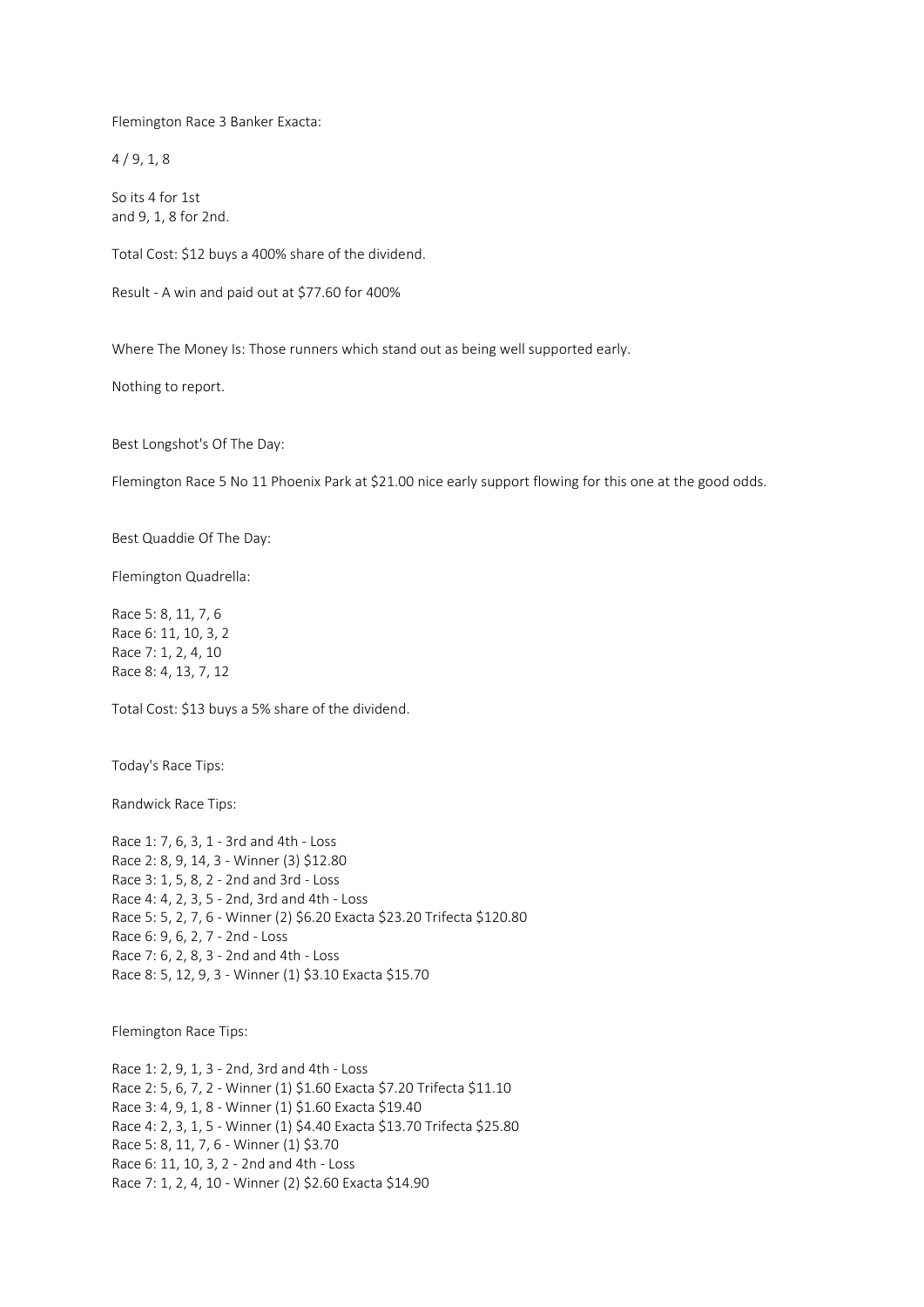Race 8: 4, 13, 7, 12 - 2nd - Loss

Gatton Race Tips:

Race 1: 6, 2, 4, 5 - 2nd, 3rd and 4th - Loss Race 2: 8, 10, 3, 9 - Winner (1) \$3.20 Race 3: 1, 13, 6, 3 - 3rd - Loss Race 4: 1, 5, 9, 3 - Winner (2) \$9.20 Exacta \$28.50 Race 5: 1, 4, 5, 6 - Winner (2) \$4.80 Exacta \$25.50 Race 6: 9, 7, 1, 2 - 3rd and 4th - Loss Race 7: 9, 10, 4, 5 - Winner (1) \$5.60

Gosford Race Tips:

Race 1: 3, 5, 2, 1 - 2nd and 3rd - Loss Race 2: 8, 2, 20, 13 - Winner (1) \$1.90 Exacta \$2.80 Race 3: 5, 2, 1, 7 - Winner (2) \$4.40 Exacta \$13.90 Race 4: 3, 5, 9, 6 - Winner (1) \$2.80 Exacta \$7.00 Race 5: 3, 4, 2, 5 - Winner (1) \$2.80 Exacta \$10.90 Race 6: 1, 6, 5, 10 - Winner (1) \$1.70 Exacta \$3.60 Trifecta \$10.80 First 4 \$29.00 Race 7: 4, 11, 10, 2 - 2nd and 4th - Loss Race 8: 6, 3, 1, 5 - Winner (1) \$1.60

Moe Race Tips:

Race 1: 4, 3, 2, 6 - Winner (4) \$3.40 Exacta \$8.20 Trifecta \$47.40 First 4 \$86.00 Race 2: 2, 7, 6, 13 - Winner (3) \$7.00 Race 3: 12, 11, 4, 9 - Winner (4) \$2.90 Exacta \$33.40 Race 4: 12, 13, 4, 6 - Winner (1) \$5.40 Quadrella \$455.90 Race 5: 3, 13, 1, 9 - 3rd - Loss Race 6: 6, 10, 9, 15 - Winner (1) \$3.70 Race 7: 9, 5, 3, 14 - 4th - Loss

Murray Bridge Race Tips:

Race 1: 5, 2, 3, 4 - Winner (4) \$2.80 Exacta \$8.60 Race 2: 9, 6, 4, 2 - Winner (1) \$1.40 Exacta \$3.30 Race 3: 2, 3, 11, 4 - 2nd, 3rd and 4th - Loss Race 4: 5, 1, 4, 10 - 2nd and 3rd - Loss Race 5: 2, 1, 3, 8 - 2nd and 3rd - Loss Race 6: 6, 2, 3, 10 - Winner (1) \$2.00 Race 7: 4, 9, 6, 8 - Winner (3) \$5.50 Exacta \$17.70 Race 8: 1, 11, 7, 6 - Winner (4) \$19.30

Bathurst Race Tips:

Race 1: 1, 4, 10, 11 - Winner (3) \$11.90 Exacta \$56.00 Race 2: 7, 4, 2, 9 - Winner (1) \$2.70 Race 3: 4, 6, 1, 7 - Winner (1) \$1.50 Race 4: 8, 5, 4, 6 - 2nd, 3rd and 4th - Loss Race 5: 5, 2, 8, 3 - 2nd, 3rd and 4th - Loss Race 6: 6, 1, 3, 2 - Winner (1) \$4.20 Exacta \$9.80 Trifecta \$69.00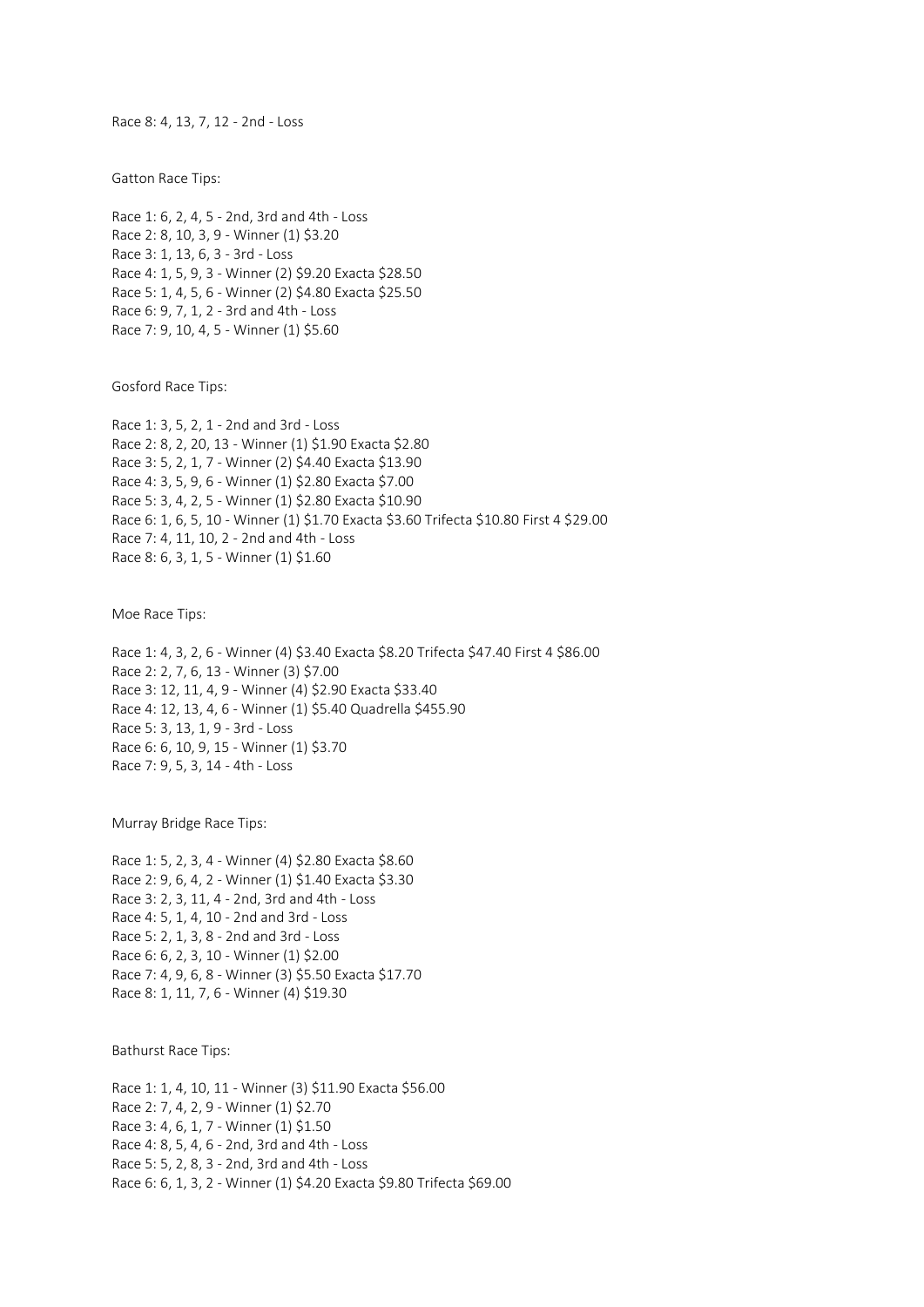Race 7: 4, 13, 12, 7 - 2nd and 4th - Loss

Avoca Race Tips:

Race 1: 10, 8, 9, 6 - Winner (4) \$6.50 Exacta \$72.30 Trifecta \$512.60 Race 2: 1, 5, 6, 2 - 2nd and 3rd - Loss Race 3: 1, 4, 8, 6 - Winner (1) \$1.90 Exacta \$11.60 Trifecta \$37.90 Race 4: 2, 1, 6, 5 - Winner (3) \$6.70 Exacta \$20.70 Trifecta \$32.90 Race 5: 7, 8, 5, 1 - 2nd and 4th - Loss Race 6: 7, 3, 12, 8 - 2nd, 3rd and 4th - Loss

Darwin Race Tips:

Race 1: 2, 3, 1, 4 - Winner (2) \$3.00 Exacta \$7.10 Trifecta \$4.80 First 4 \$13.40 Race 2: 5, 1, 4, 6 - Winner (2) \$3.90 Exacta \$38.00 Trifecta \$83.60 Race 3: 2, 4, 6, 5 - Winner (4) \$5.00 Exacta \$40.10 Trifecta \$171.80 Race 4: 7, 1, 4, 9 - Winner (2) \$3.90 Race 5: 3, 1, 7, 6 - Winner (1) \$1.70 Exacta \$19.40 Quadrella \$905.40

Kalgoorlie Race Tips:

Race 1: 3, 11, 6, 10 - Winner (1) \$2.80 Race 2: 1, 10, 9, 11 - Winner (1) \$2.50 Race 3: 5, 7, 10, 1 - 2nd and 4th - Loss Race 4: 4, 10, 9, 13 - 3rd - Loss Race 5: 2, 3, 4, 6 - Winner (3) \$4.90 Race 6: 3, 6, 9, 12 - Winner (3) \$7.80 Race 7: 8, 10, 6, 14 - Winner (1) \$4.10 Exacta \$23.60

Pinjarra Race Tips:

Race 1: 3, 6, 4, 10 - Winner (1) \$1.30 Race 2: 5, 2, 6, 7 - Winner (2) \$3.80 Exacta \$10.30 Trifecta \$34.10 Race 3: 8, 7, 11, 2 - Winner (2) \$3.50 Race 4: 9, 1, 2, 8 - 2nd and 4th - Loss Race 5: 8, 7, 1, 2 - Winner (2) \$3.70 Exacta \$9.70 Trifecta \$24.80 Race 6: 3, 2, 6, 7 - Winner (3) \$5.70 Exacta \$12.50 Race 7: 7, 1, 9, 10 - Winner (4) \$11.60 Race 8: 5, 1, 2, 10 - Winner (4) \$14.10 Exacta \$138.70 Trifecta \$259.10 First 4 \$1125.00 Quadrella \$4276.30

Tuesdays April 18th 2017 Horse Racing Tips:

The results are in...

Tuesday The Final Statistics.

- 1. Top Selection strike rate at 14% out of 22 races.
- 2. Top 2 Selections strike rate at 41% out of 22 races.

3. Exacta strike rate at 50% out of 22 races.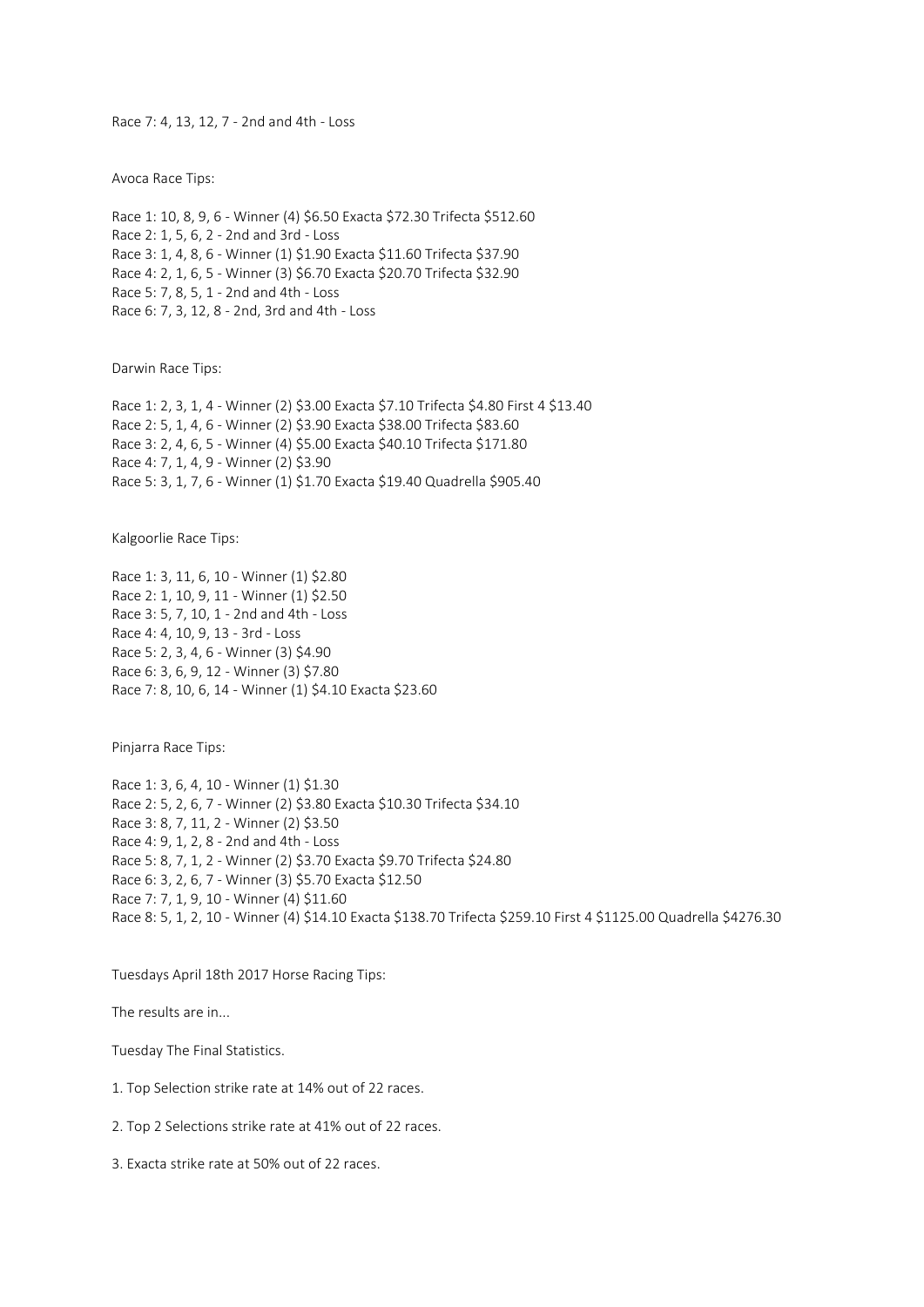- + Best Top Selection win dividend: \$4.10
- + Best tipped Exacta dividend: \$171.00
- + Best Trifecta dividend: \$324.30
- + Best First 4 dividend: \$269.20
- + Best Quadrella dividend: \$290.10

So let's have a look at the numbers for this Tuesday with 22 races covered. For the Exotics there were 11 Exacta's in total which is a strike rate of 50% with the best one paying out at \$171.00 with the best tipped Trifecta paying out at \$324.30 and the best tipped First 4 paid out at \$269.20. For Win bets the best priced Top Selection winner was at \$4.10 with the strike rate for the Top Selection sitting at 14% with the strike rate for the Top 2 Selections sitting at 41% of all races run. With Quadrella's the best today paid out at \$290.10

#### Results:

Please note as of the 24th of May 2015 you will see a change in how the results are given on the website. After the winner result you will see a number for example Winner (1) \$5.30 the (1) represents the winner came from the first tip in the sequence. So (2) will represent tip 2, (3) tip 3 and (4) tip 4. This information is given to help people clearly see which horse in the tips sequence actually won and it is then followed by the exacta, trifecta, first 4 and quadrella results information if we have tipped it correctly within the selections given and the prices shown are from the QLD TAB.

Special Suggested Bet Of The Day:

Sale Race 4 Multi Exacta:

5, 3 / 5, 3, 11, 2

So its 5 and 3 for 1st and 5, 3, 11, 2 for 2nd.

Total Cost: \$12 buys a 200% share of the dividend.

Where The Money Is: Those runners which stand out as being well supported early.

Nothing to report today.

Best Longshot's Of The Day:

Nothing to report today.

Best Quaddie Of The Day:

Sale Quadrella:

Race 5: 5, 3, 7, 9 Race 6: 2, 10, 4, 1 Race 7: 12, 4, 1, 5 Race 8: 11, 2, 7, 8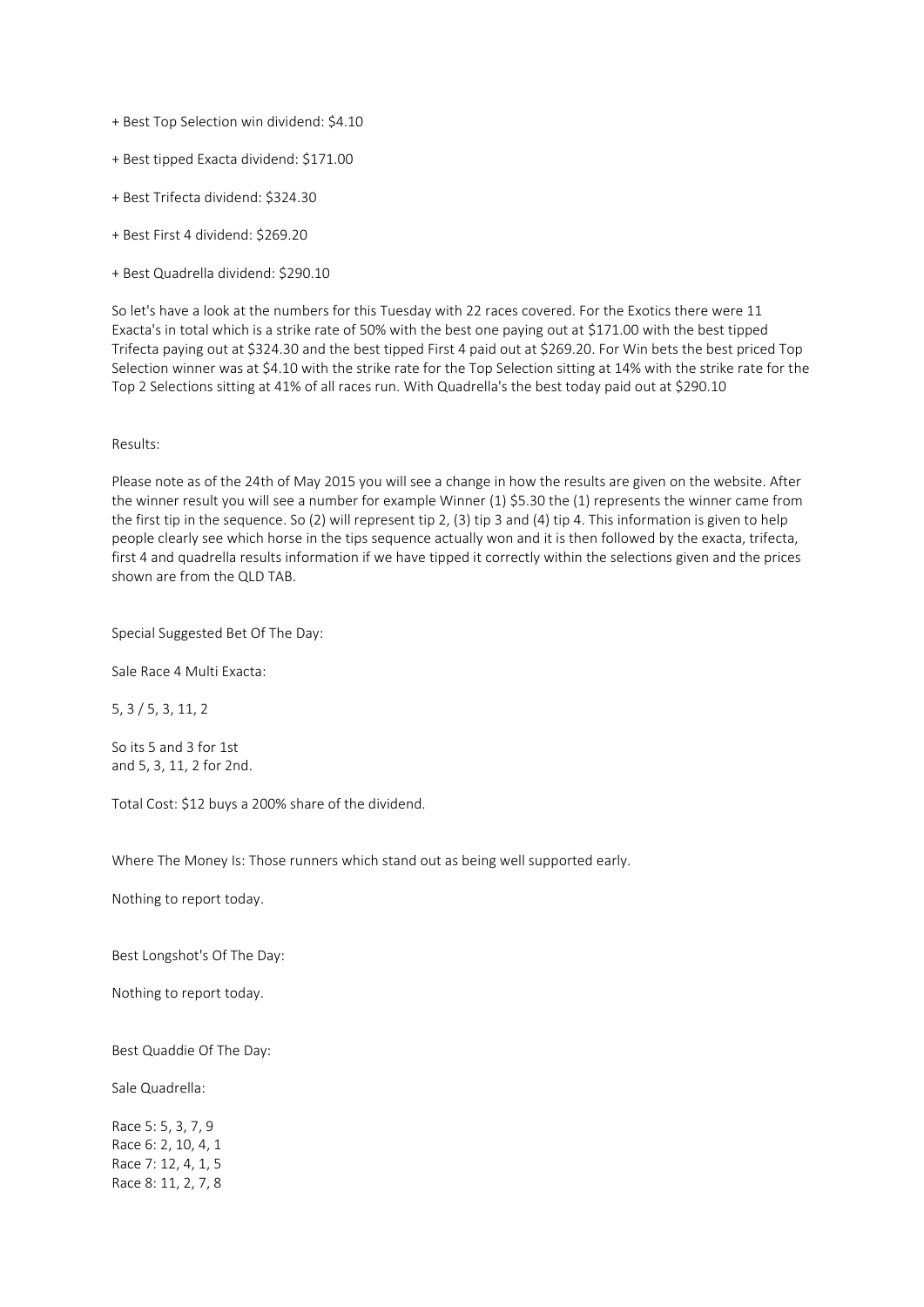Total Cost: \$13 buys a 5% share of the dividend.

Today's Race Tips:

Taree Race Tips:

Race 1: 2, 3, 4, 11 - Winner (3) \$7.60 Exacta \$23.80 Trifecta \$117.10 First 4 \$231.60 Race 2: 2, 8, 3, 12 - 2nd, 3rd and 4th - Loss Race 3: 11, 9, 6, 10 - Winner (4) \$7.50 Exacta \$171.00 Race 4: 6, 3, 7, 1 - 2nd, 3rd and 4th - Loss Race 5: 11, 4, 3, 12 - Winner (1) \$4.10 Race 6: 5, 7, 9, 1 - 2nd and 3rd - Loss Race 7: 3, 5, 10, 4 - Winner (3) \$10.60 Exacta \$107.80 Trifecta \$324.30

Sale Race Tips:

Race 1: 8, 10, 9, 5 - Winner (1) \$2.80 Exacta \$8.10 Race 2: 11, 4, 8, 7 - Winner (2) \$2.80 Exacta \$6.90 Trifecta \$39.80 First 4 \$53.20 Race 3: 11, 13, 10, 7 - Winner (2) \$2.80 Exacta \$17.70 Race 4: 5, 3, 11, 2 - Winner (4) \$8.20 Exacta \$29.30 Trifecta \$64.20 First 4 \$269.20 Quadrella \$290.10 Race 5: 5, 3, 7, 9 - 2nd - Loss Race 6: 2, 10, 4, 1 - Winner (2) \$5.00 Exacta \$33.20 Trifecta \$90.10 Race 7: 12, 4, 1, 5 - 2nd and 3rd - Loss Race 8: 11, 2, 7, 8 - Winner (3) \$5.70

Corowa Race Tips:

Race 1: 5, 8, 11, 4 - 3rd and 4th - Loss Race 2: 6, 1, 10, 4 - Winner (1) \$1.90 Race 3: 3, 11, 5, 9 - Winner (2) \$6.80 Exacta \$27.20 Race 4: 3, 8, 14, 7 - Winner (2) \$3.80 Exacta \$23.80 Race 5: 6, 15, 3, 9 - Winner (2) \$8.40 Race 6: 6, 5, 9, 3 - 2nd, 3rd and 4th - Loss Race 7: 1, 3, 7, 12 - Winner (3) \$13.90 Exacta \$85.50

Tuesdays April 11th 2017 Horse Racing Tips:

The results are in...

Tuesday The Final Statistics.

1. Top Selection strike rate at 26% out of 34 races.

2. Top 2 Selections strike rate at 56% out of 34 races.

3. Exacta strike rate at 50% out of 34 races.

+ Best Top Selection win dividend: \$5.00

+ Best tipped Exacta dividend: \$35.00

+ Best Trifecta dividend: \$92.00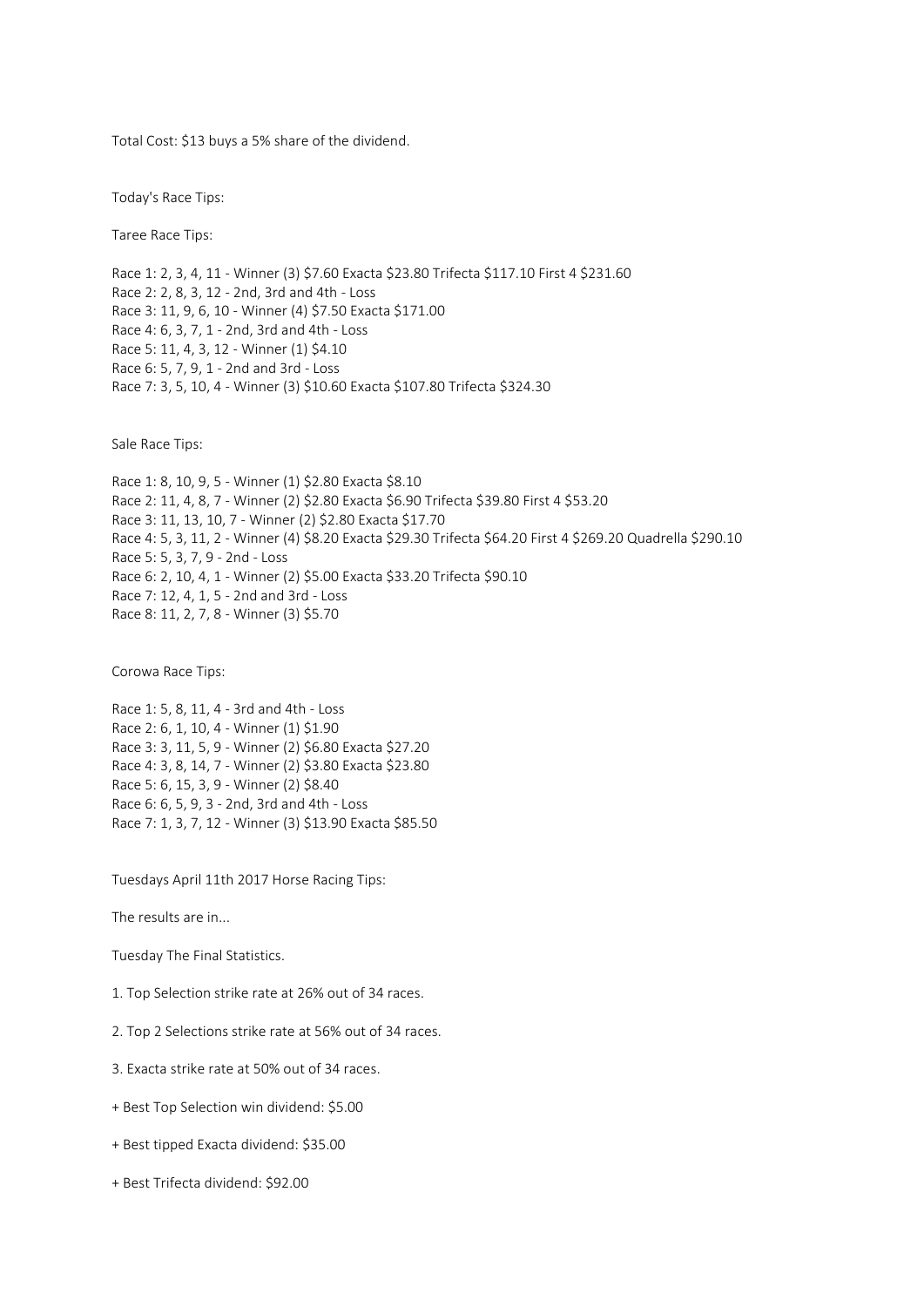+ Best First 4 dividend: \$318.20

+ Best Quadrella dividend: \$193.70

So let's have a look at the numbers for this Tuesdays racing with 34 races covered. For the Exotics there were 17 Exacta's in total which is a strike rate of 50% with the best one paying out at \$35.00 with the best tipped Trifecta paying out at \$92.00 and the best tipped First 4 paid out at \$318.20. For Win Bets the best priced Top Selection winner was at \$5.00 with the strike rate for the Top Selection sitting at 26% with the strike rate for the Top 2 Selections sitting at 56% of all races run. With Quadrella's the best today paid out at \$421.00

### Results:

Please note as of the 24th of May 2015 you will see a change in how the results are given on the website. After the winner result you will see a number for example Winner (1) \$5.30 the (1) represents the winner came from the first tip in the sequence. So (2) will represent tip 2, (3) tip 3 and (4) tip 4. This information is given to help people clearly see which horse in the tips sequence actually won and it is then followed by the exacta, trifecta, first 4 and quadrella results information if we have tipped it correctly within the selections given and the prices shown are from the QLD TAB.

Special Suggested Bet Of The Day:

Bendigo Race 4 Multi Exacta:

7, 11 / 7, 11, 5, 8

So its 7 and 11 for 1st and 7, 11, 5, 8 for 2nd.

Total Cost: \$12 buys a 200% share of the dividend.

Where The Money Is: Those runners which stand out as being well supported early.

Nothing to report.

Best Longshot's Of The Day:

Nothing to report.

Best Quaddie Of The Day:

Bendigo Quadrella:

Race 5: 3, 4, 9, 6 Race 6: 6, 9, 11, 4 Race 7: 9, 14, 3, 13 Race 8: 7, 11, 3, 1

Total Cost: \$13 buys a 5% share of the dividend.

Today's Race Tips: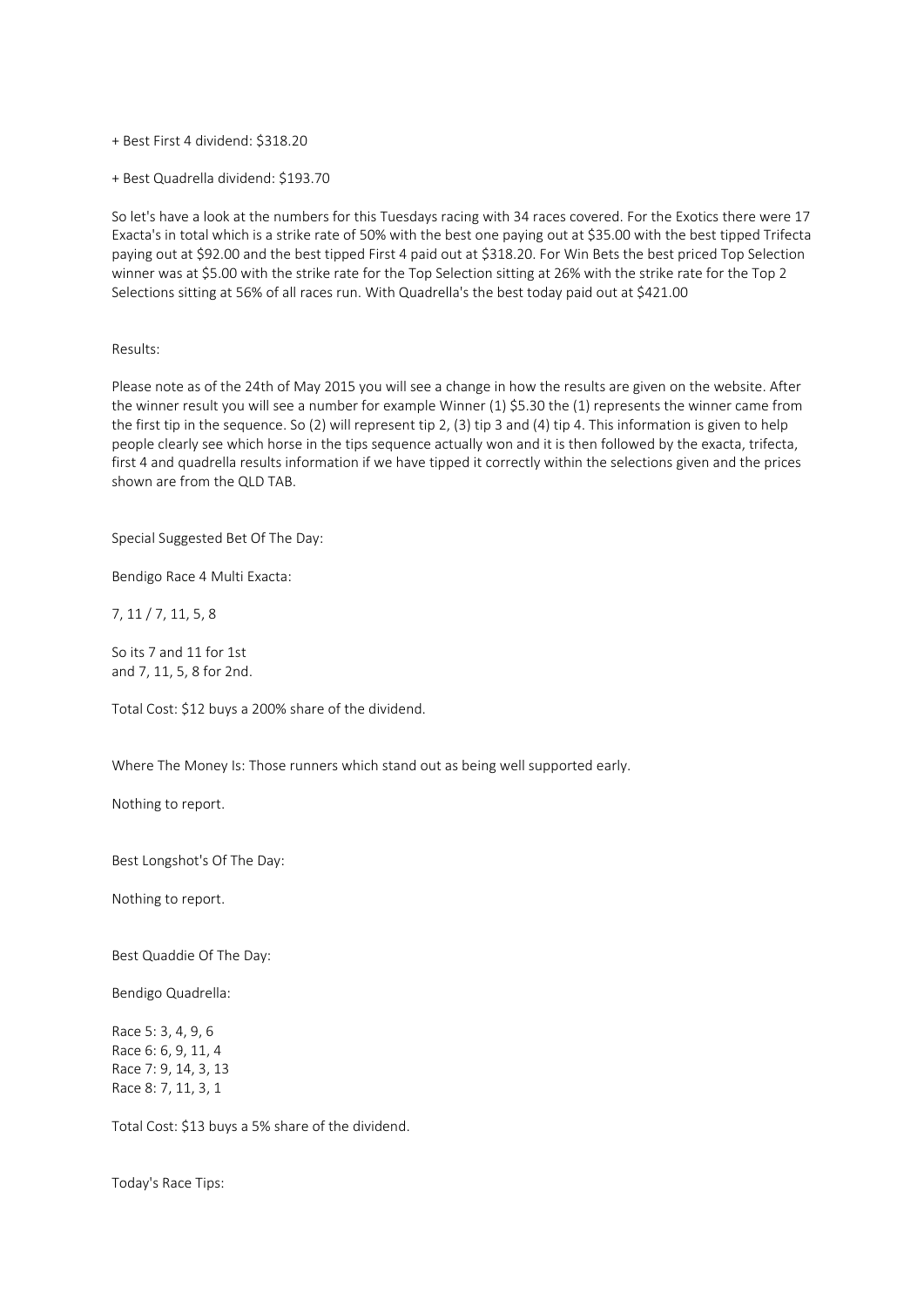Yeppoon Race Tips:

Race 1: 4, 1, 2, 3 - Winner (2) \$2.40 Exacta \$4.80 Trifecta \$15.80 First 4 \$31.20 Race 2: 1, 4, 2, 3 - Winner (2) \$5.70 Exacta \$35.00 Trifecta \$31.90 First 4 \$34.20 Race 3: 1, 2, 4, 5 - Winner (1) \$1.60 Exacta \$2.10 Trifecta \$31.20 Race 4: 2, 3, 6, 5 - Winner (2) \$2.70 Race 5: 8, 5, 7, 6 - Winner (1) \$5.00 Race 6: 1, 8, 5, 7 - Winner (1) \$1.40 Exacta \$2.50 Race 7: 6, 7, 2, 3 - Winner (4) \$6.00 Race 8: 1, 4, 5, 8 - Winner (2) \$3.60 Exacta \$19.10 Quadrella \$421.00

Gosford Race Tips:

Race 1: 7, 1, 4, 3 - Winner (2) \$2.80 Race 2: 2, 3, 4, 7 - Winner (1) \$2.40 Exacta \$7.10 Race 3: 1, 3, 5, 2 - Winner (2) \$2.60 Race 4: 3, 6, 2, 10 - Winner (2) \$3.30 Quadrella \$111.60 Race 5: 10, 5, 4, 8 - Winner (3) \$6.80 Exacta \$24.60 Trifecta \$50.00 Race 6: 5, 2, 7, 3 - 2nd, 3rd and 4th - Loss Race 7: 8, 4, 7, 1 - Winner (3) \$6.40 Exacta \$27.40 Trifecta \$86.60 First 4 \$318.20 Race 8: 13, 4, 9, 6 - Winner (4) \$2.50

Bendigo Race Tips:

Race 1: 3, 8, 10, 5 - Winner (1) \$1.80 Exacta \$5.20 Race 2: 10, 8, 4, 1 - Winner (3) \$3.20 Exacta \$13.40 Race 3: 8, 6, 5, 2 - Winner (4) \$2.20 Exacta \$6.10 Race 4: 7, 11, 5, 8 - Winner (3) \$3.10 Exacta \$11.80 Quadrella \$193.70 Race 5: 3, 4, 9, 6 - Winner (2) \$4.30 Exacta \$28.50 Trifecta \$50.00 Race 6: 6, 9, 11, 4 - 2nd, 3rd and 4th - Loss Race 7: 9, 14, 3, 13 - Winner (3) \$4.80 Exacta \$10.50 Trifecta \$46.20 Race 8: 7, 11, 3, 1 - Winner (1) \$2.90 Exacta \$18.10 Trifecta \$92.00

Grafton Race Tips:

Race 1: 3, 2, 5, 4 - Winner (1) \$2.60 Exacta \$7.50 Trifecta \$26.00 First 4 \$115.60 Race 2: 1, 11, 6, 9 - Winner (1) \$1.30 Race 3: 6, 7, 10, 2 - Winner (2) \$4.60 Exacta \$29.60 Race 4: 3, 10, 4, 11 - Winner (1) \$1.70 Race 5: 12, 10, 11, 6 - Winner (2) \$5.20 Race 6: 8, 11, 2, 10 - 3rd - Loss Race 7: 9, 10, 3, 4 - 3rd and 4th - Loss Race 8: 9, 6, 3, 4 - Winner (3) \$4.80 Race 9: 1, 4, 8, 2 - 2nd and 3rd - Loss Race 10: 7, 8, 4, 3 - Winner (4) \$4.10

Tuesdays April 4th 2017 Horse Racing Tips:

The results are in...

Tuesday The Final Statistics.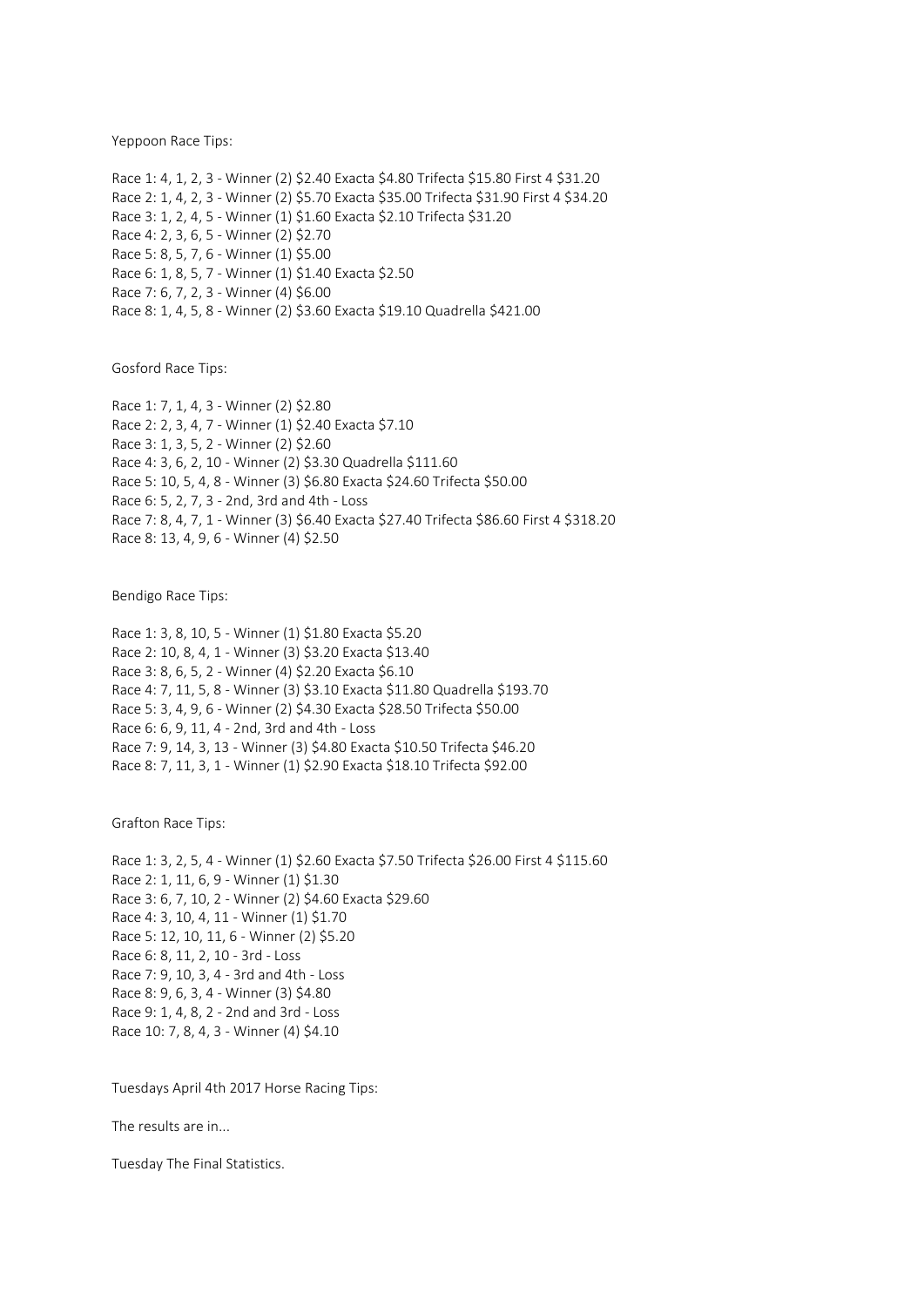- 1. Top Selection strike rate at 27% out of 33 races.
- 2. Top 2 Selections strike rate at 42% out of 33 races.
- 3. Exacta strike rate at 45% out of 33 races.
- + Best Top Selection win dividend: \$5.10
- + Best tipped Exacta dividend: \$72.80
- + Best Trifecta dividend: \$594.70
- + Best First 4 dividend: \$120.40
- + Best Quadrella dividend: n/a

So let's have a look at the numbers for this Tuesday with 33 races covered. For the Exotics there were 15 Exacta's in total which is a strike rate of 45% with the best one paying out at \$72.80 with the best tipped Trifecta paying out at \$594.70 and the best tipped First 4 paid out at \$120.40. For Win Bets the best priced Top Selection winner was at \$5.10 with the strike rate for the Top Selection sitting at 27% with the strike rate for the Top 2 Selections sitting at 42% of all races run. With Quadrella's no winning results were recorded today.

### Results:

Please note as of the 24th of May 2015 you will see a change in how the results are given on the website. After the winner result you will see a number for example Winner (1) \$5.30 the (1) represents the winner came from the first tip in the sequence. So (2) will represent tip 2, (3) tip 3 and (4) tip 4. This information is given to help people clearly see which horse in the tips sequence actually won and it is then followed by the exacta, trifecta, first 4 and quadrella results information if we have tipped it correctly within the selections given and the prices shown are from the QLD TAB.

Special Suggested Bet Of The Day:

Geelong Race 3 Multi Exacta:

7, 9 / 7, 9, 6, 13

So its 7 and 9 for 1st and 7, 9, 6, 13 for 2nd.

Total Cost: \$12 buys a 200% share of the dividend.

Where The Money Is: Those runners which stand out as being well supported early.

Nothing to report.

Best Longshot's Of The Day:

Nothing to report.

Best Quaddie Of The Day: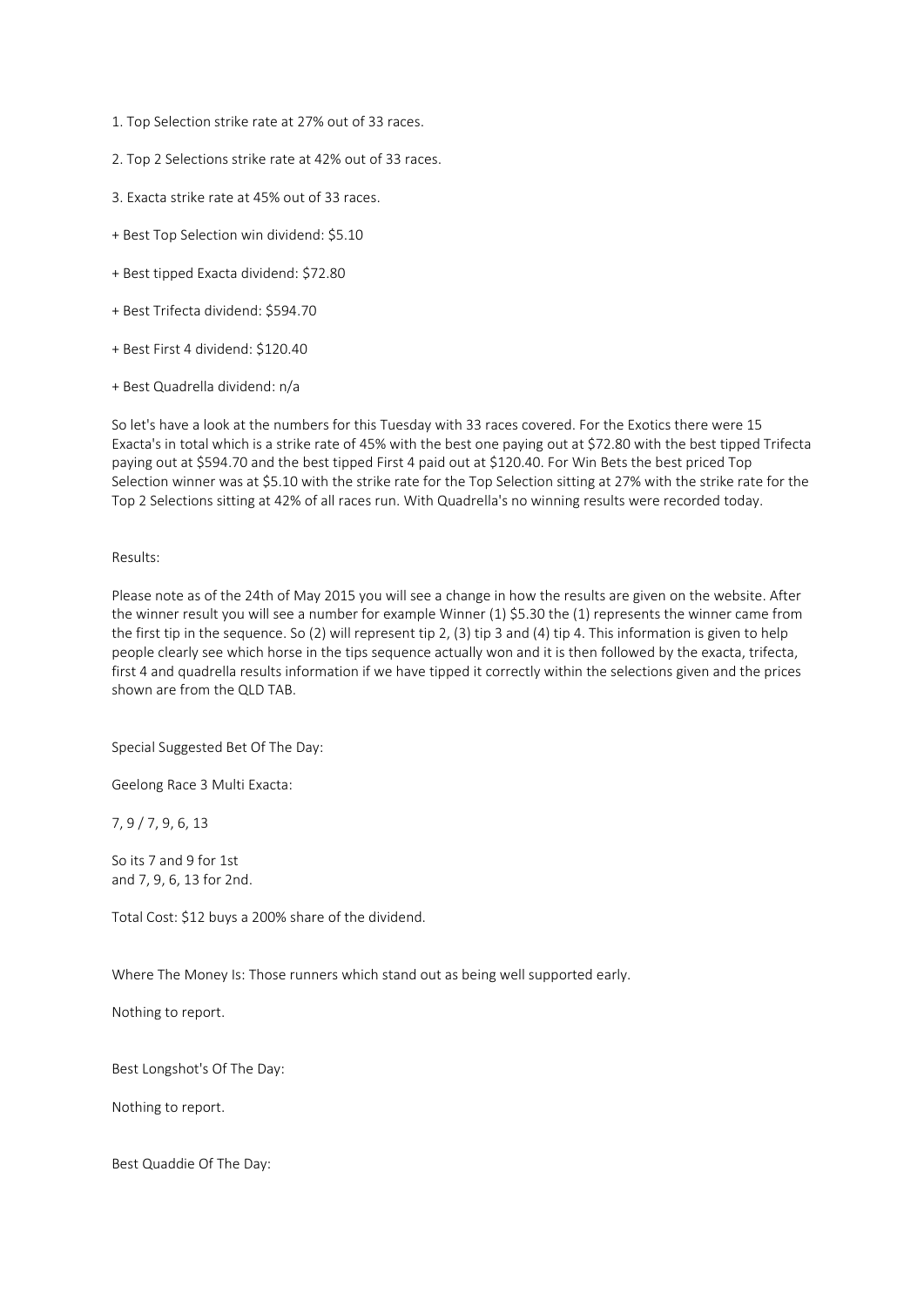Geelong Quadrella:

Race 5: 4, 3, 6, 5 Race 6: 1, 4, 5, 3 Race 7: 8, 1, 11, 7 Race 8: 9, 4, 3, 12

Total Cost: \$13 buys a 5% share of the dividend.

Today's Race Tips:

Ipswich Race Tips:

Race 1: 7, 5, 6, 3 - Winner (2) \$4.20 Race 2: 1, 3, 5, 8 - 2nd and 4th - Loss Race 3: 4, 11, 12, 3 - 3rd - Loss Race 4: 13, 7, 1, 3 - Winner (3) \$4.40 Race 5: 3, 7, 4, 8 - 2nd and 4th - Loss Race 6: 1, 12, 3, 8 - Winner (2) \$3.40 Exacta \$9.30 Race 7: 7, 9, 11, 4 - Winner (4) \$2.50 Exacta \$19.30 Race 8: 5, 10, 3, 12 - Winner (1) \$2.10 Exacta \$7.20

Townsville Race Tips:

Race 1: 1, 5, 2, 3 - Winner (1) \$1.90 Exacta \$5.80 Trifecta \$6.20 First 4 \$8.40 Race 2: 2, 1, 4, 3 - Winner (2) \$1.60 Exacta \$3.70 Race 3: 1, 6, 3, 4 - Winner (1) \$3.20 Race 4: 2, 3, 4, 1 - Winner (3) \$4.30 Exacta \$7.10 Trifecta \$19.00 First 4 \$31.60 Race 5: 3, 2, 5, 1 - 2nd - Loss Race 6: 2, 7, 1, 3 - Winner (1) \$2.80 Exacta \$13.90 Trifecta \$40.20 Race 7: 11, 7, 3, 1 - Winner (1) \$1.90 Exacta \$6.70 Trifecta \$36.50 First 4 \$110.60

Grafton Race Tips:

Race 1: 6, 4, 13, 7 - Winner (1) \$2.90 Exacta \$7.60 Trifecta \$22.60 First 4 \$54.60 Race 2: 7, 3, 1, 2 - 2nd and 3rd - Loss Race 3: 8, 3, 12, 13 - Winner (2) \$3.80 Race 4: 9, 13, 4, 10 - Winner (1) \$3.00 Exacta \$35.40 Race 5: 2, 10, 3, 4 - Winner (3) \$3.50 Exacta \$28.60 Race 6: 2, 5, 8, 6 - 3rd and 4th - Loss Race 7: 9, 10, 2, 11 - Winner (3) \$4.00 Race 8: 2, 1, 8, 11 - Winner (1) \$5.10 Race 9: 5, 2, 6, 3 - Winner (3) \$2.10 Race 10: 5, 18, 17, 7 - 4th - Loss

Geelong Race Tips:

Race 1: 3, 5, 4, 1 - 3rd - Loss Race 2: 6, 8, 2, 13 - Winner (1) \$1.30 Exacta \$2.20 Race 3: 9, 7, 6, 13 - Winner (3) \$11.80 Exacta \$72.80 Trifecta \$594.70 Race 4: 12, 6, 3, 2 - Winner (3) \$4.10 Race 5: 4, 3, 6, 5 - Winner (3) \$8.00 Exacta \$19.10 Race 6: 1, 4, 5, 3 - Winner (2) \$5.30 Exacta \$28.70 Trifecta \$69.10 First 4 \$120.40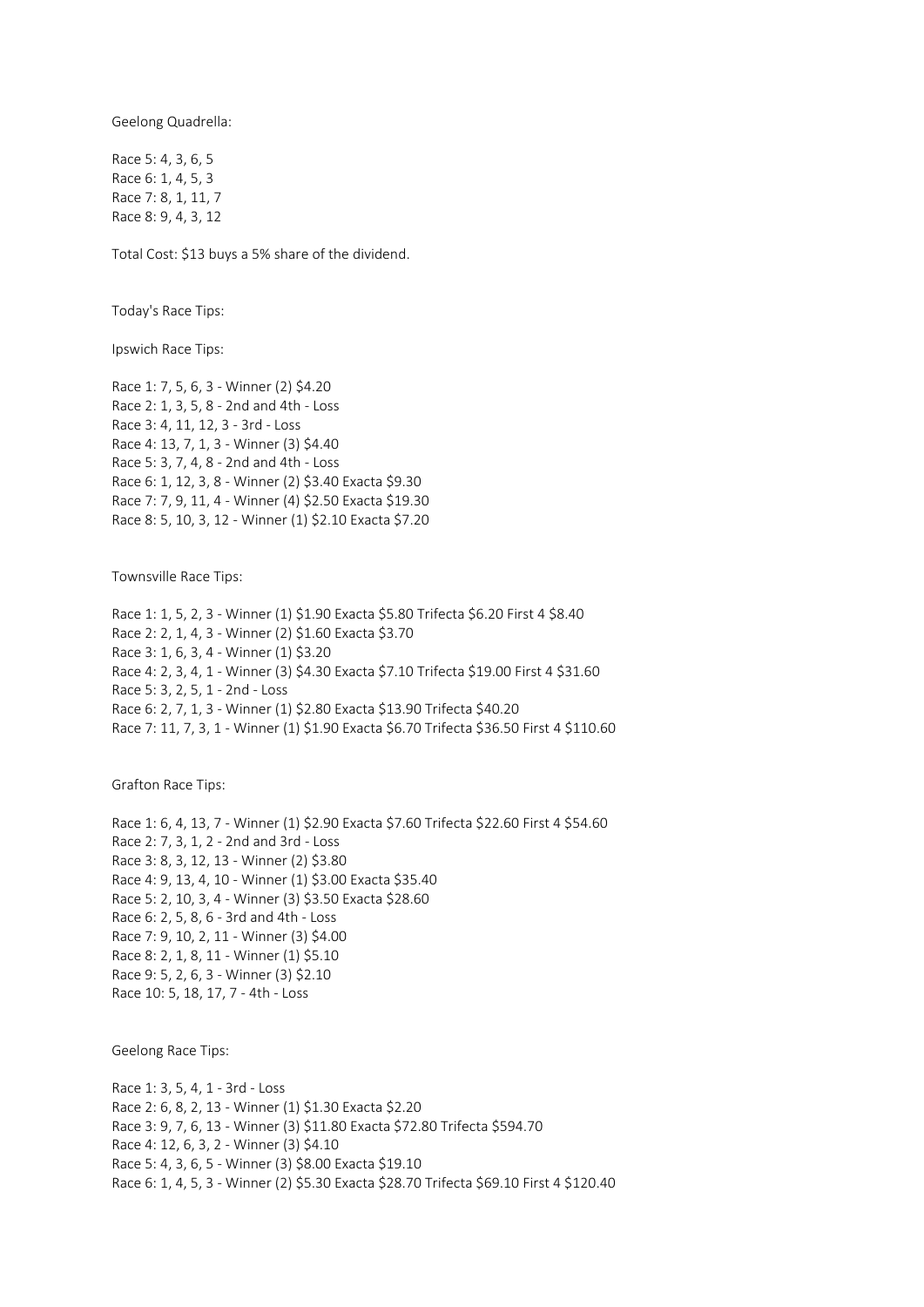Race 7: 8, 1, 11, 7 - Winner (4) \$4.90 Race 8: 9, 4, 3, 12 - 3rd and 4th - Loss

Tuesdays March 28th 2017 Horse Racing Tips:

The results are in...

Tuesday The Final Statistics.

- 1. Top Selection strike rate at 35% out of 17 races.
- 2. Top 2 Selections strike rate at 53% out of 17 races.
- 3. Exacta strike rate at 41% out of 17 races.
- + Best Top Selection win dividend: \$3.90
- + Best tipped Exacta dividend: \$36.60
- + Best Trifecta dividend: \$110.60
- + Best First 4 dividend: \$223.20
- + Best Quadrella dividend: \$758.90

So let's have a look at the numbers for this Tuesday with 17 races covered. For the Exotics there were 7 Exacta's in total which is a strike rate of 41% with the best one paying out at \$36.60 with the best tipped Trifecta paying out at \$110.60 and the best tipped First 4 paid out at \$223.20. For Win Bets the best priced Top Selection winner was at \$3.90 with the strike rate for the Top Selection sitting at 35% with the strike rate for the Top 2 Selections siting at 53% of all races run. With Quadrella's the best today paid out at \$758.90

# Results:

Please note as of the 24th of May 2015 you will see a change in how the results are given on the website. After the winner result you will see a number for example Winner (1) \$5.30 the (1) represents the winner came from the first tip in the sequence. So (2) will represent tip 2, (3) tip 3 and (4) tip 4. This information is given to help people clearly see which horse in the tips sequence actually won and it is then followed by the exacta, trifecta, first 4 and quadrella results information if we have tipped it correctly within the selections given and the prices shown are from the QLD TAB.

Special Suggested Bet Of The Day:

Tamworth Race 3 Multi Exacta:

1, 3 / 1, 3, 6, 12

So its 1 and 3 for 1st and 1, 3, 6, 12 for 2nd.

Total Cost: \$12 buys a 200% share of the dividend.

Where The Money Is: Those runners which stand out as being well supported early.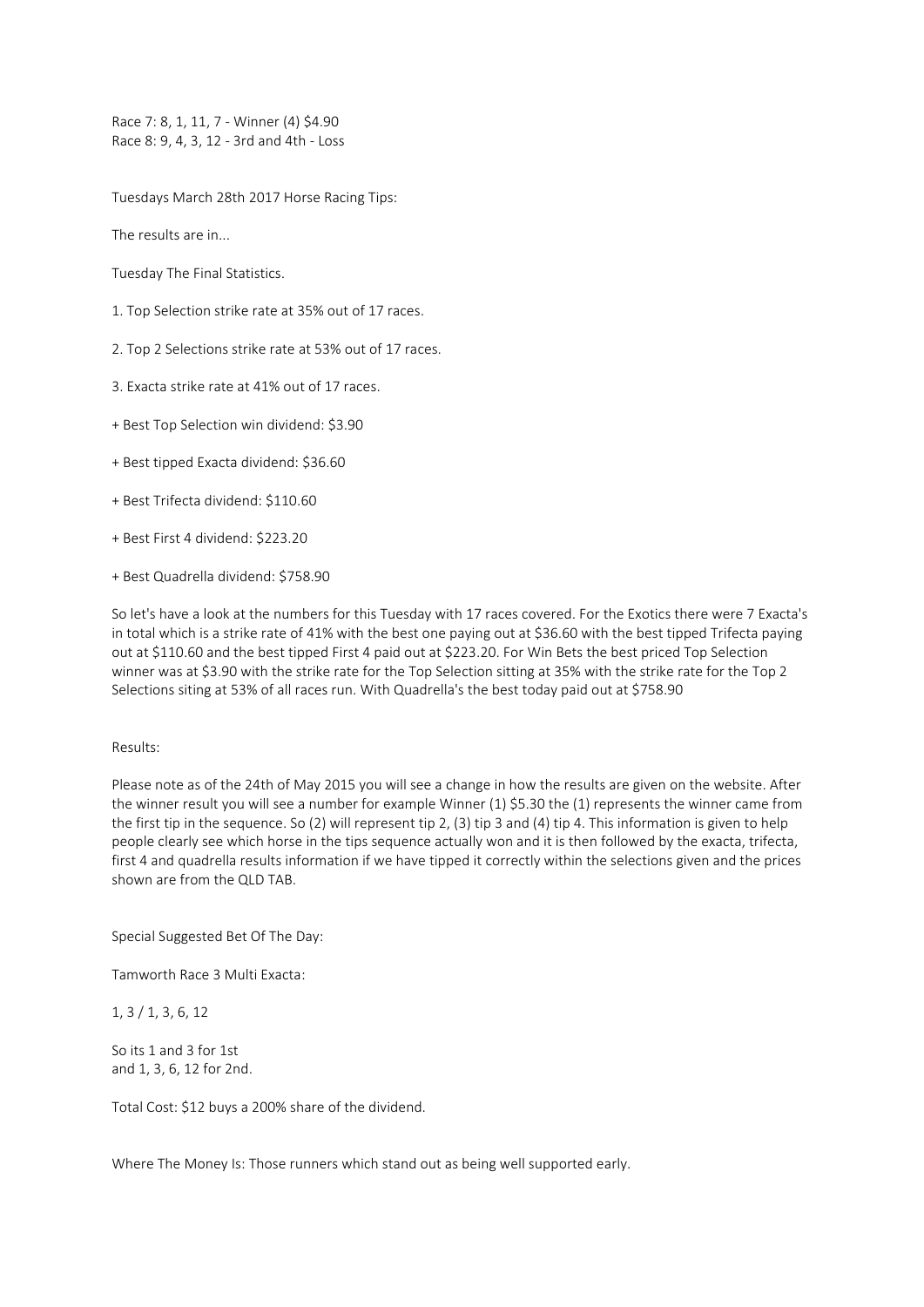Nothing to report.

Best Longshot's Of The Day:

Tamworth Race 9 No 17 Red Danasuer at \$15.00 some money around for this one early and might be worth a small wager at the acceptable eachway odds.

Best Quaddie Of The Day:

Geelong Quadrella:

Race 5: 5, 6, 4, 2 Race 6: 7, 11, 4, 9 Race 7: 8, 2, 6, 7 Race 8: 9, 4, 2, 12

Total Cost: \$13 buys a 5% share of the dividend.

Today's Race Tips:

Tamworth Race Tips:

Race 1: 6, 5, 2, 4 - 2nd, 3rd and 4th - Loss Race 2: 1, 2, 7, 4 - Winner (1) \$1.40 Exacta \$36.60 Trifecta \$102.40 Race 3: 1, 3, 6, 12 - 2nd and 3rd - Loss Race 4: 8, 9, 11, 7 - 2nd and 3rd - Loss Race 5: 7, 2, 9, 12 - Winner (1) \$3.90 Race 6: 2, 6, 11, 3 - Winner (3) \$4.20 Exacta \$17.20 Trifecta \$82.90 Race 7: 3, 7, 4, 5 - Winner (2) \$3.00 Race 8: 3, 2, 5, 8 - Winner (4) \$6.30 Exacta \$24.30 Race 9: 14, 6, 4, 17 - Winner (2) \$2.40 Quadrella \$758.90

Geelong Race Tips:

Race 1: 5, 2, 1, 3 - Winner (1) \$1.10 Exacta \$3.90 Race 2: 2, 10, 9, 11 - Winner (1) \$3.00 Race 3: 11, 10, 13, 3 - Winner (1) \$3.90 Race 4: 12, 14, 5, 4 - Winner (1) \$1.60 Exacta \$5.00 Trifecta \$14.00 Quadrella \$21.50 Race 5: 5, 6, 4, 2 - 2nd, 3rd and 4th - Loss Race 6: 7, 11, 4, 9 - 2nd and 4th - Loss Race 7: 8, 2, 6, 7 - Winner (3) \$3.50 Exacta \$18.30 Race 8: 9, 4, 2, 12 - Winner (2) \$4.20 Exacta \$13.00 Trifecta \$110.60 First 4 \$223.20

Tuesdays March 21st 2017 Horse Racing Tips:

The results are in...

Tuesday The Final Statistics.

1. Top Selection strike rate at 30% out of 20 races.

2. Top 2 Selections strike rate at 55% out of 20 races.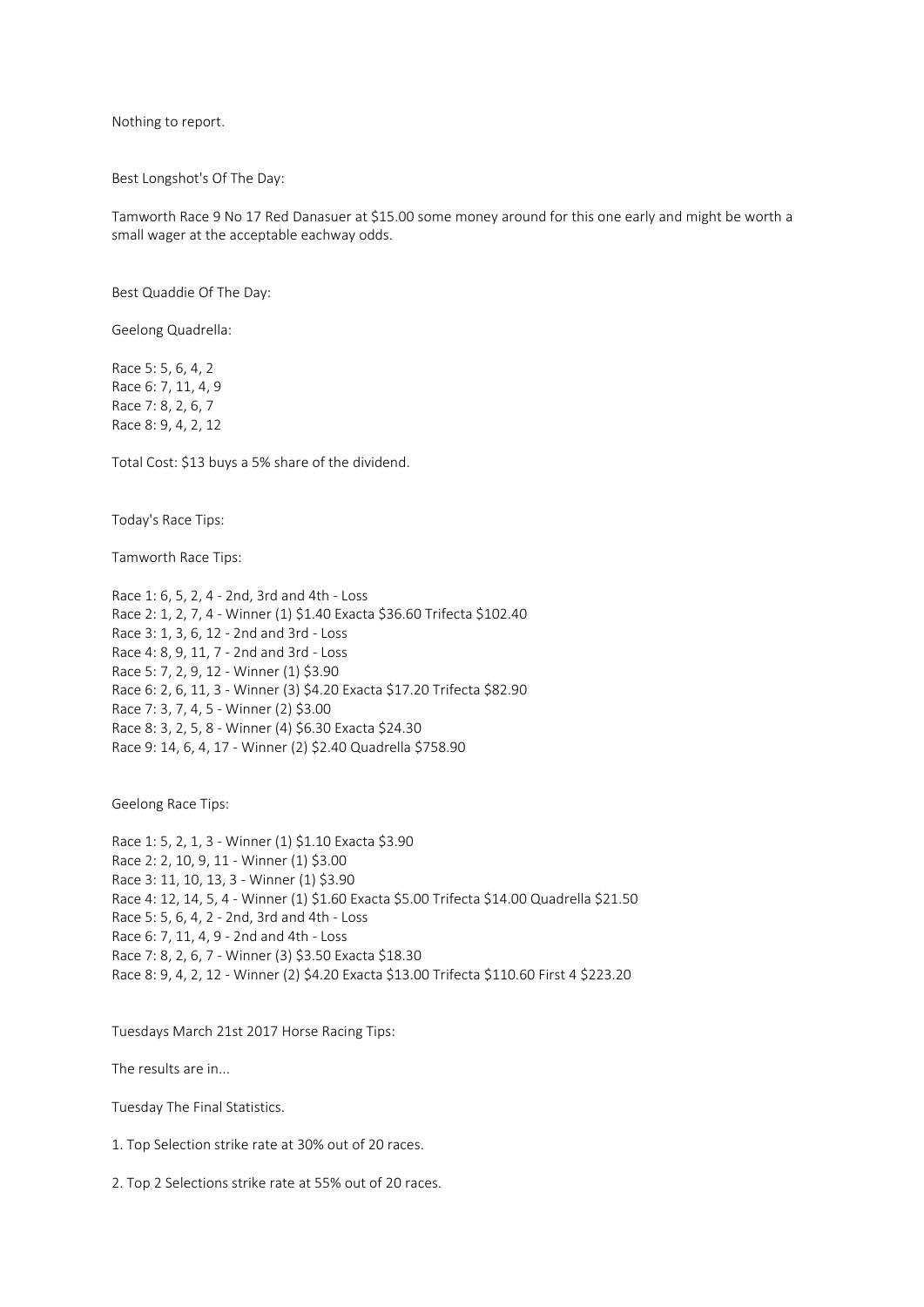- 3. Exacta strike rate at 55% out of 20 races.
- + Best Top Selection win dividend: \$3.20
- + Best tipped Exacta dividend: \$60.90
- + Best Trifecta dividend: \$137.40
- + Best First 4 dividend: \$442.60
- + Best Quadrella dividend: n/a

So let's have a look at the numbers for this Tuesday with 20 races covered. For the Exotics there were 11 Exacta's in total which is a strike rate of 55% with the best one paying out at \$60.90 with the best tipped Trifecta paying out at \$137.40 and the best tipped First 4 paid out at \$442.60. For Win Bets the best priced Top Selection winner was at \$3.20 with the strike rate for the Top Selection sitting at 30% with the strike rate for the Top 2 Selections sitting at 55% of all races run. With Quadrella's there were none correctly tipped today.

# Results:

Please note as of the 24th of May 2015 you will see a change in how the results are given on the website. After the winner result you will see a number for example Winner (1) \$5.30 the (1) represents the winner came from the first tip in the sequence. So (2) will represent tip 2, (3) tip 3 and (4) tip 4. This information is given to help people clearly see which horse in the tips sequence actually won and it is then followed by the exacta, trifecta, first 4 and quadrella results information if we have tipped it correctly within the selections given and the prices shown are from the QLD TAB.

Special Suggested Bet Of The Day:

Ballarat Race 4 Multi Exacta:

7, 12 / 7, 12, 3, 10

So its 7 and 12 for 1st and 7, 12, 3, 10 for 2nd.

Total Cost: \$12 buys a 200% share of the dividend.

Where The Money Is: Those runners which stand out as being well supported early.'

Nothing to report.

Best Longshot's Of The Day:

Nothing to report.

Best Quaddie Of The Day:

Ballarat Quadrella:

Race 5: 3, 4, 8, 2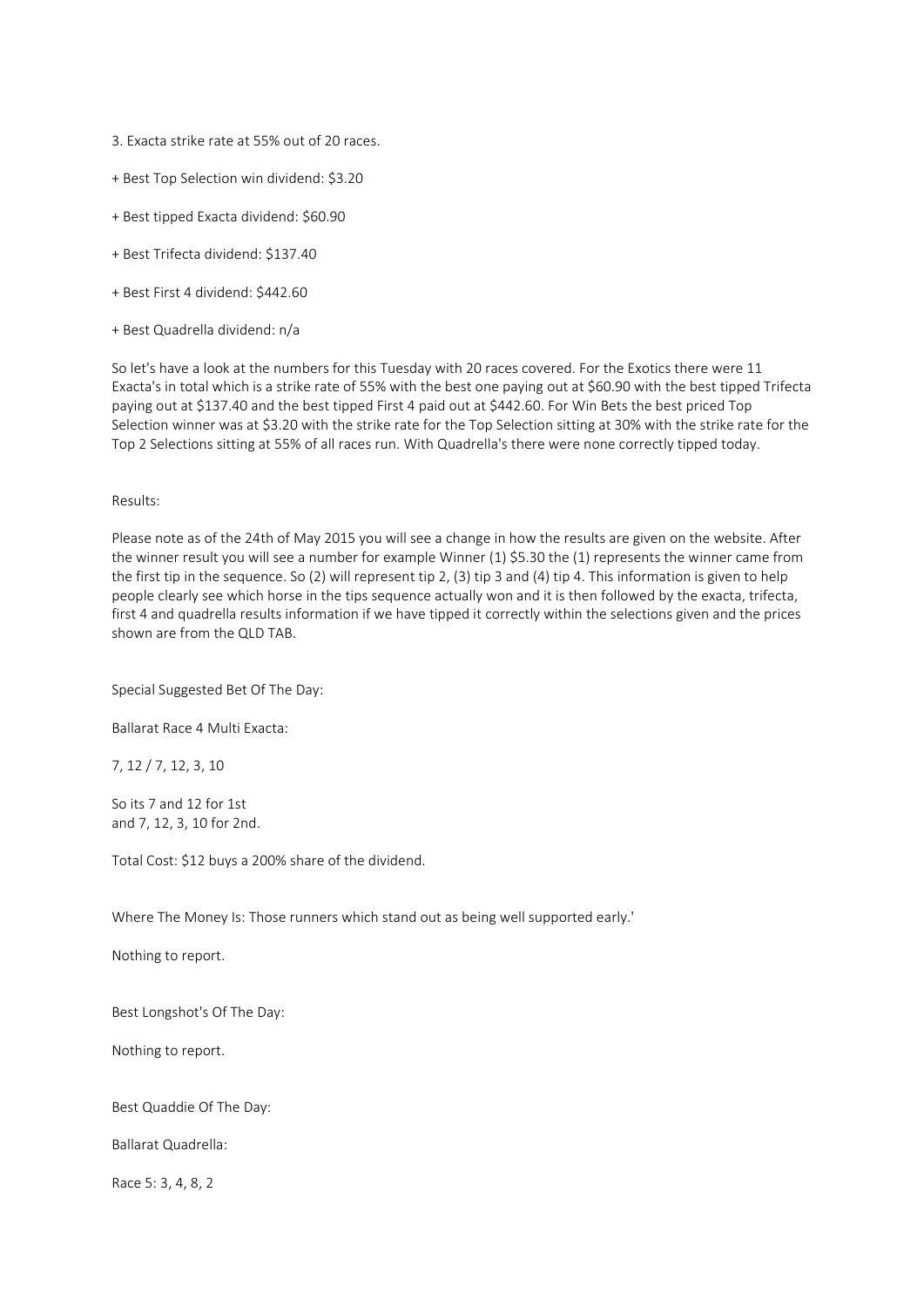Race 6: 5, 4, 8, 2 Race 7: 2, 3, 8, 6 Race 8: 9, 8, 13, 11

Total Cost: \$13 buys a 5% share of the dividend.

Today's Race Tips:

Gatton Race Tips:

Race 1: 6, 8, 5, 2 - 2nd and 3rd - Loss Race 2: 7, 2, 5, 1 - Winner (1) \$2.80 Exacta \$11.10 Trifecta \$26.70 Race 3: 2, 1, 8, 9 - Winner (2) \$2.60 Exacta \$5.70 Trifecta \$12.50 Race 4: 3, 7, 11, 8 - 3rd and 4th - Loss Race 5: 5, 8, 9, 2 - Winner (2) \$5.50 Exacta \$8.40 Trifecta \$28.60 First 4 \$35.00 Race 6: 2, 12, 5, 11 - Winner (2) \$2.60 Exacta \$6.20 Race 7: 10, 1, 4, 5 - Winner (2) \$4.10

Scone Race Tips:

Race 1: 2, 3, 8, 5 - Winner (1) \$2.80 Exacta \$8.50 Trifecta \$26.90 Race 2: 12, 6, 2, 13 - 2nd and 3rd - Loss Race 3: 9, 8, 10, 7 - Winner (1) \$3.10 Exacta \$7.70 Race 4: 6, 13, 8, 3 - Winner (1) \$3.20 Exacta \$16.90 Trifecta \$50.70 Race 5: 2, 8, 11, 10 - Winner (2) \$7.60 Exacta \$60.90 Race 6: 5, 6, 3, 1 - 2nd and 3rd - Loss Race 7: 1, 7, 2, 3 - Winner (3) \$10.80

Ballarat Race Tips:

Race 1: 1, 9, 7, 2 - Winner (1) \$1.20 Exacta \$2.10 Race 2: 6, 16, 3, 11 - 3rd and 4th - Loss Race 3: 5, 9, 1, 8 - Winner (3) \$9.20 Exacta \$22.70 Trifecta \$137.40 First 4 \$442.60 Race 4: 7, 12, 3, 10 - Winner (2) \$4.40 Race 5: 3, 4, 8, 2 - Winner (1) \$2.20 Exacta \$4.70 Trifecta \$23.70 Race 6: 5, 4, 8, 2 - Winner (4) \$4.10 Race 7 and 8 abandoned.

Tuesdays March 14th 2017 Horse Racing Tips:

The results are in...

Tuesday The Final Statistics.

1. Top Selection strike rate at 30% out of 23 races.

2. Top 2 Selections strike rate at 57% out of 23 races.

3. Exacta strike rate at 61% out of 23 races.

+ Best Top Selection win dividend: \$4.80

+ Best tipped Exacta dividend: \$82.60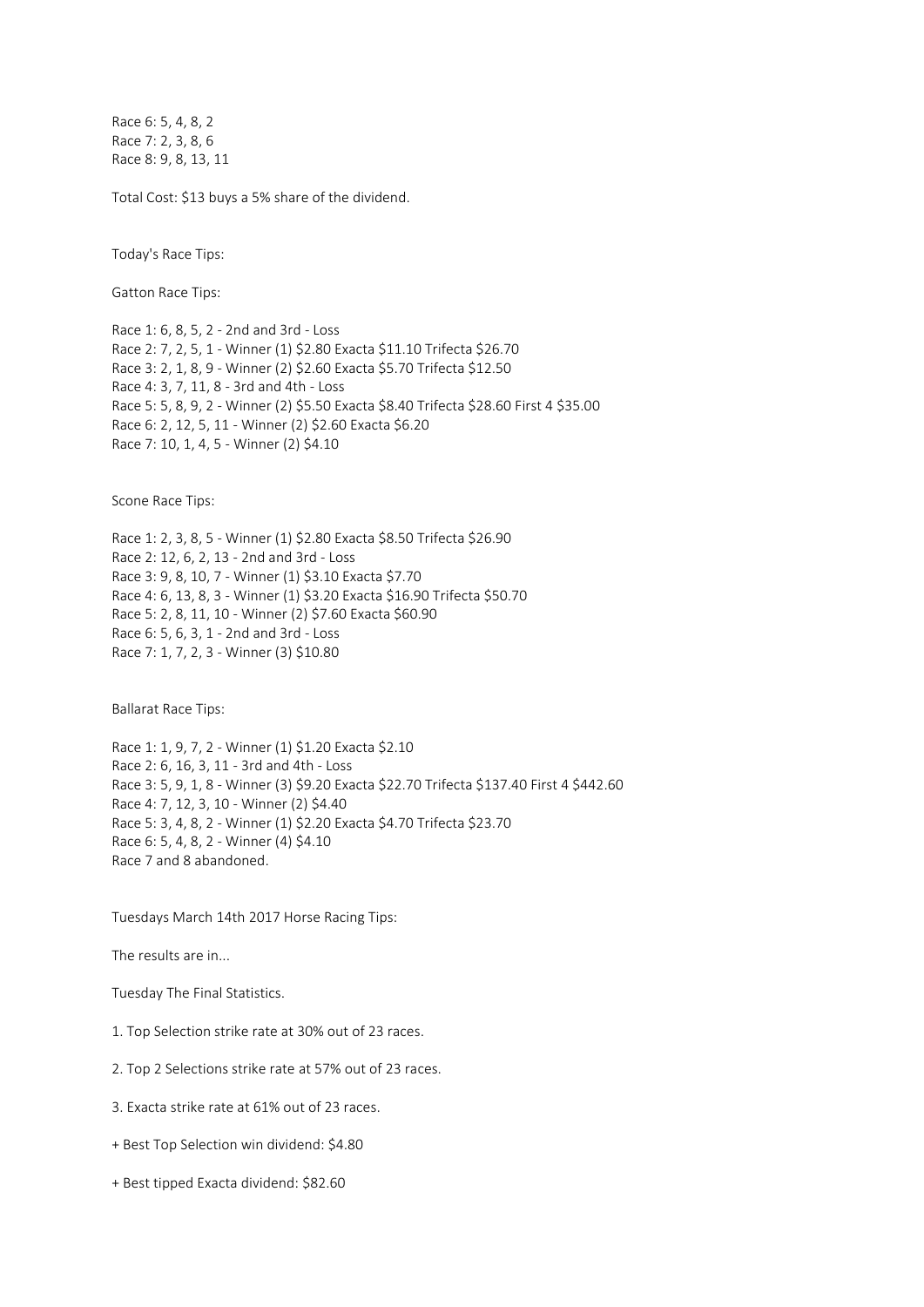- + Best Trifecta dividend: \$169.00
- + Best First 4 dividend: \$168.60
- + Best Quadrella dividend: \$1192.30

So let's have a look at the numbers for this Tuesday with 23 races covered. For the Exotics there were 14 Exacta's in total which is a strike rate of 61% with the best one paying out at \$82.60 with the best tipped Trifecta paying out at \$169.00 and the best tipped First 4 paid out at \$168.60. For Win Bets the best priced Top Selection winner was at \$4.80 with the strike rate for the Top Selection sitting at 30% with the strike rate for the Top 2 Selections sitting at 57% of all races run. With Quadrella's the best today paid out at \$1192.30

### Results:

Please note as of the 24th of May 2015 you will see a change in how the results are given on the website. After the winner result you will see a number for example Winner (1) \$5.30 the (1) represents the winner came from the first tip in the sequence. So (2) will represent tip 2, (3) tip 3 and (4) tip 4. This information is given to help people clearly see which horse in the tips sequence actually won and it is then followed by the exacta, trifecta, first 4 and quadrella results information if we have tipped it correctly within the selections given and the prices shown are from the QLD TAB.

Special Suggested Bet Of The Day:

Mackay Race 3 Banker Exacta:

6, 1 / 6, 1, 7, 3

So its 6 and 1 for 1st and 6, 1, 7, 3 for 2nd.

Total Cost: \$12 buys a 200% share of the dividend.

Where The Money Is: Those runners which stand out as being well supported early.

Nothing to report.

Best Longshot's Of The Day:

Nothing to report.

Best Quaddie Of The Day:

Bendigo Quadrella:

Race 5: 5, 2, 3, 10 Race 6: 3, 5, 7, 2 Race 7: 5, 3, 8, 7 Race 8: 1, 6, 2, 5

Total Cost: \$13 buys a 5% share of the dividend.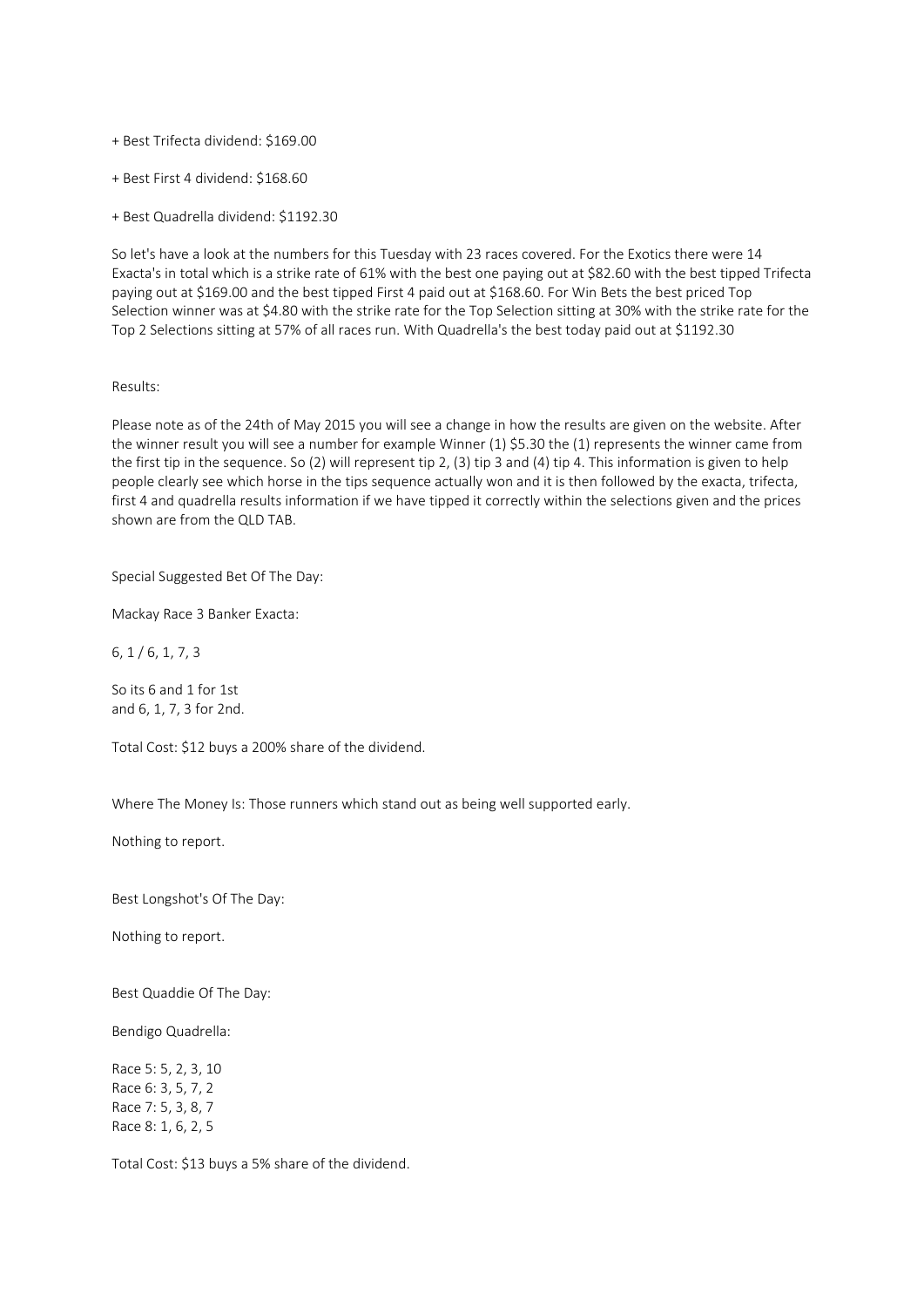Today's Race Tips:

Mackay Race Tips:

Race 1: 2, 1, 4, 6 - Winner (2) \$4.30 Exacta \$11.70 Trifecta \$60.80 First 4 \$130.20 Race 2: 5, 2, 3, 4 - Winner (1) \$3.40 Exacta \$9.00 Trifecta \$32.20 Race 3: 6, 1, 7, 3 - Winner (2) \$2.80 Exacta \$7.90 Trifecta \$15.50 First 4 \$139.20 Race 4: 1, 7, 10, 9 - 2nd and 3rd - Loss Race 5: 7, 3, 10, 6 - Winner (1) \$2.80 Exacta \$7.20 Race 6: 2, 4, 6, 9 - 2nd and 3rd - Loss Race 7: 5, 11, 10, 3 - Winner (3) \$6.60

Tamworth Race Tips:

Race 1: 3, 6, 4, 7 - Winner (3) \$7.40 Race 2: 10, 1, 12, 3 - Winner (2) \$4.10 Exacta \$11.20 Race 3: 12, 8, 10, 11 - Winner (2) \$3.60 Exacta \$35.00 Trifecta \$93.80 Race 4: 3, 7, 1, 2 - Winner (3) \$4.40 Exacta \$51.10 Quadrella \$1192.30 Race 5: 2, 1, 9, 3 - Winner (2) \$2.60 Race 6: 1, 16, 5, 8 - Winner (3) \$2.60 Race 7: 9, 3, 7, 2 - Winner (1) \$4.80 Race 8: 3, 2, 9, 1 - Winner (4) \$3.90 Exacta \$82.60 Quadrella \$339.20

Bendigo Race Tips:

Race 1: 2, 1, 5, 3 - Winner (2) \$2.90 Exacta \$7.00 Trifecta \$14.10 Race 2: 1, 7, 4, 5 - Winner (3) \$4.00 Exacta \$60.40 Trifecta \$169.00 Race 3: 6, 5, 1, 4 - Winner (1) \$4.40 Exacta \$61.10 Trifecta \$143.30 Race 4: 7, 12, 6, 4 - Winner (3) \$6.20 Quadrella \$424.70 Race 5: 5, 2, 3, 10 - Winner (1) \$1.60 Race 6: 3, 5, 7, 2 - Winner (4) \$5.10 Exacta \$16.00 Trifecta \$49.00 First 4 \$168.60 Race 7: 5, 3, 8, 7 - Winner (1) \$2.00 Exacta \$8.70 Race 8: 1, 6, 2, 5 - Winner (1) \$2.20 Exacta \$21.60 Quadrella \$61.10

Tuesdays March 7th 2017 Horse Racing Tips:

The results are in...

Tuesday The Final Statistics.

1. Top Selection strike rate at 35% out of 29 races.

2. Top 2 Selections strike rate at 59% out of 29 races.

3. Exacta strike rate at 48% out of 29 races.

+ Best Top Selection win dividend: \$4.80

+ Best tipped Exacta dividend: \$94.00

+ Best Trifecta dividend: \$219.10

+ Best First 4 dividend: \$64.80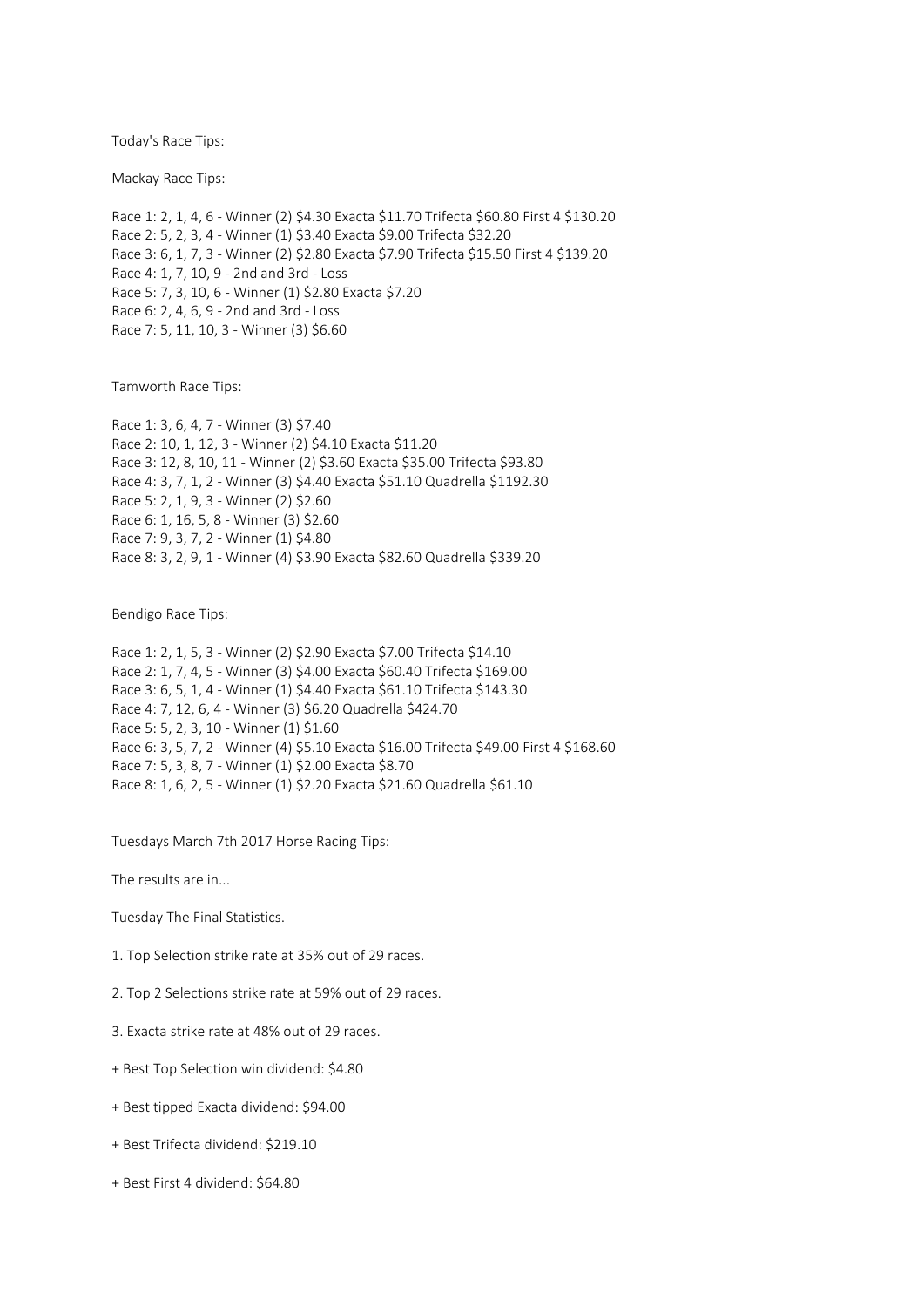+ Best Quadrella dividend: \$641.30

So let's have a look at the numbers for this Tuesday with 29 races covered. For the Exotics there were 14 Exacta's in total which is a strike rate of 48% with the best one paying out at \$94.00 with the best tipped Trifecta paying out at \$219.10 and the best tipped First 4 paid out at \$64.80. For Win Bets the best priced Top Selection winner was at \$4.80 with the strike rate for the Top Selection sitting at 35% with the strike rate for the Top 2 Selections sitting at 59% of all races run. With Quadrella's the best today paid out at \$641.30

Results:

Please note as of the 24th of May 2015 you will see a change in how the results are given on the website. After the winner result you will see a number for example Winner (1) \$5.30 the (1) represents the winner came from the first tip in the sequence. So (2) will represent tip 2, (3) tip 3 and (4) tip 4. This information is given to help people clearly see which horse in the tips sequence actually won and it is then followed by the exacta, trifecta, first 4 and quadrella results information if we have tipped it correctly within the selections given and the prices shown are from the QLD TAB.

Special Suggested Bet Of The Day:

Ballarat Race 3 Banker Exacta:

1, 9 / 1, 9, 3, 4

So its 1 and 9 for 1st and 1, 9, 3, 4 for 2nd.

Total Cost: \$12 buys a 200% share of the dividend.

Where The Money Is: Those runners which stand out as being well supported early.

Nothing to report.

Best Longshot's Of The Day:

Nothing to report.

Best Quaddie Of The Day:

Wagga Quadrella:

Race 4: 5, 1, 3, 12 Race 5: 5, 6, 10, 12 Race 6: 12, 10, 5, 11 Race 7: 3, 4, 8, 10

Total Cost: \$13 buys a 5% share of the dividend.

Today's Race Tips:

Gatton Race Tips: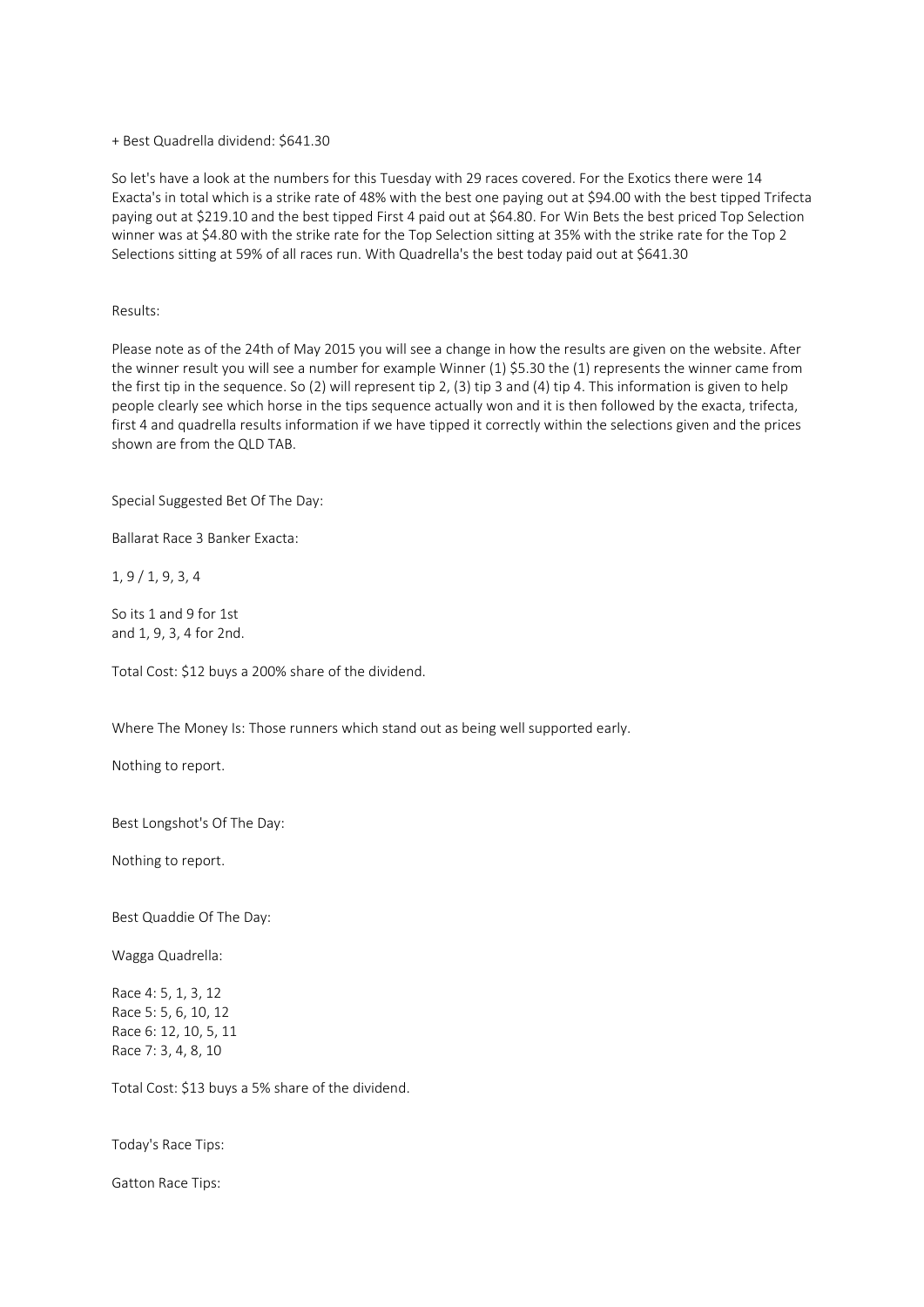Race 1: 4, 5, 7, 3 - Winner (3) \$5.60 Exacta \$20.20 Race 2: 4, 5, 6, 2 - 3rd and 4th - Loss Race 3: 1, 8, 5, 12 - Winner (1) \$1.50 Race 4: 8, 7, 4, 10 - 2nd and 4th - Loss Race 5: 4, 9, 2, 12 - Winner (1) \$1.70 Race 6: 11, 6, 3, 9 - Winner (4) \$5.10 Exacta \$8.40 Race 7: 2, 10, 5, 1 - Winner (1) \$4.00 Exacta \$18.70

Wagga Race Tips:

Race 1: 6, 10, 1, 11 - Winner (1) \$1.80 Race 2: 6, 13, 2, 12 - Winner (1) \$3.80 Race 3: 3, 9, 10, 2 - Winner (3) \$6.40 Exacta \$66.70 Race 4: 5, 1, 3, 12 - Winner (4) \$3.70 Quadrella \$641.30 Race 5: 5, 6, 10, 12 - 3rd - Loss Race 6: 12, 10, 5, 11 - Winner (2) \$8.00 Race 7: 3, 4, 8, 10 - Winner (3) \$13.60

Ballarat Race Tips:

Race 1: 1, 4, 3, 7 - Winner (2) \$2.40 Exacta \$5.40 Trifecta \$13.90 First 4 \$15.80 Race 2: 10, 6, 2, 9 - Winner (2) \$7.80 Exacta \$94.00 Trifecta \$219.10 Race 3: 1, 9, 3, 4 - Winner (1) \$1.80 Race 4: 6, 13, 2, 10 - Winner (2) \$2.70 Exacta \$3.80 Trifecta \$8.10 Quadrella \$123.80 Race 5: 1, 5, 4, 3 - Winner (1) \$4.80 Race 6: 6, 2, 7, 1 - Winner (4) \$4.80 Exacta \$26.70 Trifecta \$40.30 First 4 \$64.80 Race 7: 1, 7, 3, 9 - Winner (2) \$3.00 Exacta \$4.00 Trifecta \$9.20 First 4 \$16.20 Race 8: 4, 11, 9, 10 - Winner (1) \$1.80 Exacta \$13.60 Trifecta \$56.60 Quadrella \$202.90

Grafton Race Tips:

Race 1: 1, 4, 2, 6 - Winner (2) \$4.50 Exacta \$5.90 Trifecta \$22.90 Race 2: 5, 3, 7, 9 - 2nd - Loss Race 3: 2, 1, 7, 3 - Winner (3) \$4.70 Exacta \$20.10 Race 4: 6, 4, 10, 1 - Winner (2) \$2.50 Exacta \$11.10 Trifecta \$114.00 Race 5: 14, 2, 10, 7 - Winner (1) \$2.20 Exacta \$13.80 Race 6: 2, 13, 5, 7 - Winner (1) \$3.50 Race 7: 6, 3, 1, 5 - 3rd - Loss

Tuesdays February 28th 2017 Horse Racing Tips:

The results are in...

Tuesday The Final Statistics.

1. Top Selection strike rate at 25% out of 16 races.

2. Top 2 Selections strike rate at 31% out of 16 races.

3. Exacta strike rate at 50% out of 16 races.

+ Best Top Selection win dividend: \$3.00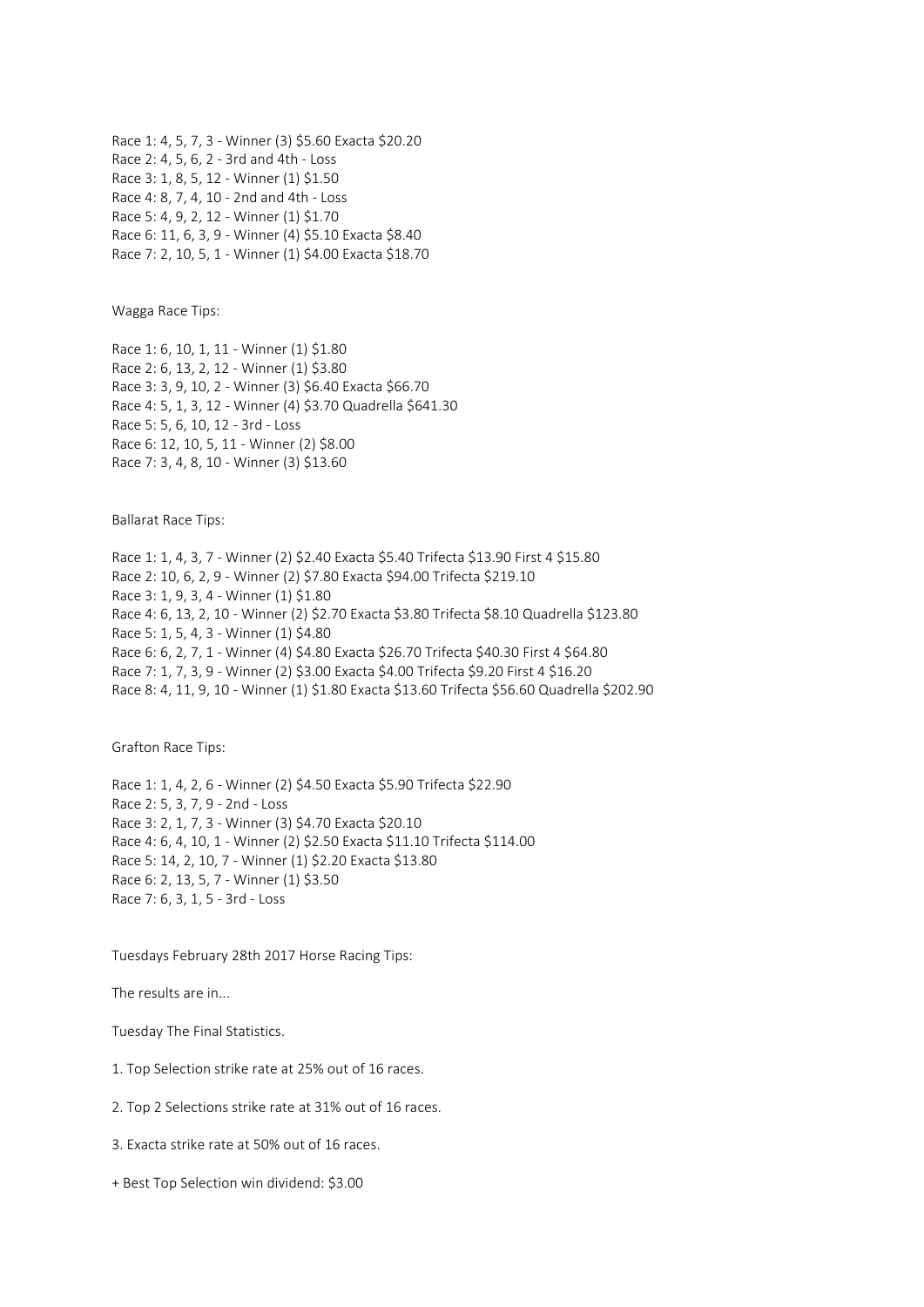- + Best tipped Exacta dividend: \$29.20
- + Best Trifecta dividend: \$64.00
- + Best First 4 dividend: n/a
- + Best Quadrella dividend: n/a

So let's have a look at the numbers for this Tuesday with 16 races covered. For the Exotics there were 8 Exacta's in total which is a strike rate of 50% of all races run with the best one paying out at \$29.20 with the best tipped Trifecta paying out at \$64.00 and the best tipped First 4 paid out at \$19.20. For Win Bets the best priced Top Selection winner was at \$3.00 with the strike rate for the Top Selection sitting at 25% with the strike rate for the Top 2 Selections sitting at 31%. With Quadrella's there were none tipped today.

### Results:

Please note as of the 24th of May 2015 you will see a change in how the results are given on the website. After the winner result you will see a number for example Winner (1) \$5.30 the (1) represents the winner came from the first tip in the sequence. So (2) will represent tip 2, (3) tip 3 and (4) tip 4. This information is given to help people clearly see which horse in the tips sequence actually won and it is then followed by the exacta, trifecta, first 4 and quadrella results information if we have tipped it correctly within the selections given and the prices shown are from the QLD TAB.

### Special Suggested Bet Of The Day:

Bendigo Race 3 Banker Exacta:

10, 3 / 10, 3, 2, 4

So its 10 and 3 for 1st and 10, 3, 2, 4 for 2nd.

Total Cost: \$12 buys a 200% share of the dividend.

Where The Money Is: Those runners which stand out as being well supported early.

Bendigo Race 3 No 10 Sierra Moon at \$12.00 a very solid push for this one in early betting.

Best Longshot's Of The Day:

Nothing to report.

Best Quaddie Of The Day:

Bendigo Quadrella:

Race 5: 5, 10, 7, 9 Race 6: 9, 7, 5, 11 Race 7: 7, 8, 9, 5 Race 8: 5, 12, 11, 8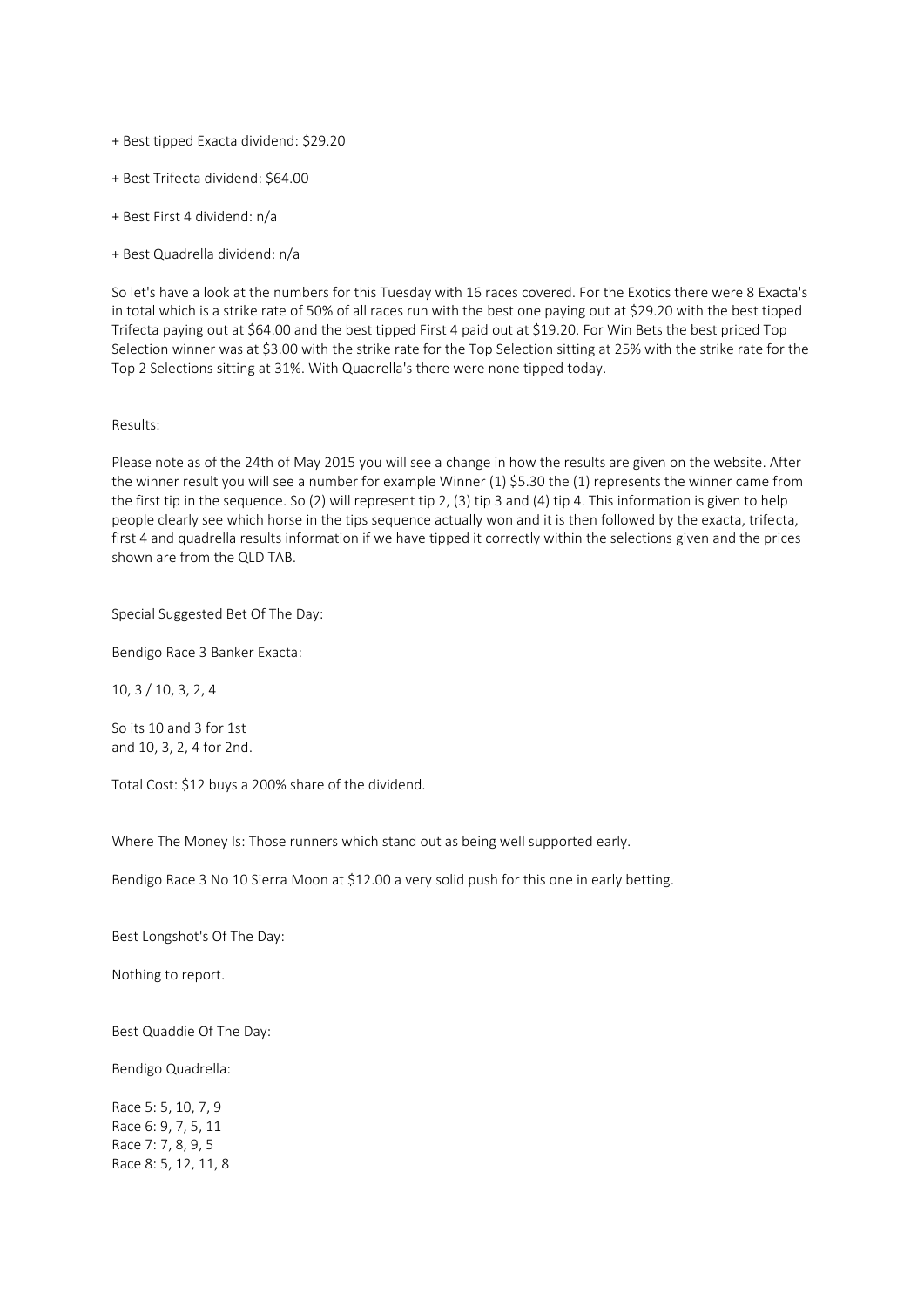Total Cost: \$13 buys a 5% share of the dividend.

Today's Race Tips:

Beaudesert Race Tips:

Race 1: 1, 3, 2, 4 - Winner (3) \$3.00 Exacta \$29.20 Trifecta \$64.00 Race 2: 1, 3, 6, 2 - Winner (3) \$3.50 Exacta \$11.00 Race 3: 4, 5, 2, 6 - 2nd, 3rd and 4th - Loss Race 4: 4, 9, 7, 10 - Winner (4) \$2.70 Exacta \$11.90 Race 5: 8, 1, 5, 3 - Winner (2) \$2.50 Exacta \$3.50 Trifecta \$16.80 First 4 \$19.20 Race 6: 1, 6, 7, 9 - 2nd and 4th - Loss Race 7: 5, 12, 4, 1 - Winner (1) \$3.00

Bendigo Race Tips:

Race 1: 8, 6, 2, 4 - Winner (1) \$2.40 Exacta \$10.10 Race 2: 10, 6, 4, 12 - Winner (1) \$1.40 Exacta \$6.50 Trifecta \$19.90 Race 3: 10, 3, 2, 4 - 2nd, 3rd and 4th - Loss Race 4: 13, 9, 4, 7 - Winner (3) \$4.00 Race 5: 5, 10, 7, 9 - 3rd and 4th - Loss Race 6: 9, 7, 5, 11 - Winner (3) \$4.70 Exacta \$26.20 Race 7: 7, 8, 9, 5 - Winner (1) \$2.00 Exacta \$2.50 Race 8: 5, 12, 11, 8 - 2nd - Loss

Tuesdays February 21st 2017 Horse Racing Tips:

The results are in...

Tuesday The Final Statistics.

1. Top Selection strike rate at 30% out of 30 races.

- 2. Top 2 Selections strike rate at 63% out of 30 races.
- 3. Exacta strike rate at 53% out of 30 races.
- + Best Top Selection win dividend: \$4.10
- + Best tipped Exacta dividend: \$64.20
- + Best Trifecta dividend: \$68.40
- + Best First 4 dividend: \$566.60
- + Best Quadrella dividend: \$303.50

So let's have a look at the numbers for this Tuesday with 30 races covered. For the Exotics there were 16 Exacta's in total which is a strike rate of 53% with the best one paying out at \$64.20 with the best tipped Trifecta paying out at \$68.90 and the best tipped First 4 paid out at \$566.60. For Win Bets the best priced Top Selection winner was at \$4.10 with the strike rate for the Top Selection sitting at 30% with the strike rate for the Top 2 Selections sitting at 63% of all races run. With Quadrella's the best today paid out at \$303.50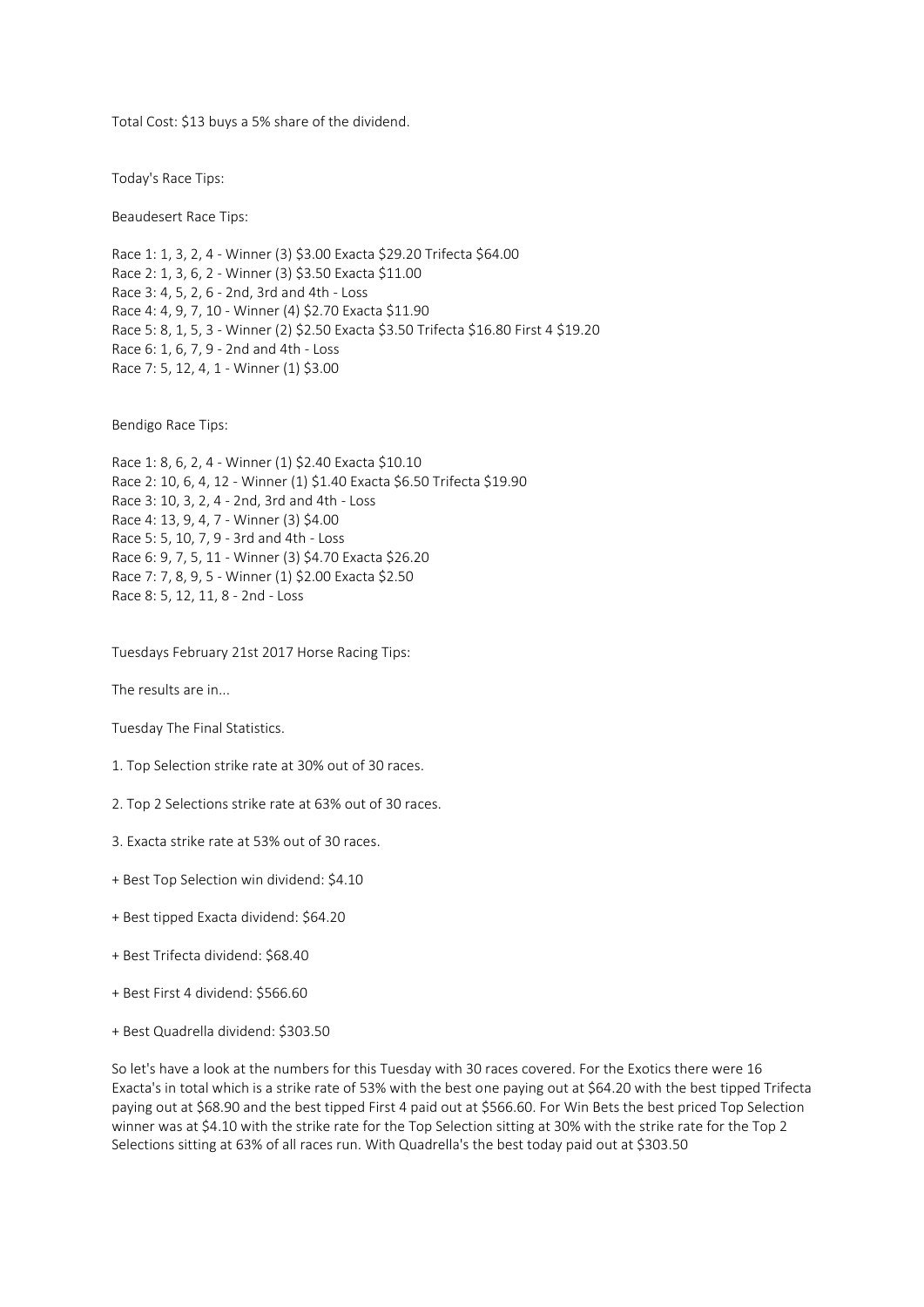### Results:

Please note as of the 24th of May 2015 you will see a change in how the results are given on the website. After the winner result you will see a number for example Winner (1) \$5.30 the (1) represents the winner came from the first tip in the sequence. So (2) will represent tip 2, (3) tip 3 and (4) tip 4. This information is given to help people clearly see which horse in the tips sequence actually won and it is then followed by the exacta, trifecta, first 4 and quadrella results information if we have tipped it correctly within the selections given and the prices shown are from the QLD TAB.

Special Suggested Bet Of The Day:

Seymour Race 2 Banker Exacta:

2, 4 / 2, 4, 1, 6

So its 2 and 4 for 1st and 2, 4, 1, 6 for 2nd.

Total Cost: \$12 buys a 200% share of the dividend.

Where The Money Is: Those runners which stand out as being well supported early.

Nothing to report.

Best Longshot's Of The Day:

Mackay Race 6 No 7 Angels Crown at \$21.00 some money around for this one early and might be worth an eachway ticket 1st up from a spell today.

Best Quaddie Of The Day:

Seymour Quadrella:

Race 5: 2, 3, 6, 8 Race 6: 11, 2, 5, 3 Race 7: 5, 7, 1, 8 Race 8: 9, 12, 4, 2

Total Cost: \$13 buys a 5% share of the dividend.

Today's Race Tips:

Mackay Race Tips:

Race 1: 1, 4, 3, 5 - Winner (2) \$3.20 Exacta \$21.30 Trifecta \$68.90 First 4 \$121.60 Race 2: 1, 3, 5, 2 - Winner (1) \$3.80 Exacta \$8.90 Trifecta \$11.60 First 4 \$23.60 Race 3: 3, 2, 1, 4 - Winner (2) \$2.70 Exacta \$3.80 Trifecta \$15.40 First 4 \$10.40 Race 4: 1, 7, 6, 3 - Winner (2) \$2.60 Exacta \$6.70 Trifecta \$25.20 Race 5: 6, 5, 3, 7 - Winner (2) \$5.40 Exacta \$27.80 Trifecta \$53.40 Race 6: 4, 7, 5, 3 - 2nd and 3rd - Loss Race 7: 1, 6, 3, 7 - Winner (1) \$1.60 Exacta \$12.80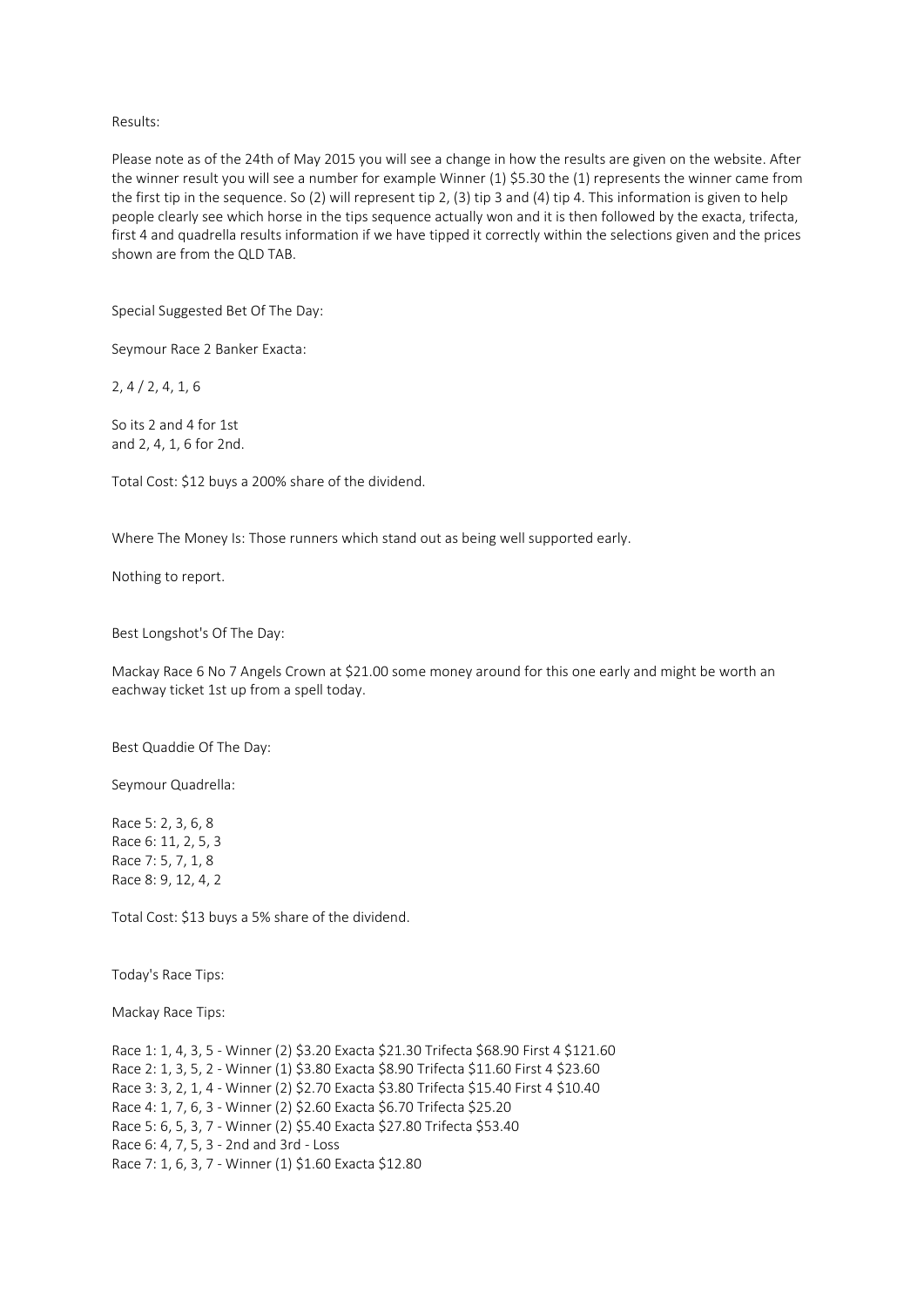Hawkesbury Race Tips:

Race 1: 6, 1, 4, 2 - Winner (1) \$1.70 Exacta \$2.50 Race 2: 5, 4, 2, 7 - Winner (1) \$4.10 Exacta \$25.10 Trifecta \$67.90 Race 3: 3, 7, 14, 10 - Winner (2) \$5.20 Race 4: 6, 11, 7, 2 - Winner (3) \$4.10 Quadrella \$303.50 Race 5: 7, 5, 4, 6 - Winner (1) \$2.80 Race 6: 4, 1, 6, 8 - Winner (1) \$3.40 Race 7: 2, 9, 4, 7 - Winner (2) \$6.00 Exacta \$57.40 Race 8: 4, 13, 5, 12 - Loss

Seymour Race Tips:

Race 1: 1, 10, 13, 8 - 3rd and 4th - Loss Race 2 : 2, 4, 6, 1 - Winner (2) \$1.60 Exacta \$7.40 Race 3: 6, 11, 5, 9 - Winner (2) \$1.40 Exacta \$7.80 Race 4: 13, 2, 9, 16 - Winner (3) \$4.70 Exacta \$13.70 Race 5: 2, 3, 6, 8 - Winner (1) \$1.70 Exacta \$6.70 Race 6: 11, 2, 5, 3 - 2nd, 3rd and 4th - Loss Race 7: 5, 7, 1, 8 - Winner (2) \$4.30 Exacta \$26.50 Race 8: 9, 12, 4, 2 - Winner (2) \$5.90

Moruya Race Tips:

Race 1: 1, 8, 4, 5 - 3rd and 4th - Loss Race 2: 9, 1, 4, 8 - 2nd - Loss Race 3: 6, 7, 3, 1 - 2nd and 4th - Loss Race 4: 7, 6, 13, 14 - Winner (1) \$3.10 Exacta \$64.20 Race 5: 2, 6, 4, 9 - 3rd and 4th - Loss Race 6: 2, 6, 1, 9 - Winner (1) \$1.90 Exacta \$13.80 Trifecta \$52.40 First 4 \$566.60 Race 7: 2, 7, 8, 3 - 3rd - Loss

Tuesdays February 14th 2017 Horse Racing Tips:

The results are in...

Tuesday The Final Statistics.

- 1. Top Selection strike rate at 34% out of 29 races.
- 2. Top 2 Selections strike rate at 52% out of 29 races.
- 3. Exacta strike rate at 62% out of 29 races.
- + Best Top Selection win dividend: \$3.60
- + Best tipped Exacta dividend: \$23.00
- + Best Trifecta dividend: \$120.90
- + Best First 4 dividend: \$789.20
- + Best Quadrella dividend: \$374.80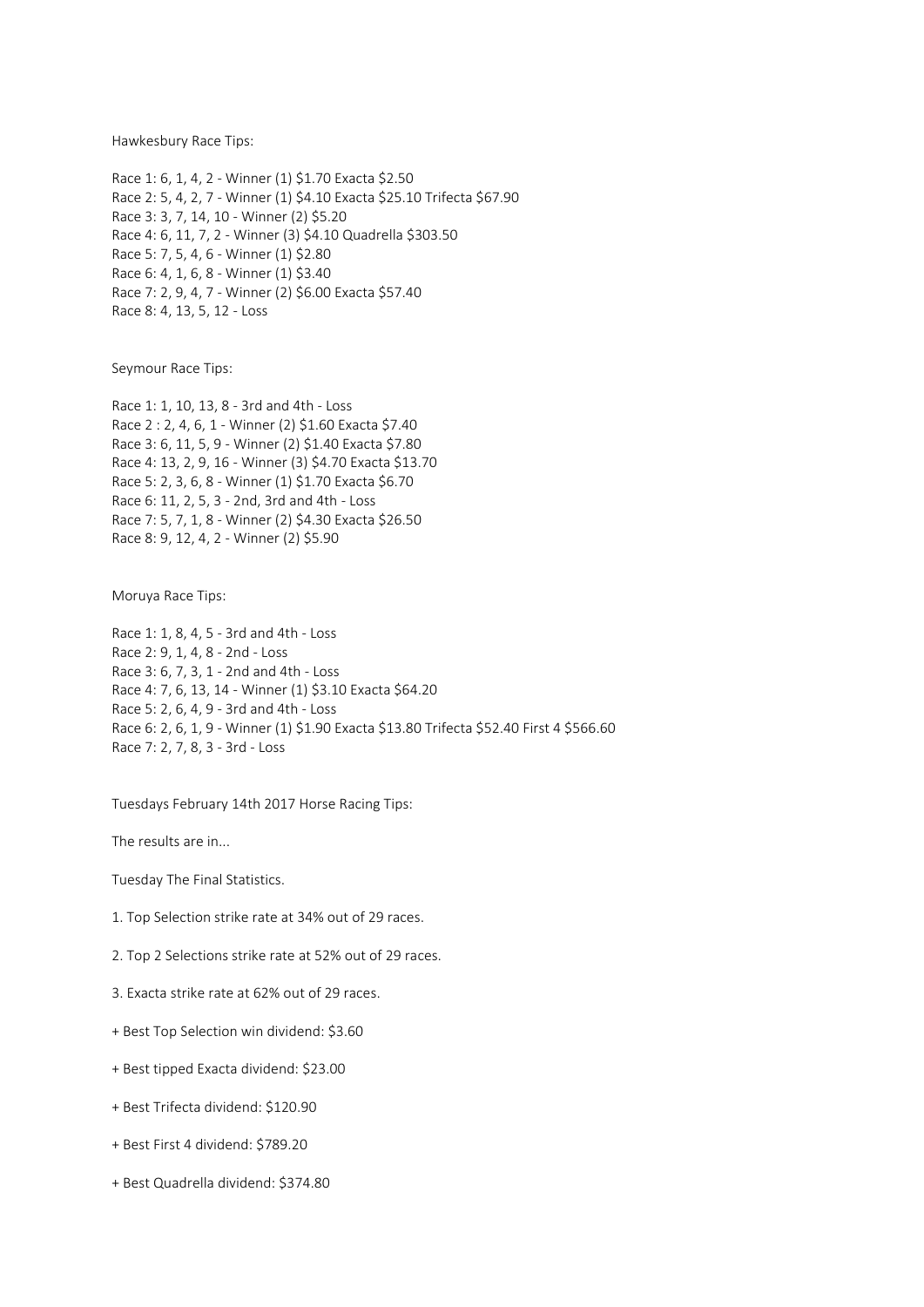So let's have a look at the numbers for this Tuesday with 29 races covered. For the Exotics there were 18 Exacta's in total which is a strike rate of 62% with the best one paying out at \$23.00 with the best tipped Trifecta paying out at \$120.90 and the best tipped First 4 paid out at \$789.20. For Win Bets the best priced Top Selection winner was at \$3.60 with the strike rate for the Top Selection sitting at 34% with the strike rate for the Top 2 Selections sitting at 52% of all races run. With Quadrella's the best today paid out at \$374.80

Results:

Please note as of the 24th of May 2015 you will see a change in how the results are given on the website. After the winner result you will see a number for example Winner (1) \$5.30 the (1) represents the winner came from the first tip in the sequence. So (2) will represent tip 2, (3) tip 3 and (4) tip 4. This information is given to help people clearly see which horse in the tips sequence actually won and it is then followed by the exacta, trifecta, first 4 and quadrella results information if we have tipped it correctly within the selections given and the prices shown are from the QLD TAB.

Special Suggested Bet Of The Day:

Sale Race 3 Banker Exacta:

7 , 10 / 7, 10, 1, 2

So its 7 and 10 for 1st and 7, 10, 1, 2 for 2nd.

Total Cost: \$12 buys a 200% share of the dividend.

Where The Money Is: Those runners which stand out as being well supported early.

Nothing to report.

Best Longshot's Of The Day:

Nothing to report.

Best Quaddie Of The Day:

Sale Quadrella:

Race 5: 7, 2, 6, 1 Race 6: 3, 4, 6, 5 Race 7: 2, 7, 10, 1 Race 8: 3, 5, 6, 13

Total Cost: \$13 buys a 5% share of the dividend.

Today's Race Tips:

Cessnock Race Tips:

Race 1: 1, 2, 3, 6 - Winner (1) \$3.10 Exacta \$8.40 Trifecta \$79.70 First 4 \$184.20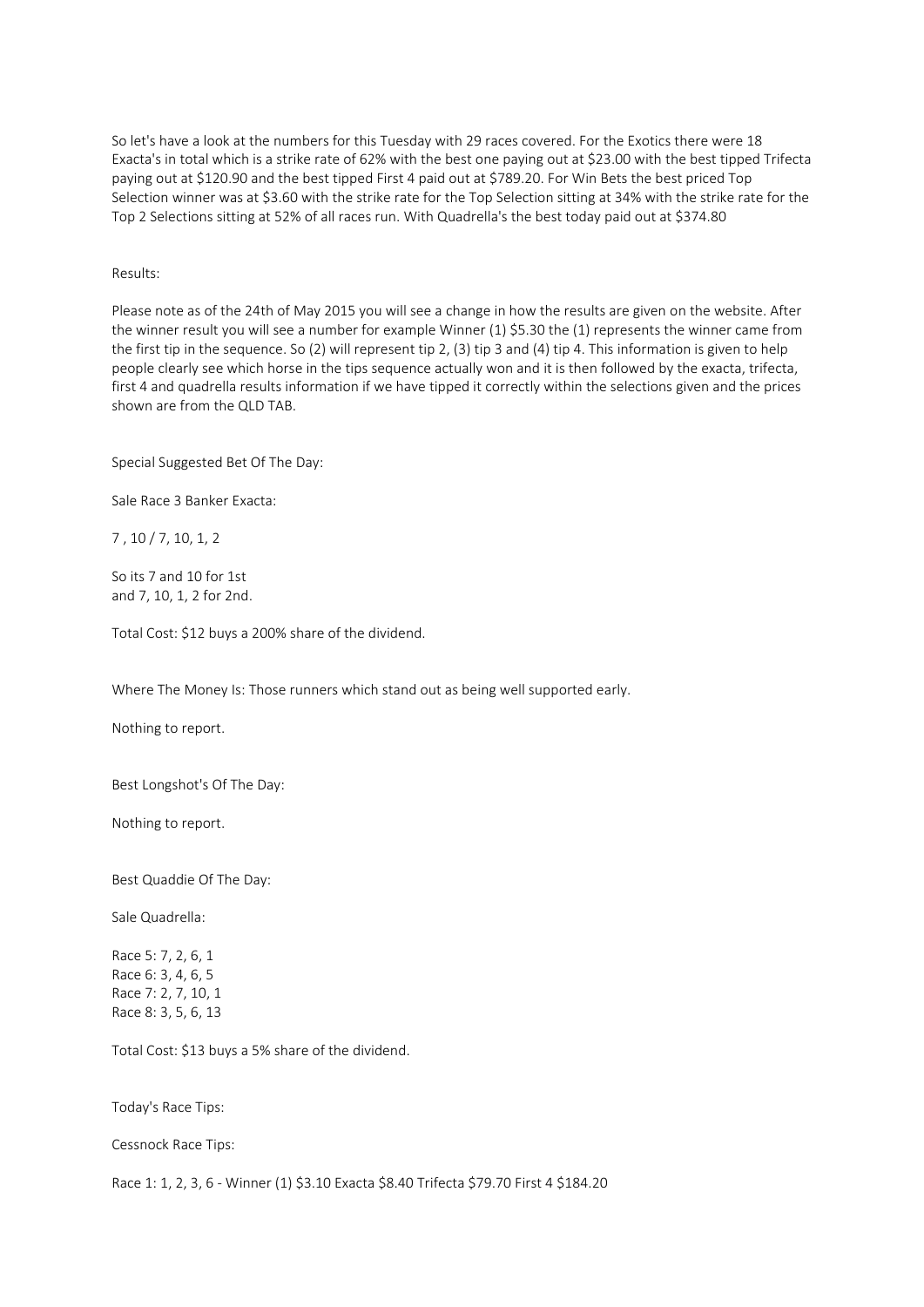Race 2: 1, 7, 3, 6 - 2nd, 3rd and 4th - Loss Race 3: 2, 3, 6, 1 - Winner (4) \$3.40 Exacta \$11.90 Trifecta \$21.80 First 4 \$69.60 Race 4: 3, 12, 6, 9 - Winner (2) \$4.60 Race 5: 8, 4, 1, 9 - Winner (1) \$3.40 Exacta \$9.60 Trifecta \$59.20 Race 6: 1, 4, 6, 8 - Winner (2) \$4.80 Race 7: 4, 5, 1, 6 - Winner (1) \$3.60 Exacta \$7.80 Trifecta \$27.80 First 4 \$102.80 Quadrella \$374.80

Sale Race Tips:

Race 1: 1, 6, 3, 4 - 2nd, 3rd and 4th - Loss Race 2: 8, 6, 5, 1 - Winner (1) \$1.70 Exacta \$4.00 Race 3: 10, 7, 1, 2 - 2nd - Loss Race 4: 4, 7, 6, 2 - Winner (2) \$4.60 Exacta \$6.70 Race 5: 7, 2, 6, 1 - Winner (1) \$2.70 Exacta \$7.90 Trifecta \$21.30 First 4 \$50.40 Race 6: 3, 4, 6, 5 - Winner (4) \$5.00 Exacta \$10.80 Trifecta \$22.30 Race 7: 2, 7, 10, 1 - Winner (4) \$3.00 Exacta \$17.80 Trifecta \$120.90 First 4 \$789.20 Race 8: 3, 5, 6, 13 - 2nd and 4th - Loss

Corowa Race Tips:

Race 1: 5, 7, 6, 4 - Winner (2) \$5.40 Exacta \$21.50 Race 2: 5, 12, 11, 7 - Winner (4) \$6.60 Race 3: 2, 7, 1, 5 - Winner (3) \$2.20 Exacta \$11.30 Trifecta \$36.40 First 4 \$139.00 Race 4: 5, 9, 11, 14 - 3rd and 4th - Loss Race 5: 1, 10, 8, 6 - Winner (1) \$2.50 Exacta \$23.00 Race 6: 4, 2, 6, 1 - Winner (2) \$3.90 Exacta \$13.20 Race 7: 4, 5, 3, 13 - 2nd and 3rd - Loss

Townsville Race Tips:

Race 1: 2, 3, 1, 4 - Winner (1) \$1.50 Exacta \$9.30 Trifecta \$73.00 Race 2: 7, 1, 9, 3 - Winner (1) \$3.20 Exacta \$16.30 Trifecta \$41.00 First 4 \$129.20 Race 3: 2, 5, 6, 1 - Winner (1) \$1.60 Exacta \$5.50 Race 4: 5, 2, 4, 6 - 2nd and 3rd - Loss Race 5: 6, 1, 4, 3 - Winner (1) \$3.40 Exacta \$15.60 Trifecta \$112.10 Race 6: 8, 7, 3, 5 - Winner (4) \$6.20 Exacta \$16.70 Race 7: 1, 8, 6, 5 - 4th - Loss

Tuesdays February 7th 2017 Horse Racing Tips:

The results are in...

Tuesday The Final Statistics.

1. Top Selection strike rate at 42% out of 31 races.

2. Top 2 Selections strike rate at 65% out of 31 races.

3. Exacta strike rate at 68% out of 31 races.

+ Best Top Selection win dividend: \$6.10

+ Best tipped Exacta dividend: \$77.20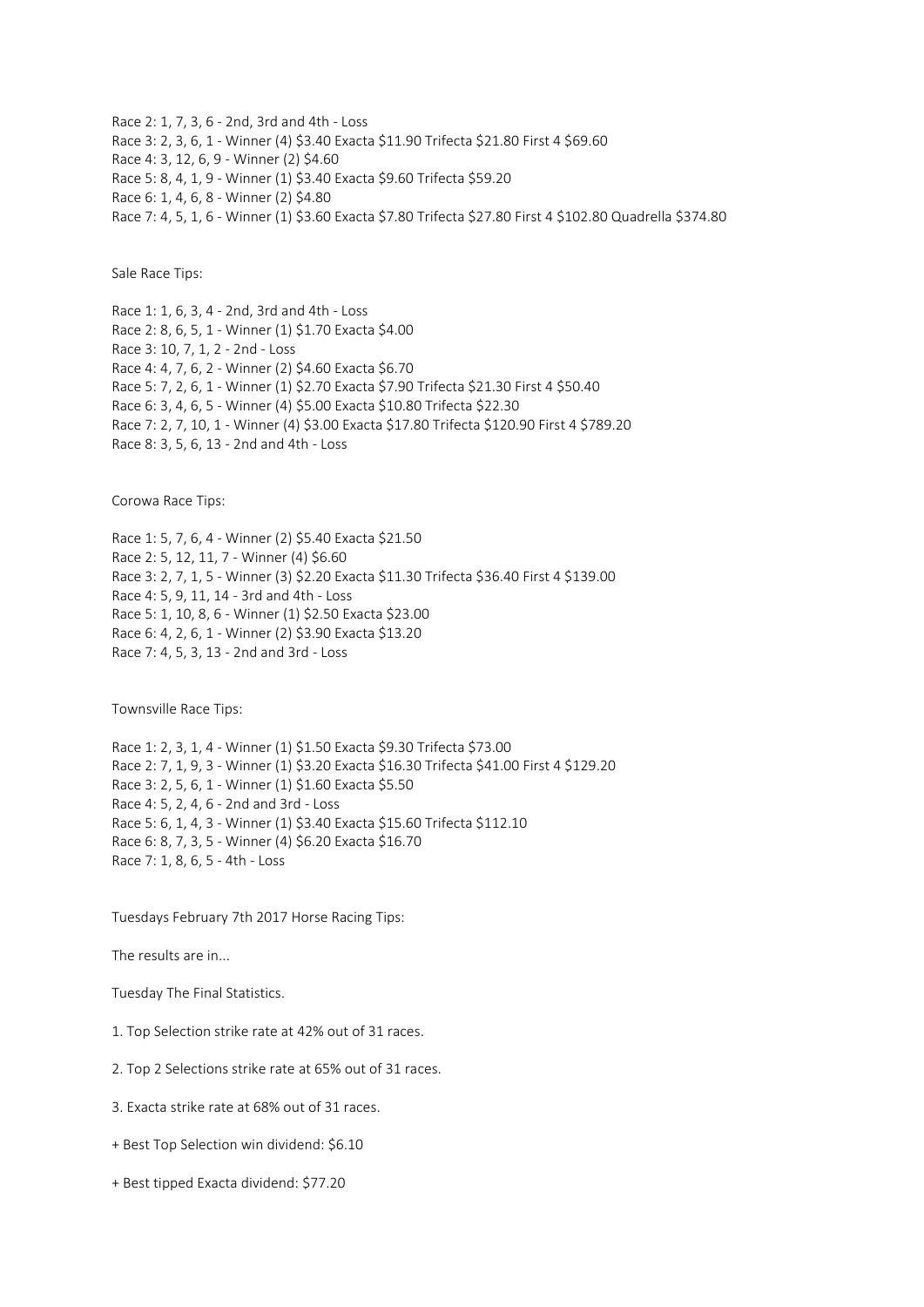+ Best Trifecta dividend: \$187.10

+ Best First 4 dividend: \$394.80

+ Best Quadrella dividend: \$668.30

So let's have a look at the numbers for this Tuesday with 31 races covered. For the Exotics there were 21 Exacta's in total which is a strike rate of 68% with the best one paying out at \$77.20 with the best tipped Trifecta paying out at \$187.10 and the best tipped First 4 paid out at \$394.80. For Win Bets the best priced Top Selection winner was at \$6.10 with the strike rate for the Top Selection sitting at 42% with the strike rate for the Top 2 Selections sitting at 65% of all races run. With Quadrella's the best today paid out at \$668.30

#### Results:

Please note as of the 24th of May 2015 you will see a change in how the results are given on the website. After the winner result you will see a number for example Winner (1) \$5.30 the (1) represents the winner came from the first tip in the sequence. So (2) will represent tip 2, (3) tip 3 and (4) tip 4. This information is given to help people clearly see which horse in the tips sequence actually won and it is then followed by the exacta, trifecta, first 4 and quadrella results information if we have tipped it correctly within the selections given and the prices shown are from the QLD TAB.

Special Suggested Bet Of The Day:

Will be posted shortly...

Where The Money Is: Those runners which stand out as being well supported early.

Nothing to report.

Best Longshot's Of The Day:

Nothing to report.

Best Quaddie Of The Day:

Ballarat Quadrella:

Race 6: 4, 1, 5, 7 Race 7: 4, 6, 3, 1 Race 8: 2, 4, 9, 8 Race 9: 4, 10, 9, 2

Total Cost: \$13 buys a 5% share of the dividend.

Today's Race Tips:

Townsville Race Tips:

Race 1: 3, 5, 4, 6 - Winner (2) \$6.60 Exacta \$26.20 Trifecta \$187.10 First 4 \$394.80 Race 2: 4, 2, 7, 8 - Winner (1) \$1.70 Exacta \$11.10 Trifecta \$42.30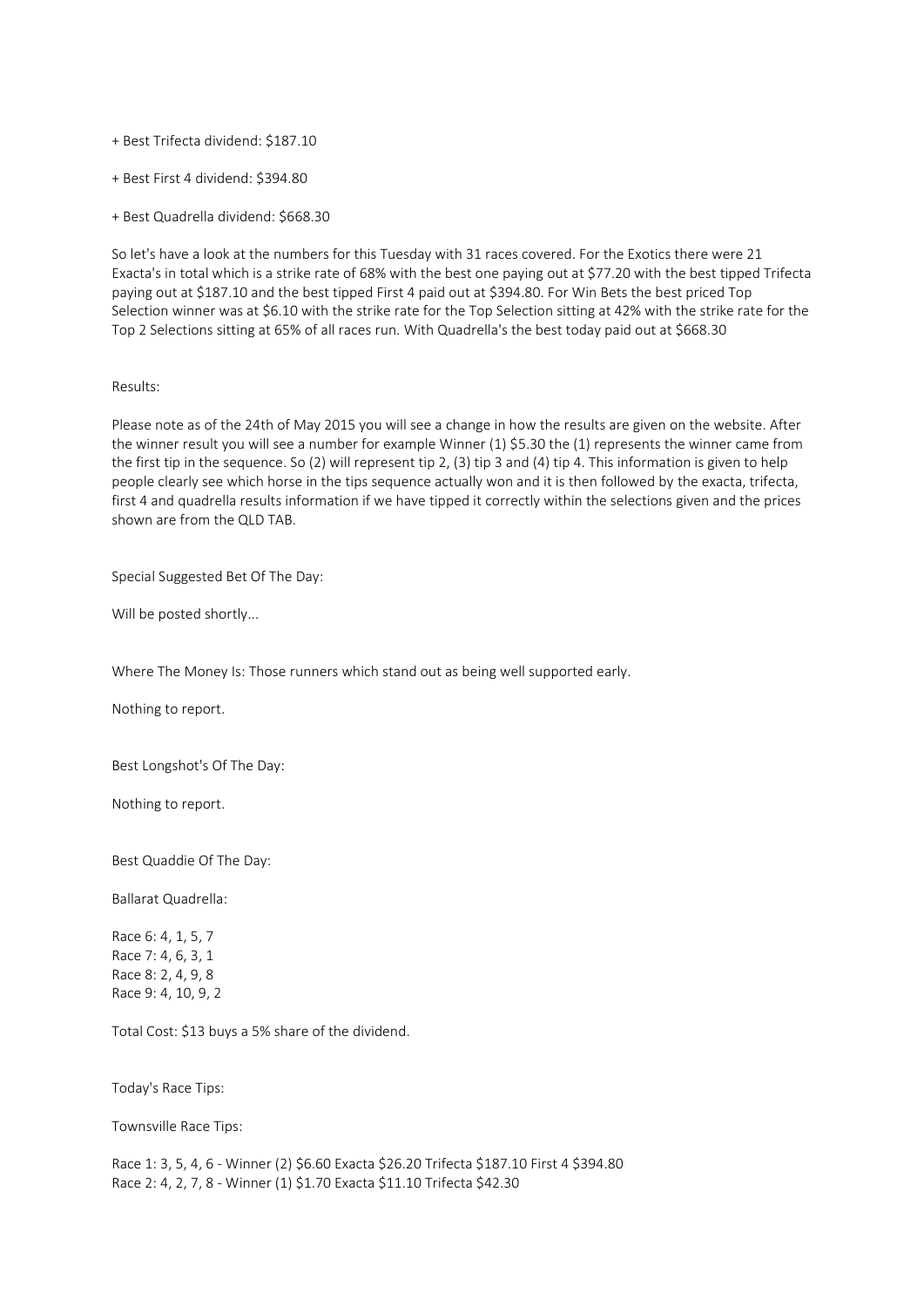Race 3: 4, 2, 3, 5 - Winner (4) \$6.70 Exacta \$17.20 Trifecta \$67.80 First 4 \$82.80 Race 4: 4, 1, 6, 5 - Winner (3) \$9.60 Race 5: 1, 7, 6, 5 - 2nd - Loss Race 6: 1, 2, 5, 4 - Winner (1) \$1.40 Exacta \$4.20 Trifecta \$21.10 Race 7: 7, 1, 4, 6 - Winner (4) \$8.50 Exacta \$19.10

Newcastle Race Tips:

Race 1: 1, 3, 2, 4 - Winner (1) \$1.60 Exacta \$3.50 Trifecta \$8.00 First 4 \$13.80 Race 2: 4, 2, 5, 7 - Winner (3) \$5.70 Exacta \$13.70 Race 3: 4, 3, 2, 7 - 2nd - Loss Race 4: 1. 5. 6. 7 - Winner (1) \$1.70 Exacta \$4.80 Trifecta \$40.,80 First 4 \$77.00 Race 5: 6, 3, 4, 8 - Winner (2) \$2.30 Exacta \$8.50 Trifecta \$17.10 Race 6: 11, 8, 4, 1 - Winner (1) \$1.90 Race 7: 1, 3, 9, 11 - Winner (2) \$2.30 Exacta \$7.00 Race 8: 5, 10, 9, 11 - Winner (1) \$2.30 Quadrella \$35.60

Ballarat Race Tips:

Race 1: 14, 8, 7, 3 - Winner (1) \$2.60 Exacta \$32.40 Race 2: 8, 10, 3, 1 - Winner (1) \$6.10 Exacta \$21.40 Trifecta \$58.90 First 4 \$124.00 Race 3: 3, 14, 2, 7 - Winner (1) \$1.50 Race 4: 2, 1, 4, 6 - Winner (4) \$18.90 Exacta \$77.20 Trifecta \$186.70 First 4 \$220.00 Race 5: 3, 6, 5, 7 - 2nd and 4th - Loss Race 6: 4, 1, 5, 7 - Winner (1) \$2.60 Race 7: 4, 6, 3, 1 - Winner (2) \$4.70 Exacta \$15.20 Trifecta \$84.00 Race 8: 2, 4, 9, 8 - Winner (2) \$5.90 Exacta \$25.70 Race 9: 4, 10, 9, 2 - Winner (2) \$6.60 Exacta \$14.80 Quadrella \$668.30

Murwillumbah Race Tips:

Race 1: 1, 9, 10, 6 - Winner (4) \$10.80 Exacta \$38.90 Trifecta \$152.80 Race 2: 6, 11, 5, 8 - Winner (1) \$1.60 Exacta \$7.20 Trifecta \$23.00 Race 3: 7, 5, 8, 3 - Winner (1) \$2.90 Exacta \$9.60 Trifecta \$22.70 Race 4: 5, 8, 1, 3 - 2nd and 3rd - Loss Race 5: 6, 7, 1, 9 - Winner (1) \$2.00 Exacta \$9.30 Trifecta \$18.30 Race 6: 3, 8, 2, 7 - Winner (3) \$3.90 Race 7: 2, 1, 3, 9 - Winner (2) \$2.80 Exacta \$5.60 Trifecta \$11.80

Tuesdays January 31st 2017 Horse Racing Tips:

The results are in...

Tuesday The Final Statistics.

1. Top Selection strike rate at 33% out of 30 races.

2. Top 2 Selections strike rate at 37% out of 30 races.

3. Exacta strike rate at 53% out of 30 races.

+ Best Top Selection win dividend: \$4.20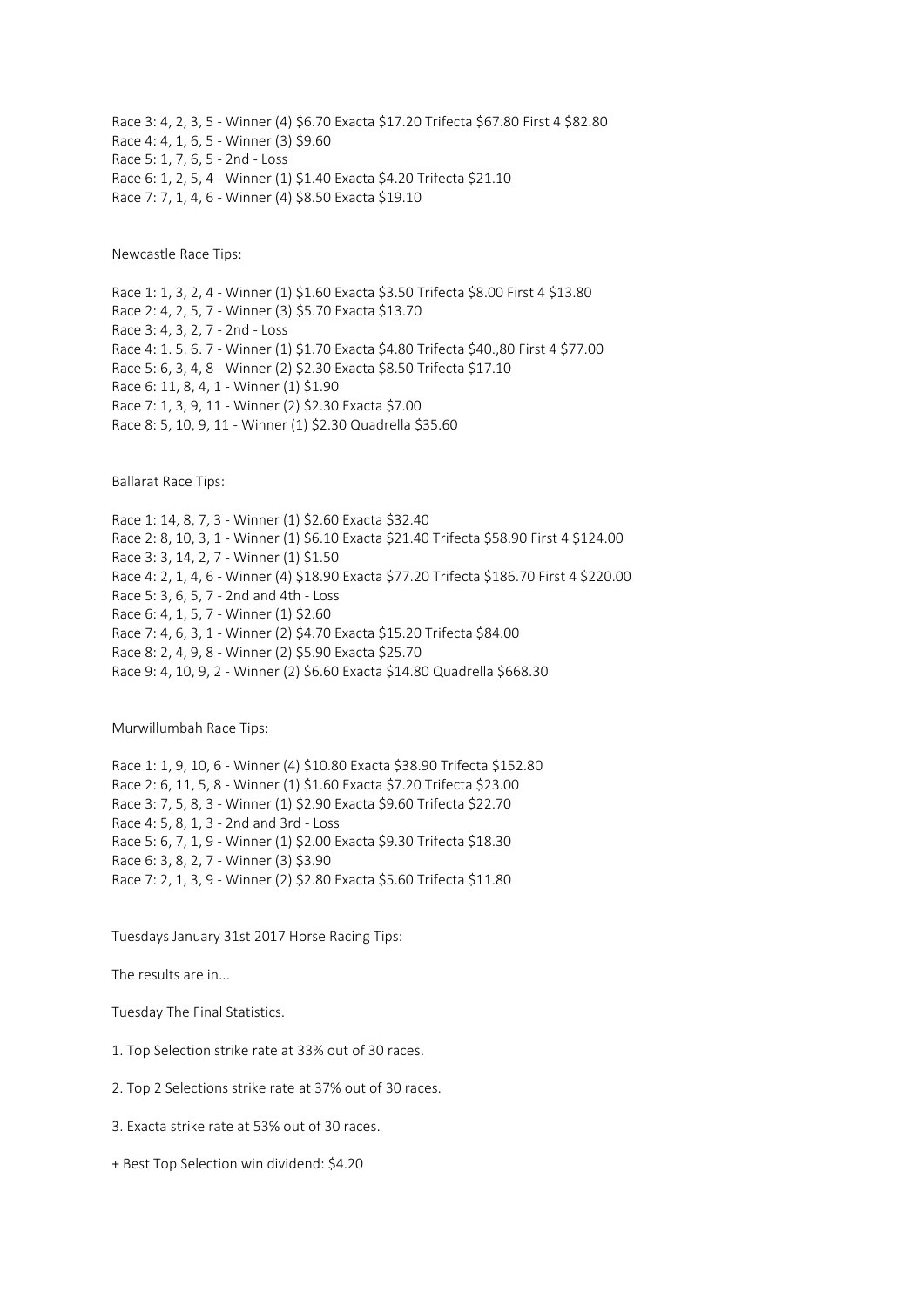- + Best tipped Exacta dividend: \$64.20
- + Best Trifecta dividend: \$105.90
- + Best First 4 dividend: \$207.40
- + Best Quadrella dividend: \$1365.60

So let's have a look at the numbers for this Tuesday with 30 races covered. For the Exotics there were 16 Exacta's in total which is a strike rate of 53% with the best one paying out at \$64.20 with the best tipped Trifecta paying out at \$105.90 and the best tipped First 4 paid out at \$207.40. For Win Bets the best priced Top Selection winner was at \$4.20 with the strike rate for the Top Selection sitting at 33% with the strike rate for the Top 2 Selections sitting at 37% of all races run. With Quadrella's the best today paid out at \$1365.60

# Results:

Please note as of the 24th of May 2015 you will see a change in how the results are given on the website. After the winner result you will see a number for example Winner (1) \$5.30 the (1) represents the winner came from the first tip in the sequence. So (2) will represent tip 2, (3) tip 3 and (4) tip 4. This information is given to help people clearly see which horse in the tips sequence actually won and it is then followed by the exacta, trifecta, first 4 and quadrella results information if we have tipped it correctly within the selections given and the prices shown are from the QLD TAB.

# Special Suggested Bet Of The Day:

Taree Race 4 Banker Exacta:

6, 12 / 6, 12, 4, 7

So its 6 and 12 for 1st and 6, 12, 4, 7 for 2nd.

Total Cost: \$12 buys a 200% share of the dividend.

Where The Money Is: Those runners which stand out as being well supported early.

Nothing to report.

Best Longshot's Of The Day:

Nothing to report.

Best Quaddie Of The Day:

Mackay Quadrella:

Race 4: 8, 11, 3, 5 Race 5: 6, 1, 14, 13 Race 6: 2, 6, 8, 1 Race 7: 1, 3, 9, 4

Total Cost: \$13 buys a 5% sghare of the dividend.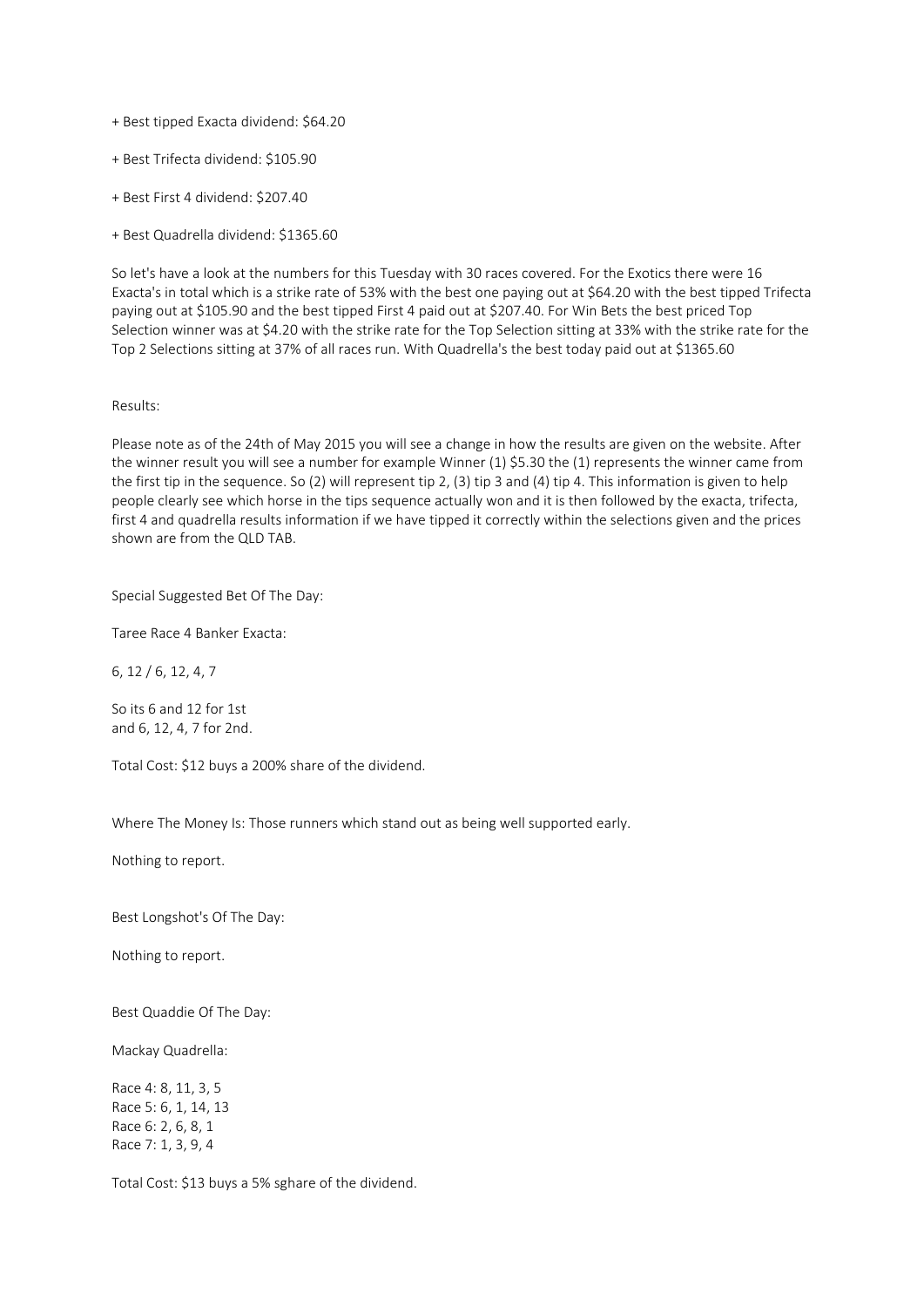Today's Race Tips:

Mackay Race Tips:

Race 1: 1, 4, 5, 2 - Winner (1) \$3.40 Exacta \$7.50 Race 2: 5, 1, 7, 2 - Winner (3) \$4.60 Exacta \$38.30 Race 3: 6, 4, 1, 3 - Winner (1) \$2.50 Race 4: 8, 11, 3, 5 - Winner (1) \$3.30 Race 5: 6, 1, 14, 13 - Loss Race 6: 2, 6, 8, 1 - 3rd and 4th - Loss Race 7: 1, 3, 9, 4 - Winner (4) \$3.50

Taree Race Tips:

Race 1: 2, 5, 1, 4 - Winner (1) \$2.10 Exacta \$10.70 Trifecta \$20.30 Race 2: 7, 10, 2, 8 - Winner (3) \$6.20 Exacta \$23.30 Race 3: 10, 4, 11, 8 - 3rd - Loss Race 4: 6, 12, 4, 7 - Winner (1) \$1.50 Race 5: 6, 8, 12, 7 - 2nd, 3rd and 4th - Loss Race 6: 1, 7, 11, 9 - Winner (3) \$4.40 Exacta \$16.70 Race 7: 3, 4, 10, 6 - Loss Race 8: 11, 12, 6, 4 - Winner (4) \$3.40 Exacta \$64.20

Ballarat Race Tips:

Race 1: 4, 2, 7, 6 - 3rd - Loss Race 2: 6, 7, 9, 5 - 2nd, 3rd and 4th - Loss Race 3: 3, 7, 1, 8 - 2nd and 4th - Loss Race 4: 4, 6, 2, 3 - Winner (3) \$4.80 Exacta \$32.60 Race 5: 6, 3, 1, 2 - Winner (4) \$6.90 Exacta \$32.80 Trifecta \$67.30 First 4 \$82.80 Race 6: 4, 5, 2, 3 - Winner (1) \$4,20 Exacta \$37.50 Trifecta \$104.00 Race 7: 7, 4, 5, 6 - Winner (4) \$6.40 Exacta \$13.40 Trifecta \$50.00 Race 8: 2, 9, 5, 10 - Winner (4) \$5.10 Exacta \$18.10 Trifecta \$105.90 Quadrella \$1365.60

Leeton Race Tips:

Race 1: 7, 5, 4, 6 - Winner (1) \$2.70 Exacta \$7.80 Race 2: 2, 3, 4, 7 - Winner (1) \$2.20 Exacta \$12.10 Trifecta \$53.10 First 4 \$207.40 Race 3: 4, 1, 7, 3 - Winner (2) \$2.20 Race 4: 6, 10, 9, 8 - Winner (1) \$1.20 Exacta \$5.50 Trifecta \$7.10 First 4 \$25.40 Quadrella \$53.60 Race 5: 12, 3, 14, 5 - Winner (3) \$5,30 Exacta \$43.90 Race 6: 4, 1, 8, 9 - 2nd, 3rd and 4th - Loss Race 7: 3, 2, 5, 1 - Winner (1) \$1.60 Exacta \$3.50

Tuesdays January 24th 2017 Horse Racing Tips:

The results are in...

Tuesday The Final Statistics.

1. Top Selection strike rate at 37% out of 30 races.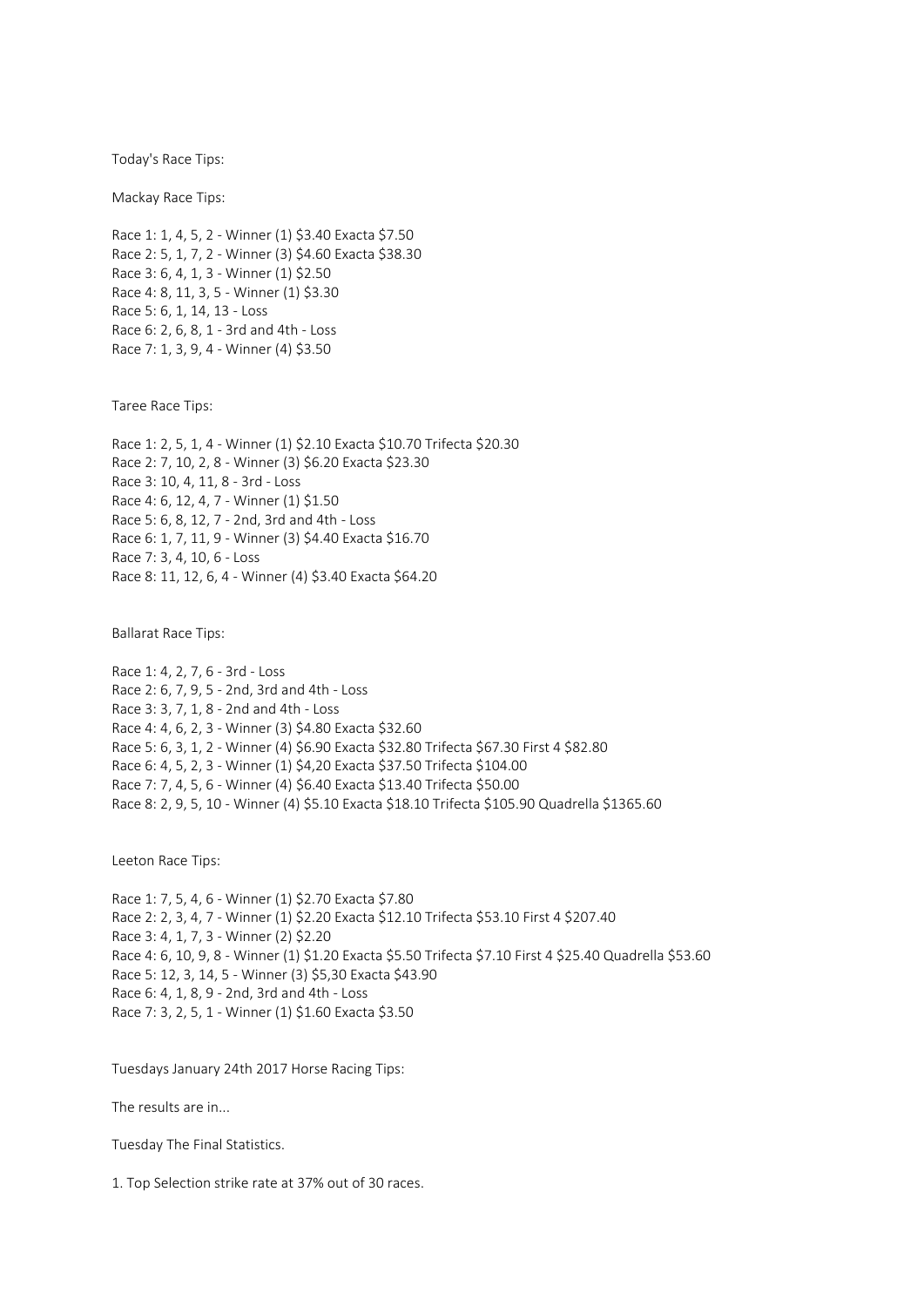- 2. Top 2 Selections strike rate at 57% out of 30 races.
- 3. Exacta strike rate at 53% out of 30 races.
- + Best Top Selection win dividend: \$3.80
- + Best tipped Exacta dividend: \$59.30
- + Best Trifecta dividend: \$224.00
- + Best First 4 dividend: \$454.40
- + Best Quadrella dividend: \$277.70

So let's have a look at the numbers for this Tuesday with 30 races covered. For the Exotics there were 16 Exacta's in total which is a strike rate of 53% with the best one paying out at \$59.30 with the best tipped Trifecta paying out at \$224.00 and the best tipped First 4 paid out at \$454.40. For Win Bets the best priced Top Selection winner was at \$3.80 with the strike rate for the Top Selection sitting at 37% with the strike rate for the Top 2 Selections sitting at 57% of all races run. With Quadrella's the best today paid out at \$277.70

### Results:

Please note as of the 24th of May 2015 you will see a change in how the results are given on the website. After the winner result you will see a number for example Winner (1) \$5.30 the (1) represents the winner came from the first tip in the sequence. So (2) will represent tip 2, (3) tip 3 and (4) tip 4. This information is given to help people clearly see which horse in the tips sequence actually won and it is then followed by the exacta, trifecta, first 4 and quadrella results information if we have tipped it correctly within the selections given and the prices shown are from the QLD TAB.

Special Suggested Bet Of The Day:

Terang Race 4 Banker Exacta:

4, 5 / 4, 5, 2, 7

So its 4 and 5 for 1st and 4, 5, 2, 7 for 2nd.

Total Cost: \$12 buys a 200% share of the dividend.

Result - A win and paid out at \$67.00 for 200%

Where The Money Is: Those runners which stand out as being well supported early.

Nothing to report.

Best Longshot's Of The Day:

Terang Race 1 No 6 Avachat at \$41.00 surprisingly quite a bit of support for this one early and is 1st up from a spell.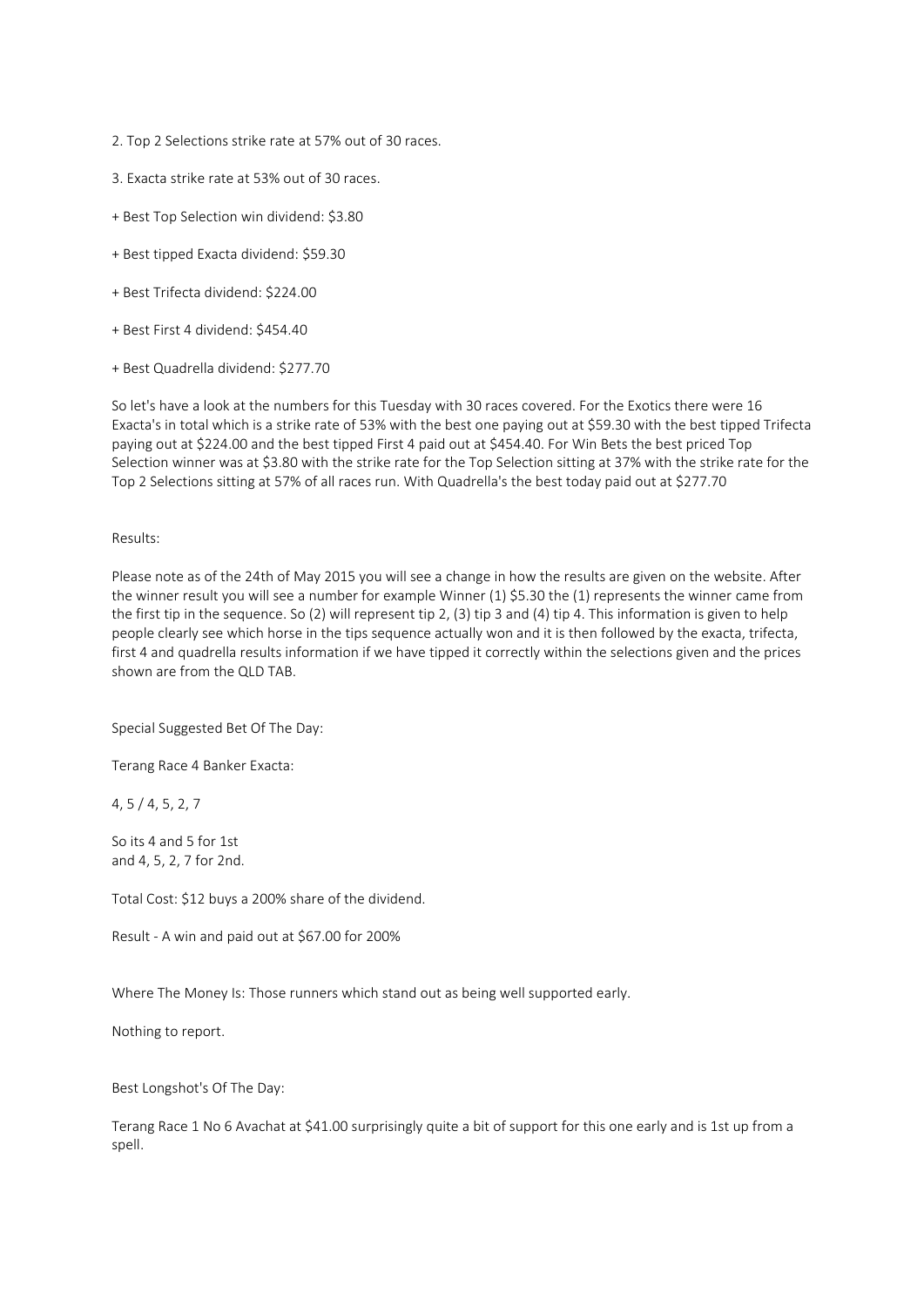Best Quaddie Of The Day:

Terang Quadrella:

Race 6: 8, 1, 10, 11 Race 7: 9, 4, 5, 2 Race 8: 7, 2, 3, 4 Race 9: 11, 8, 2, 10

Total Cost: \$13 buys a 5% share of the dividend.

Today's Race Tips:

Cairns Race Tips:

Race 1: 6, 3, 7, 4 - Winner (2) \$2.60 Exacta \$11.70 Trifecta \$31.70 Race 2: 2, 7, 4, 3 - Winner (1) \$1.90 Exacta \$15.10 Trifecta \$62.60 First 4 \$144.20 Race 3: 2, 1, 3, 6 - Winner (2) \$2.70 Exacta \$23.20 Trifecta \$97.50 First 4 \$115.60 Race 4: 5, 4, 6, 3 - Winner (1) \$3.30 Race 5: 4, 1, 10, 11 - Winner (1) \$3.10 Race 6: 2, 4, 1, 6 - 2nd - Loss Race 7: 10, 6, 8, 5 - 3rd - Loss

Kembla Grange Race Tips:

Race 1: 2, 1, 3, 4 - Winner (1) \$1.70 Exacta \$5.00 Trifecta \$7.90 First 4 \$12.20 Race 2: 1, 2, 3, 4 - Winner (2) \$7.10 Exacta \$42.40 Trifecta \$118.10 First 4 \$225.40 Race 3: 2, 1, 6, 5 - Winner (2) \$2.20 Race 4: 12, 13, 4, 5 - Winner (2) \$5.00 Exacta \$16.00 Trifecta \$58.10 Quadrella \$150.40 Race 5: 1, 2, 3, 4 - Winner (1) \$2.20 Exacta \$8.10 Race 6: 1, 7, 8, 6 - Winner (4) \$3.30 Exacta \$26.10 Race 7: 11, 1, 2, 9 - 3rd and 4th - Loss

Terang Race Tips:

Race 1: 10, 6, 9, 3 - Winner (4) \$4.90 Exacta \$15.10 Race 2: 11, 6, 1, 3 - Winner (1) \$3.80 Exacta \$14.40 Trifecta \$59.00 First 4 \$96.20 Race 3: 10, 7, 6, 2 - Winner (4) \$5.90 Exacta \$37.00 Trifecta \$110.40 First 4 \$454.40 Race 4: 4, 5, 7, 2 - Winner (2) \$5.20 Exacta \$33.50 Trifecta \$148.20 Race 5: 5, 4, 2, 7 - Winner (1) \$1.50 Exacta \$6.10 Quadrella \$277.70 Race 6: 8, 1, 10, 11 - Winner (3) \$4.30 Exacta \$12.40 Race 7: 9, 4, 5, 2 - 2nd, 3rd and 4th - Loss Race 8: 7, 2, 3, 4 - 4th - Loss Race 9: 11, 8, 2, 10 - Winner (3) \$4.50

Armidale Race Tips:

Race 1: 8, 1, 3, 9 - Winner (1) \$3.80 Exacta \$59.30 Trifecta \$224.00 Race 2: 11, 4, 8, 12 - 2nd and 4th - Loss Race 3: 10, 5, 8, 7 - Winner (1) \$2.20 Race 4: 7, 3, 4, 2 - Winner (1) \$3.30 Exacta \$15.30 Trifecta \$43.30 Race 5: 7, 5, 10, 6 - Winner (1) \$3.20 Race 6: 4, 3, 13, 9 - 3rd and 4th - Loss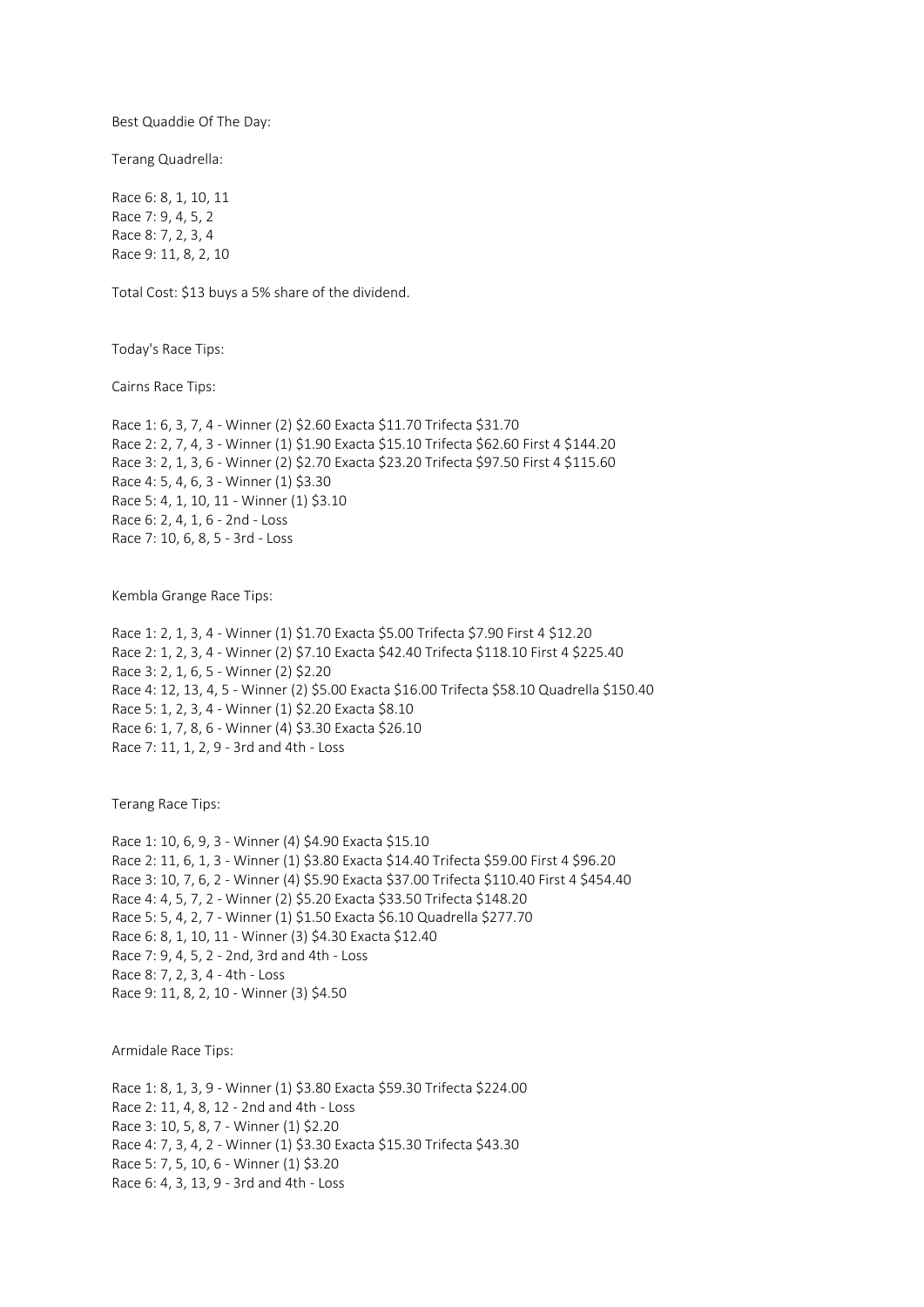Race 7: 6, 4, 9, 12 - 4th - Loss

Tuesdays January 17th 2017 Horse Racing Tips:

The results are in...

Tuesday The Final Statistics.

- 1. Top Selection strike rate at 31% out of 29 races.
- 2. Top 2 Selections strike rate at 52% out of 29 races.
- 3. Exacta strike rate at 52% out of 29 races.
- + Best Top Selection win dividend: \$6.20
- + Best tipped Exacta dividend: \$105.80
- + Best Trifecta dividend: \$256.40
- + Best First 4 dividend: \$268.40
- + Best Quadrella dividend: \$721.20

So let's have a look at the numbers for this Tuesday with 29 races covered. For the Exotics there were 15 Exacta's which is a strike rate of 52% with the best one paying out at \$105.80 with the best tipped Trifecta paying out at \$256.40 and the best tipped First 4 paid out at \$268.40. For Win Bets the best priced Top Selection winner was at \$6.20 with the strike rate for the Top Selection sitting at 31% with the strike rate for the Top 2 Selections sitting at 52% of all races run. With Quadrella's the best today paid out at \$721.20

# Results:

Please note as of the 24th of May 2015 you will see a change in how the results are given on the website. After the winner result you will see a number for example Winner (1) \$5.30 the (1) represents the winner came from the first tip in the sequence. So (2) will represent tip 2, (3) tip 3 and (4) tip 4. This information is given to help people clearly see which horse in the tips sequence actually won and it is then followed by the exacta, trifecta, first 4 and quadrella results information if we have tipped it correctly within the selections given and the prices shown are from the QLD TAB.

Special Suggested Bet Of The Day:

Nothing to report.

Where The Money Is: Those runners which stand out as being well supported early.

Nothing to report.

Best Longshot's Of The Day:

Will be posted shortly...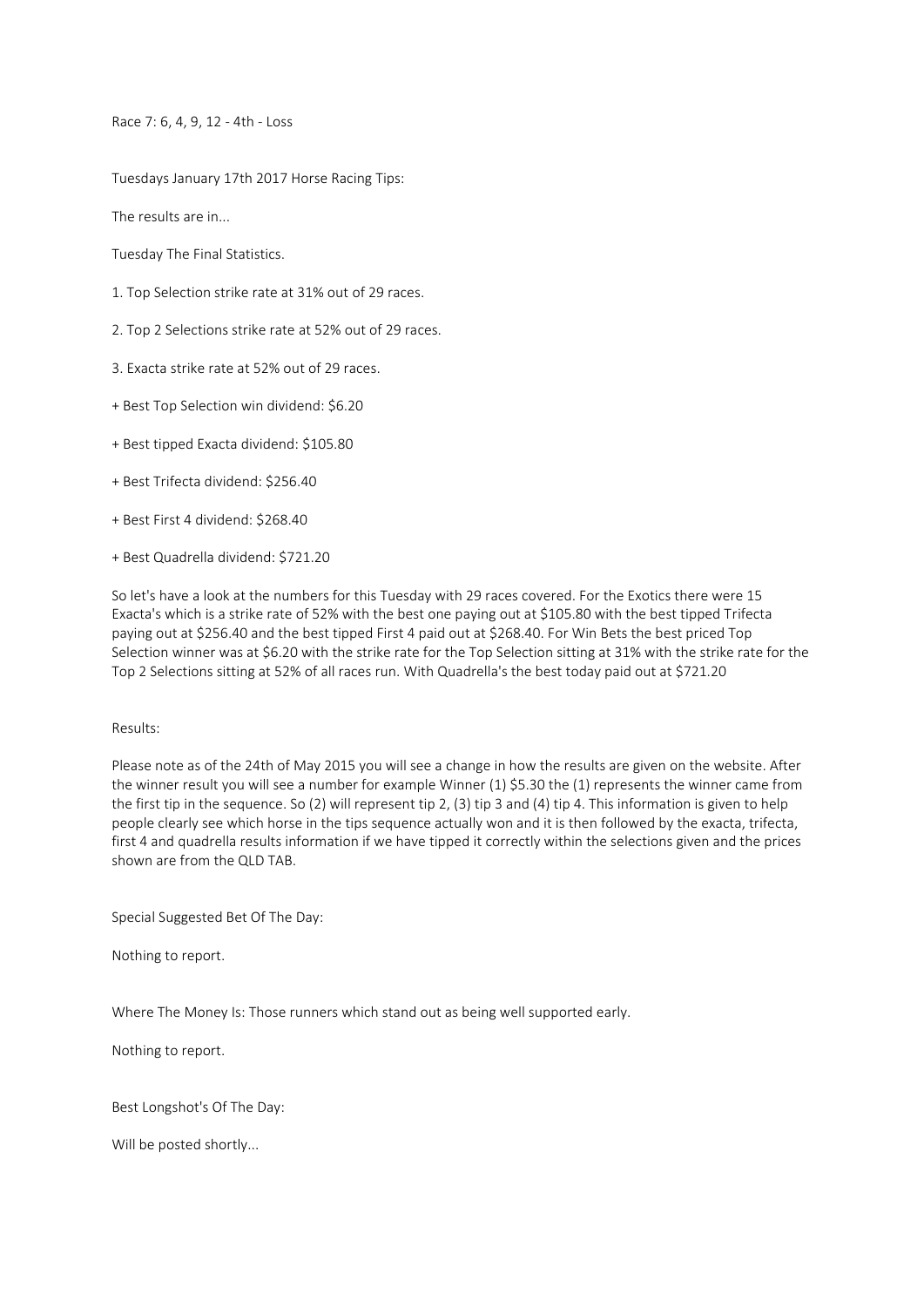Best Quaddie Of The Day:

Mornington Quadrella:

Race 5: 6, 1, 3, 2 Race 6: 8, 13, 9, 18 Race 7: 9, 7, 1, 6 Race 8: 4, 2, 8, 10

Total Cost: \$13 buys a 5% share of the dividend.

Today's Race Tips:

Townsville Race Tips:

Race 1: 8, 5, 7, 1 - Winner (1) \$5.10 Race 2: 1, 3, 6, 5 - Winner (1) \$3.60 Exacta \$3.80 Trifecta \$16.10 Race 3: 3, 4, 1, 5 - Winner (2) \$7.90 Exacta \$45.10 Trifecta \$63.20 First 4 \$268.40 Race 4: 4, 3, 9, 11 - Winner (3) \$4.70 Race 5: 1, 2, 5, 3 - Winner (3) \$4.10 Exacta \$12.00 Race 6: 1, 4, 5, 6 - Winner (2) \$8.80 Exacta \$27.80 Race 7: 4, 7, 2, 3 - 3rd and 4th - Loss

Taree Race Tips:

Race 1: 5, 3, 4, 1 - Winner (3) \$2.20 Exacta \$6.60 Race 2: 1, 6, 2, 11 - Winner (1) \$2.20 Race 3: 12, 11, 4, 9 - Winner (4) \$17.10 Exacta \$105.80 Race 4: 6, 7, 1, 3 - Winner (3) \$4.20 Exacta \$15.80 Trifecta \$31.20 Quadrella \$721.20 Race 5: 9, 1, 11, 13 - Winner (2) \$2.20 Exacta \$23.60 Trifecta \$256.40 Race 6: 7, 11, 8, 5 - Winner (1) \$6.20 Exacta \$32.00 Race 7: 4, 8, 11, 5 - 2nd - Loss

Mornington Race Tips:

Race 1: 1, 8, 3, 5 - Winner (4) \$6.40 Exacta \$28.30 Race 2: 9, 3, 8, 6 - Winner (1) \$1.30 Race 3: 5, 6, 9, 8 - Winner (1) \$4.70 Race 4: 7, 9, 2, 3 - 2nd, 3rd and 4th - Loss Race 5: 6, 1, 3, 2 - Winner (3) \$4.00 Exacta \$24.40 Race 6: 8, 13, 9, 18 - 3rd - Loss Race 7: 9, 7, 1, 6 - Winner (2) \$5.80 Exacta \$33.40 Trifecta \$93.50 Race 8: 4, 2, 8, 10 - 2nd and 4th - Loss

Wagga Race Tips:

Race 1: 4, 9, 5, 11 - Winner (1) \$1.70 Exacta \$33.90 Race 2: 1, 4, 3, 11 - 3rd and 4th - Loss Race 3: 4, 11, 9, 3 - Winner (2) \$3.10 Exacta \$12.20 Trifecta \$78.40 Race 4: 5, 2, 4, 11 - Winner (1) \$4.10 Race 5: 6, 2, 3, 1 - 2nd and 4th - Loss Race 6: 7, 4, 8, 14 - Winner (1) \$1.50 Race 7: 2, 7, 1, 4 - Winner (2) \$3.00 Exacta \$28.90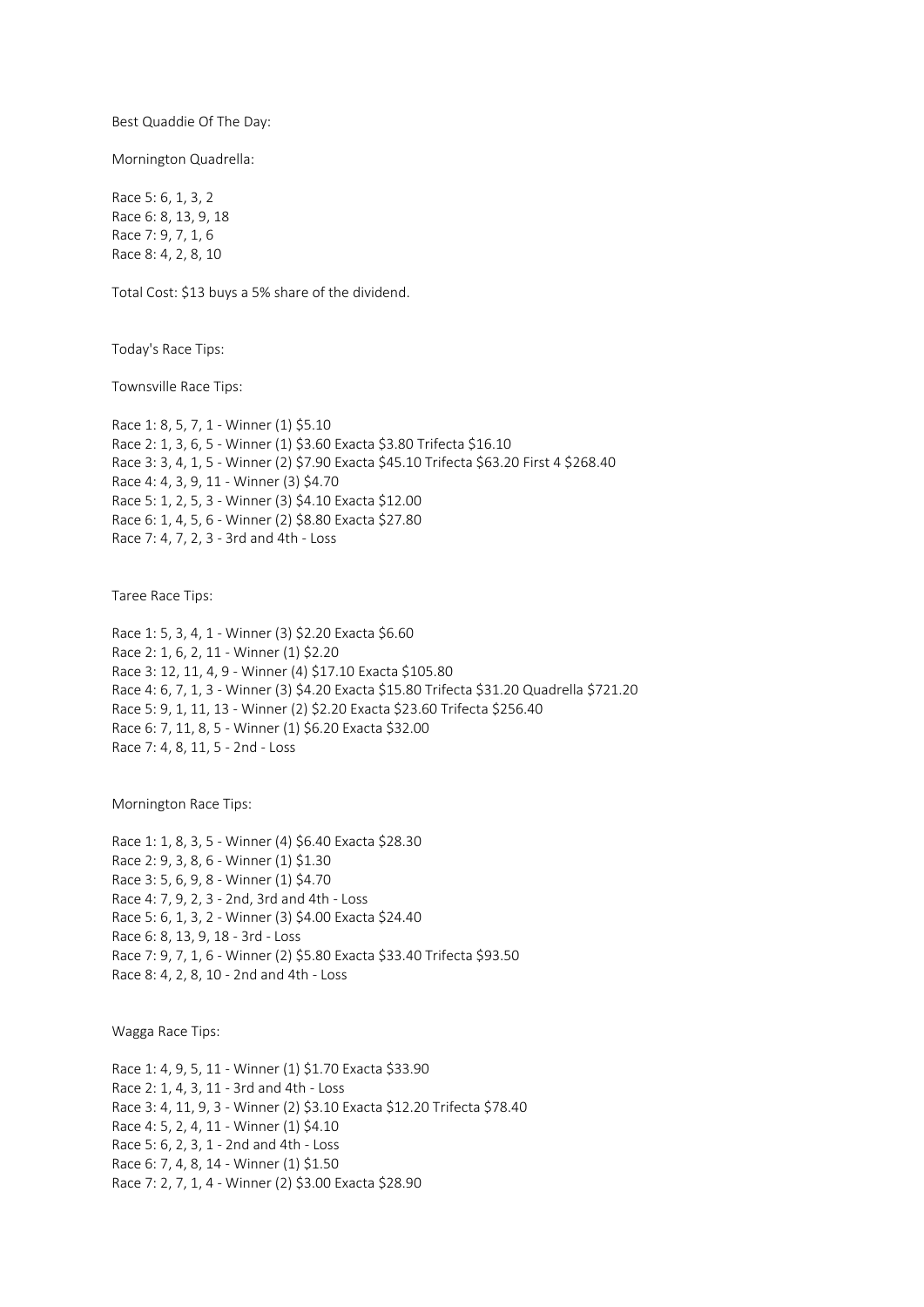Tuesdays January 10th 2017 Horse Racing Tips:

The results are in....

Tuesday The Final Statistics.

- 1. Top Selection strike rate at 36% out of 28 races.
- 2. Top 2 Selections strike rate at 57% out of 28 races.
- 3. Exacta strike rate at 61% out of 28 races.
- + Best Top Selection win dividend: \$3.90
- + Best tipped Exacta dividend: \$75.30
- + Best Trifecta dividend: \$552.70
- + Best First 4 dividend: \$347.60
- + Best Quadrella dividend: \$540.80

So let's have a look at the numbers for this Tuesday with 28 races covered. For the Exotics there were 17 Exacta's in total which is a strike rate of 61% with the best one paying out at \$75.30 with the best tipped Trifecta paying out at \$552.70 and the best tipped First 4 paid out at \$347.60. For Win Bets the best priced Top Selection winner was at \$3.90 with the strike rate for the Top Selection sitting at 36% with the strike rate for the Top 2 Selections sitting at 57% of all races run. With Quadrella's the best today paid out at \$540.80

### Results:

Please note as of the 24th of May 2015 you will see a change in how the results are given on the website. After the winner result you will see a number for example Winner (1) \$5.30 the (1) represents the winner came from the first tip in the sequence. So (2) will represent tip 2, (3) tip 3 and (4) tip 4. This information is given to help people clearly see which horse in the tips sequence actually won and it is then followed by the exacta, trifecta, first 4 and quadrella results information if we have tipped it correctly within the selections given and the prices shown are from the QLD TAB.

Special Suggested Bet Of The Day:

Yarra Valley Race 2 Banker Exacta:

3, 6, / 3, 6, 1, 10

So its 3 and 6 for 1st and 3, 6, 1, 10 for 2nd.

Total Cost: \$12 buys a 200% share of the dividend.

Where The Money Is: Those runners which stand out as being well supported early.

Nothing to report.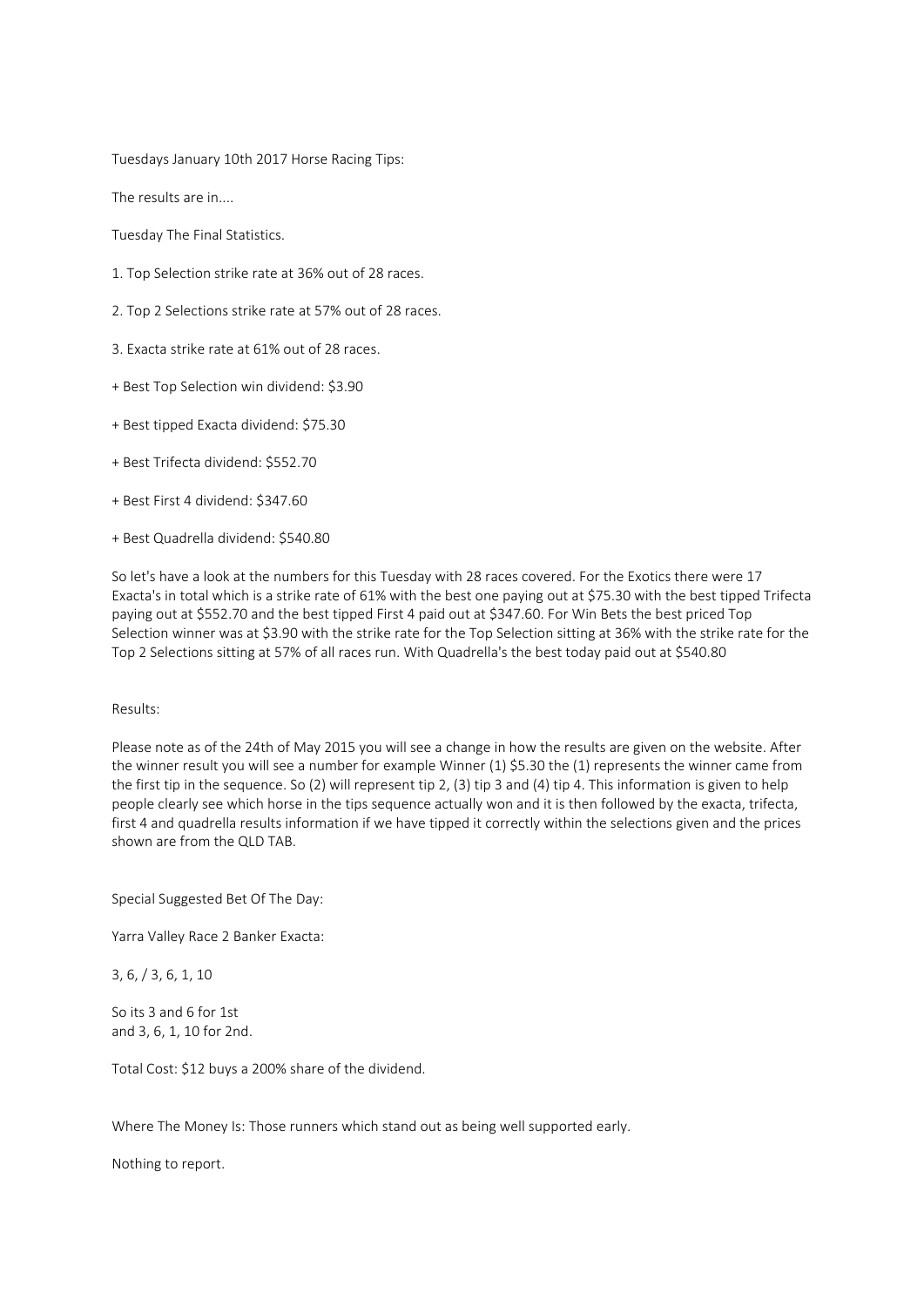Best Longshot's Of The Day:

Nothing to report.

Best Quaddie Of The Day:

Nowra Quadrella:

Race 4: 4, 3, 8, 7 Race 5: 3, 8, 6, 1 Race 6: 8, 6, 11, 9 Race 7: 11, 3, 8, 6

Total Cost: \$13 buys a 5% share of the dividend.

Today's Race Tips:

Mackay Race Tips:

Race 1: 1, 5, 7, 2 - Winner (1) \$2.80 Exacta \$15.40 Race 2: 2, 5, 4, 6 - 2nd and 4th - Loss Race 3: 2, 11, 8, 12 - Winner (1) \$2.50 Exacta \$16.10 Trifecta \$132.80 Race 4: 1, 6, 2, 9 - Winner (1) \$3.90 Exacta \$23.40 Trifecta \$102.50 Race 5: 3, 7, 4, 8 - Winner (3) \$4.80 Exacta \$19.80 Trifecta \$69.20 First 4 \$347.60 Race 6: 3, 8, 5, 4 - Winner (1) \$1.80 Exacta \$12.80 Trifecta \$24.90 Quadrella \$120.50

Nowra Race Tips:

Race 1: 2, 4, 3, 1 - Winner (3) \$2.80 Exacta \$11.70 Trifecta \$24.90 First 4 \$31.20 Race 2: 2, 5, 3, 1 - 2nd, 3rd and 4th - Loss Race 3: 6, 3, 8, 10 - Winner (2) \$2.00 Race 4: 4, 3, 8, 7 - Winner (2) \$4.90 Exacta \$52.30 Trifecta \$552.70 Race 5: 3, 8, 6, 1 - Winner (2) \$2.30 Race 6: 8, 6, 11, 9 - Winner (1) \$1.80 Exacta \$19.80 Race 7: 11, 3, 8, 6 - 3rd - Loss

Yarra Valley Race Tips:

Race 1: 8, 11, 6, 2 - Winner (2) \$8.20 Exacta \$20.90 Race 2: 3, 6, 10, 1 - Winner (1) \$2.20 Race 3: 7, 6, 5, 4 - Winner (4) \$6.70 Race 4: 6, 7, 9, 3 - Winner (3) \$2.60 Quadrella \$540.80 Race 5: 3, 5, 10, 7 - Winner (1) \$3.30 Exacta \$11.20 Race 6: 6, 4, 3, 2 - Winner (2) \$4.00 Exacta \$8.00 Race 7: 5, 3, 4, 1 - Winner (3) \$3.00 Exacta \$13.50 Race 8: 11, 3, 2, 8 - Winner (2) \$5.20 Exacta \$28.90 Quadrella \$304.50

Kempsey Race Tips:

Race 1: 9, 7, 5, 10 - Winner (3) \$4.40 Race 2: 4, 6, 7, 5 - Winner (4) \$14.00 Exacta \$75.30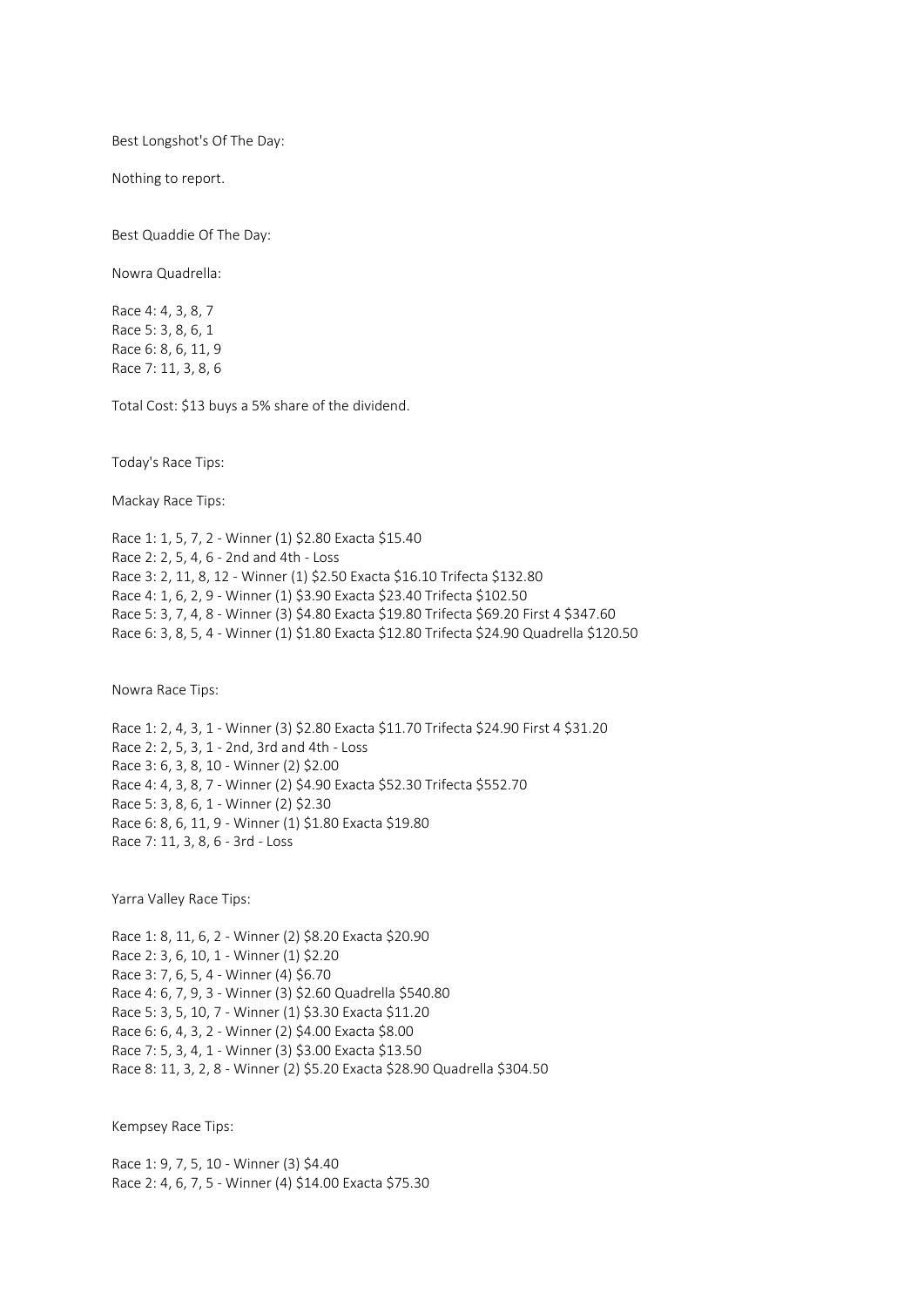Race 3: 8, 1, 6, 2 - 3rd - Loss Race 4: 2, 3, 11, 10 - Winner (1) \$3.00 Exacta \$12.40 Race 5: 3, 7, 1, 8 - Winner (1) \$1.40 Race 6: 5, 13, 7, 8 - Winner (3) \$5.60 Exacta \$19.80 Race 7: 1, 10, 8, 3 - Winner (1) \$3.20 Exacta \$35.10 Quadrella \$262.50

Tuesdays January 3rd 2017 Horse Racing Tips:

The results are in...

Tuesday The Final Statistics.

1. Top Selection strike rate at 36% out of 22 races.

2. Top 2 Selections strike rate at 50% out of 22 races.

3. Exacta strike rate at 36% out of 22 races.

- + Best Top Selection win dividend: \$3.40
- + Best tipped Exacta dividend: \$27.50
- + Best Trifecta dividend: \$84.30
- + Best First 4 dividend: \$35.40
- + Best Quadrella dividend: \$107.00

So let's have a look at the numbers for this Tuesday with 22 races covered. For the Exotics there were 8 Exacta's in total which is a strike rate of 36% with the best one paying out at \$27.50 with the best tipped Trifecta paying out at \$84.30 and the best tipped First 4 paid out at \$35.40. For Win Bets the best priced Top Selection winner was at \$3.40 with the strike rate for the Top Selection sitting at 36% with the strike rate for the Top 2 Selections sitting at 50% of all races run. With Quadrella's the best today paid out at \$107.00

### Results:

Please note as of the 24th of May 2015 you will see a change in how the results are given on the website. After the winner result you will see a number for example Winner (1) \$5.30 the (1) represents the winner came from the first tip in the sequence. So (2) will represent tip 2, (3) tip 3 and (4) tip 4. This information is given to help people clearly see which horse in the tips sequence actually won and it is then followed by the exacta, trifecta, first 4 and quadrella results information if we have tipped it correctly within the selections given and the prices shown are from the QLD TAB.

Special Suggested Bet Of The Day:

Kembla Grange Race 3 Banker Exacta:

3, 7 / 3, 7, 9, 12

So its 3 and 7 for 1st and 3, 7, 9, 12 for 2nd.

Total Cost: \$12 buys a 200% share of the dividend.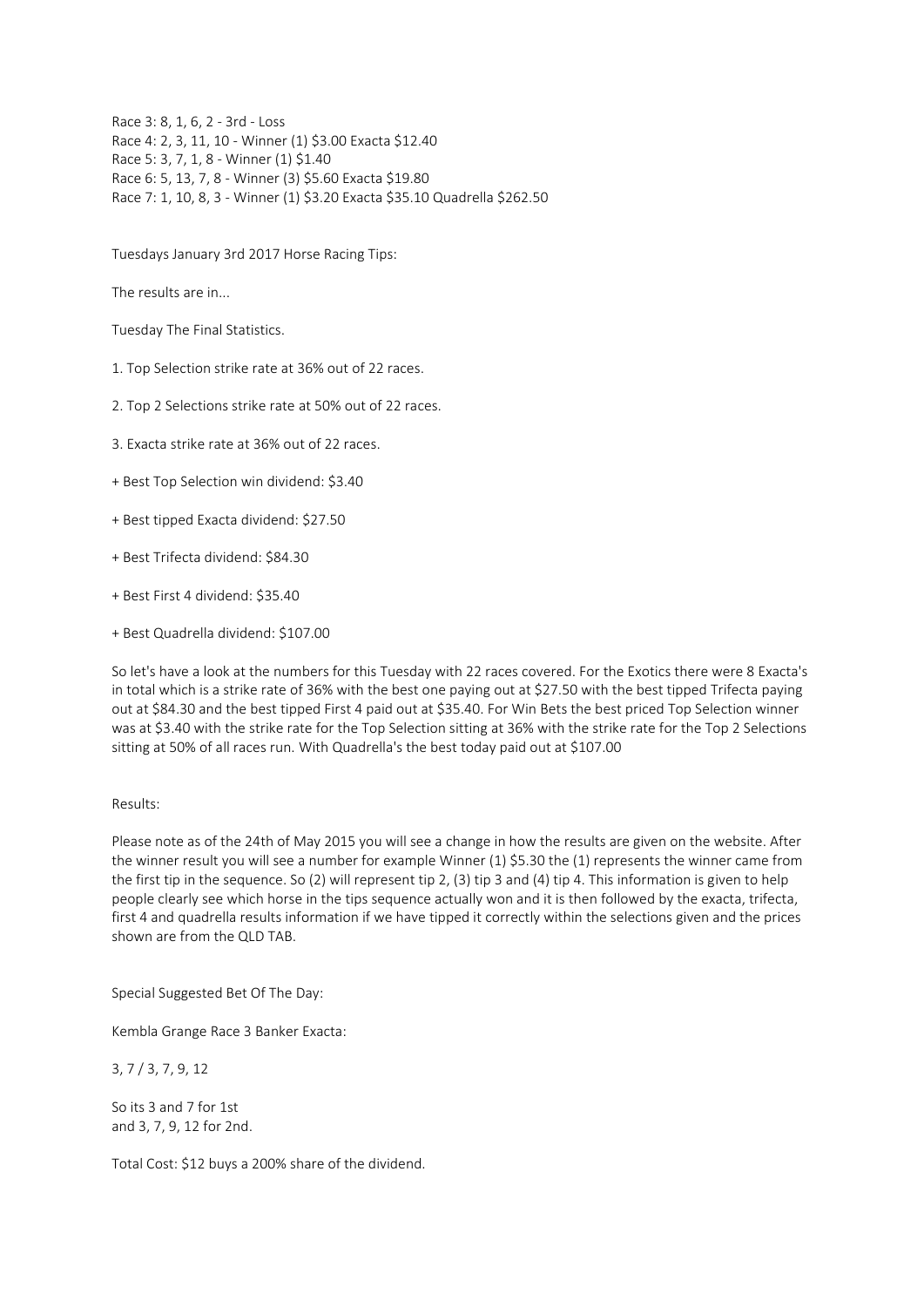Result - A win and paid out at \$34.40 for 200%

Where The Money Is: Those runners which stand out as being well supported early.

Nothing to report.

Best Longshot's Of The Day:

Nothing to report.

Best Quaddie Of The Day:

Kembla Grange Quadrella:

Race 4: 7, 8, 12, 4 Race 5: 2, 1, 4, 6 Race 6: 8, 3, 11, 6 Race 7: 7, 9, 1, 2

Total Cost: \$13 buys a 5% share of the dividend.

Result - Kind of a win as only paid out at \$107.00 for 100%

Today's Race Tips:

Kembla Grange Race Tips:

Race 1: 5, 3, 1, 6 - Winner (1) \$2.60 Race 2: 7, 3, 2, 9 - Winner (2) \$2.20 Race 3: 3, 7, 9, 12 - Winner (1) \$1.70 Exacta \$17.20 Trifecta \$84.30 Race 4: 7, 8, 12, 4 - Winner (4) \$2.50 Exacta \$16.00 Quadrella \$49.10 Race 5: 2, 1, 4, 6 - Winner (1) \$1.90 Exacta \$5.90 Trifecta \$17.70 First 4 \$35.40 Race 6: 8, 3, 11, 6 - Winner (2) \$7.10 Race 7: 7, 9, 1, 2 - Winner (1) \$3.40 Exacta \$12.90 Quadrella \$107.00

Stoney Creek Race Tips:

Race 1: 4, 5, 3, 8 - Winner (1) \$1.70 Race 2: 7, 11, 8, 10 - 2nd and 3rd - Loss Race 3: 10, 1, 9, 4 - Winner (4) \$3.30 Exacta \$27.50 Race 4: 5, 6, 1, 8 - 2nd, 3rd and 4th - Loss Race 5: 8, 7, 3, 4 - Winner (1) \$2.00 Race 6: 1, 2, 7, 3 - Winner (1) \$1.30 Exacta \$6.00 Race 7: 4, 2, 3, 1 - 2nd and 3rd - Loss Race 8: 6, 3, 10, 1 - 2nd, 3rd and 4th - Loss

Murwillumbah Race Tips:

Race 1: 12, 9, 16, 5 - 2nd, 3rd and 4th - Loss Race 2: 2, 1, 3, 6 - 2nd and 4th - Loss Race 3: 1, 3, 10, 8 - Winner (2) \$3.40